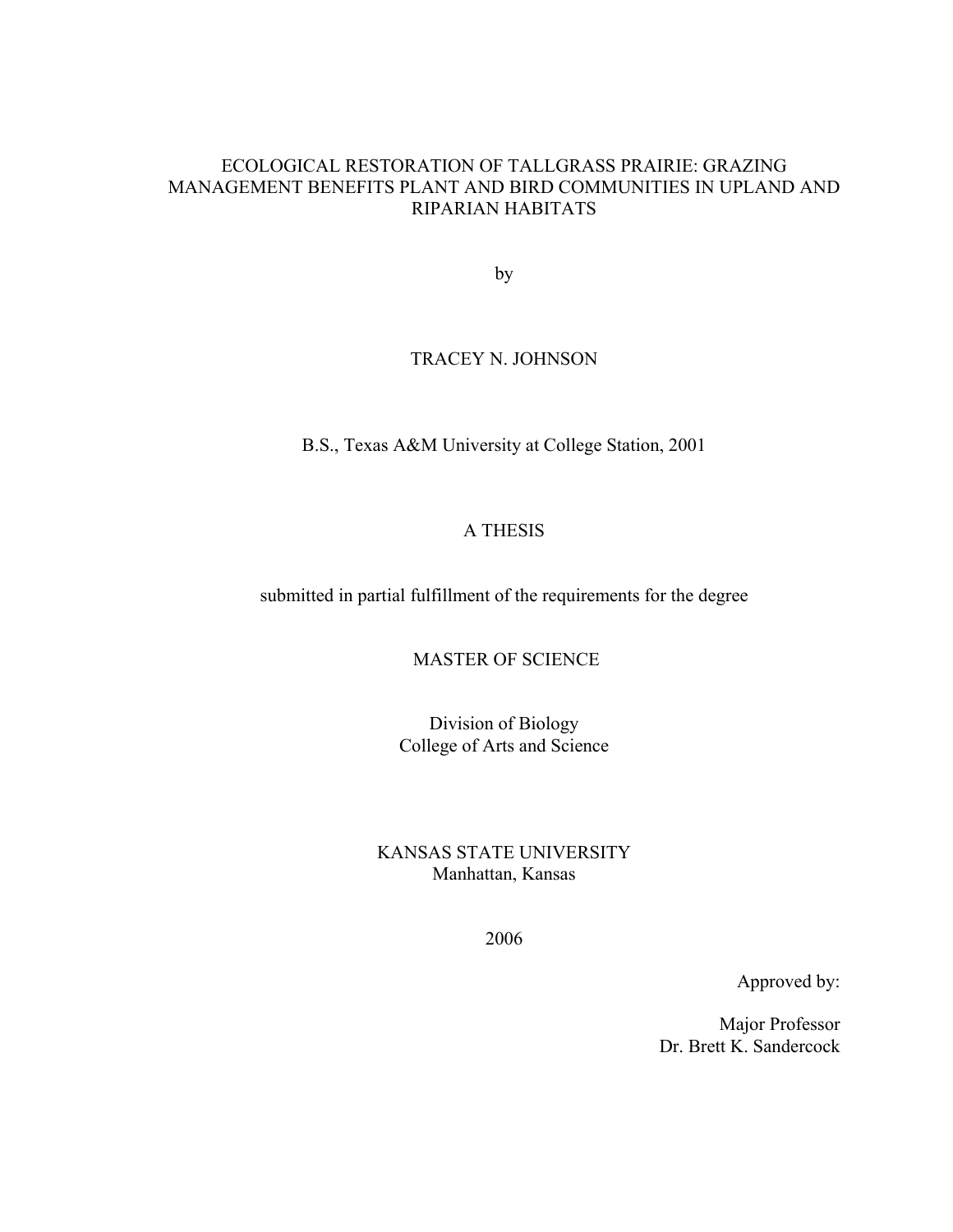### **Abstract**

Cattle-grazing is a dominant land use in the United States, with more than 300 million hectares of land grazed each year. The habitat changes facilitated by cattle grazing can influence resource availability and habitat selection for associated wildlife. To investigate the potential for changes in traditional livestock management to restore native grassland and riparian habitat, we evaluated biological community responses to winter-grazing and livestock exclusion at the Kansas Army Ammunition Plant in southeastern Kansas. In grassland habitats, we combined winter-grazing by domestic cattle and discontinued fertilization in an attempt to restore pastures dominated by tall fescue to native tallgrass prairie and improve habitat for grassland-breeding birds. We observed a decrease in tall fescue and an increase in native, warm-season grasses in winter-grazed pastures compared to fertilized, year-round grazed pastures. Grasslandbreeding bird responses to winter-grazing were species-specific. Dickcissels preferred winter-grazed pastures, while Eastern Meadowlarks and Grasshopper Sparrows tended to prefer year-round grazed pastures. Dickcissels were negatively correlated with the presence of cattle during the breeding season and the abundance of tall fescue. Grasshopper Sparrows were negatively correlated with native, warm-season grass abundance and visual obstruction, but were positively correlated with forb abundance. Henslow's Sparrows and Common Yellowthroats were detected breeding in low numbers on pastures that had been winter-grazed for five years. Our results suggest that wintergrazing and discontinued fertilization of agricultural grasslands can direct semi-natural plant communities toward tallgrass prairie and benefit some grassland-breeding birds.

In riparian habitats, livestock were excluded from 1996 to 2005. We measured bird community responses in grazed and ungrazed sites using baseline data collected in 1996-97 and post-treatment data collected in 2004-05. Riparian bird community data were analyzed using robust design mark-recapture models that allowed us to evaluate changes in bird species richness while accounting for differences in detectability among species. We detected increases in species richness in both ungrazed and grazed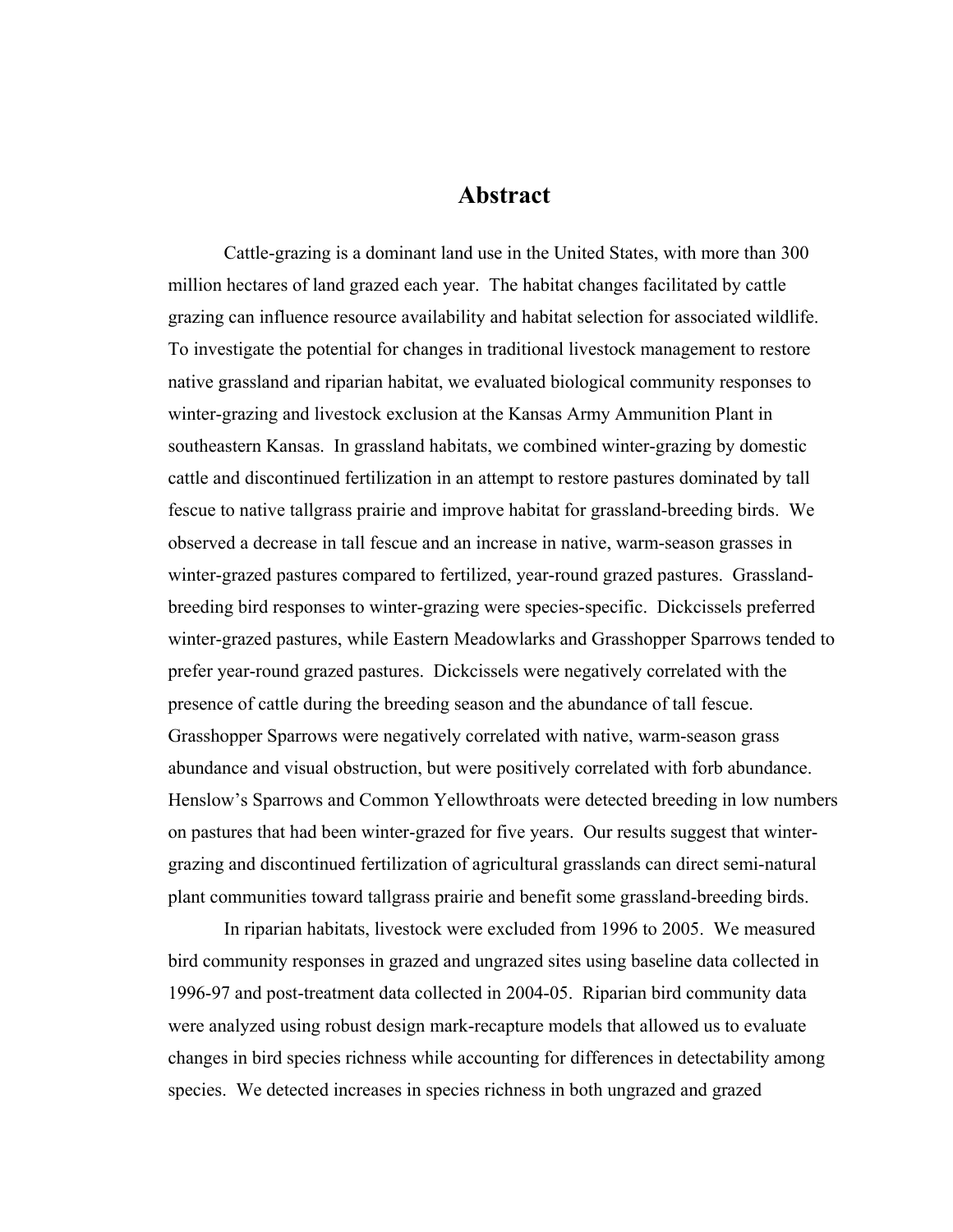treatments. We observed few differences in community vital rates between treatments; however, we did detect differences in guild responses. The changes observed within both grazed and ungrazed riparian bird communities were likely influenced by regional fluctuations in species richness and composition.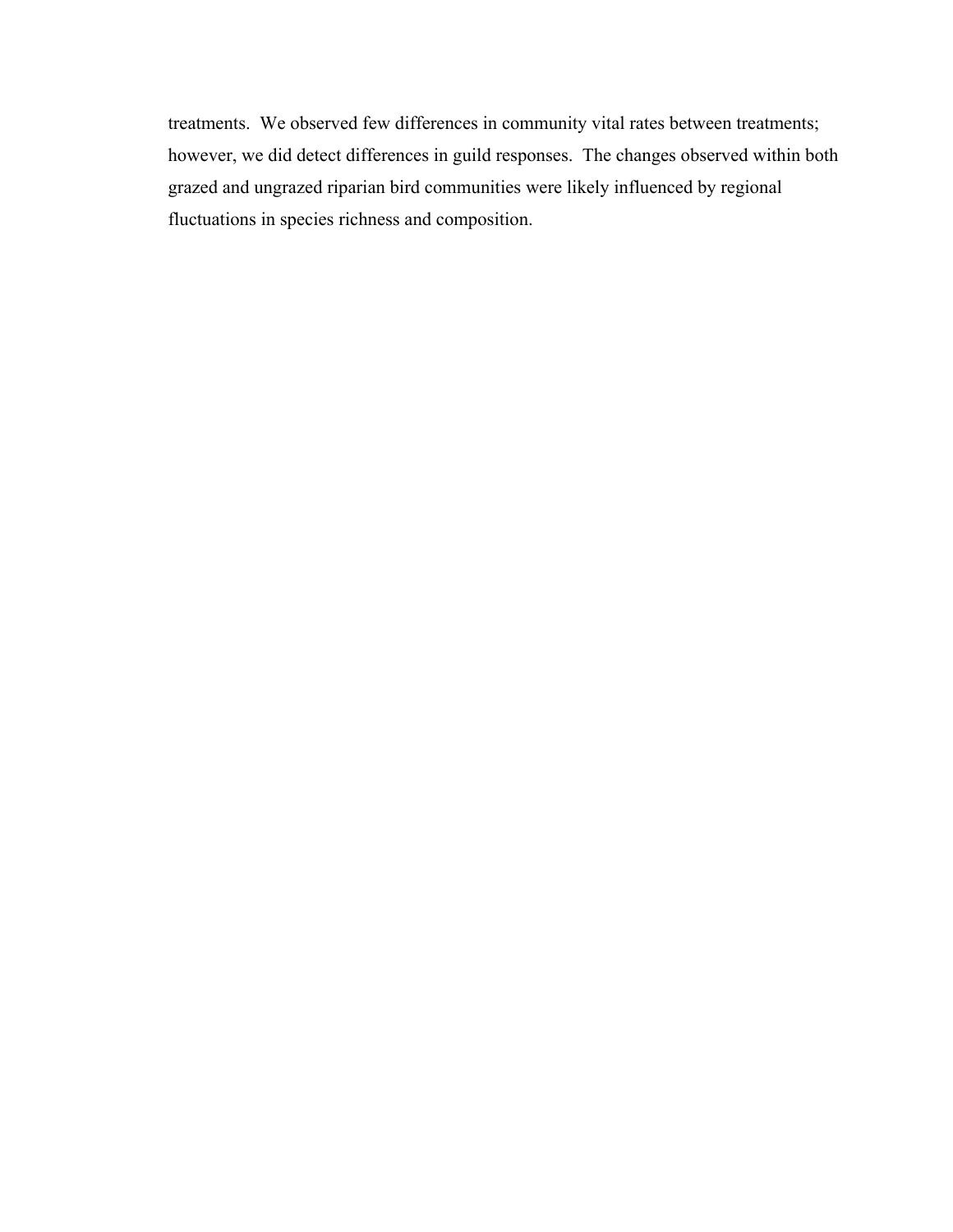# **Table of Contents**

| CHAPTER 2 - Pasture to prairie? Restoration of grassland plant and bird communities in fescue |    |
|-----------------------------------------------------------------------------------------------|----|
|                                                                                               |    |
|                                                                                               |    |
|                                                                                               |    |
|                                                                                               |    |
|                                                                                               |    |
|                                                                                               |    |
|                                                                                               |    |
|                                                                                               |    |
|                                                                                               |    |
|                                                                                               |    |
|                                                                                               |    |
|                                                                                               |    |
|                                                                                               |    |
|                                                                                               |    |
|                                                                                               |    |
|                                                                                               |    |
|                                                                                               | 26 |
| CHAPTER 3 - Avian community response to riparian restoration: a novel use of robust design    |    |
|                                                                                               |    |
|                                                                                               |    |
|                                                                                               |    |
|                                                                                               |    |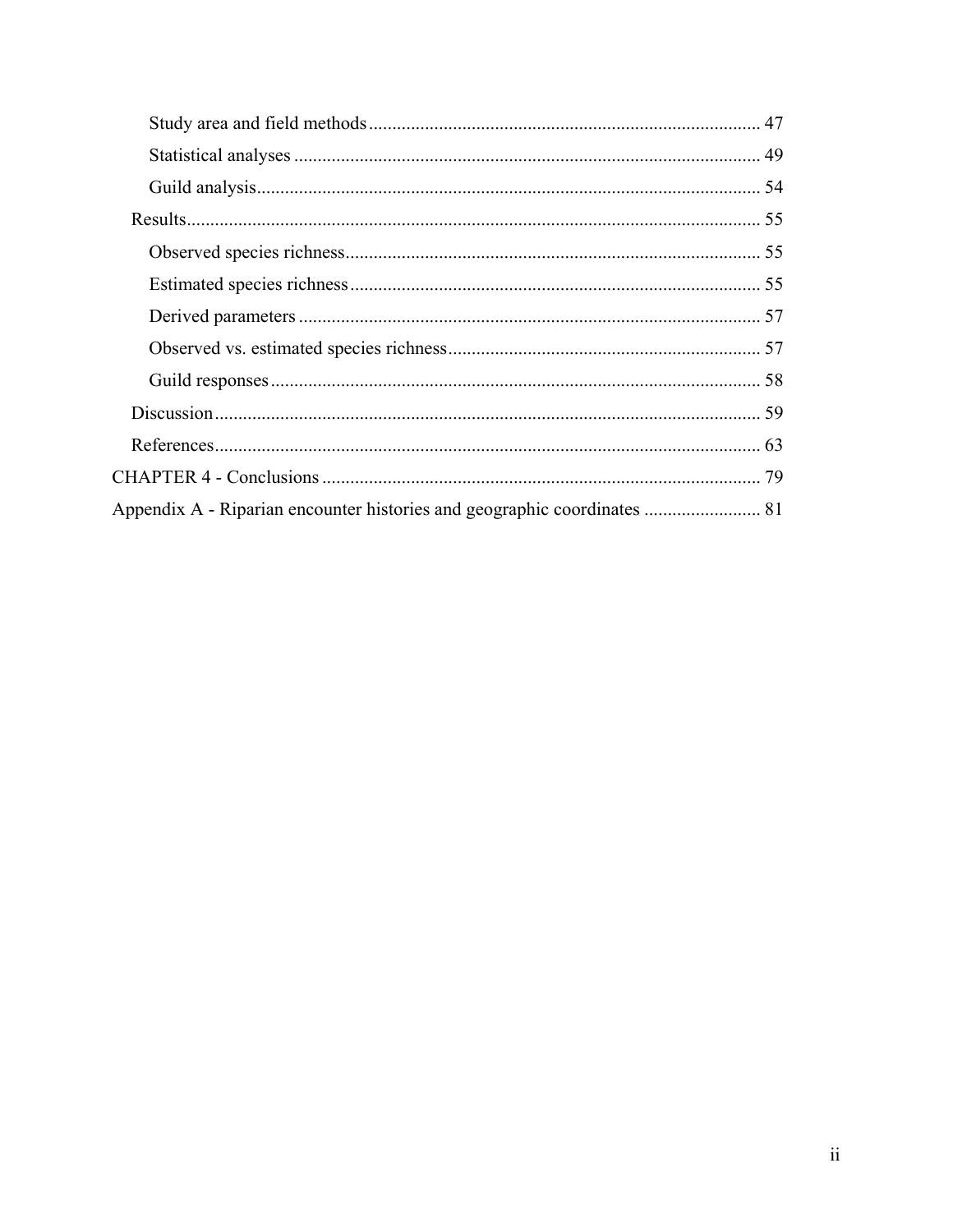### **List of Figures**

- <span id="page-5-0"></span>Figure 2.1 Mean  $(\pm \text{SE}; n = 18)$  relative frequency per 50 m transect of native warm-season grasses and tall fescue in year-round grazed pastures (0), winter-grazed pastures  $(1/2 - 4/5)$ , [and ungrazed native prairie remnants \(NP\) on the Kansas Army Ammunition Plant, Kansas,](#page-47-0)  [U.S.A. in 2004-05. Statistical significance for treatment as a predictor variable is indicated](#page-47-0)  with asterisks:\*\* =  $P$  < 0.05, \*\*\* =  $P$  < 0.01. The solid regression line is for 2004 values, [and the dashed regression line is for 2005 values. Native prairie sites were not included in](#page-47-0)  [regressions and are presented for comparison only.](#page-47-0) ............................................................. 38
- [Figure 2.2 Biomass of tall fescue and native, warm-season grasses in year-round \(YR\), winter](#page-48-0)[grazed \(1-5\), and ungrazed native prairie remnants \(NP\) on the Kansas Army Ammunition](#page-48-0)  [Plant, Kansas, U.S.A. Statistical significance for treatment as a predictor variable is](#page-48-0)  indicated with asterisks:\*\* =  $P$  < 0.05, \*\*\* =  $P$  < 0.01. The solid regression line is for 2004 [values, and the dashed regression line is for 2005 values. Native prairie sites were not](#page-48-0)  [included in regressions and are presented for comparison only.](#page-48-0) .......................................... 39
- [Figure 3.1 Riparian bird species richness on the Kansas Army Ammunition Plant: a\) average](#page-87-0)   $(\pm SE)$  observed richness for consecutive years of the study for each replicate site, and b) species richness  $(\hat{N})$  estimates generated by robust design mark-recapture models for each [replicate site; fenced = cattle excluded, grazed = cattle present........................................... 78](#page-87-0)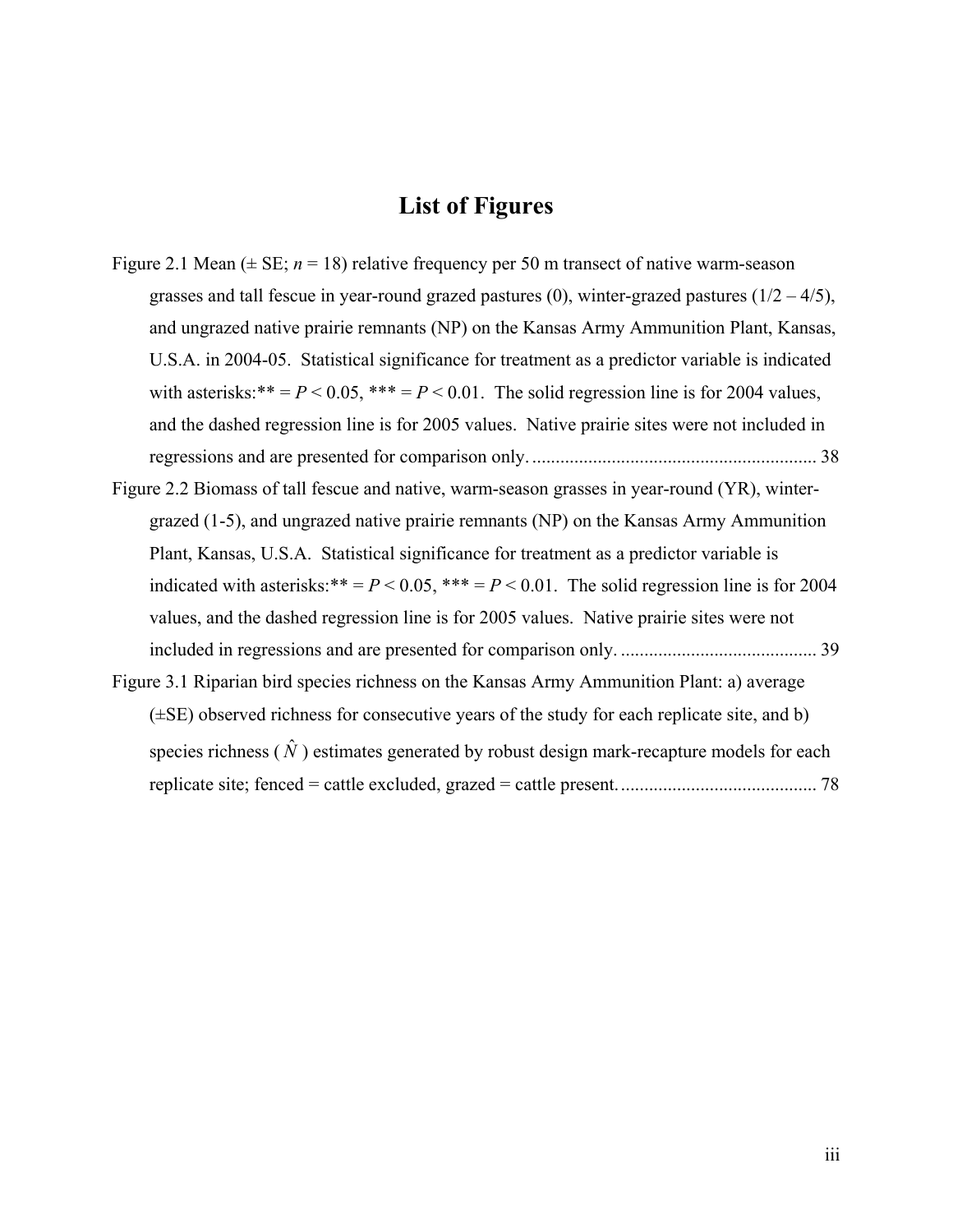# **List of Tables**

<span id="page-6-0"></span>

| Table 2.1 Pasture, size, stocking rates, grazing treatment, and year treatment was initiated in              |
|--------------------------------------------------------------------------------------------------------------|
| experimental pastures on the Kansas Army Ammunition Plant, Kansas, U.S.A 36                                  |
| Table 2.2 Mean ( $\pm$ SE) plant species richness per transect ( $n = 9$ per replicate) for year-round and   |
| winter-grazed fescue-dominated pastures on the Kansas Army Ammunition Plant, Kansas,                         |
|                                                                                                              |
| Table 2.3 Singing male birds per hectare $(\pm SE)$ in winter-grazed and year-round grazed fescue-           |
| dominated pastures at the Kansas Army Ammunition Plant, Kansas, U.S.A, 2004-05.  40                          |
| Table 2.4 Results of a principal components analysis of plant community composition on the                   |
|                                                                                                              |
| Table 2.5 Bird-vegetation relationships in year-round and winter grazed pastures on the Kansas               |
| Army Ammunition Plant, Kansas, U.S.A. See Table 4 for loadings from principal                                |
|                                                                                                              |
| Table 3.1 Parameters estimated by robust design closed-capture mixture models when applied to                |
|                                                                                                              |
| Table 3.2 Delta Akaike Information Criterion ( $\triangle AICc$ ) values adjusted for small sample sizes for |
|                                                                                                              |
| Table 3.3 Akaike weights (wi) for candidate maximum-likelihood models that garnered > 10% of                 |
|                                                                                                              |
| Table 3.4 Community parameters obtained from robust design closed - capture maximum                          |
| likelihood mixture models for riparian bird communities in southeast Kansas in the ten-year                  |
|                                                                                                              |
| Table 3.5 Derived parameter estimates based on robust design closed – capture maximum                        |
|                                                                                                              |
| likelihood mixture models for riparian bird communities in southeast Kansas in the ten-year                  |
|                                                                                                              |
| Table 3.6 Mean (±SE) number of individuals detected at all fenced and all grazed replicates per              |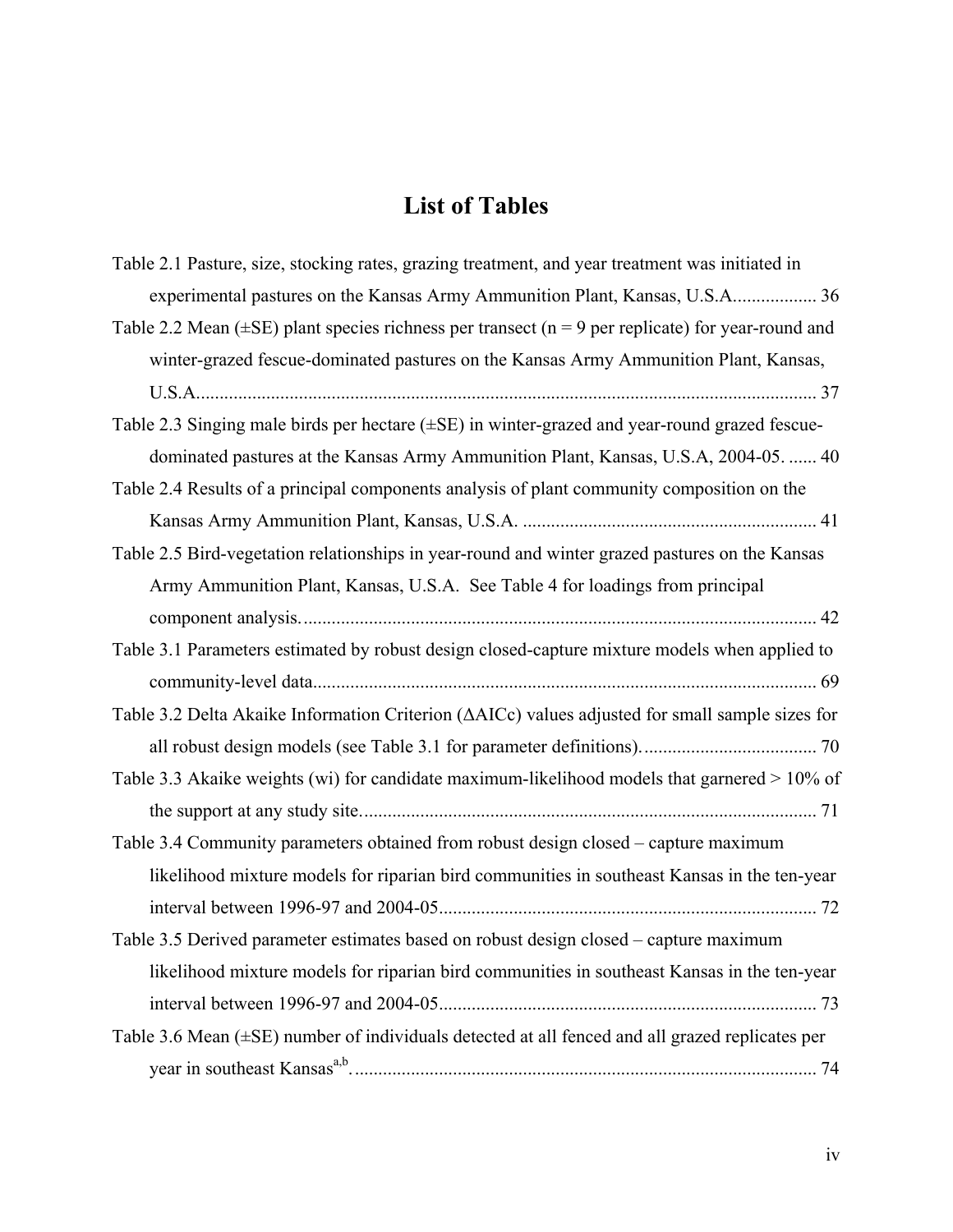- Appendix Table A.1 Encounter histories<sup>a</sup> for species in fenced and grazed riparian sites on the [Kansas Army Ammunition Plant for four primary sampling periods, represented by each](#page-90-0)  [year of the study, and 13 secondary sampling periods: 1996:4, 1997:4, 2004:2, 2005:3..... 81](#page-90-0)
- [Appendix Table A.2 Geographic coordinates of point count stations in fenced and grazed](#page-93-0)  [riparian sites monitored 2004-05 at the Kansas Army Ammunition Plant, Labette Co.,](#page-93-0)  [Kansas................................................................................................................................... 84](#page-93-0)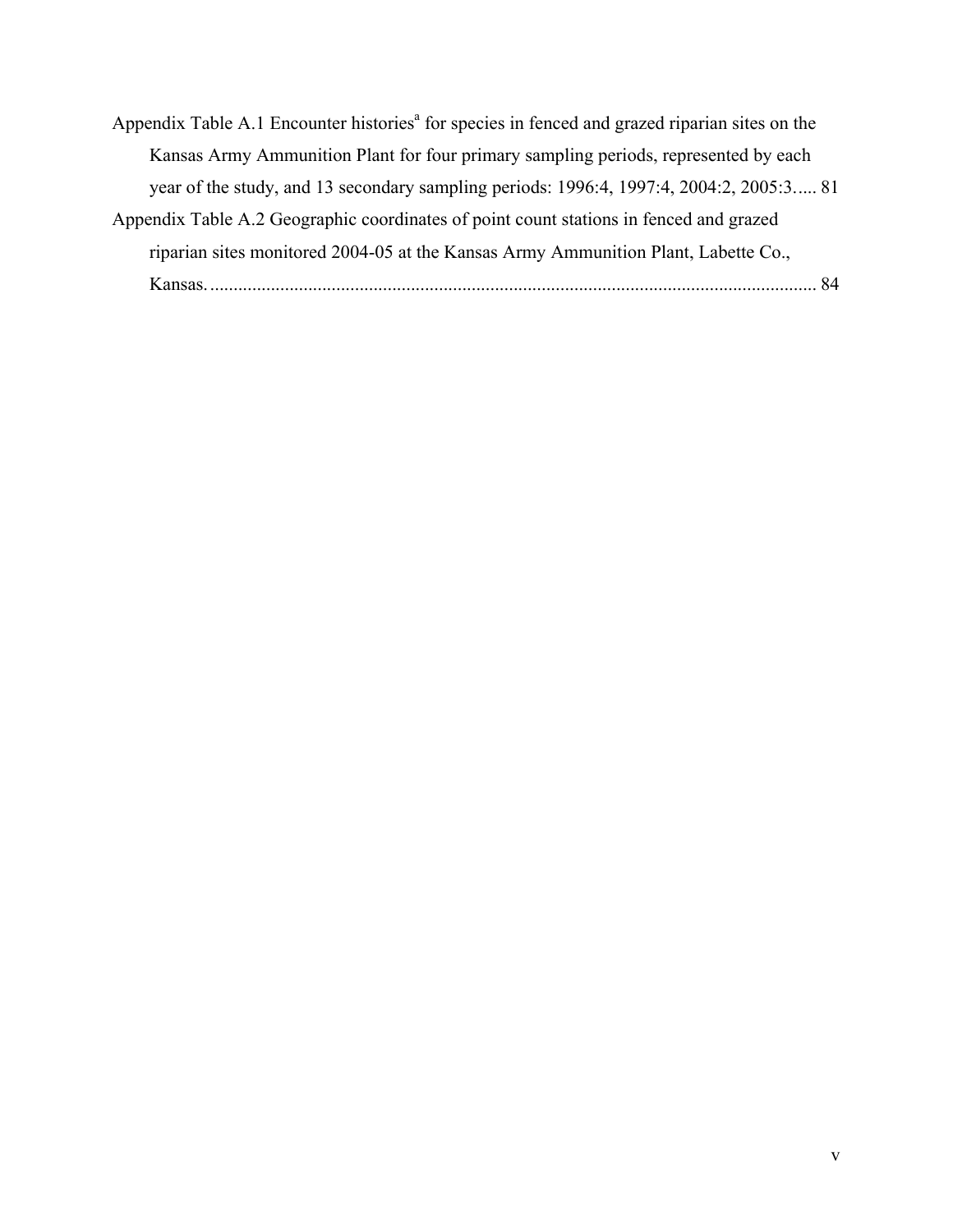### **Acknowledgements**

<span id="page-8-0"></span>A number of people deserve my thanks for their advice and support throughout my master's program. My advisor, committee members, friends, and fellow graduate students helped me to see this project through to completion.

For funding and logistical support, I would like to thank the Division of Biology at Kansas State University, the Department of Defense, the Kansas Cooperative Fish and Wildlife Research Unit, Kansas Department of Wildlife and Parks, Prairie Biotic Inc., the Kansas Ornithological Society, The Kansas Chapter of the Wildlife Society, Terry C. Johnson Center for Basic Cancer Research, the Kansas State Graduate Student Council, and the Biology Graduate Student Association. I would also like to thank all the wonderful people at the Kansas Army Ammunition Plant for making my time there so enjoyable, especially Chris Deurmyer. I would especially like to thank my advisor, Dr. Brett Sandercock, for all the help, advice, and expertise he contributed to this project. Dr. Sandercock was an excellent role model through his work ethic, attitude, and experience, and made my graduate experience at Kansas State successful and enjoyable.

I thank Drs. Dave Hartnett, John Blair, and Tony Joern for serving on my supervisory committee, and for the thoughts, advice, and time they contributed to this project. I thank Dr. Phil Gipson, Roger Applegate, and David Hoover for sharing data and providing logistical support and ideas. I would also like to thank all the other members of the Avian Ecology Lab, as well as the wonderful cohort of graduate students I was lucky enough to encounter while at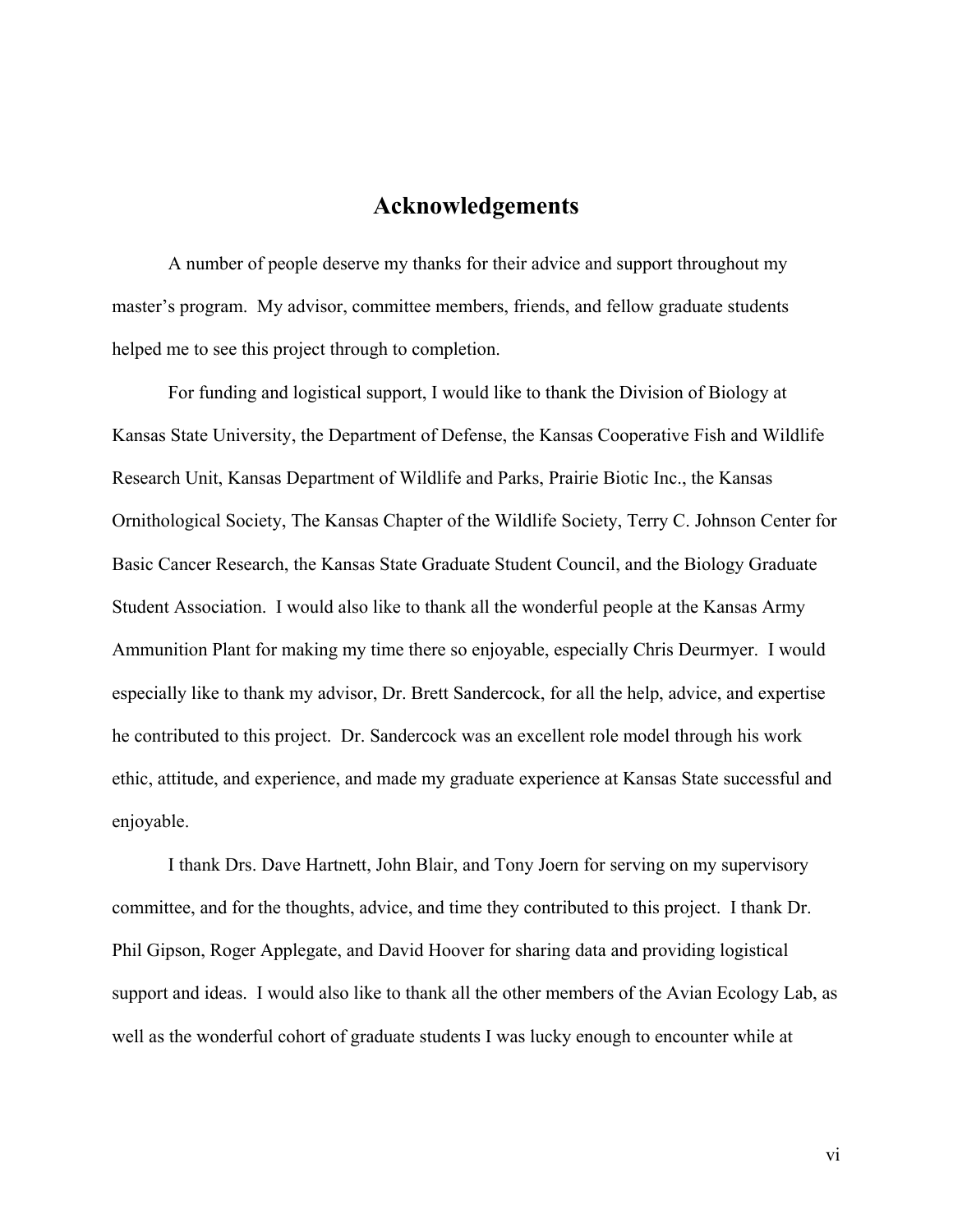Kansas State. All of these people created a positive environment in which I worked on a daily basis, and for that I am grateful.

I would also like to thank Carol Blocksome, Max Goode, Gene Towne, and Tara Conkling for help with plant identification and vegetation work in the field. I am also indebted to John and Nell Ball for welcoming me into their home for two summers.

I am most thankful for my husband and colleague, Karl Kosciuch for his love, support, and encouragement. He has provided field help, logistical help, and editorial comments, and has shown patience through it all. I am forever grateful.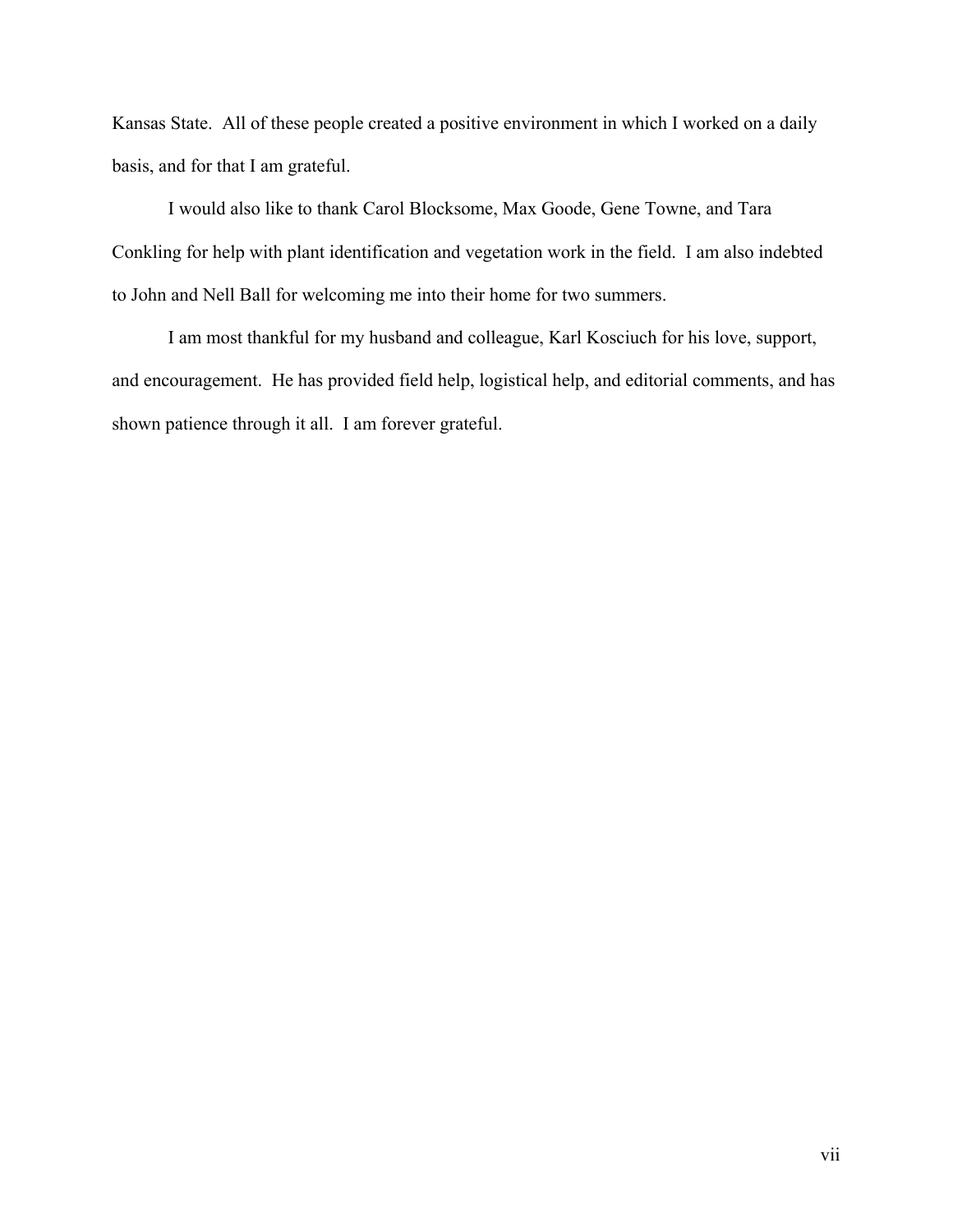## **CHAPTER 1 - Introduction**

<span id="page-10-0"></span>Anthropogenic activities have altered biological communities worldwide, resulting in many species at risk of local or global extinction (Hooper et al. 2005). One important human activity known to affect biological communities is domestic livestock grazing (Cole and Landres 1996). Livestock grazing is a dominant land use in the United States, with more than 300 million hectares of land grazed each year (Lubowski et al. 2006). Grazing by livestock causes changes in vegetation species composition and cover for animal populations, soil compaction, changes in geomorphology, nutrient redistribution, declines in stream stability and water quality, changes in forest cover, and habitat fragmentation through the construction of fences and water developments (West 1993, Cole and Landres 1996). The habitat changes facilitated by cattle grazing can directly and indirectly influence resource availability and habitat selection for associated wildlife. In North America, the loss of high-quality grassland habitat from livestock grazing has contributed to severe population declines of several species of grassland breeding bird (Evans et al. 2005).

Many conservation plans for declining species include habitat restoration as a means of increasing population size and, thus, decreasing the risk of extinction; therefore, developing effective ecological restoration techniques is integral to mitigating recent declines in biodiversity (Schrott et al. 2005). Better approaches to restoration may be achieved through the development of an increased understanding of species responses to restoration techniques, and the development of effective restoration techniques based on existing agricultural practices will likely be the most successful conservation initiatives for species declining in the Great Plains (Larison et al. 2001, Peterjohn 2003).

The goals of this thesis were to integrate rangeland management with ecological restoration in an effort to improve habitat for breeding birds. More specifically, our goals were to determine 1) if winter-grazing by livestock can decrease the abundance of an introduced plant and restore native tallgrass prairie plant species, 2) if winter-grazing by livestock can improve grassland quality for breeding birds, and 3) if short-term livestock exclusion can increase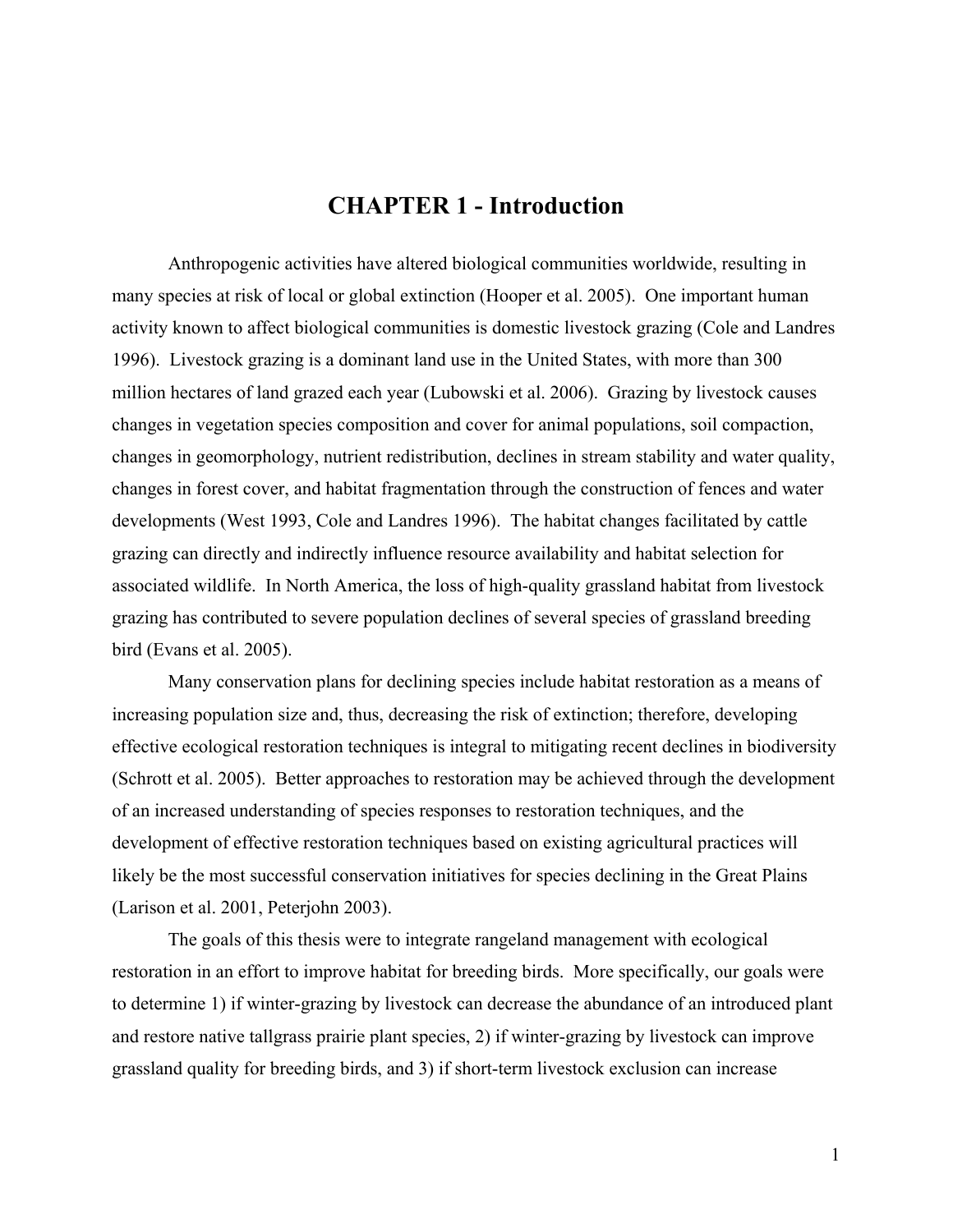<span id="page-11-0"></span>breeding bird species richness in riparian habitats. The results from our research are applicable to current issues in restoration, range, and community ecology.

This thesis is organized into two core chapters. In chapter two, we evaluate community responses to winter-grazing and the suspension of fertilization as a potential restoration technique. We assess the effect of our restoration method on plant and bird species richness and community composition. In chapter three, we evaluate riparian bird community responses to livestock exclusion as a passive restoration method. We use robust design mark-recapture models for mixtures to estimate riparian bird species richness in fenced and grazed riparian sites. Additionally, we quantify community dynamics in both fenced and grazed sites to determine if there were differences in local extinction, colonization, or species turnover since the time of livestock exclusion. Chapter four is a synthesis of the major conclusions from our studies.

#### **References**

- Cole, D.N., and P.B. Landres. 1996. Threats to wilderness ecosystems: impacts and research needs. Ecological Applications **6**: 168-184.
- Evans, D.M., S.M. Redpath, S.A. Evans, D.A. Elston, and P. Dennis. 2005. Livestock grazing affects the egg size of an insectivorous passerine. Biology Letters **1**: 322-325.
- Hooper, D.U., F.S. Chapin III, J.J. Ewel, A. Hector, P. Inchausti, S. Lavorel, J.H. Lawton, D.M. Lodge, M. Loreau, S. Naeem, B. Schmid, H. Setälä, A.J. Symstad, J. Vandermeer, and D.A. Wardle. 2005. Effects of biodiversity on ecosystem functioning: a consensus of current knowledge. Ecological Monographs **75**: 3-35.
- Larison, B., S.A. Laymon, P.L. Williams, and T.B. Smith. 2001. Avian responses to restoration: nest-site selection and reproductive success in Song Sparrows. Auk **118**: 432-442.
- Lubowski, R.N., M. Vesterby, S. Bucholtz, A. Baez, and M.J. Roberts. 2006. Major uses of land in the United States, 2002. Economic Information Bulletin No. EIB-14. U.S. Department of Agriculture, Economic Research Service. Washington D.C.
- Peterjohn, B.G. 2003. Agricultural landscapes: can they support healthy bird populations as well as farm products? Auk **120**: 14-19.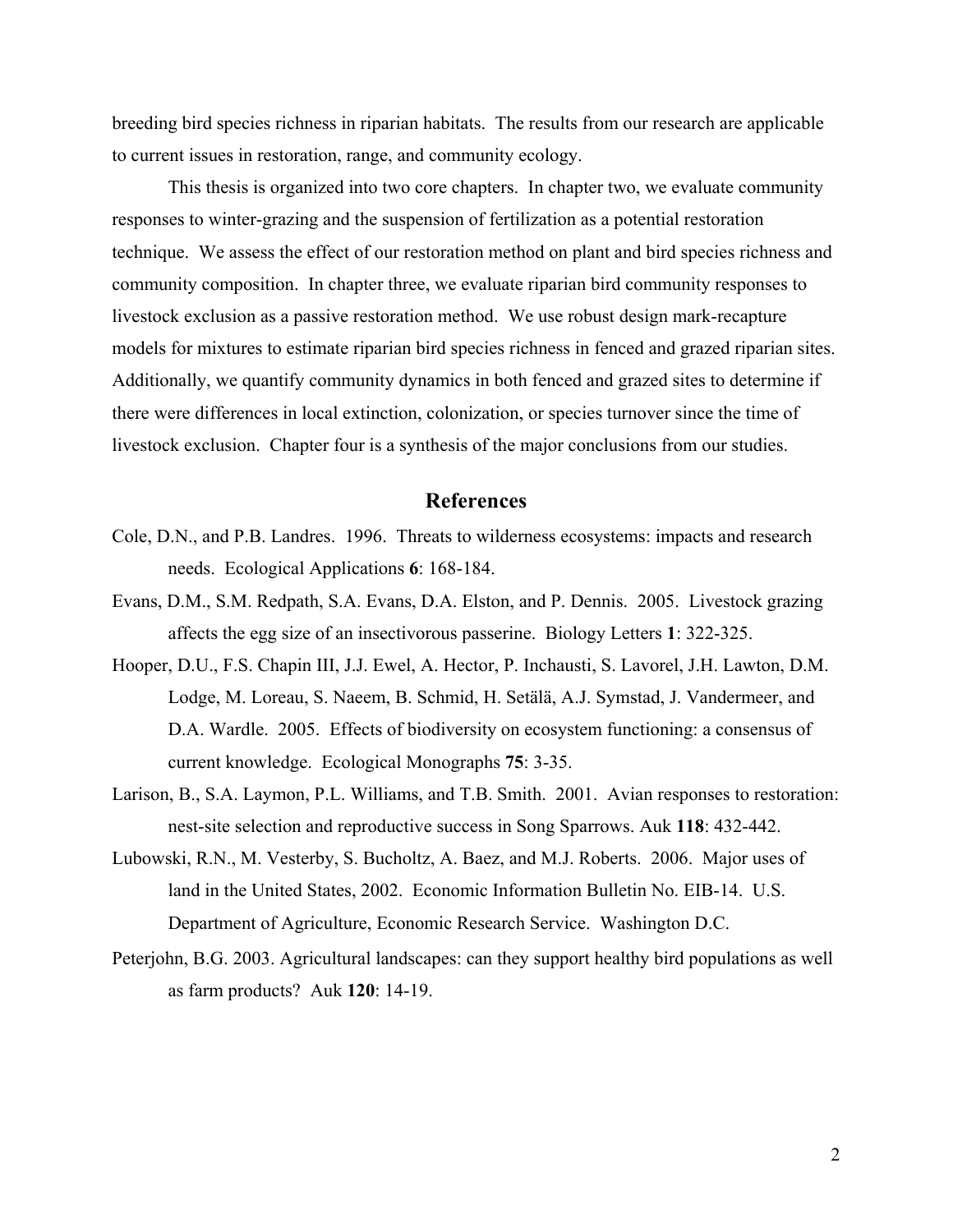# <span id="page-12-0"></span>**CHAPTER 2 - Pasture to prairie? Restoration of grassland plant and bird communities in fescue pastures**

Tracey N. Johnson and Brett K. Sandercock

#### **Abstract**

More than 95% of native tallgrass prairie has been lost to fragmentation or conversion, with detrimental effects on associated plant and animal communities. One important cause of grassland habitat loss has been the introduction of tall fescue, an exotic grass used as cattle forage. The restoration of tall fescue-dominated grasslands to native tallgrass prairie usually requires expensive, labor intensive methods such as burning, herbicide application, and reseeding. We attempted to restore tallgrass prairie using a combination of winter-grazing and cessation of fertilizer addition at the Kansas Army Ammunition Plant, Kansas, U.S.A. In 2004- 05, we compared responses of grassland plant and bird communities in a chronosequence of pastures winter-grazed from 1-5 years to pastures grazed year-round (as a restoration starting point), and to native prairie remnants (as a restoration endpoint). The abundance and biomass of native, warm-season grasses was higher in winter-grazed pastures and tended to increase over time. Tall fescue abundance and biomass declined with successive years of winter-grazing; however, mean tall fescue abundance did not differ among grazing treatments. Grassland birds showed variable responses to winter-grazing: Dickcissel densities increased, but Eastern Meadowlark and Grasshopper Sparrow densities decreased with years of exposure to wintergrazing. Our experimental restoration method had positive effects on some tallgrass prairie plant and bird species in less than five years, although evaluation of long-term effects of winter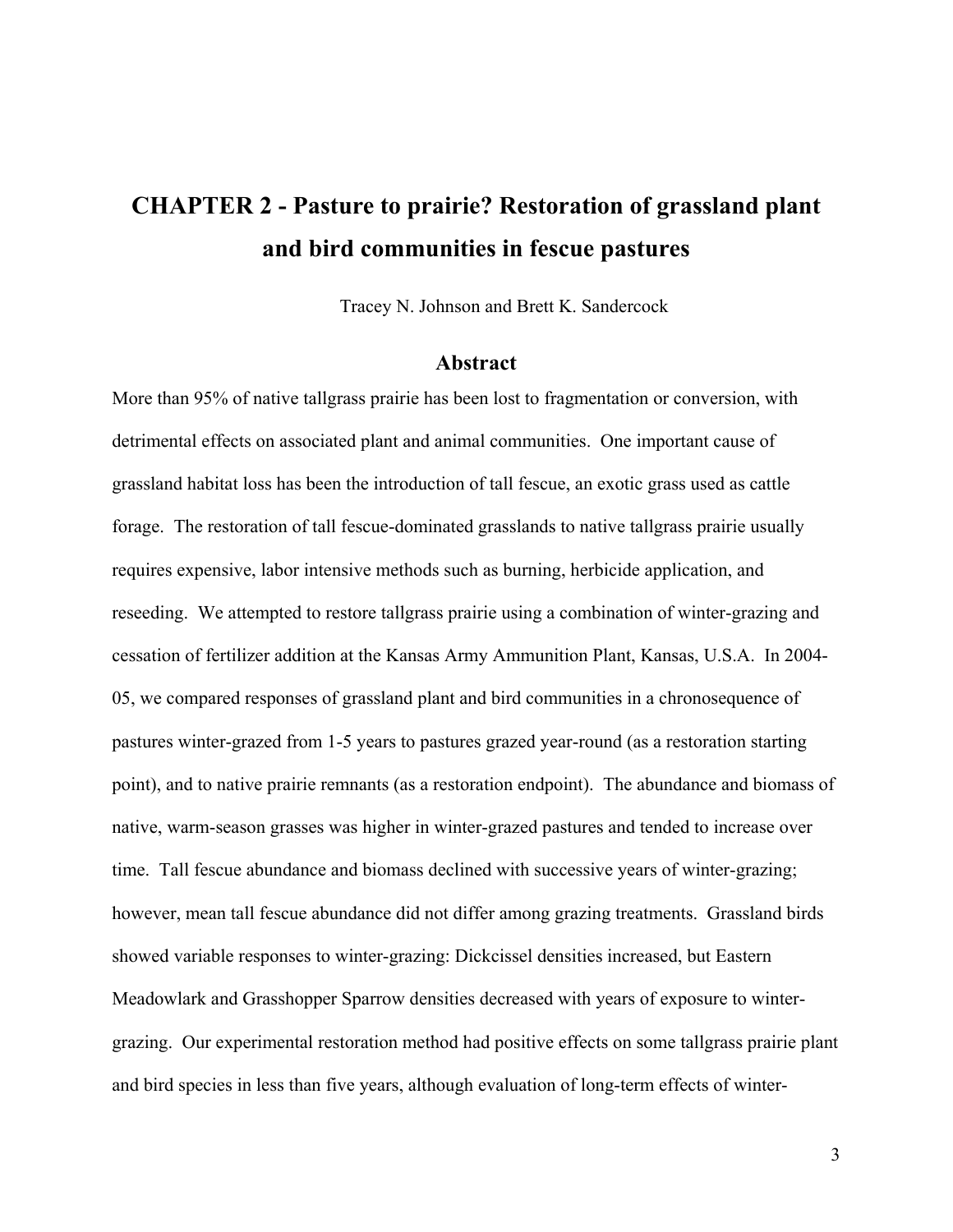<span id="page-13-0"></span>grazing would be beneficial. Winter-grazing of tall fescue-dominated pastures could be an effective, low-cost method of tallgrass prairie restoration that allows continued utilization of rangelands while improving habitat quality for associated bird communities.

#### **Introduction**

Grasslands are one of the most endangered ecosystems in North America (Noss et al. 1995, Van Dyke et al. 2004). Within the Great Plains region of North America, more than 95% of native tallgrass prairie has been converted to rowcrop agriculture, fragmented, or modified by rangeland management practices (Samson and Knopf 1994). Habitat loss and changes in plant community composition and structure threaten grassland-dependent animal communities (Askins 1993, Horncastle et al. 2005). For example, the loss of quality grassland habitat has contributed to the decline of many grassland birds, including Grasshopper Sparrow (*Ammodramus savannarum*), Henslow's Sparrow (*A. henslowii*), Dickcissel (*Spiza americana*) and Upland Sandpiper (*Bartramia longicauda*; Askins 1993, Van Dyke et al. 2004, Sauer et al. 2005).

One important cause of grassland habitat loss has been the introduction of agricultural crop plants and exotic grasses used as cattle forage (Vickery et al. 1999*a*). A common exotic grass is *Lolium arundinaceum* (tall fescue), a cool-season perennial originally introduced from Europe in the 1800's (Clay and Holah 1999, Barnes 2004). Tall fescue is planted extensively for use as turf grass or cattle forage, and widely used in the revegetation of Conservation Reserve Program lands and reclaimed mine lands, covering more than 14 million ha in the United States (Buckner et al. 1979, Ball et al. 1993, Barnes 2004). Tall fescue is state-listed as an invasive species in ten states, but is widespread throughout the U.S. (Swearingen 2005, Walsh 1995). In the southern Great Plains and southeastern U.S., over-seeding of native grasslands with coolseason forage grasses, continuous cattle grazing, and annual nitrogen fertilization has resulted in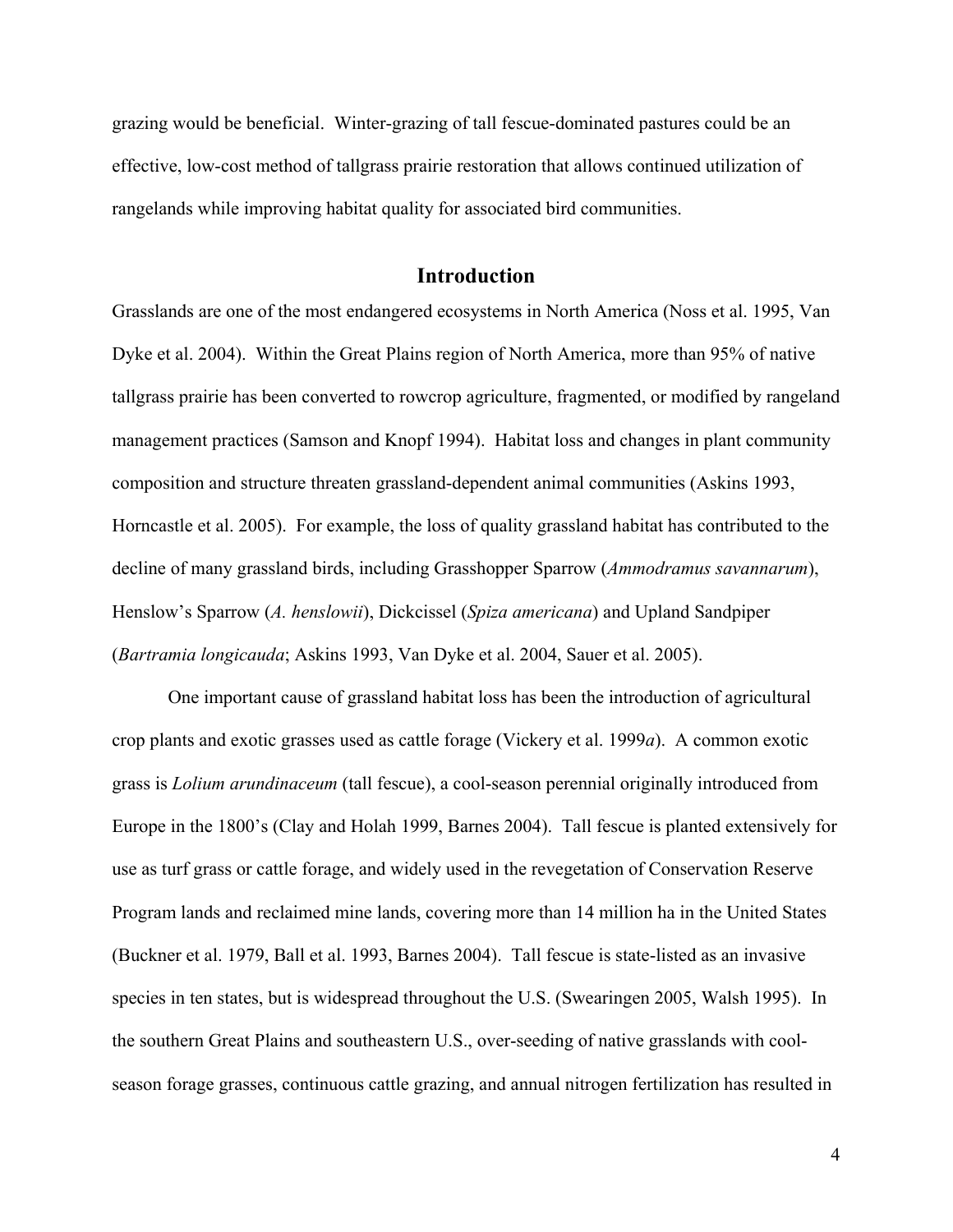the conversion of many native plant communities to pastures dominated by tall fescue (Mitchell et al. 1985, Barnes et al. 1995, Brummer and Moore 2000).

Restoration of tallgrass prairie requires development of effective, low cost ways to reduce the dominance of tall fescue. Fescue is an aggressive invader of native grasslands and reduces overall diversity in plant communities because it is tolerant to drought and grazing, and has potential for allelopathy (Barnes et al. 1995, Clay and Holah 1999, Renne et al. 2004, but see Spyreas et al., 2001). Fescue negatively affects animal populations in at least three ways. First, fescue can exclude native grasses and forbs that provide food for native wildlife. Second, tall fescue can alter vegetation structure, ultimately affecting resource availability for animal populations that require grassland habitats for food, nesting substrate, or escape cover (Scheiman et al. 2003). Last, if fescue is infected with the symbiotic fungal endophyte *Neotyphodium coenophialum* (Clavicipitaceae), it can be toxic to animals that consume vegetative parts or seeds (Barnes et al. 1995, Conover and Messmer 1996*a*,*b*, Durham and Tannenbaum 1998, Tannenbaum et al. 1998).

Habitat restoration is one of the most effective ways of reversing the loss of native grasslands and mitigating population declines for associated animals (Vickery et al. 1999*b*). The restoration of agricultural grasslands from semi-natural communities dominated by tall fescue to native warm-season grasses often involves some combination of herbicide application, prescribed burning, clipping to defoliate the tall fescue, or over-seeding with native grass species (Washburn et al. 2002, Wilson and Pärtel 2003, Barnes 2004). However, most of these methods are costly and labor-intensive, and herbicides can have detrimental effects on native grassland plants (Lawrence et al. 1995, Sheley and Krueger-Mangold 2003). Some researchers have suggested that livestock grazing can be used to control exotic or invasive plants, and ultimately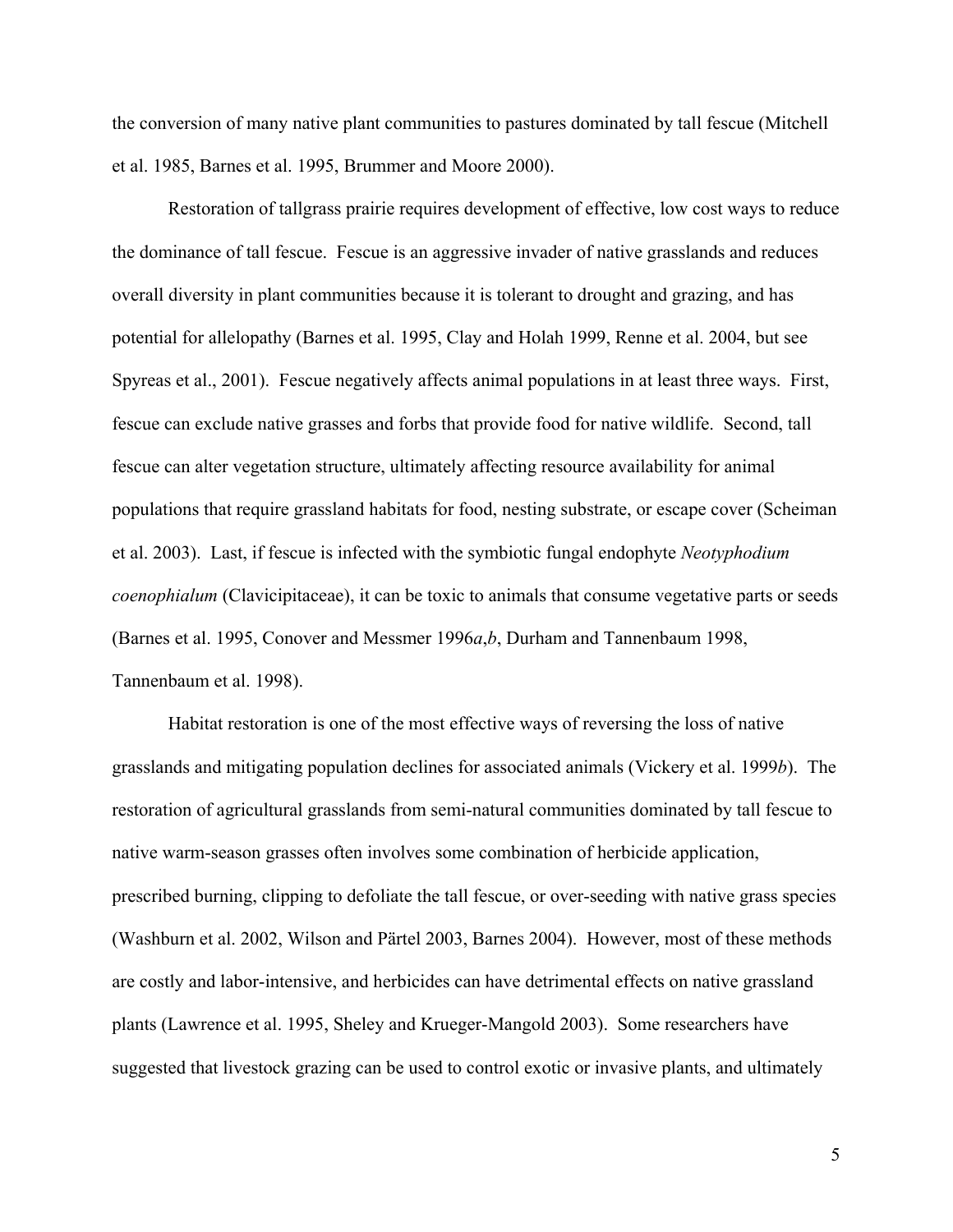direct plant communities toward more desirable species composition (Walker 1995, Olson 1999, Huwer et al. 2005, Lym 2005). Selective grazing by large herbivores influences competitive interactions among plant species, reducing competitively dominant species and allowing subordinate species to increase in abundance (Collins et al. 1998, Knapp et al. 1999, Chase et al. 2002). In environments with a seasonal component in which plant species density and palatability changes through time, grazing should exert a greater influence over species coexistence due to diet-switching that coincides with temporal changes in resource density over the growing seasons. In a seasonal system, selective grazing can ultimately lead to a reversal in the competitively dominant species (Hamback 1998).

In addition to the potential effects of selective grazing on returning agricultural grasslands to tallgrass prairie, manipulation of soil fertility can be useful to restoration efforts, especially when the nutrient requirements of exotic plants are known (D'Antonio and Meyerson 2002). Improvement of soil nutrient levels through fertilization allows exotic species to replace slow-growing native species that thrive under low nutrient conditions (Maron and Jeffries 2001). Some restorationists have had success restoring tallgrass prairie species solely by manipulating N availability in former agricultural fields (Baer et al. 2003, Averett et al. 2004, Kulmatiski and Beard 2006, but see Corbin et al. 2004).

Restoration in an agricultural setting can result in suitable conditions for breeding birds, and development of effective restoration techniques that are based on present agricultural practices will most likely be the key to successful conservation initiatives (Fletcher and Koford 2003, Peterjohn 2003). Renfrew and Ribic (2002) found that pastures can provide valuable habitat for grassland birds, and recommended that grazed pastures be managed for species of conservation concern. In light of the precipitous decline of many species of grassland birds,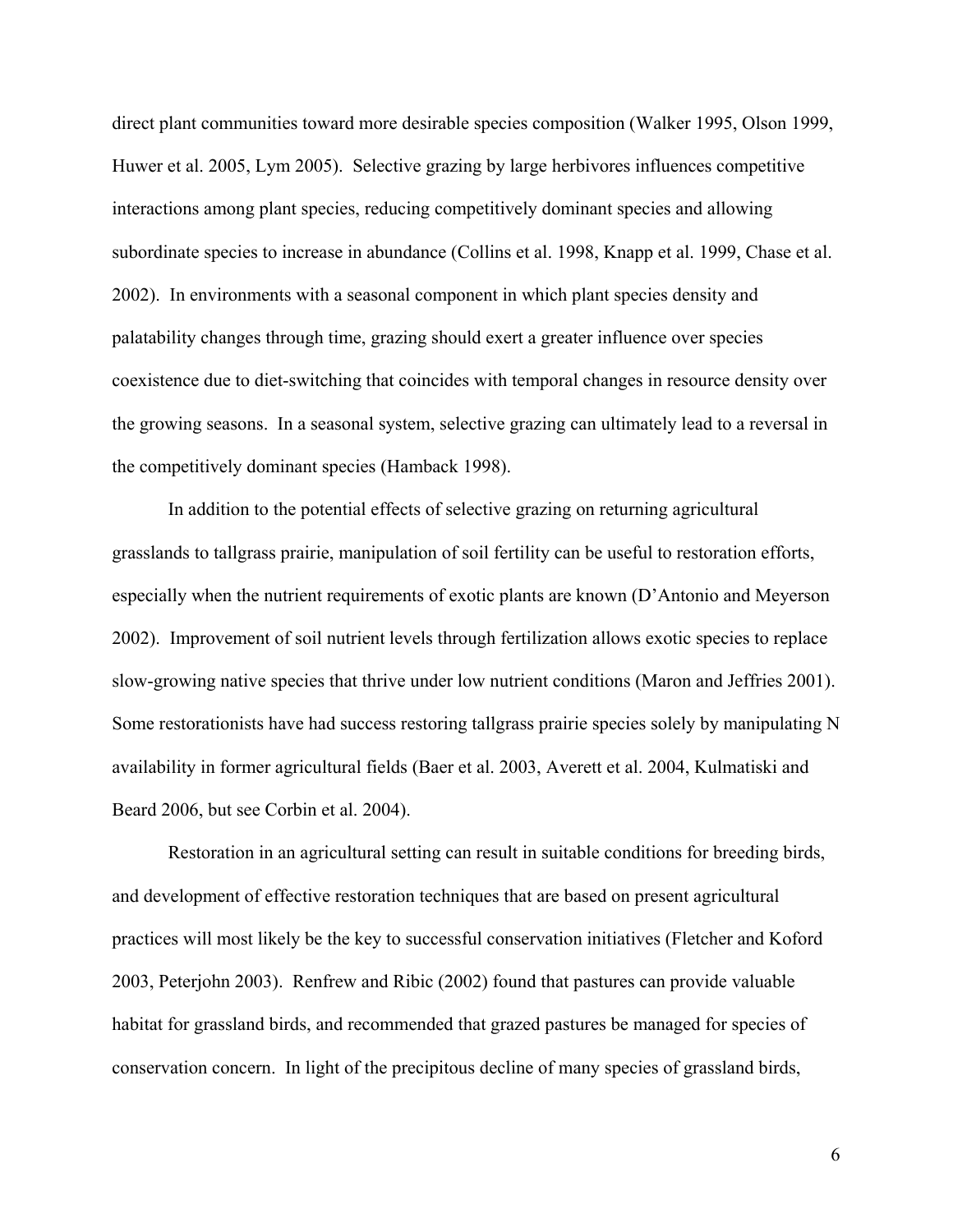<span id="page-16-0"></span>coupled with the extensive area within the United States that has been over-seeded with tall fescue, understanding bird-fescue relationships is important, especially in regions dominated by agriculture.

Our experimental restoration was an attempt to alter the competitive dynamics of plants within fescue-dominated pastures. We grazed cattle during the cool-season growing period of tall fescue and rested the pastures during the warm-season growing period to confer a competitive advantage to native warm-season grasses. Tall fescue is dependent on nitrogen addition to sustain rapid growth, and we combined winter grazing with suspension of bi-annual fertilization (Mitchell et al. 1985, Mazzanti et al. 1994). Our three main objectives were: 1) to evaluate the effects of winter-grazing by cattle on the abundance and biomass of tall fescue and native warm-season grasses, 2) to determine if densities of grassland songbirds were higher in winter-grazed rather than year-round grazed pastures, and 3) to identify which habitat variables are important in predicting the density of breeding grassland birds in tall fescue-dominated pastures. We predicted that if winter-grazing reduces the abundance or biomass of tall fescue and increases the abundance or biomass of native warm-season grasses thus restoring some of the native vegetation structure, breeding bird densities would be positively affected.

#### **Methods**

#### *Study site*

The study was conducted May-August of 2004-05 at the Kansas Army Ammunition Plant (KSAAP) in north central Labette County, Kansas (37°18'N, 95°10'W). KSAAP is a 5,555 ha military installation historically dominated by big bluestem (*Andropogon gerardii*), little bluestem (*Schizachrium scoparium*), switchgrass (*Panicum virgatum*), and indiangrass (*Sorghastrum nutans*) in upland areas, with deciduous and cross timbers forest along creeks and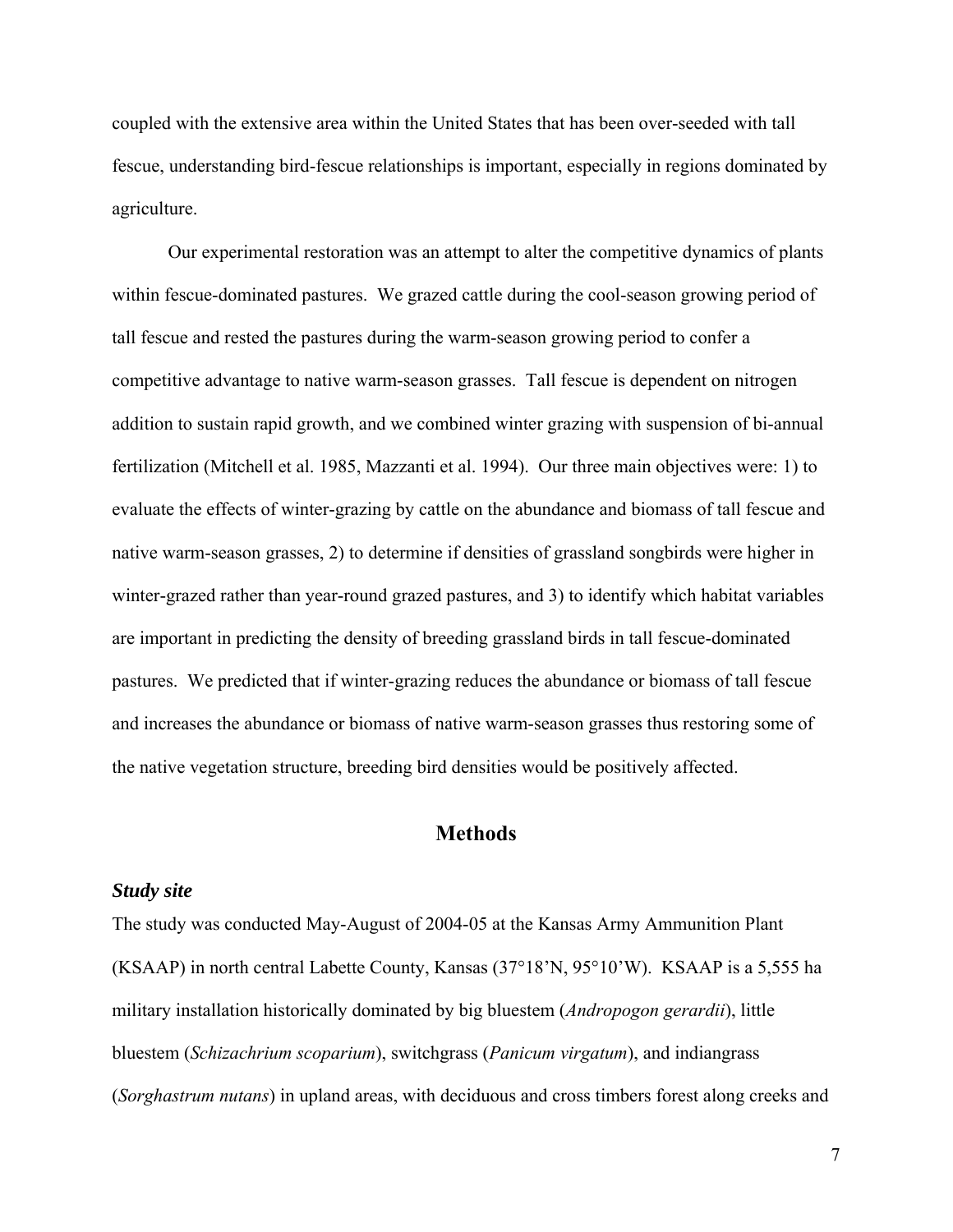<span id="page-17-0"></span>river valleys (Eifler et al. 1995). In the 1940's, pastures with native vegetation were over-seeded and replaced by tall fescue (*Lolium arundinaceuma*). Fescue pastures are presently managed for cattle production with year-round or seasonal grazing and bi-annual nitrogen fertilization. Fertilization consists of urea, potassium carbonate, and diammonium phosphate added in early spring in variable amounts based on soil tests for each pasture. Woody encroachment in grazed pastures is manually removed with a brush-hog once every five years (C. Deurmyer 2004, Kansas Army Ammunition Plant, Parsons, KS, personal communication). The study site contains silt loam surface soil with a clay or loam subsoil, and slopes range from 0-3% (Owens et al. 1990). In the two years of the study, total annual precipitation was 995 and 830 mm, of which 543 and 562 fell from April through September, respectively.

#### *Experimental design and restoration approach*

Our restoration approach involved top-down control of plant community structure through herbivory to create higher quality habitat for grassland-breeding birds. We attempted to reduce tall fescue and increase native warm-season grass abundance and biomass in experimental pastures by: 1) eliminating fertilizer addition, and 2) grazing fescue with cattle during its coolseason growing period (hereafter, winter-grazing). Cattle were allowed to graze from 1 October to approximately 1 May in all years of the study, which coincides with the growing period of tall fescue in southeastern Kansas. In the same pastures, cattle were excluded for the remainder of each year, 1 May to 1 October, which is the growing period of native warm-season grasses. Winter-grazing was initiated in pastures on the KSAAP beginning in 2000, and additional pastures entered the winter-grazing regime in subsequent years until we began evaluating the community responses in 2004. This created a chronosequence of pastures that had been wintergrazed for 1-2 (Winter1/2), 2-3 (Winter2/3), or 4-5 (Winter4/5) years, which allowed us to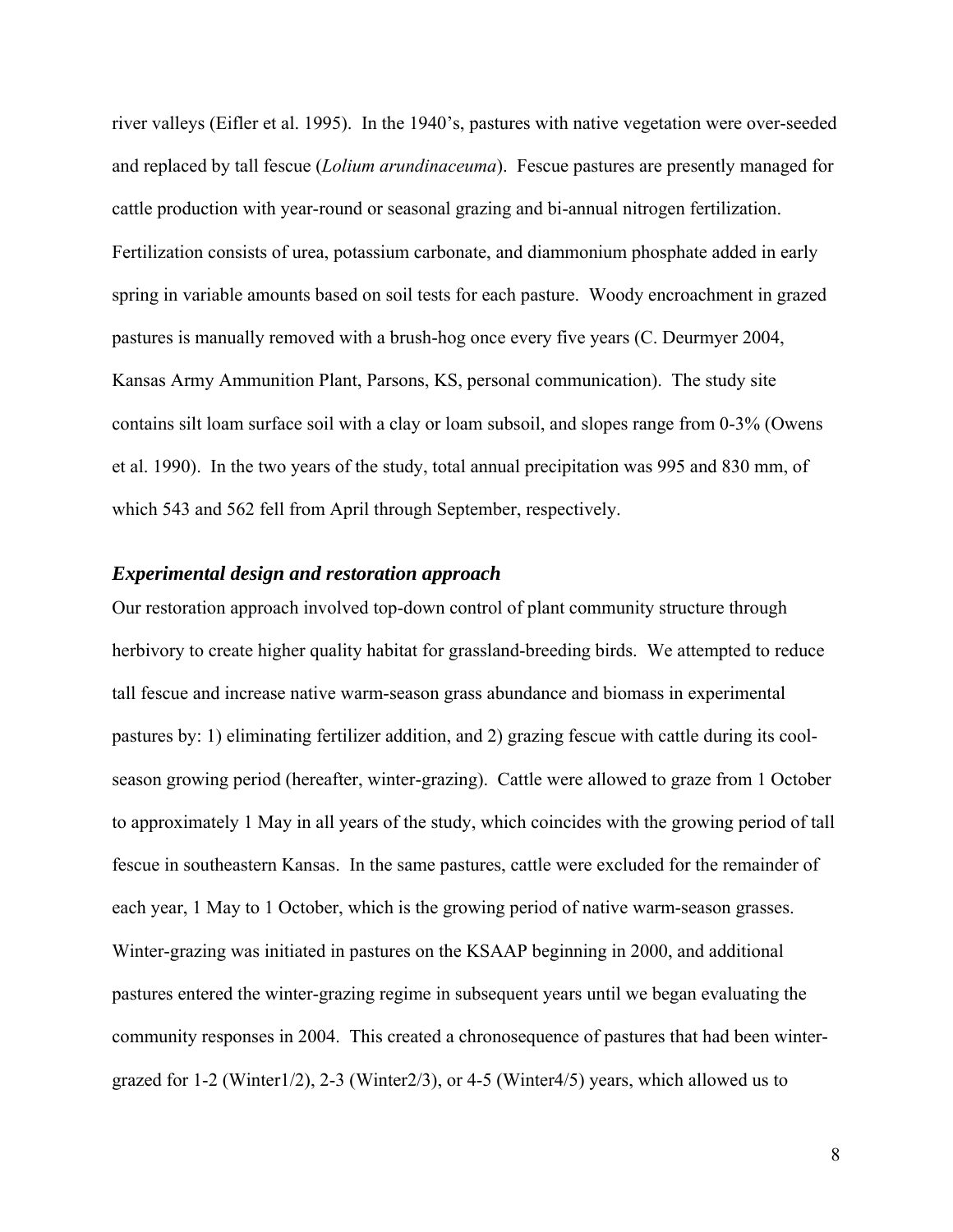evaluate the short-term responses of grassland communities to winter-grazing. From our set of experimental pastures, we selected six pastures in which to quantify plant and breeding bird responses to winter-grazing. Two pastures were replicates of the 1-2 year treatment (wintergrazing initiated in 2003), two were replicates of the 2-3 year treatment (winter-grazing initiated in 2002), and two were replicates of the 4-5 year treatment (winter-grazing initiated in 2000). Pastures were chosen as replicates within each time step of the chronosequence based on the similarity of stocking rates between them. All grazed pastures included in the study averaged 94.7 ha  $(\pm 17.6 \text{ ha})$ , and stocking rates averaged 2.2 ha per animal unit (Table 2.1). To minimize the potentially confounding effect of fire on vegetation community composition, and because prescribed burning was controlled in the vicinity of munitions production facilities at our study site, fire was excluded from all pastures from 2000-05. Fire typically increases the abundance of many native, warm-season grasses and would likely benefit our restoration efforts. However, we were interested in quantifying the efficacy of winter-grazing and cessation of fertilizer addition as a low-cost, relatively low-maintenance restoration method without the requirement of prescribed burns.

In addition to the six experimentally winter-grazed pastures, our sampling scheme included four sites that represented restoration endpoints against which changes in plant and bird communities could be measured. Two sites were pastures that were grazed year-round and fertilized every other year in early spring, a management practice common in southeastern Kansas. These pastures served as baselines against which changes in fescue abundance and biomass and breeding bird densities in winter-grazed pastures could be evaluated. Additionally, remnants of native vegetation still exist on the KSAAP in the form of right-of-ways and small hay meadows. Management of native prairie sites includes annual or bi-annual spring burning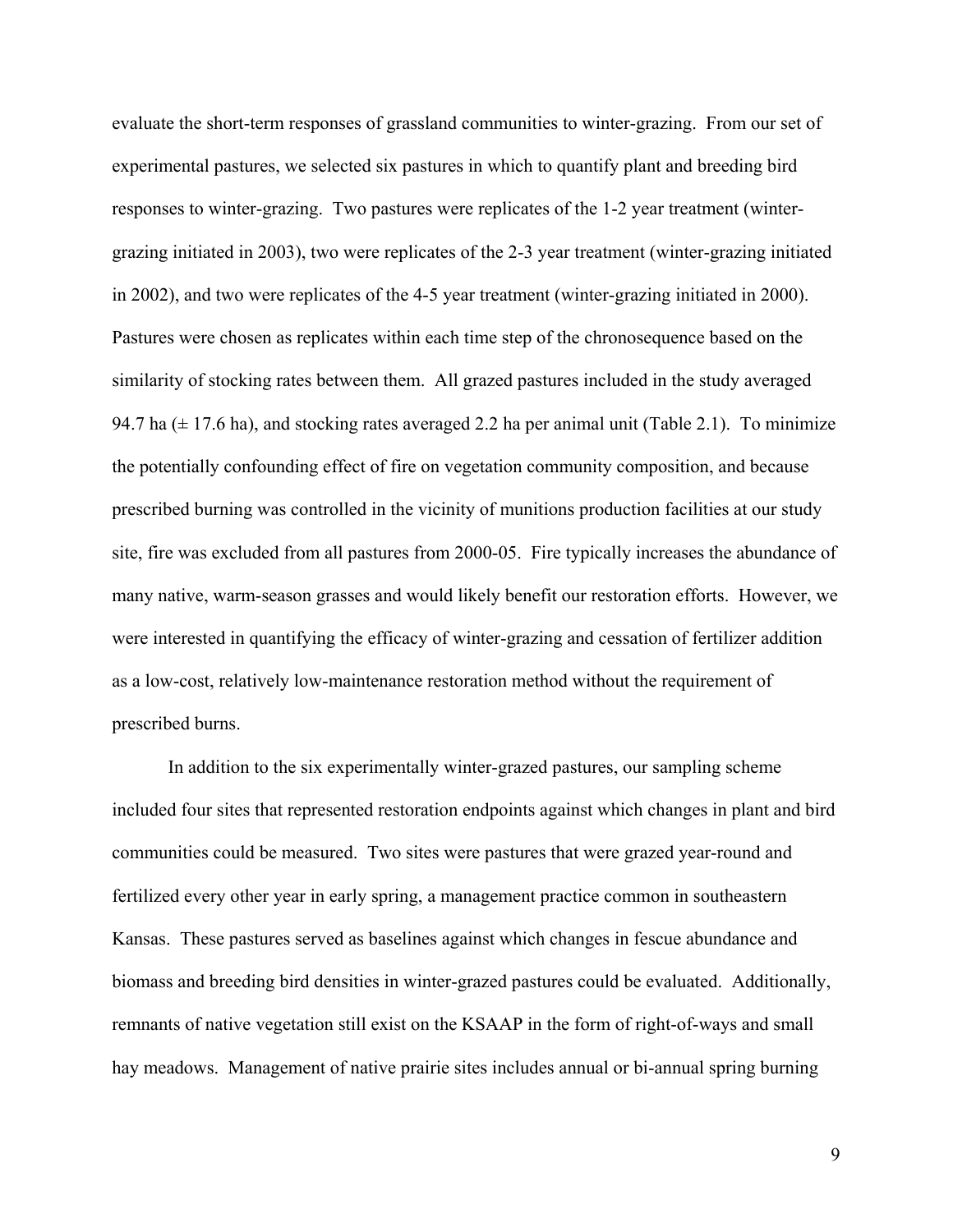<span id="page-19-0"></span>and cutting for hay in late July to maintain original native prairie plant communities. In 2005, we included two of these native prairie sites in our sampling scheme to serve as a reference for local abundances of native grassland plant species. Native prairie sites served as benchmark endpoints for our restoration efforts. The two native prairie sites chosen for the study were 10.3 and 6.9 ha in size, and were smaller than the experimental pastures, but were the largest remnants of native prairie locally available. Due to the size disparity among native prairie remnants and all other pastures included in the study and the potential area effects on grassland bird densities, we do not attempt to compare native prairie bird densities to those in other treatments (Johnson and Igl 2001, Winter et al. 2006). Native prairie sites were not grazed or cut for hay in either 2004 or 2005.

#### *Vegetation sampling*

To determine the number of transects necessary to adequately sample pasture plant communities, we first sampled three 50 m transects in a four year winter-grazed pasture with the highest apparent plant diversity and created species accumulation curves using program EstimateS (Colwell 2004). We sampled additional transects one at a time and added species to our accumulation curve until curves became asymptotic at 46 species for nine transects. All other pastures included in the study had nine transects, and all transects were established in a stratified random design so that we could identify as many species present in each pasture as possible. All transects were placed at least 50 m from the edge of the pasture to minimize potential edge effects on the plant community. Transects were marked with metal T-posts and mapped with a hand-held GPS unit.

Plant communities were sampled twice each growing season: once in early summer (late May to early June), and once in late summer (late July to mid-August) to account for differences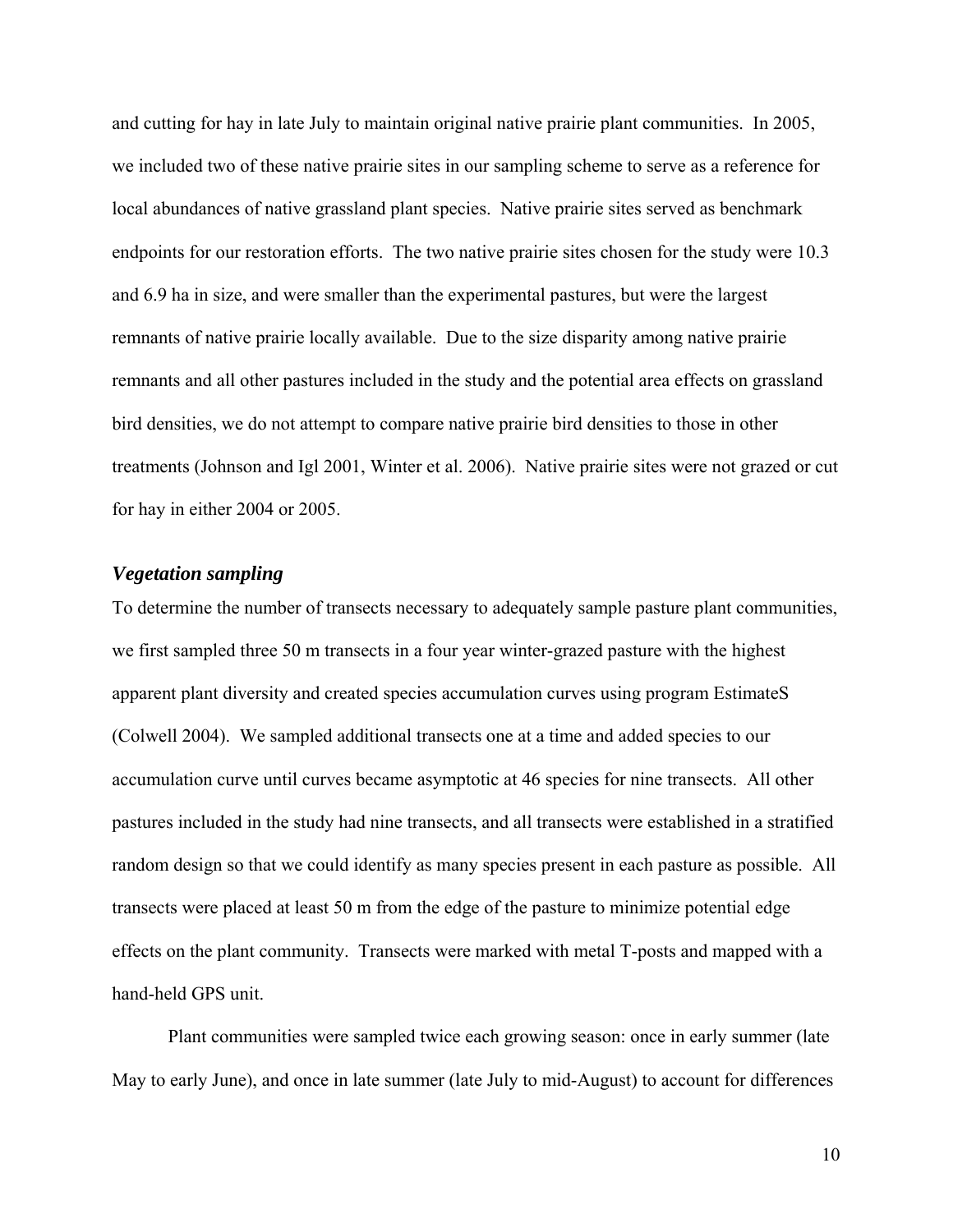in phenology among plant species. We used a modified step-point method to quantify plant community composition in all pastures. Species identities were recorded at one-meter intervals on each transect (Owensby 1973). To survey for rare or infrequent forb species, we used a nested sampling technique (Hickman et al. 2004). The closest rooted plant and forb to each sampling point were identified to species and recorded. This method yielded two sets of data for each transect; one set included all species detected and one set included forb species only. At each sampling point on a transect, we also categorized ground cover using four cover classes: live vegetation, litter, bare ground, or rock.

We quantified aboveground biomass in early August using nine  $0.25 \text{ m}^2$  quadrats per pasture. Quadrats were placed one meter to either side of each vegetation transect, and all aboveground biomass within the quadrat was removed. In the second year of the study, the opposite side of each transect was used for biomass collection. In 2005 we built nine  $0.5 \text{ m}^2$ cattle exclosures in year-round grazed pastures in an attempt to account for biomass removal by cattle during the warm-season growing period to better identify any differences in fescue biomass among grazing treatments. Biomass samples were sorted to three categories (tall fescue, native grasses, and forbs), dried in a drying oven for 48 hours at 60°C, and weighed.

To examine the potential effects of the fungal endophyte *Neotyphodium coenophialum*, we quantified the infection rates for fescue-dominated pastures in our study. We collected seeds from a minimum of 50 different individual fescue plants from each pasture from 16-20 June 2004. Seeds were collected by systematically walking a zig-zag pattern through the entire pasture and collecting seeds from the nearest plant at ten meter intervals, avoiding ditches, fence rows, and cattle tanks within the pasture. All seed samples were tested for the presence of *Neotyphodium coenophalium* at the Plant Disease Diagnostic Laboratory, Department of Plant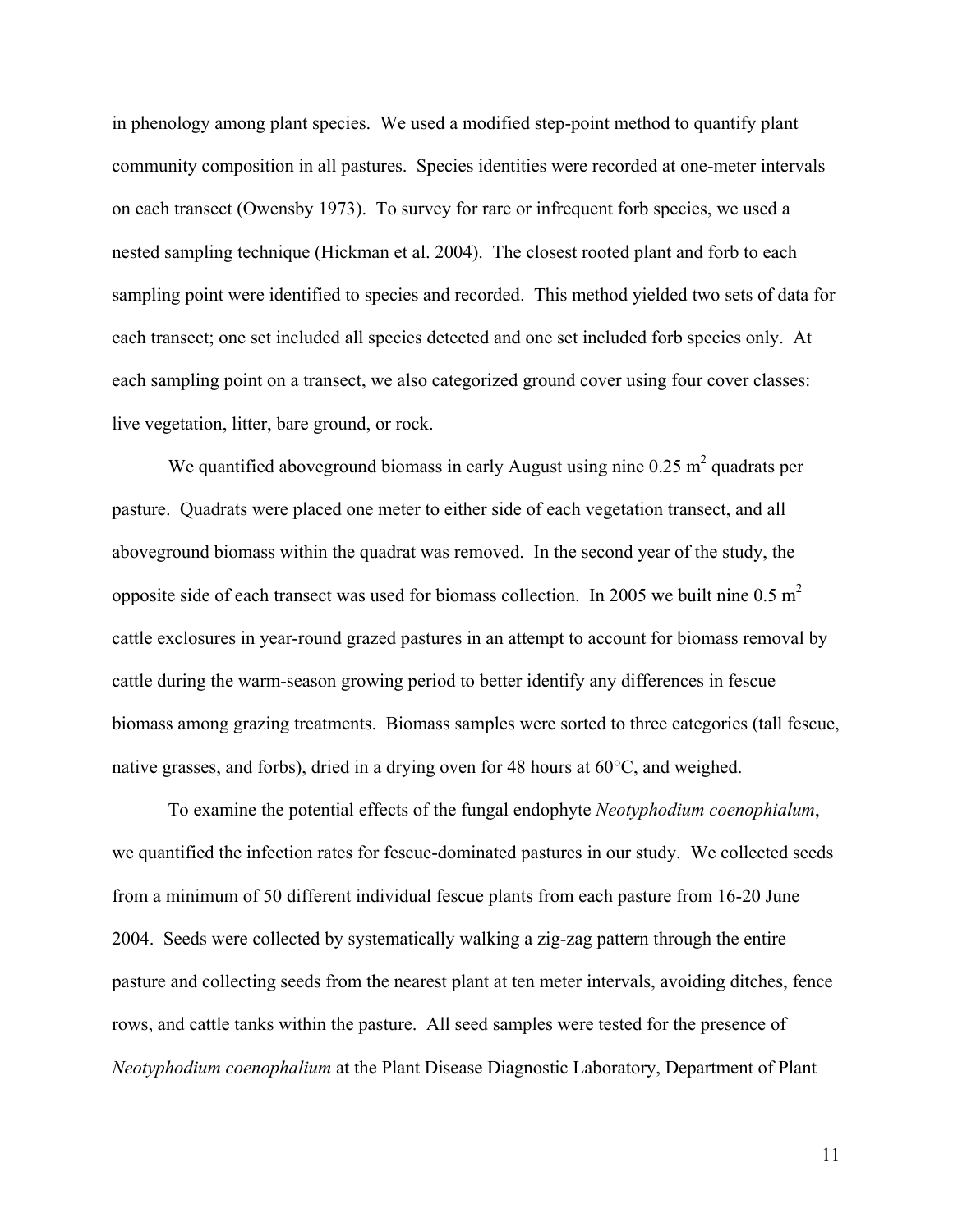<span id="page-21-0"></span>Pathology, Kansas State University. Infection rates per pasture represent the number of seeds out of a subset of random seeds ( $n = 33$ ) that tested positive for the fungus.

#### *Bird surveys*

Within each pasture, we established two 250 m bird transects, each of which incorporated one vegetation transect. The starting point of each bird transect was placed at least 200 meters from habitat edges in order to minimize possible edge effects on bird communities. We conducted bird surveys from dawn to four hours after dawn from 16 May to 15 July in 2004 and 2005. We did not conduct surveys during periods of rain, fog, or wind in excess of 16 kph. The observer (T.N.J.) slowly walked transects while recording all birds seen or heard. The radial distance from the observer to the initial point of detection of each bird was measured to the nearest meter with a laser range finder, along with the angle of detection from the bird to the transect line. We conducted four bi-weekly bird surveys at each transect in 2004-05. We systematically varied the start time of bird surveys at each transect to minimize any potential within-morning temporal effects on bird detections.

To help evaluate differences in vegetation structure among treatments that might influence bird densities, we quantified visual obstruction along each bird transect using a Robel pole (Robel et al. 1970). We recorded visual obstruction values for the entire length of each bird transect at 10 m intervals.

#### *Statistical analysis*

To evaluate differences in plant community composition, we used the maximum observed frequency of each species from the two sampling periods within a season (since cover changes throughout the growing season) to calculate relative frequencies of species occurrence (Hickman et al. 2004). We then averaged across all nine vegetation transects to obtain representative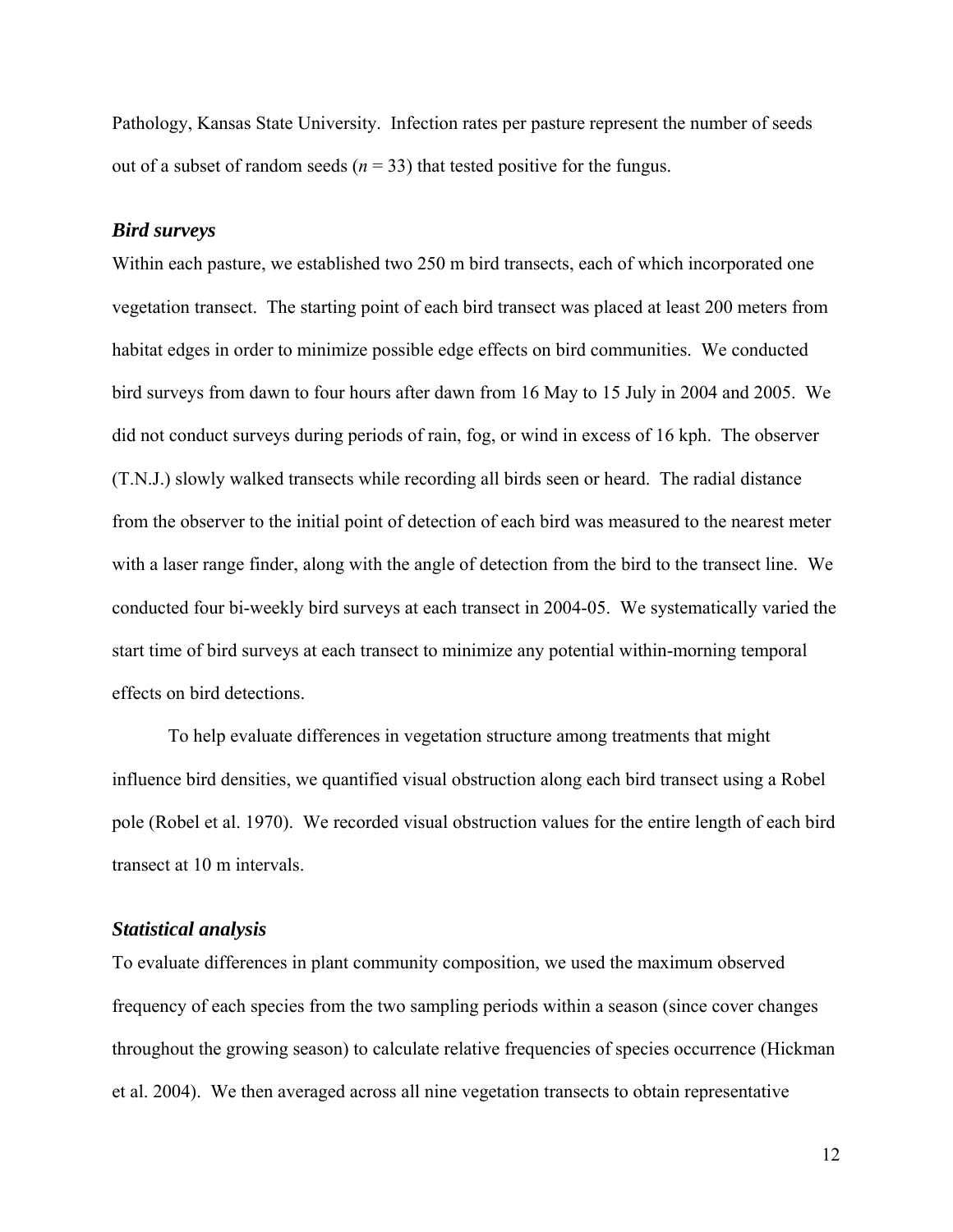frequencies for each pasture. Results of vegetation analyses are presented by averaging across all 18 transects within a treatment.

We tested for differences in mean functional groups (grass vs. forb) and plant species abundance among year-round grazed pastures, winter-grazed pastures, and native prairie sites using Kruskal-Wallis nonparametric mean comparison tests. Plant biomass data met assumptions of normality and homogeneity of variances when arcsine-root transformed. Therefore, we tested for differences in biomass among treatments using analysis of variance. Additionally, because we were interested in the amount of variation in plant responses explained by the time since initiating the winter-grazing treatment, we treated the grazing regime as a continuous variable (year-round to winter-grazed for five years) and used simple linear regression. All statistical tests were performed using SAS System Version 9. An alpha level of 0.05 was used to determine statistical significance and all tests were two-tailed.

To estimate breeding bird densities while accounting for differences in detectability among species, we used Program Distance Ver. 5 Release 5 (Thomas et al. 2005). Distance observations of singing males only were retained for analyses due to differences in detectability among sexes of a species. The number of encounters for each bird species per transect were sparse. To increase the accuracy with which density was estimated, observations from multiple visits to each transect were pooled and the length of each transect was multiplied by the number of visits to that transect. Observations at the greatest distance from each transect were excluded from analysis to increase the precision of our density estimates. For each species of interest, we fitted detection curves by transect and then averaged across all transects to obtain a mean density estimate per treatment  $(n = 4)$ . Candidate models consisted of half-normal, uniform, hazard rate, or negative exponential detection functions with a cosine series expansion. Model fit was based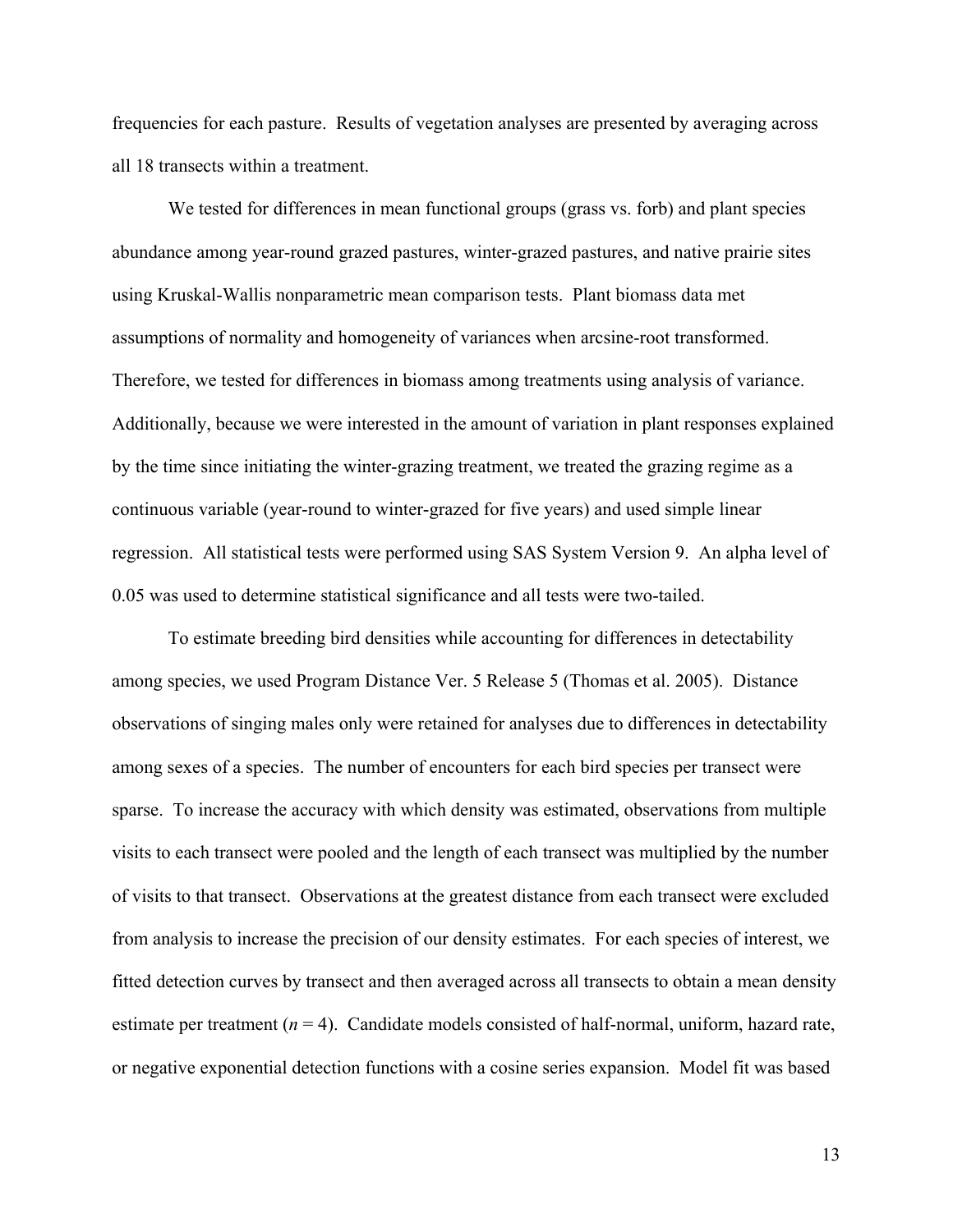on Kolmogorov-Smirnov and Cramer-von Mises goodness-of-fit tests. We selected among candidate models with different numbers of adjustment terms using minimum ΔAIC*c* values.

For transects with too few detections of a species to model density in Program Distance, we used an alternate method of density estimation. We assumed the average effective strip width (ESW) from other transects within the same treatment, and calculated density of singing males  $(\hat{D})$  using the equation:

$$
\hat{D} = \frac{d}{L \times 2 \text{ (ESW)}}
$$

where *d* is the number of singing males detected, and *L* is the effort (length  $\times$  number of visits) per transect. This method assumes a uniform detection function within the sampled area. We then determined if grassland bird densities could be explained by our gradient of grazing treatments using linear regression.

To investigate bird-vegetation relationships in fescue-dominated pastures, we modeled each bird species' density using plant community composition, grazing status (grazed or rested during the breeding season), and visual obstruction measurements. Plant community composition variables included: percent fescue, all native warm-season grass species, forbs, litter, and bare ground. Since many habitat variables are correlated, we performed a principal components analysis on the correlated variables to reduce them to two major axes. We then used the two principal components and the presence or absence of cattle in the breeding season as predictor variables in a linear regression.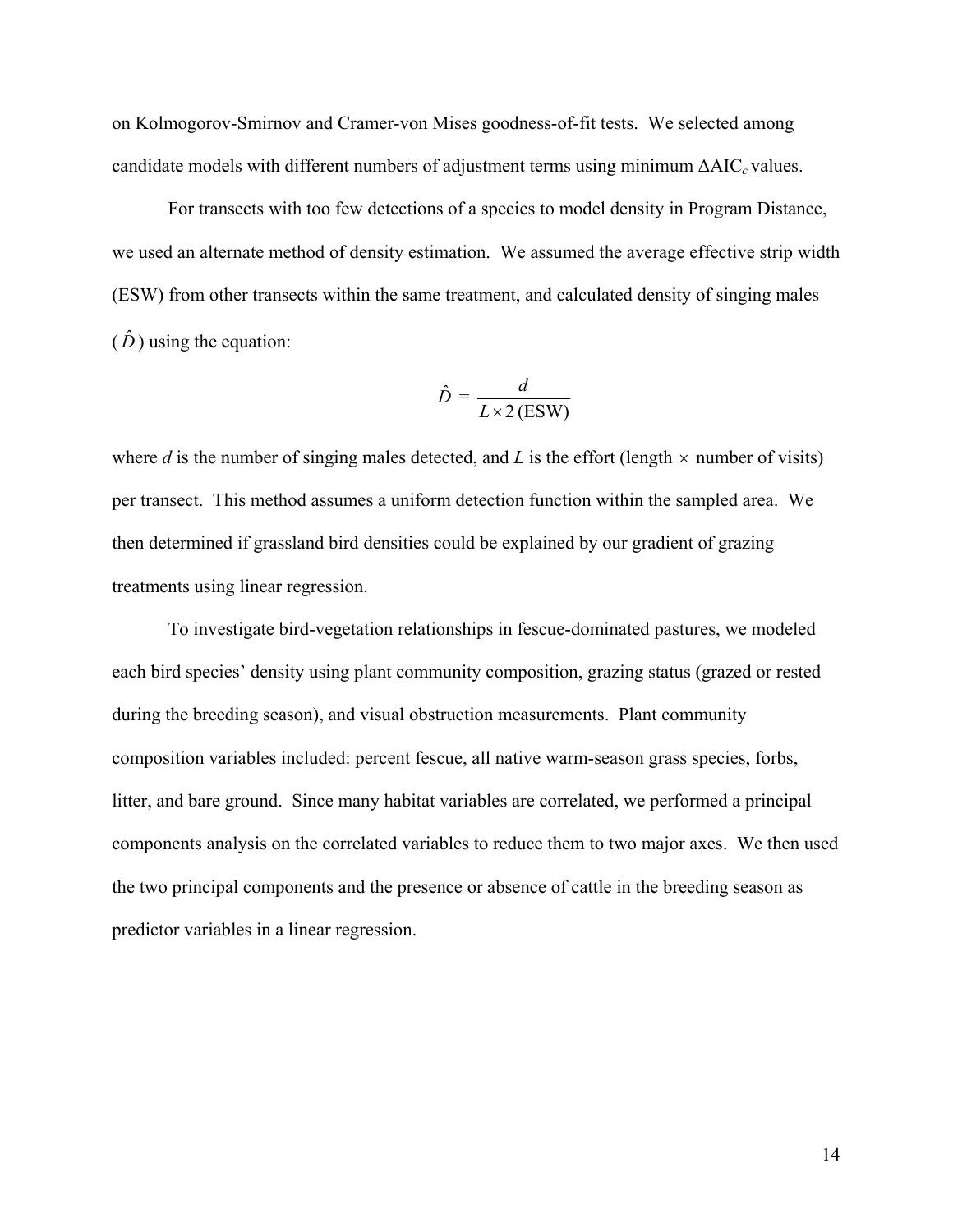#### **Results**

#### <span id="page-24-0"></span>*Plant communities*

We detected a total of 27 graminoid species and 70 forb species in 2004, and 26 graminoid species and 86 forb species in 2005. Mean species richness was higher in winter-grazed pastures than year-round grazed pastures in 2004 ( $F_{3,68} = 4.4$ ,  $P = 0.007$ ) and 2005 ( $F_{4,85} = 17.4$ ,  $P <$ 0.0001; Table 2). The increase in overall species richness in winter grazed pastures was not driven by an increase in exotic species. In 2004, the lowest native species richness was in the year-round grazing treatment ( $\bar{x} = 27.0 \pm 11.0$  species) and the highest native species richness was in the four-year winter grazed treatment ( $\bar{x} = 37.0 \pm 6.0$ ). Exotic species comprised 37.7%  $(\pm 5.3\%)$  and 24.9% ( $\pm 1.0\%$ ) of year-round and winter grazed plant communities, respectively. In 2005, native prairie remnants had the highest overall species richness (Table 2.2). The lowest native species richness was in the year-round grazing treatment ( $\bar{x} = 22.0 \pm 7.0$ ) and the highest native species richness was in native prairie sites ( $\bar{x}$  = 50.0  $\pm$  0.0). Exotic species comprised 35.8% (± 1.71%), 27.4% (± 1.09%), and 15.4% (± 0.40%) of year-round grazed, winter grazed, and native prairie plant communities, respectively.

Plant community composition differed among treatments. In 2004, the proportion of the plant community comprised of grasses differed among treatments ( $\chi^2$  = 11.5, *P* = 0.009). Oneyear winter-grazed pastures had a smaller grass component (mean =  $63.5 \pm 8.7\%$  SE grass; *n* = 18 for each treatment) than two-year (mean =  $91.8 \pm 2.6\%$  grass) or four-year (mean =  $85.1 \pm 1.6\%$ ) 3.0% grass) winter-grazed pastures, but all other treatments were not statistically different. Forb composition was similar among treatments, and ranged from a mean of  $19.4 \pm 3.7\%$  in two-year winter-grazed pastures to a mean of  $27.0 \pm 2.8\%$  in one-year winter-grazed pastures. In 2005, the proportion of grass differed among treatments ( $\chi^2 = 12.5$ ,  $P = 0.01$ ). Native prairie sites had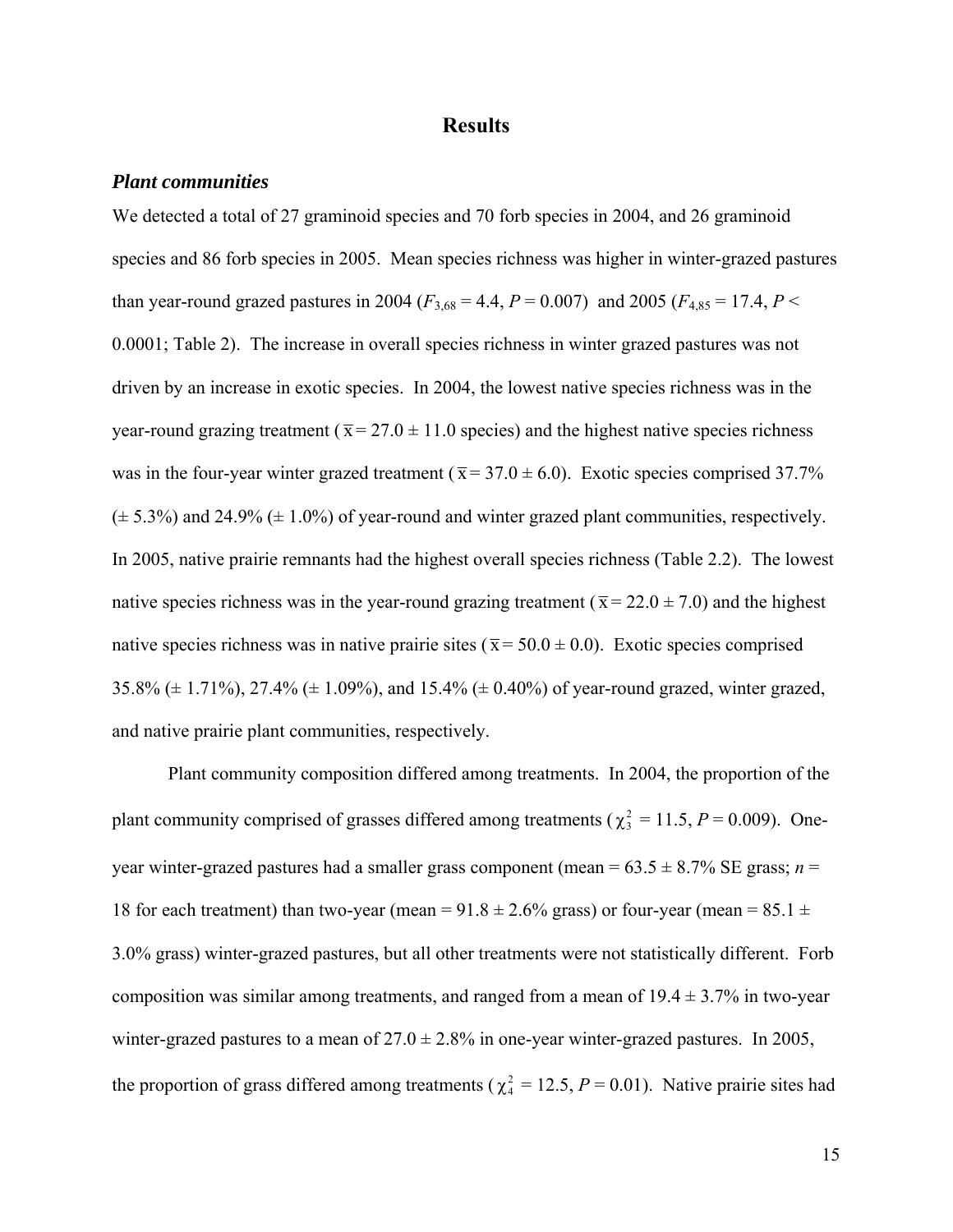a larger grass component (mean =  $93.8 \pm 1.3\%$  grass) than year-round grazed pastures (mean = 83.2  $\pm$  2.8% grass). Additionally, the proportion of forbs was different among treatments ( $\chi^2$  = 23.0,  $P = 0.001$ ). Year-round grazed pastures had a higher percentage of forbs (mean =  $28 \pm 1$ ) 3.5% forbs) than all other treatments.

The native species of warm-season grasses all showed increasing trends in winter-grazed pastures (W1-5) compared to year-round grazed pastures (YR) in both years of the study (Fig. 2.1). The abundance of three of five native warm-season grasses was ranked year-round < winter-grazed < native prairie (Little bluestem:  $\chi^2_s = 80.0, P \lt 0.0001$ ; Switchgrass:  $\chi^2_s = 63.7, P$  $<$  0.0001; Indiangrass:  $\chi^2$  = 93.0, *P* < 0.0001). Big bluestem increased in abundance in wintergrazed pastures compared to year-round grazed pastures, but the difference was not statistically significant in 2004 or 2005 (Fig. 2.1). Tall dropseed was the only warm-season grass whose abundance was greater in winter-grazed pastures than native prairie sites, but the difference was not statistically significant. Mean abundance of tall fescue was not different among grazing treatments in 2004 or 2005 ( $\chi^2$  = 10.6, *P* = 0.16); but, in 2005 we detected a significant decreasing trend for tall fescue abundance in winter-grazed pastures (Fig. 2.1).

General ground cover (vegetation, litter, bare ground, or rock) was not different among treatments in 2004 or 2005. In both years, the mean proportion of points that struck basal vegetation ranged from 0.02-0.07 along each transect (*n* = 50) whereas the mean proportion of points that struck litter was high across all treatments, ranging from 0.83-0.95. The mean proportion of points that struck bare ground ranged from 0.03-0.11.

In 2004, native warm-season grasses accounted for 1-6% of the total biomass (live and dead plant material) in year-round grazed pastures and 4-27% of the total biomass in wintergrazed pastures. Warm-season grass biomass was higher in two- and four-year winter-grazed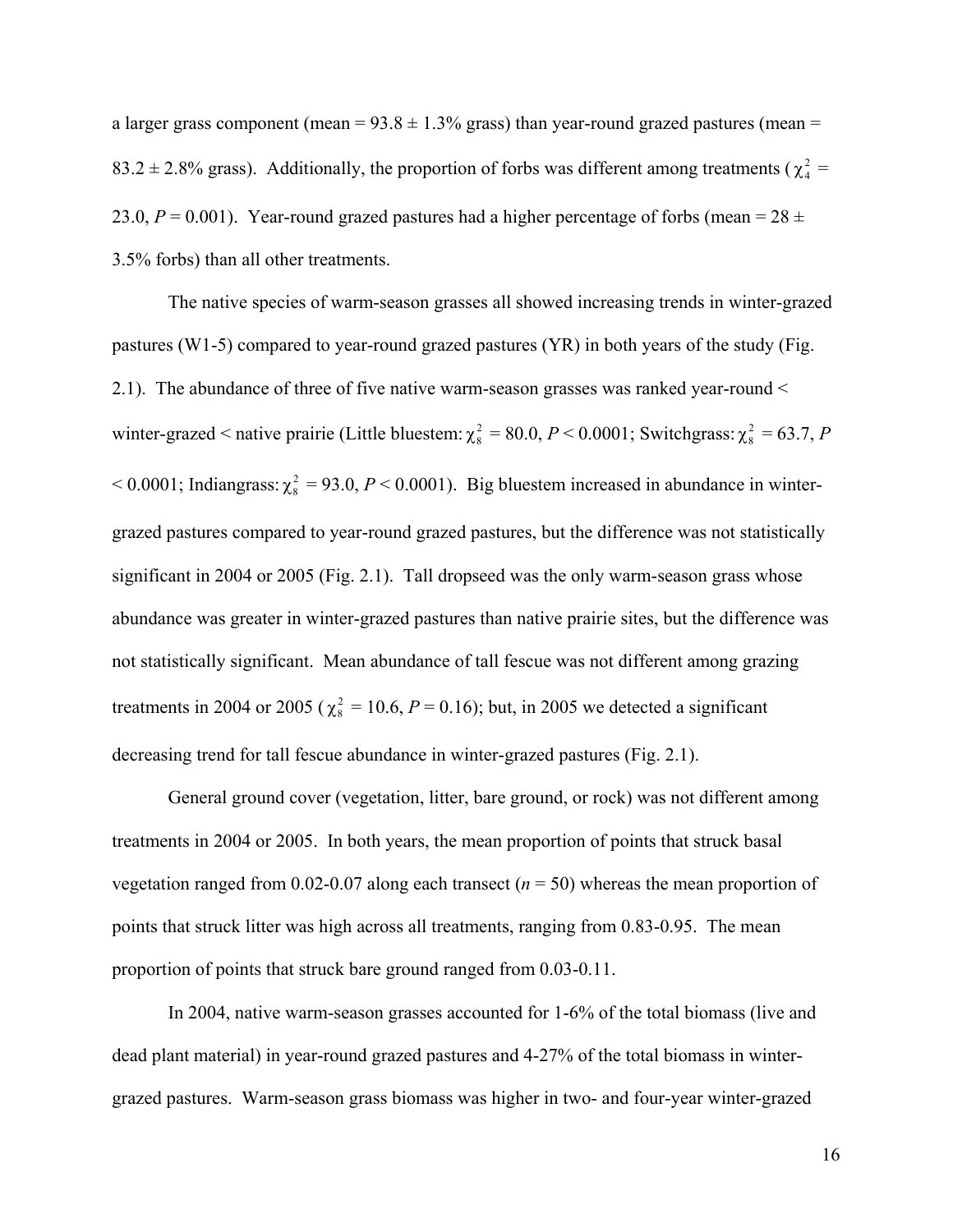pastures than year-round or one-year winter-grazed pastures  $(F_{3,68} = 6.2, P = 0.0009;$  Fig. 2.2). Tall fescue accounted for 9-22% of total biomass in year-round grazed pastures, and 10-25% of total biomass in winter-grazed pastures. We detected no difference in mean fescue biomass among grazing treatments  $(F_{3,68} = 0.9, P = 0.46)$ . Mean total biomass did not differ among yearround and winter-grazed pastures ( $F_{3,68} = 2.3$ ,  $P = 0.09$ ); but, we did detect differences in forb biomass among grazing treatments  $(F_{3,68} = 3.1, P = 0.03)$ . Differences in mean forb biomass were significant between year-round grazed pastures and two-year winter-grazed pastures.

In 2005, native warm-season grasses accounted for 1-6%, 1-34%, and 31-34% of the total biomass in year-round grazed pastures, winter-grazed pastures, and native prairie sites, respectively. Warm-season grass biomass differed among the five treatments ( $F_{4,85} = 31.2, P <$ 0.0001; Fig. 2.2). Three-year winter-grazed pastures and native prairie sites had significantly higher warm season grass biomass than all other pastures. Moreover, tall fescue accounted for 22-40%, 11-24%, and 2-4% of the total biomass in year-round grazed pastures, winter-grazed pastures, and native prairie sites, respectively. We detected a difference in fescue biomass among year-round and winter-grazed treatments when we accounted for growing season biomass removal by cattle in year-round grazed pastures  $(F_{4,85} = 12.3, P \le 0.0001;$  Fig. 2.2). Year-round grazed pastures had more fescue biomass than all winter-grazed pastures, and native prairie sites had less tall fescue biomass than year-round, one-year, and five-year winter-grazed pastures. Mean total biomass differed among grazing treatments in 2005 ( $F_{4,85} = 3.1$ ,  $P = 0.02$ ); this effect was driven by inclusion of the ungrazed, native prairie sites (Fig. 2.2). Mean forb biomass also differed among treatments  $(F_{4,85} = 3.8, P = 0.007)$ . Differences in mean forb biomass were significant between two-year winter-grazed pastures and both three-year winter-grazed pastures and native prairie sites.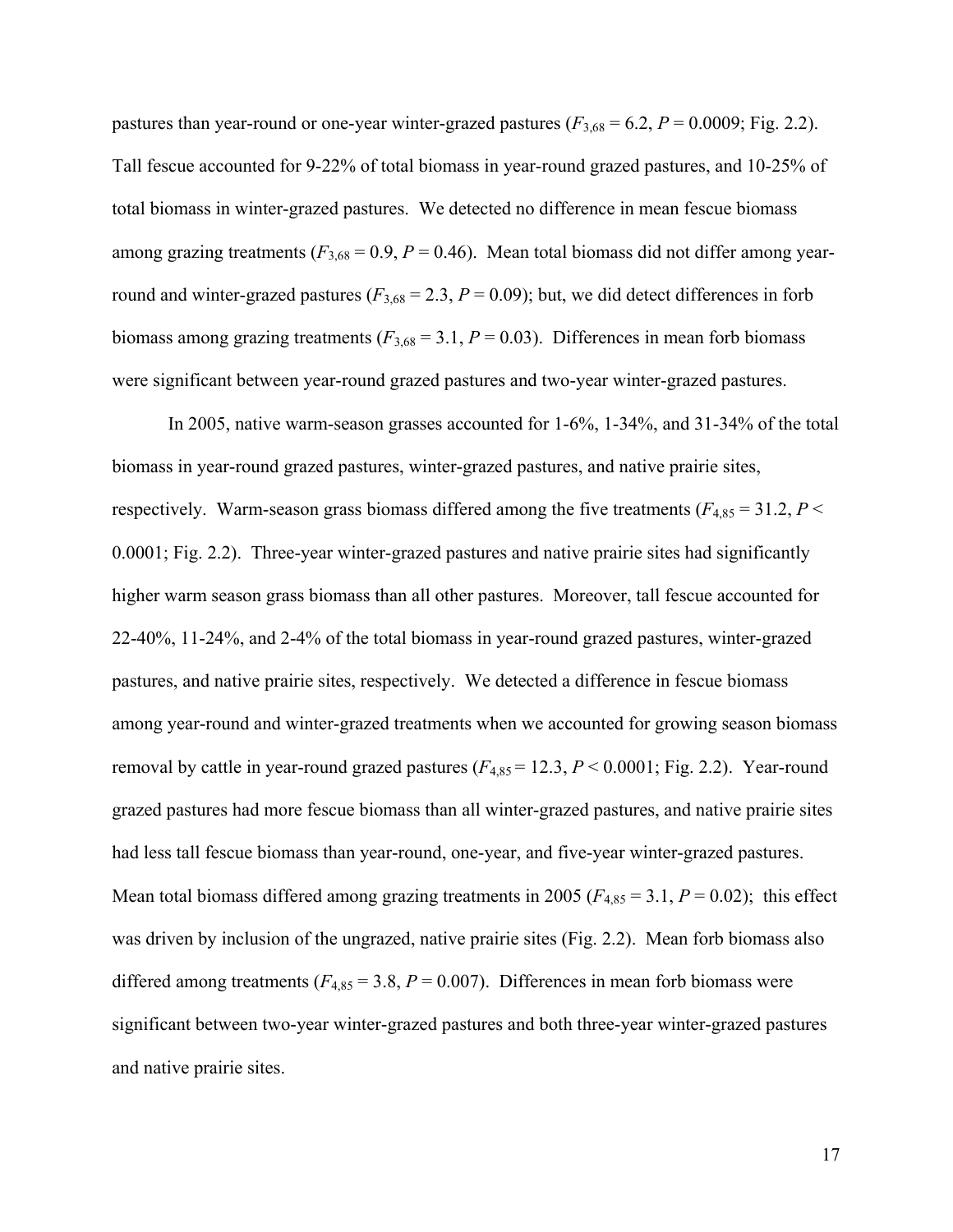<span id="page-27-0"></span>All grazed pastures included in the study had the tall fescue fungal endophyte present. Fungal infection rates ranged from 42-100% per pasture  $(n = 8)$ , and the average infection rate was  $80.8\%$  ( $\pm$  6.9%, SE). The highest rate of infection was in a two-to-three-year winter-grazed pasture, and the lowest rate of infection was in a one-to-two year winter-grazed pasture.

#### *Bird communities*

We detected 43 species of upland birds in 2004-05. In 2004, mean species richness per transect ranged from 7.25 species  $(\pm 1.44, \text{SE}, n = 4)$  in year-round grazed pastures to 13 species  $(\pm 1.41, \text{SE}, n = 4)$  $n = 4$ ) in four-year winter-grazed pastures. In 2005, mean species richness per transect ranged from 6.5 species ( $\pm$  1.85, *n* = 4) in year-round grazed pastures to 11.5 species ( $\pm$  0.87, *n* = 4) in five-year winter-grazed pastures. The most frequently encountered grassland-breeding species were: Dickcissel (*Spiza Americana*), Eastern Meadowlark (*Sturnella magna*), and Grasshopper Sparrow (*Ammodramus savannarum*; Table 2.3). We observed higher Dickcissel densities in winter-grazed pastures, although the trend was significant only in 2005 (Table 2.3). Eastern Meadowlarks had higher densities in year-round grazed pastures, but the trend was significant only in 2004. Grasshopper Sparrows tended to have higher densities in year-round grazed pastures; however, the trend was not significant in either year of the study. Brown-headed Cowbirds (*Molothrus ater*) were encountered more frequently in pastures grazed year-round than in winter-grazed pastures in 2004 ( $\chi^2 = 9.0$ ,  $P = 0.003$ ) and 2005 ( $\chi^2 = 13.0$ ,  $P = 0.0003$ ). Henslow's Sparrow (*Ammodramus henslowii*) and Common Yellowthroat (*Geothlypis trichus*) were detected breeding in low abundances only in native prairie remnants and pastures that had been winter-grazed for five years. The latter three species were detected too infrequently to model densities in any treatment.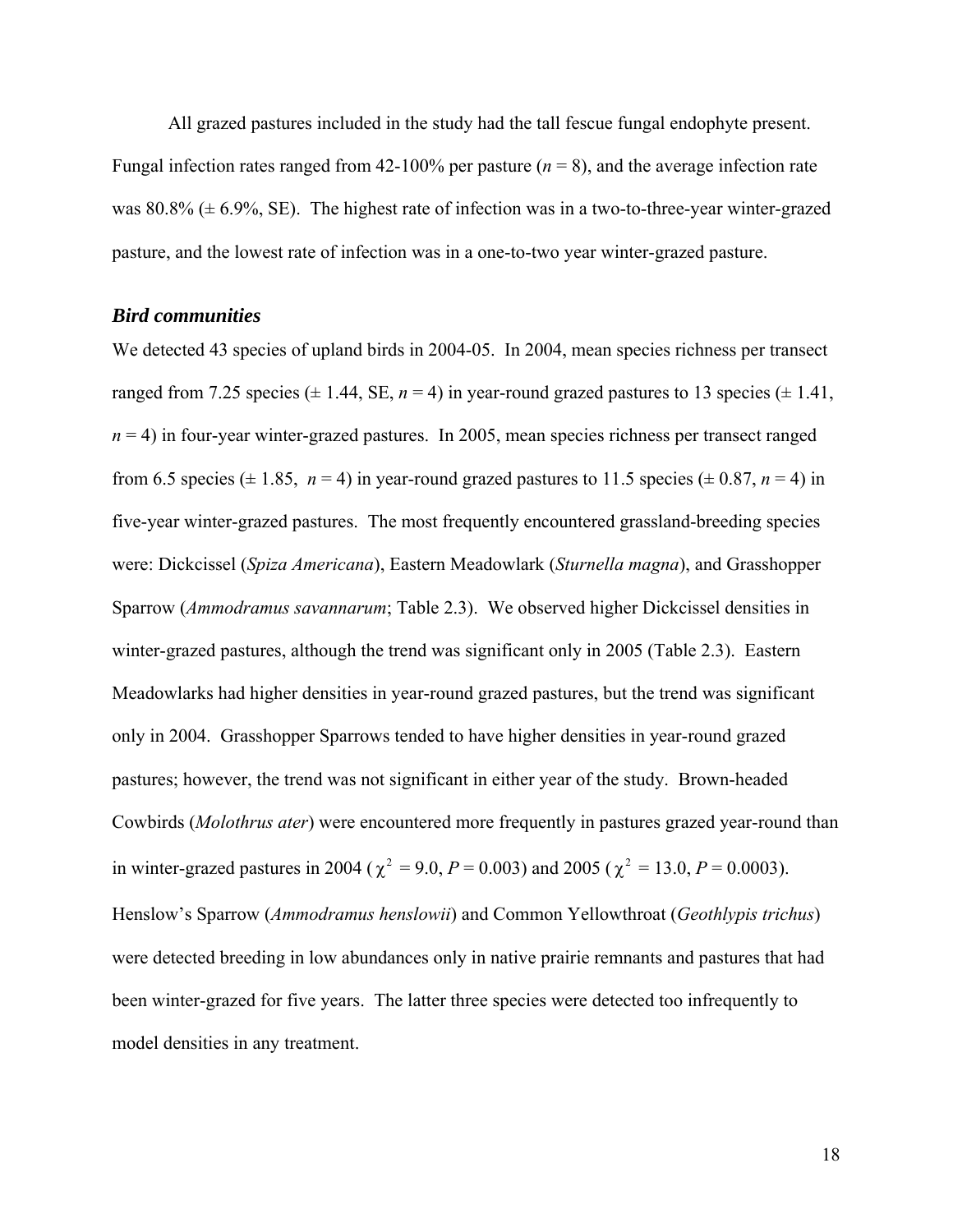<span id="page-28-0"></span>Grassland bird-vegetation relationships varied among species. The principal component analysis reduced all habitat variables to two principal components that explained 78.2% and 81.4% of the variation in plant community data in 2004 and 2005, respectively (Table 2.4). Loadings on the principal components indicate tall fescue abundance is described by PC1 and native grass abundance and visual obstruction is described by PC2. The presence of cattle during the breeding season explained 62% of variation in Dickcissel density in 2004 (Table 2.5). In 2005, the presence of cattle and tall fescue abundance (PC1; Table 2.4) explained 75% of the variation in Dickcissel density. In 2004, native warm-season grass abundance and the abundance of forbs and bare ground (PC2; Table 2.4) explained 47% of the variation in Grasshopper Sparrow density. We did not identify any vegetation variables that significantly predicted Eastern Meadowlark density in either year of the study.

#### **Discussion**

#### *Plant community responses*

Plant species richness was higher in winter-grazed pastures than year-round grazed pastures and was highest in native prairie remnants. The increase in plant species richness was not due to a higher number of exotic species. Indeed, native species comprised a higher proportion of the plant community in winter grazed pastures than in year-round grazed pastures. Winter cattle-grazing and cessation of nitrogen addition was effective at increasing the abundance and biomass of several native, warm-season grass species compared to pastures grazed year-round. Additionally, we observed a decrease in tall fescue biomass in winter-grazed pastures compared to year-round grazed pastures. After five years of winter-grazing, we did not observe differences in mean tall fescue abundance among treatments; however, we did detect a trend for tall fescue abundance to decline over time.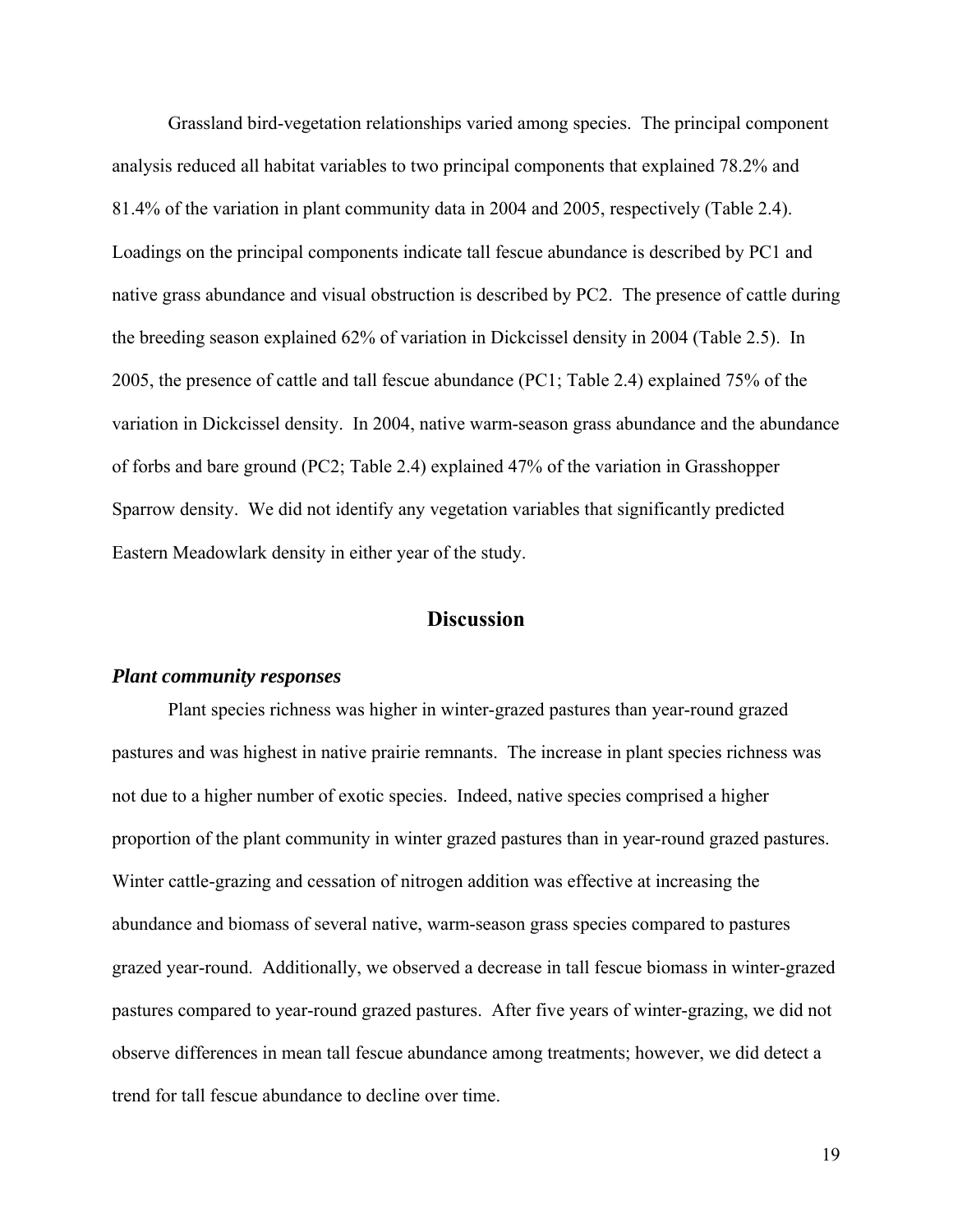The higher plant species richness we observed in unfertilized, winter-grazed pastures compared to fertilized, year-round grazed pastures is not surprising. Species richness in tallgrass prairies is strongly affected by nitrogen (N) availability. Most native prairie soils are characterized by low N availability, where species richness tends to be higher than in soils with high N availability (Foster and Gross 1998). Although we did not quantify soil N, there most likely was a decreased amount of total N present in unfertilized pastures compared to actively fertilized, year-round grazed pastures. Rapid increases in species richness have previously been observed after the discontinuation of fertilizer addition to grasslands, usually as a result of decreased productivity (Mountford et al. 1996, Bullock et al. 2001). Additionally, grazing can increase plant species richness in communities that have an evolutionary history with large ungulates, such as tallgrass prairie, especially through selective grazing (Collins et al. 1998, Olf and Ritchie 1998). If cattle were indeed selectively grazing tall fescue at our study site, then the observed increases in species richness could also be influenced by a decrease in competition between tall fescue, the dominant species within the community, and subordinate plant species.

Our results suggest that cessation of fertilizer application coupled with winter-grazing can direct fescue-dominated plant communities toward native tallgrass prairie. Our experimental restoration method allowed native warm-season grasses to significantly increase in abundance and biomass at our study site. Although these grasses were still a relatively small component of plant communities after five years of winter-grazing (generally  $\leq 10\%$ ), we believe the observed increases are important. Native warm-season grasses are long-lived perennials that require several years before achieving a large population size, especially if overseeding or transplanting with native species was not part of the restoration (Kulmatiski and Beard 2006). Many of the native grasses that occurred at our study site (e.g., Indiangrass) were never detected in year-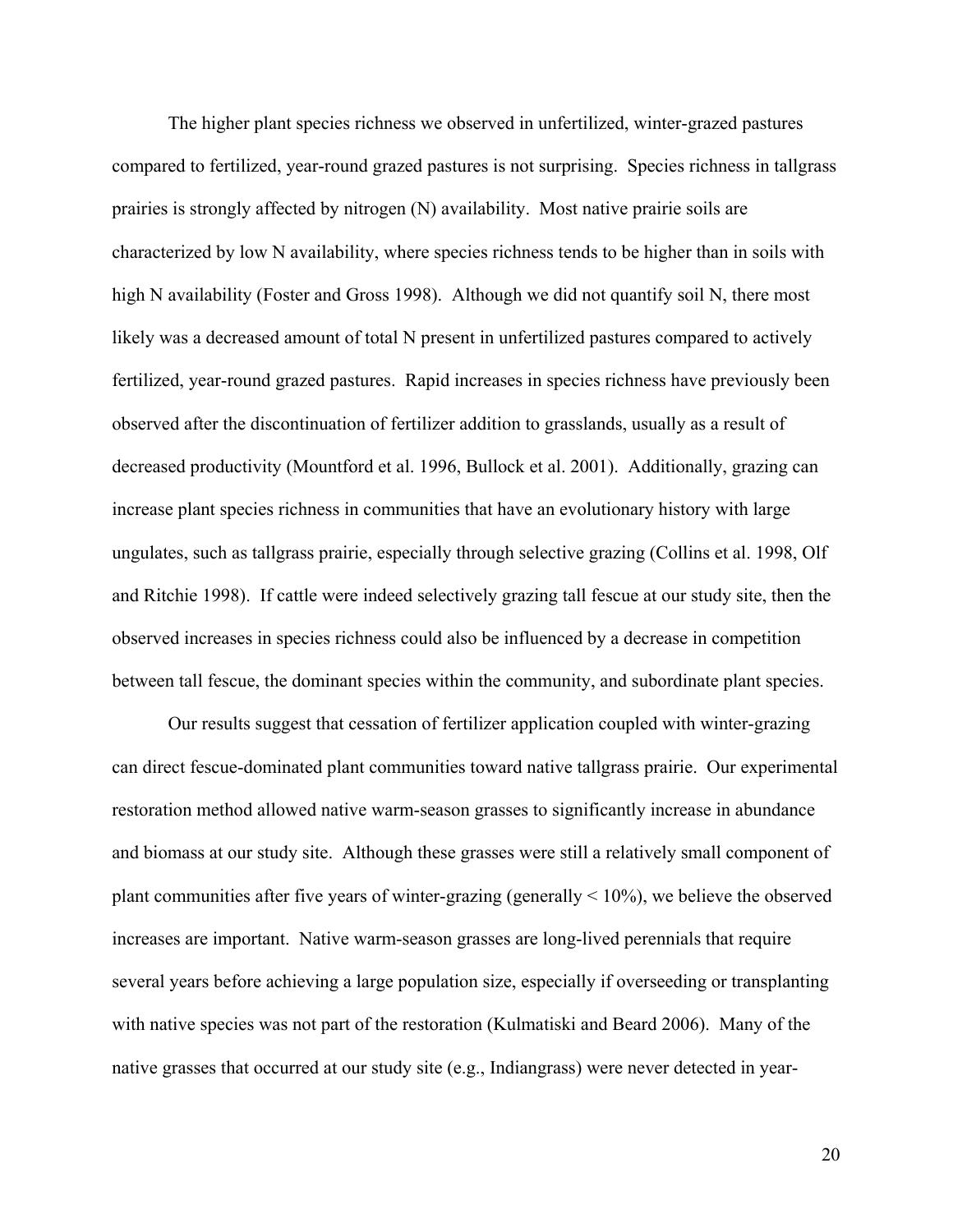round grazed pastures, or were detected in very low abundances. An increase in abundance of perennials after just five years is encouraging, considering the potential lag time that may be required for these species to reproduce. In addition to the increase in abundance, we observed an increase in native warm-season grass biomass. Biomass values for these species were similar to those for the dominant tall fescue after two to three years of winter-grazing. The low abundance but high biomass for these species suggests that once established in winter-grazed pastures, native warm-season grasses can be successful.

Cessation of fertilization and winter-grazing did not eliminate tall fescue over 5 years, which persisted as the dominant plant species in the community. However, we observed a decrease in the abundance and biomass of tall fescue over time at our study site despite extremely high levels of endophyte infection. Both discontinued fertilization and winter-grazing likely contributed to this result. Although few studies have evaluated the efficacy of cattle grazing as a potential restoration method, grazing can influence plant community dynamics in such a way that allows subdominant plants to increase in population size in mesic grasslands (Rambo and Faeth 1999, Wilson and Pärtel 2003, Kimball and Schiffman 2003). Management techniques that influence plant community composition are useful as a restoration tool if they facilitate changes in exotic-dominated communities, especially when the exotic plant is a persistent introduced perennial like tall fescue (D'Antonio and Meyerson 2002, Kulmatiski and Beard 2006). Tall fescue is a perennial grass that reproduces sexually and with rhizomes - traits which allow it to persist belowground and make it difficult to extirpate (Burchick 1993, Gibson and Newman 2001). Long-term monitoring will be necessary to determine if tall fescue can be eradicated with winter-grazing and discontinued fertilization, or if additional control must be implemented in combination with our restoration method to facilitate transition of fescue-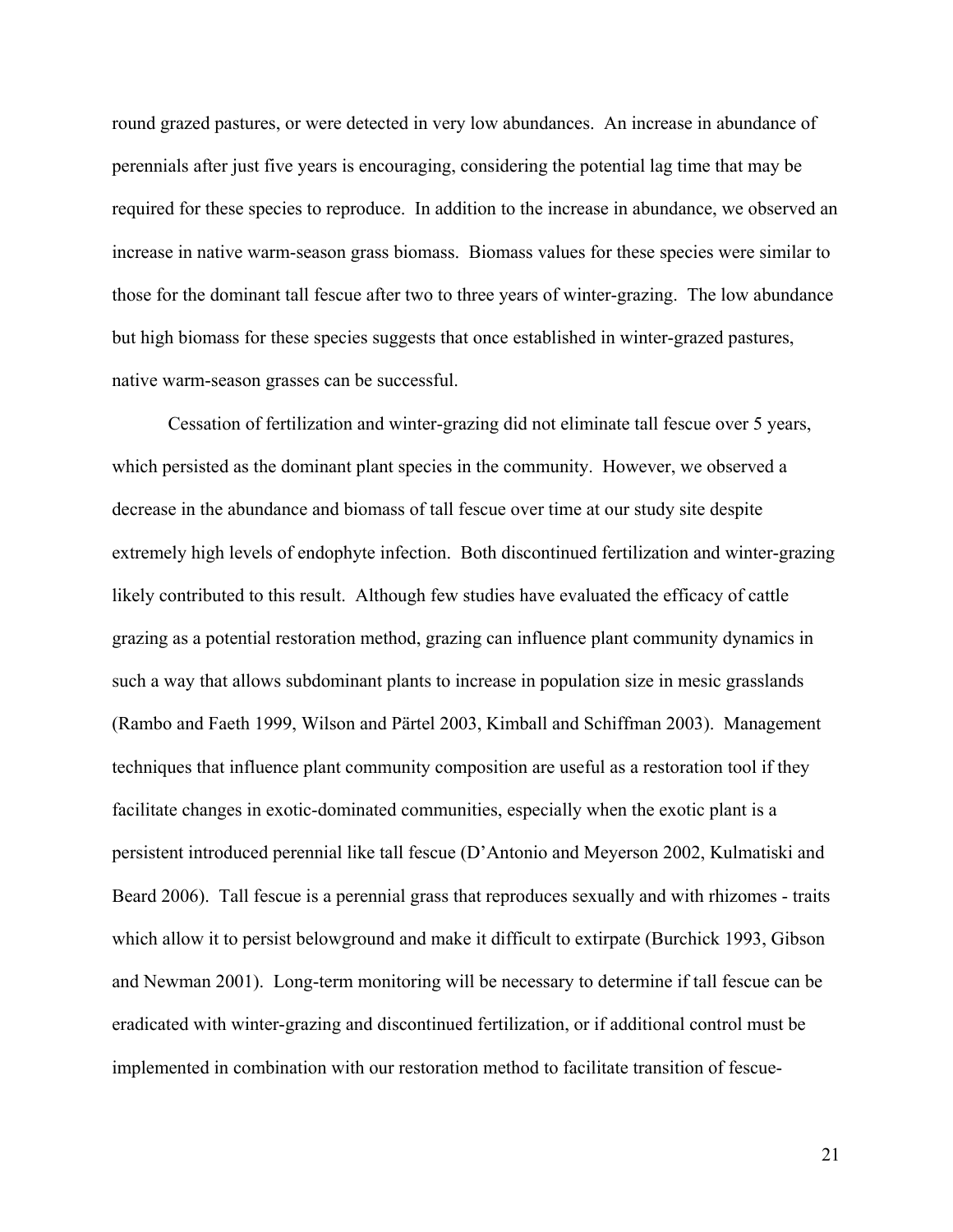<span id="page-31-0"></span>dominated communities to tallgrass prairie. If total eradication of tall fescue at our study site is possible with discontinued fertilization and winter-grazing, it will most likely require repeated years of treatment to affect belowground reproductive parts.

#### *Bird community responses*

Grassland breeding bird community responses to winter-grazing varied among species. We detected a significant increase in Dickcissel densities in winter-grazed pastures over time and compared to year-round grazed pastures. Eastern Meadowlarks and Grasshopper Sparrows tended to have higher densities in year-round grazed pastures, although the trend was significant only for Eastern Meadowlarks in 2004. Grasshopper Sparrows were negatively associated with native warm-season grass abundance and positively associated with the abundance of forbs and bare ground. Henslow's Sparrows and Common Yellowthroats were only detected breeding in winter-grazed pastures and native prairie remnants.

Consistent with similar studies on grassland bird responses to management, we observed variation in species' responses to our restoration method (Walk and Warner 2000, Applegate et al. 2002, Fontaine et al. 2004, Van Dyke et al. 2004, Lueders et al. 2006, Powell 2006). In our study, Dickcissel density was higher in winter-grazed pastures. Breeding Dickcissel density was negatively associated with the presence of cattle, and likely increased in winter-grazed pastures due to decreased habitat disturbance by cattle during the breeding season. This response is consistent with other studies that found Dickcissels prefer to nest in prairie undisturbed during the breeding season (Temple et al. 1999, Dechant et al. 2003*a*). Additionally, Dickcissel density was positively influenced by a decrease in the fescue component of the plant community. Walk and Warner (2000) found that Dickcissels in Illinois had higher abundances in warm-season rather than cool-season grass dominated sites. Many investigators have found that Dickcissels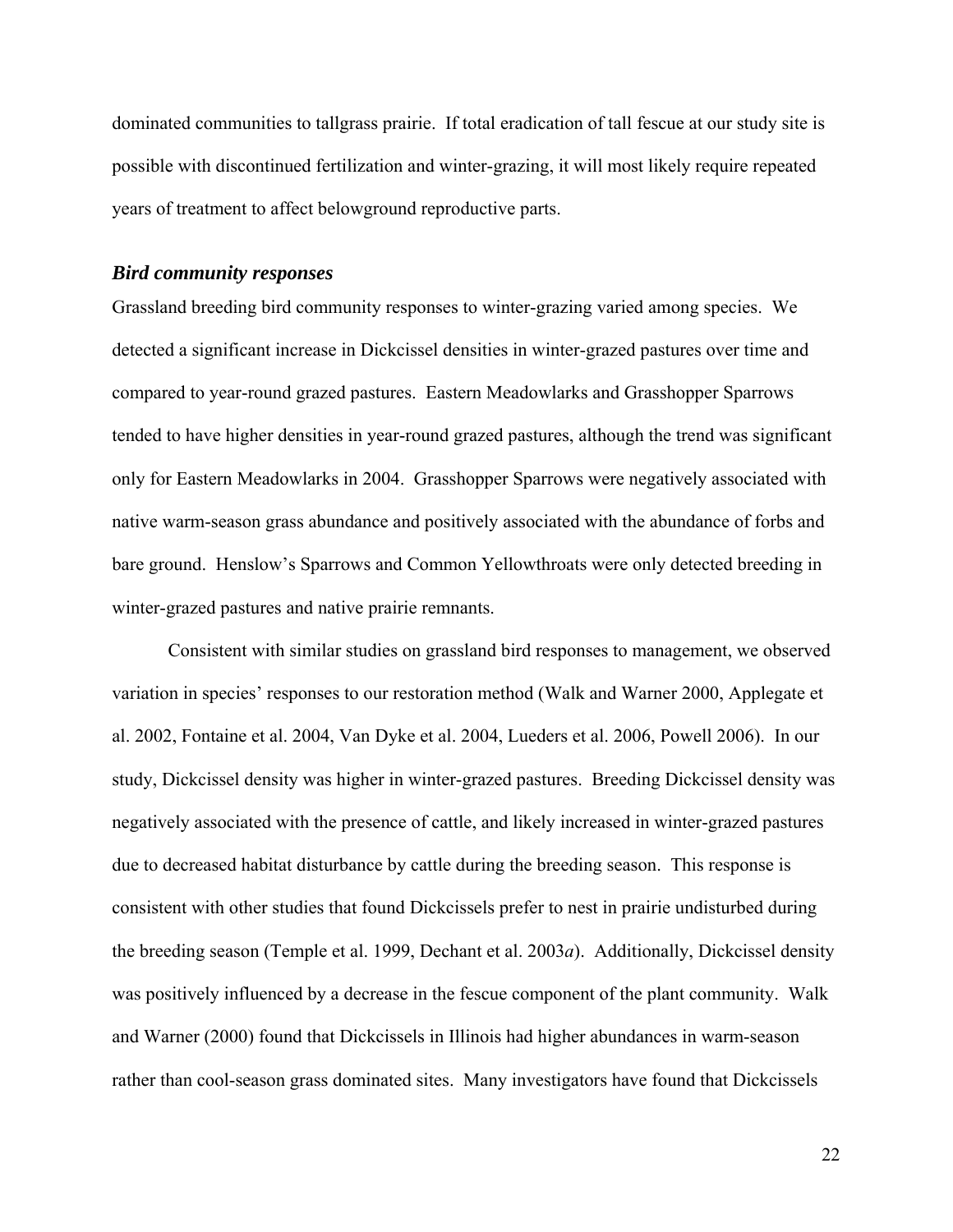are positively associated with a high forb component for nesting (Dechant et al. 2003*a*). Indeed, Dickcissels typically use forbs for nesting at our study site (personal observation). We observed higher Dickcissel density in winter-grazed pastures which had fewer forbs than year-round grazed pastures. However, forbs tend to increase in plant communities grazed by cattle, where herbivores preferentially remove grass biomass (Towne et al. 2005). Since both treatments include some grazing, forbs may not be a limiting factor for Dickcissels at our study site.

Eastern Meadowlarks tended to have lower densities in winter-grazed pastures than in year-round grazed pastures. We did not identify any specific habitat characteristics that were correlated with Eastern Meadowlark density. Eastern Meadowlark habitat preferences vary widely among regions; however, they do show a tendency to respond favorably to moderate grazing, especially in the southern Great Plains region (Hull 2003, Powell 2006).

Grasshopper Sparrows also tended to have lower densities in winter-grazed pastures than year-round grazed pastures, although the trend was not significant. This result is consistent with other studies that found Grasshopper Sparrows to be more abundant in pastures grazed during the breeding season, and is thought to be influenced by increased availability of bare ground produced by grazing (Temple et al. 1999, Dechant et al. 2003*b*, Powell 2006). Grasshopper Sparrows at our study site were negatively associated with native warm-season grass abundance and visual obstruction, and positively associated with forb abundance. This result is also consistent with other studies, which found pastures dominated by introduced forage species had higher Grasshopper Sparrow abundance (Davis and Duncan 1999, Dechant et al. 2003).

Henslow's Sparrows and Common Yellowthroats were both detected in very low abundances at our study site. We observed Henslow's Sparrows on four-year winter-grazed pastures in 2004 only during the early part of the breeding season; however, these individuals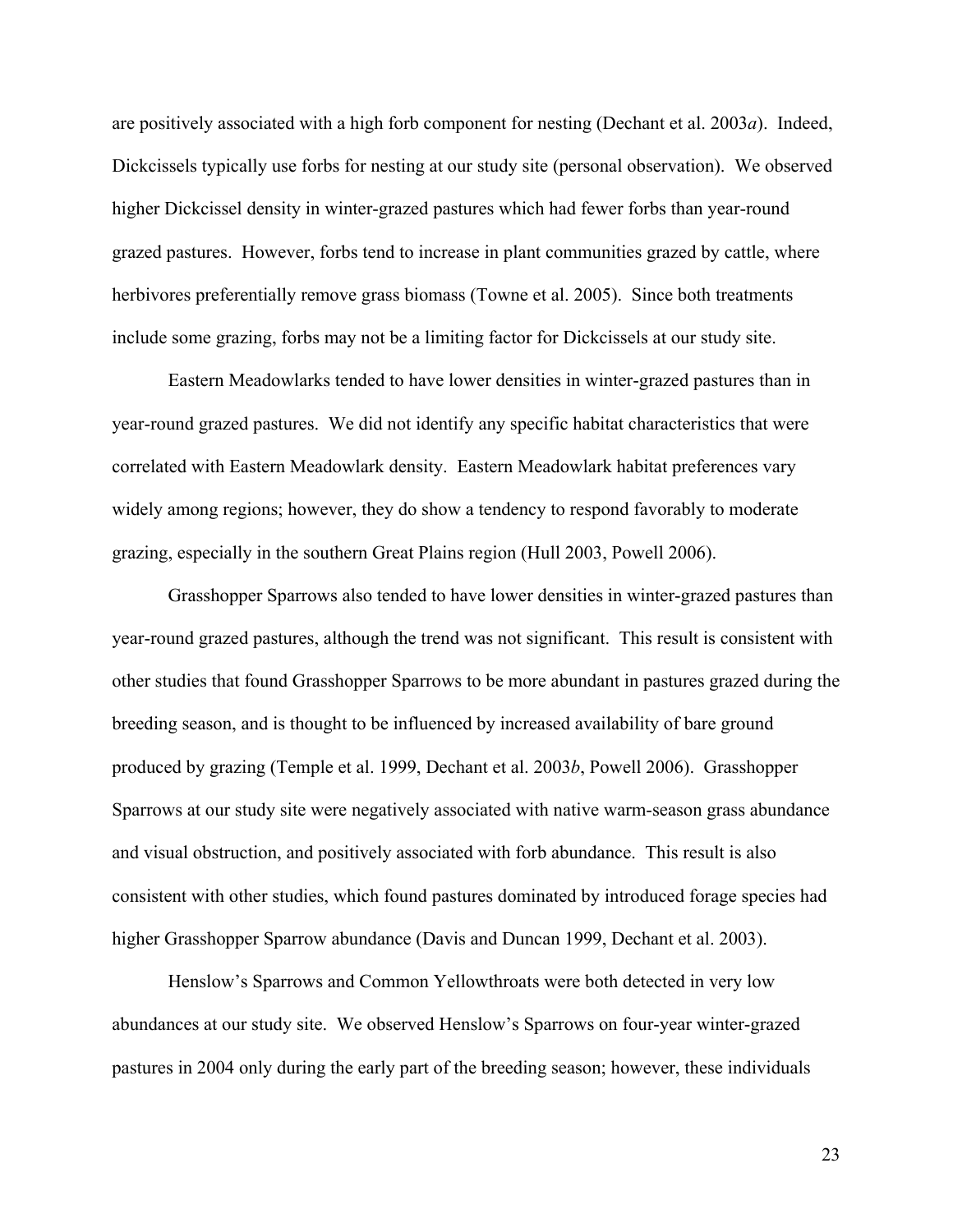were transients and were not subsequently detected. In 2005, we observed both Henslow's Sparrows and Common Yellowthroats displaying territorial behavior in the same (then five-year) winter-grazed pastures. The only other plots in which we detected these species were native prairie remnants. The fact that Henslow's Sparrows were present in winter-grazed pastures is surprising, given that other studies have shown that grazing has a negative influence on Henslow's Sparrow populations (Herkert 2003, Powell 2006). However, Henslow's Sparrows could prefer winter-grazed pastures to year-round grazed pastures at our study site due to decreased habitat disturbance by cattle during the breeding season.

Brown-headed Cowbird abundance was lower in winter-grazed pastures than year-round grazed pastures. This result is not surprising because Brown-headed Cowbirds are strongly associated with the presence of livestock (Goguen and Mathews 2001). At our study site, livestock were present during the breeding season only in year-round grazed pastures. Parasitism rates by Brown-headed Cowbirds are highly correlated with cowbird abundance, and tend to be higher in grazed areas (Goguen and Mathews 2000, Jensen and Cully 2005, Patten et al. 2006). If parasitism rates are reduced at our study sites in winter-grazed pastures due to decreased cowbird abundance, winter-grazing could be indirectly beneficial to any grassland bird species by reducing brood parasitism rates.

Generally, winter-grazing of fescue-dominated pastures could be beneficial to some grassland bird populations in the Midwest. However, we must be cautious in interpreting higher population density as an indicator of increased habitat quality (Vickery et al. 1992). Animal population densities are dynamic and can change in response to many factors not included in our study, including patch size and habitat connectivity. Additionally, if bird densities are a function of settlement decisions based on vegetation conditions at the time of settlement, then fescue-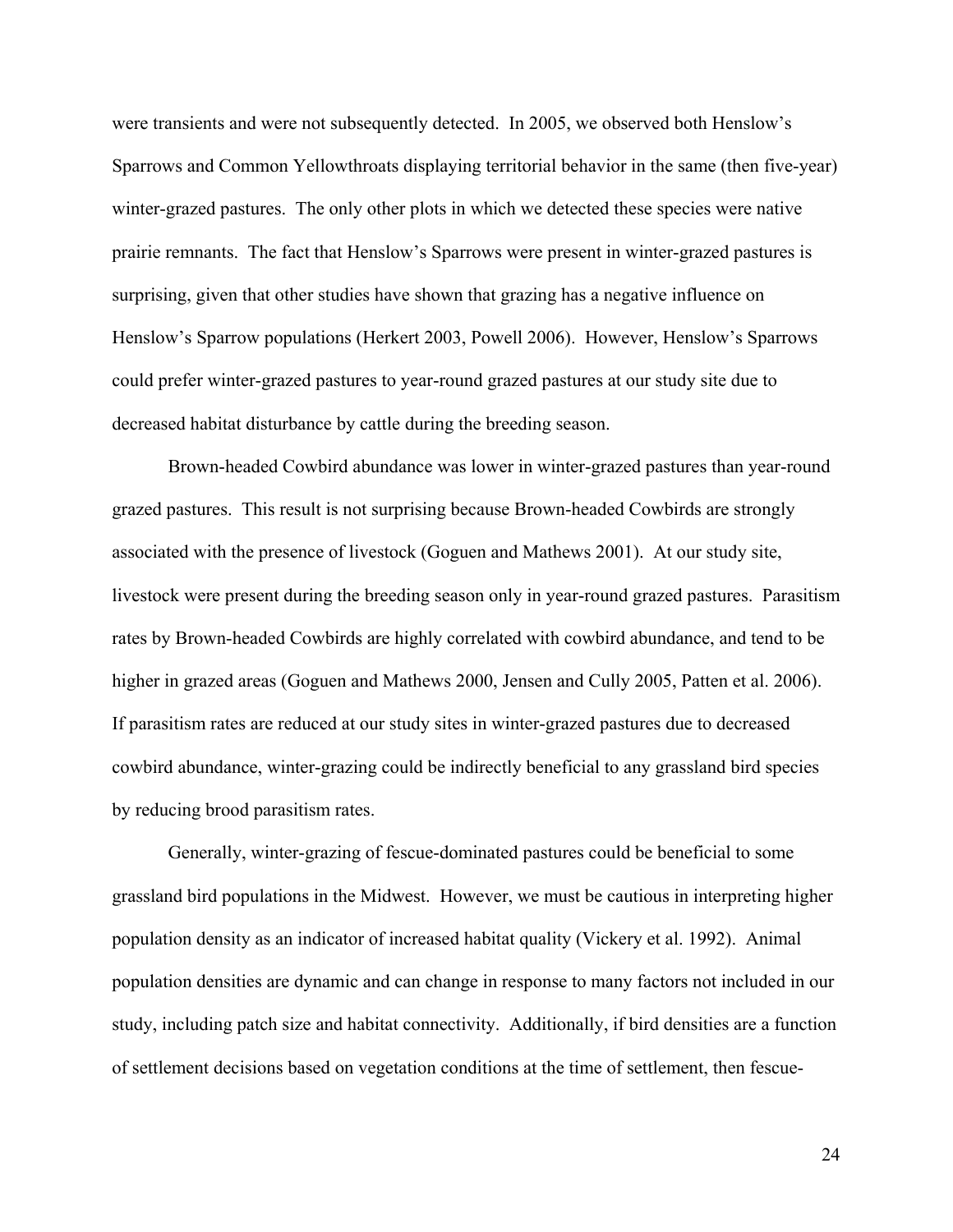<span id="page-34-0"></span>dominated pastures could be an ecological trap because fescue cover peaks earlier than most of the native grasses and could be an unreliable indicator of habitat quality (Lloyd and Martin 2005, Shochat et al. 2005). If fescue-dominated pastures are ecological traps or population sinks for breeding birds, then any management technique that does not reduce tall fescue to a subdominant component of the plant community would not be adequate for improving grassland bird habitat. Habitat-specific demographic rates such as reproductive success or site propensity, and their ability to positively affect population growth, must be evaluated before we can conclude that winter-grazing is beneficial to any bird species (Smallwood 2001, Schrott et al. 2005).

#### *Management recommendations*

Loss of native grassland has occurred over such an extensive area that in many instances, habitat restoration is important for the persistence of threatened or endangered species. In many areas, effective conservation may ultimately depend on the creation or enhancement of artificial grassland habitats, which dictates a real need for effective restoration methods (Vickery et al. 1999*a*). Better approaches to restoration may be achieved through the development of landmanagement practices that support both wildlife and landowners, as well as increased understanding of plant and animal responses to restoration techniques (Samson and Knopf 1994, Larison et al. 2001, Murphy 2003). Our results contribute to the understanding of grassland plant and bird responses to an experimental restoration method which attempts to integrate multiple management goals that benefit grassland-dependent bird populations and allow utilization of pastureland. We hope that winter-grazing can be incorporated into future restoration efforts for native grasslands.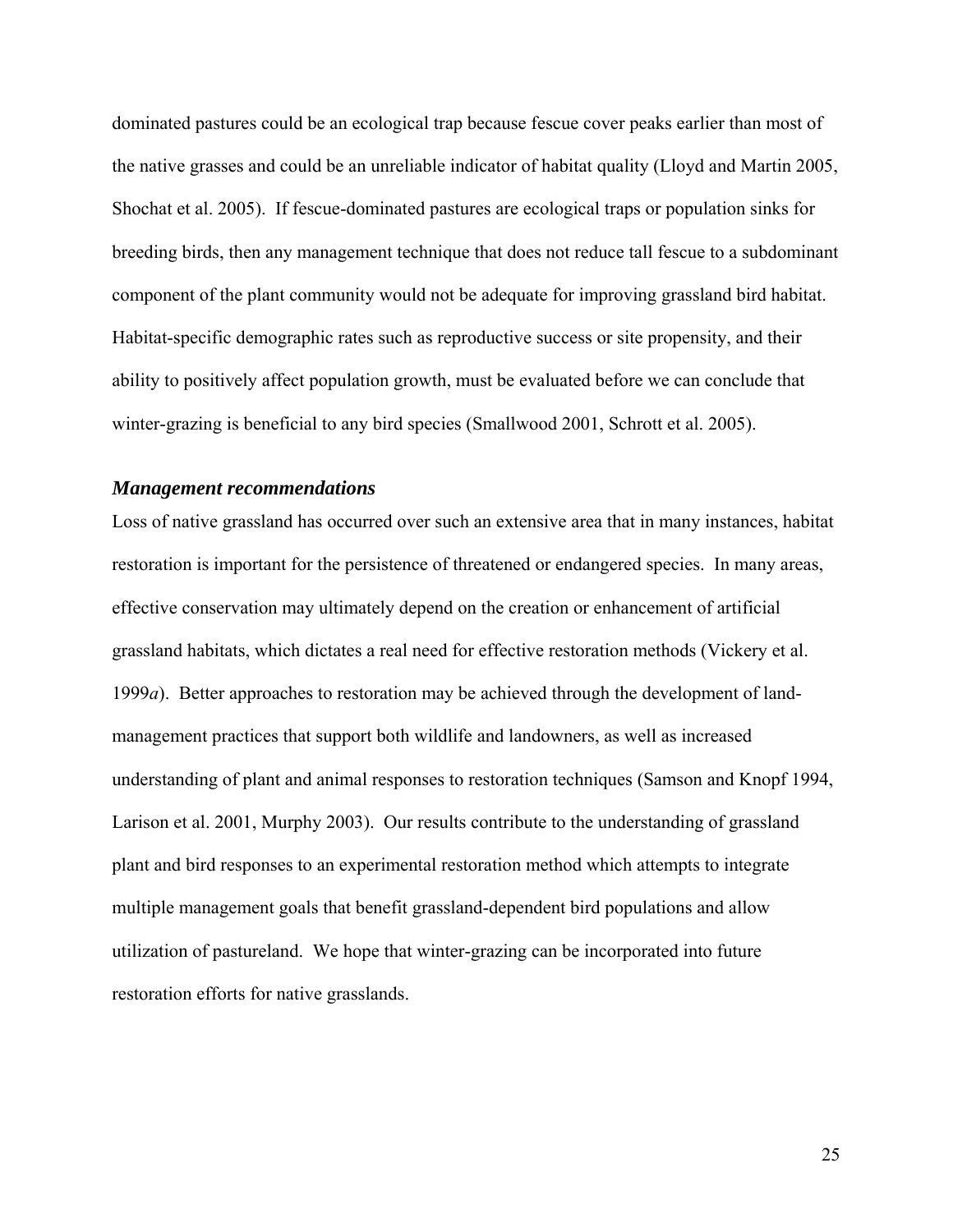#### **References**

- <span id="page-35-0"></span>Applegate, R.D., B.E. Flock, and G.E. Horak. 2002. Spring burning and grassland area: effects on Henslow's Sparrow (*Ammodramus henslowii* [Audubon]) and Dickcissel (*Spiza americana* [Gmelin]) in eastern Kansas, USA. Natural Areas Journal **22**: 160-162.
- Askins, R.A. 1993. Population trends in grassland, shrubland, and forest birds in eastern North America. Current Ornithology **11**: 1-33.
- Averett, J.M., R.A. Klips, L.E. Nave, S.D. Frey, and P.S. Curtis. 2004. Effects of soil carbon amendment on nitrogen availability and plant growth in an experimental tallgrass prairie restoration. Restoration Ecology **12**: 568-574.
- Baer, S.G., J.M. Blair, S.L. Collins, and A.K. Knapp. 2003. Soil resources regulate productivity and diversity in newly established tallgrass prairie. Ecology 84: 724-735.
- Ball, D. M., J. F. Pederson, and G. D. Lacefield. 1993. The tall fescue endophyte. American Scientist **81**: 370-379.
- Barnes, T.G., L.A. Madison, J.D. Sole, and M.J. Lackie. 1995. An assessment of habitat quality for Northern Bobwhite in tall-fescue dominated fields. Wildlife Society Bulletin **23**: 231- 237.
- Barnes, T. G. 2004. Strategies to convert exotic grass pastures to tallgrass prairie communities. Weed Technology **18**: 1364-1370.
- Brummer, E.C. and K.J. Moore. 2000. Persistence of perennial cool-season grass and legume cultivars under continuous grazing by beef cattle. Agronomy Journal **92**: 466-471.
- Buckner, R. C., J. B. Powell, and R. V. Frakes. 1979. Historical development. In: R. C. Buckner, L. P. Bush (Eds.), Tall Fescue. Agronomy Monograph 20:1-8. Madison, WI.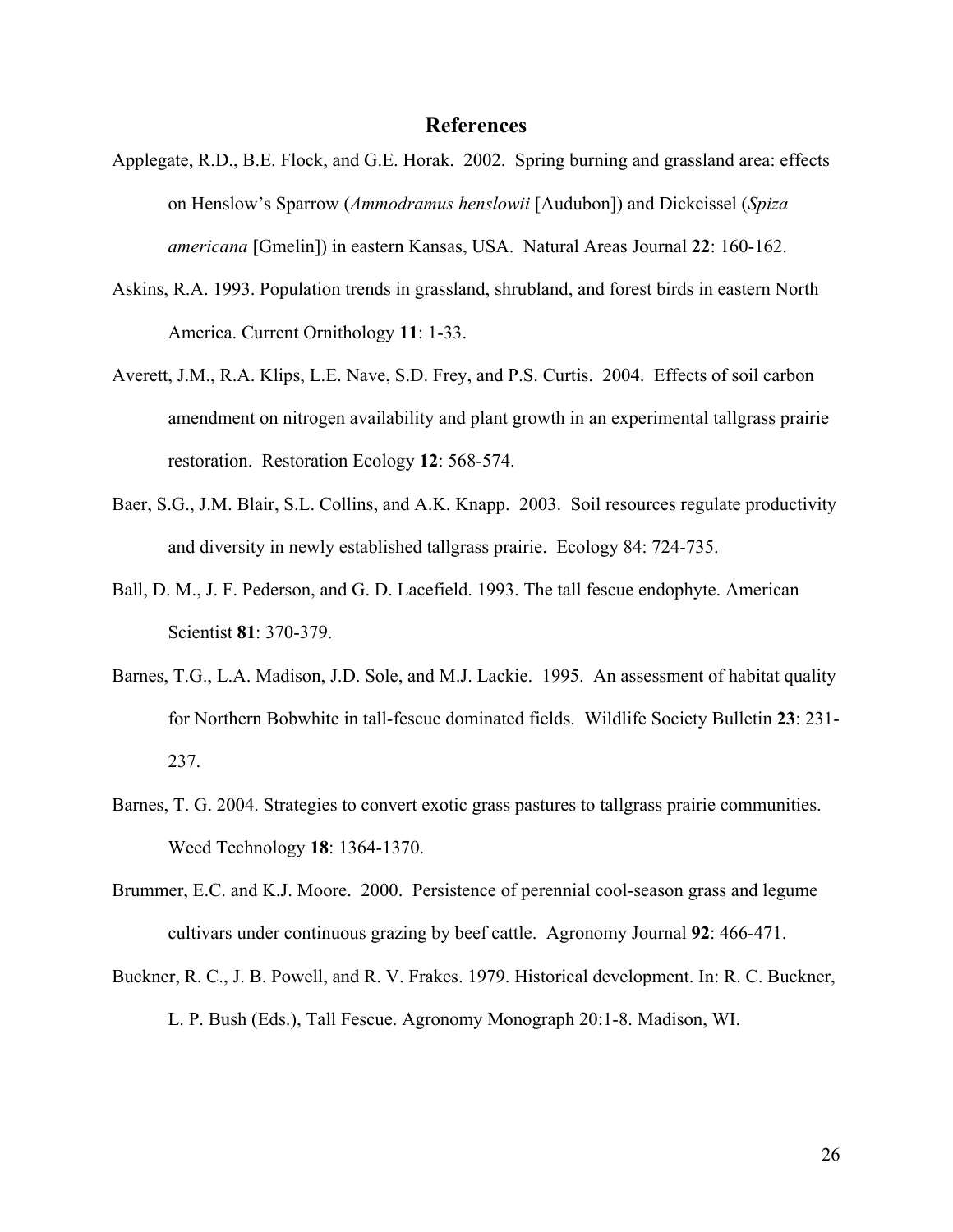- Bullock, J.M., J. Franklin, M.J. Stevenson, J. Silvertown, S.J. Coulson, S.J. Gregory, and R. Tofts. 2001. A plant trait analysis of responses to grazing in a long-term experiment. Journal of Applied Ecology **38**: 253-267.
- Burchick, M. 1993. The problems with tall fescue in ecological restoration. Wetland Journal **5**: 16.
- Chase, J.M., P.A. Abrams, J.P. Grover, S. Diehl, P. Chesson, R.D. Holt, S.A. Richards, R.M. Nisbet, and T.J. Case. 2002. The interaction between predation and competition: a review and synthesis. Ecology Letters **5**: 302-315.
- Clay, K., and J. Holah. 1999. Fungal endophyte symbiosis and plant diversity in successional fields. Science **285**: 1742-1744.
- Collins, S.L., A.K. Knapp, J.M. Briggs, J.M. Nlair, and E.M. Steinauer. 1998. Modulation of diversity by grazing and mowing in native tallgrass prairie. Science **280**: 745-747.
- Colwell, R. K. 2004. EstimateS: Statistical estimation of species richness and shared species from samples. Version 7.0. User's guide and application published at http://purl.oclc.org/estimates.
- Conover, M.R., and T.A. Messmer. 1996*a*. Feeding preferences and changes in mass of Canada Geese grazing endophyte-infected tall fescue. Condor **98**: 859-862.
- Conover, M.R., and T.A. Messmer. 1996*b*. Consequences for captive zebra finches of consuming tall fescue seeds infected with the endophytic fungus *Acremonium coenophialum*. Auk **113**: 492-495.
- Corbin, J.D., C.M. D'Antonio, and S.J. Bainbridge. 2004. Tipping the balance in the restoration of native plants: experimental approaches to changing the exotic: native ratio in California grassland. Pages 154–179 in M.S. Gordon and S.M. Bartol, editors.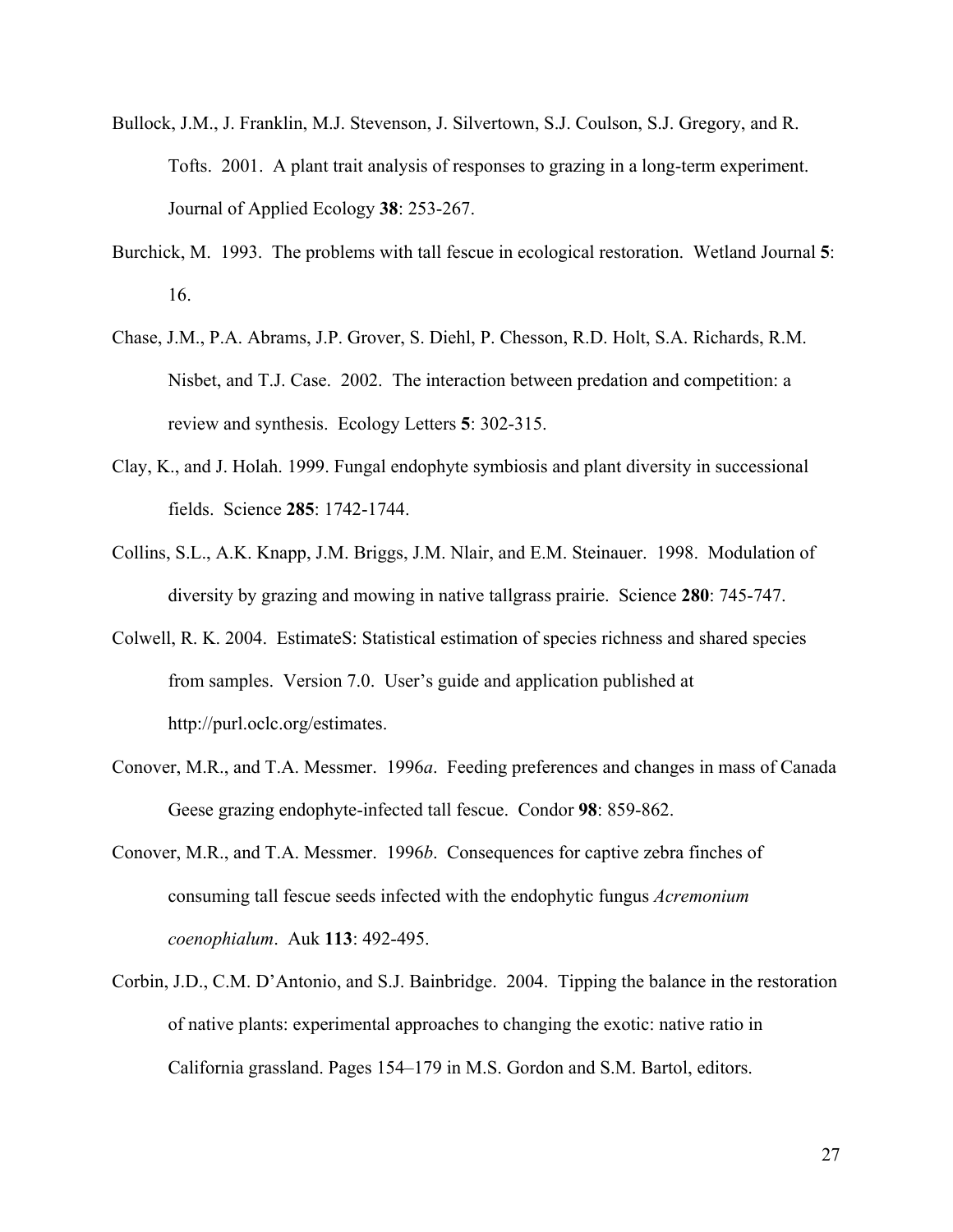Experimental approaches to conservation biology. University of California Press, Berkeley.

- D'Antonio, C.D. and L.M. Meyerson. 2002. Exotic plant species as problems and solutions in ecological restoration: a synthesis. Restoration Ecology **10**: 703-713.
- Davis, S.K. and D.C. Duncan. 1999. Grassland songbird occurrence in native and crested wheatgrass pastures of southern Saskatchewan. Studies in Avian Biology **19**: 211-218.
- Dechant, J. A., M. L. Sondreal, D. H. Johnson, L. D. Igl, C. M. Goldade, A. L. Zimmerman, and B. R. Euliss. 2003. Effects of management practices on grassland birds: Dickcissel. Northern Prairie Wildlife Research Center, Jamestown, ND. Northern Prairie Wildlife Research Center Online. http://www.npwrc.usgs.gov/resource /literatr/grasbird /dick/dick.htm (Version 12DEC2003).
- Dechant, J. A., M. L. Sondreal, D. H. Johnson, L. D. Igl, C. M. Goldade, M. P. Nenneman, and B. R. Euliss. 2003. Effects of management practices on grassland birds: Grasshopper Sparrow. Northern Prairie Wildlife Research Center, Jamestown, ND. Northern Prairie Wildlife Research Center Online. http://www.npwrc.usgs.gov/resource /literatr/grasbird/grsp/grsp.htm (Version 12AUG2004).
- Durham, W.F., and M.G. Tannenbaum. 1998. Effects of endophyte consumption on food intake, growth, and reproduction in prairie voles. Canadian Journal of Zoology **76**: 960- 969.
- Fletcher, R.J. and R.R. Koford. 2003. Changes in breeding bird populations with habitat restoration in northern Iowa. American Midland Naturalist **150**: 83-94.
- Fontaine, A.L., P.L. Kennedy, and D. H. Johnson. 2004. Effects of distance from cattle water developments on grassland birds. Journal of Range Management **57**: 238-242.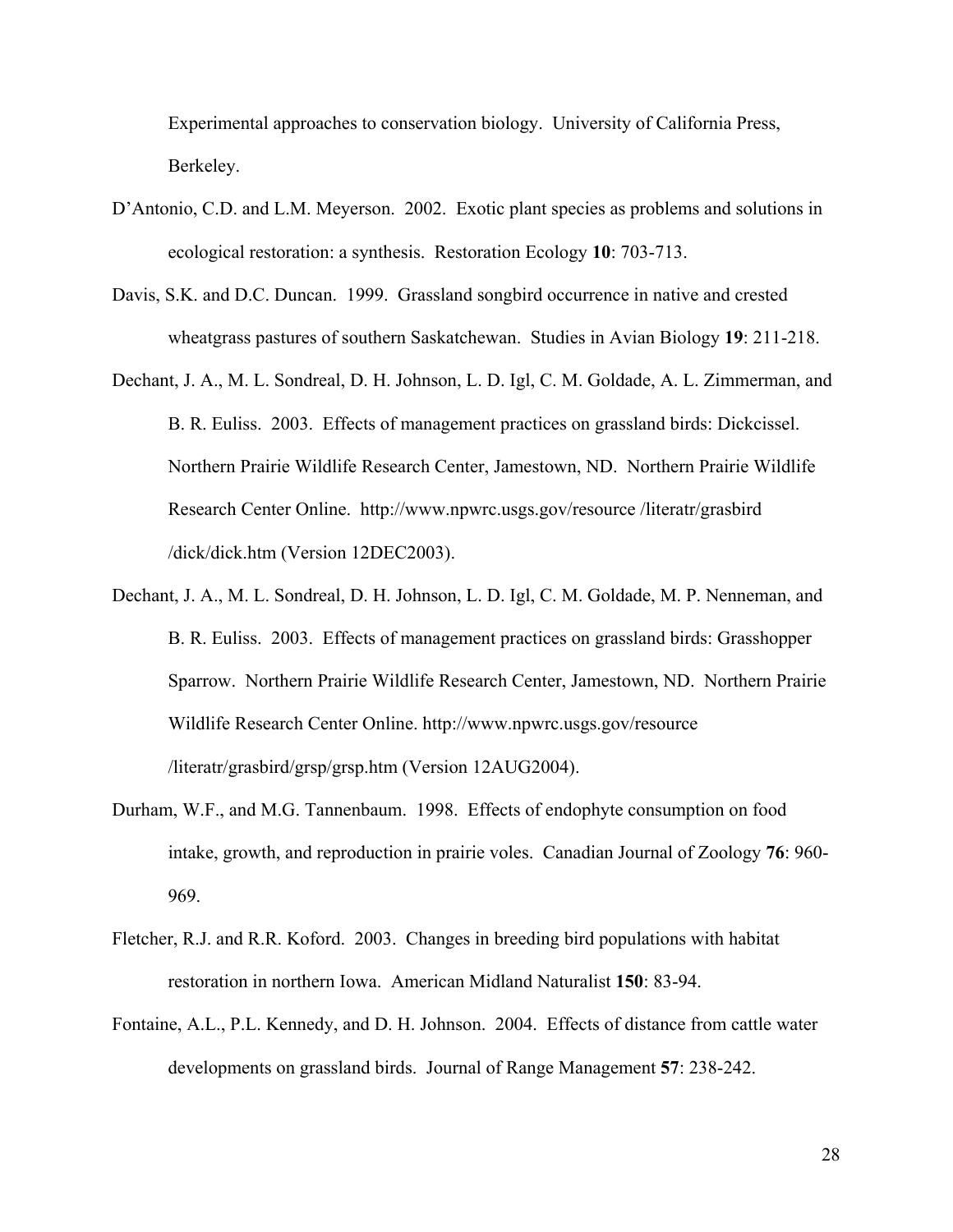- Foster, B.L., and K.L. Gross. 1998. Species richness in a successional grassland: effects of nitrogen enrichment and plant litter. Ecology **79**: 2593-2602.
- Gibson, D.J. and J.A. Newman. 2001. *Festuca arundinacea* Schreber (*F. elatior* L. ssp. *arundinacea* (Schreber) Hackel). Journal of Ecology **89**: 304-324.
- Goguen, C.B. and N.E. Mathews. 2000. Local gradients of cowbird abundance and parasitism relative to livestock grazing in a western landscape. Conservation Biology **14**: 1862- 1869.
- Goguen, C.B. and N.E. Mathews. 2001. Brown-headed Cowbird behavior in relation to livestock grazing. Ecological Applications **11**: 1533-1544.
- Hamback, P.A. 1998. Seasonality, optimal foraging, and prey coexistence. American Naturalist **152**: 881-895.
- Herkert, J. R. 2003. Effects of management practices on grassland birds: Henslow's Sparrow. Northern Prairie Wildlife Research Center, Jamestown, ND. Northern Prairie Wildlife Research Center Online. http://www.npwrc.usgs.gov/resource /literatr/grasbird/hesp/hesp.htm (Version 12DEC2003).
- Hickman, K.R., D.C. Hartnett, R.C. Cochran, and C.E. Owensby. 2004. Grazing management effects on plant species diversity in tallgrass prairie. Journal of Range Management **57**: 58-65.
- Horncastle, V. J., E. C. Hellgren, P. M. Mayer, A. C. Ganguli, D. M. Engle, and D. M. Leslie, Jr. 2005. Implications of invasion by *Juniperous virginiana* on small mammals in the southern Great Plains. Journal of Mammology **86**: 1144-1155.
- Hull, S. D. 2003. Effects of management practices on grassland birds: Eastern Meadowlark. Northern Prairie Wildlife Research Center, Jamestown, ND. Northern Prairie Wildlife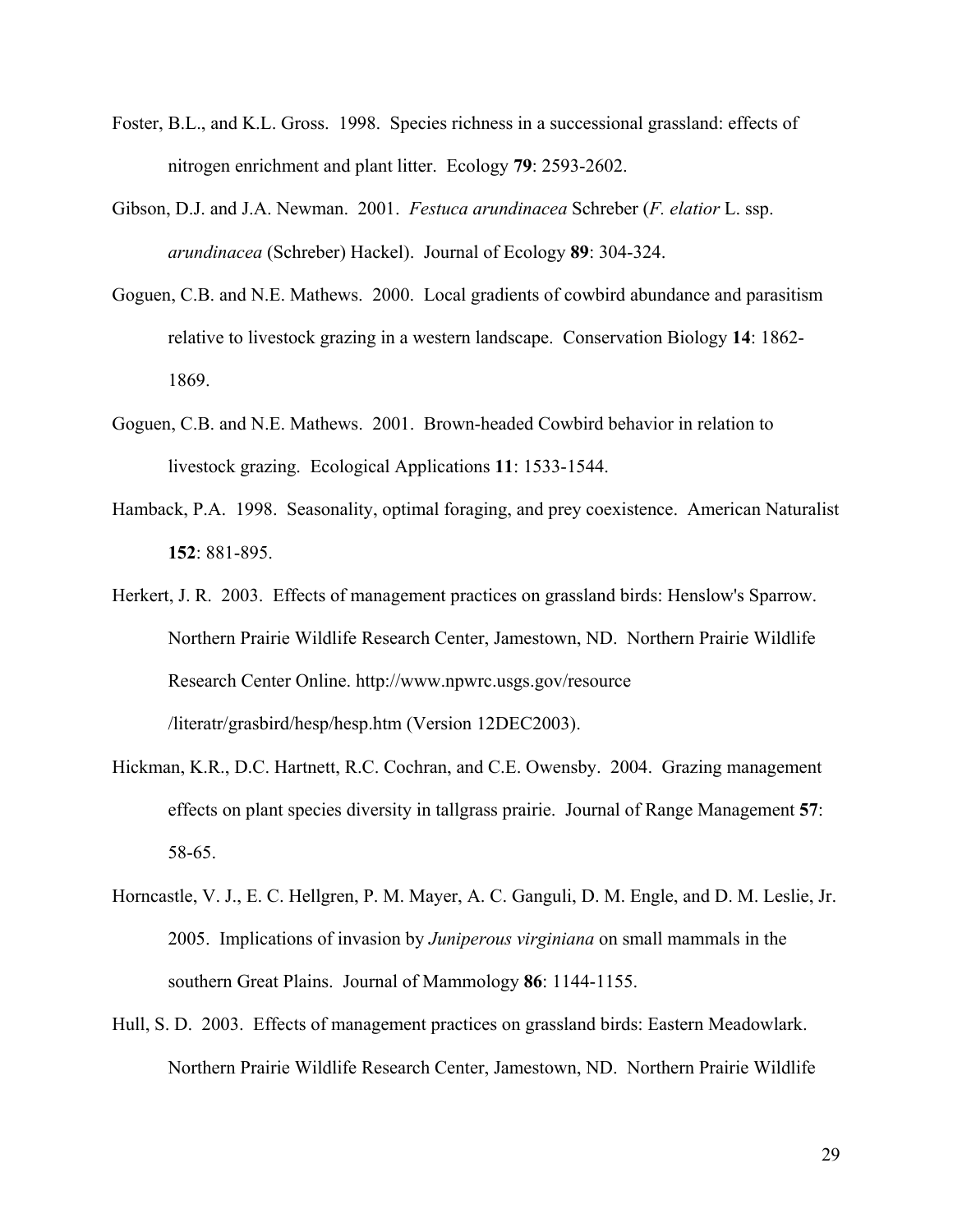Research Center Online. http://www.npwrc.usgs.gov/resource /literatr /grasbird/eame/eame.htm (Version 12DEC2003).

- Huwer, R.K., D.T. Briese, P.M. Dowling, D.R. Kemp, W.M. Lonsdale, D.L. Michalk, M.J. Neave, A.W. Sheppard, and T.L. Woodburns. 2005. Can an integrated management approach provide a basis for long-term prevention of weed dominance in Australian pasture systems? Weed Research **45**: 175-192.
- Jensen, W.E. and J.F. Cully. 2005. Geographic variation in Brown-headed Cowbird (*Molothrus ater*) parasitism on Dickcissels (*Spiza americana*) in great plains tallgrass prairie. Auk **122**: 648-660.
- Johnson, D.H., and L.D. Igl. 2001. Area requirements of grassland birds: a regional perspective. Auk **118**: 24-34.
- Kimball, S., and P. Schiffman. 2003. Differing effects of cattle grazing on native and alien plants. Conservation Biology **17**: 1681-1693.
- Knapp, A.K., J.M. Blair, J.M. Briggs, S.L. Collins, D.C. Hartnett, L.C. Johnson, and E.G. Towne. 1999. The keystone role of bison in North American tallgrass prairie. BioScience **49**: 39-50.
- Kulmatiski, A. and K.H. Beard. 2006. Activated carbon as a restoration tool: potential for control of invasive plants in abandoned agricultural fields. Restoration Ecology **14**: 251- 257.
- Larison, B., S.A. Laymon, P.L. Williams, and T.B. Smith. 2001. Avian responses to restoration: nest-site selection and reproductive success in Song Sparrows. Auk **118**: 432-442.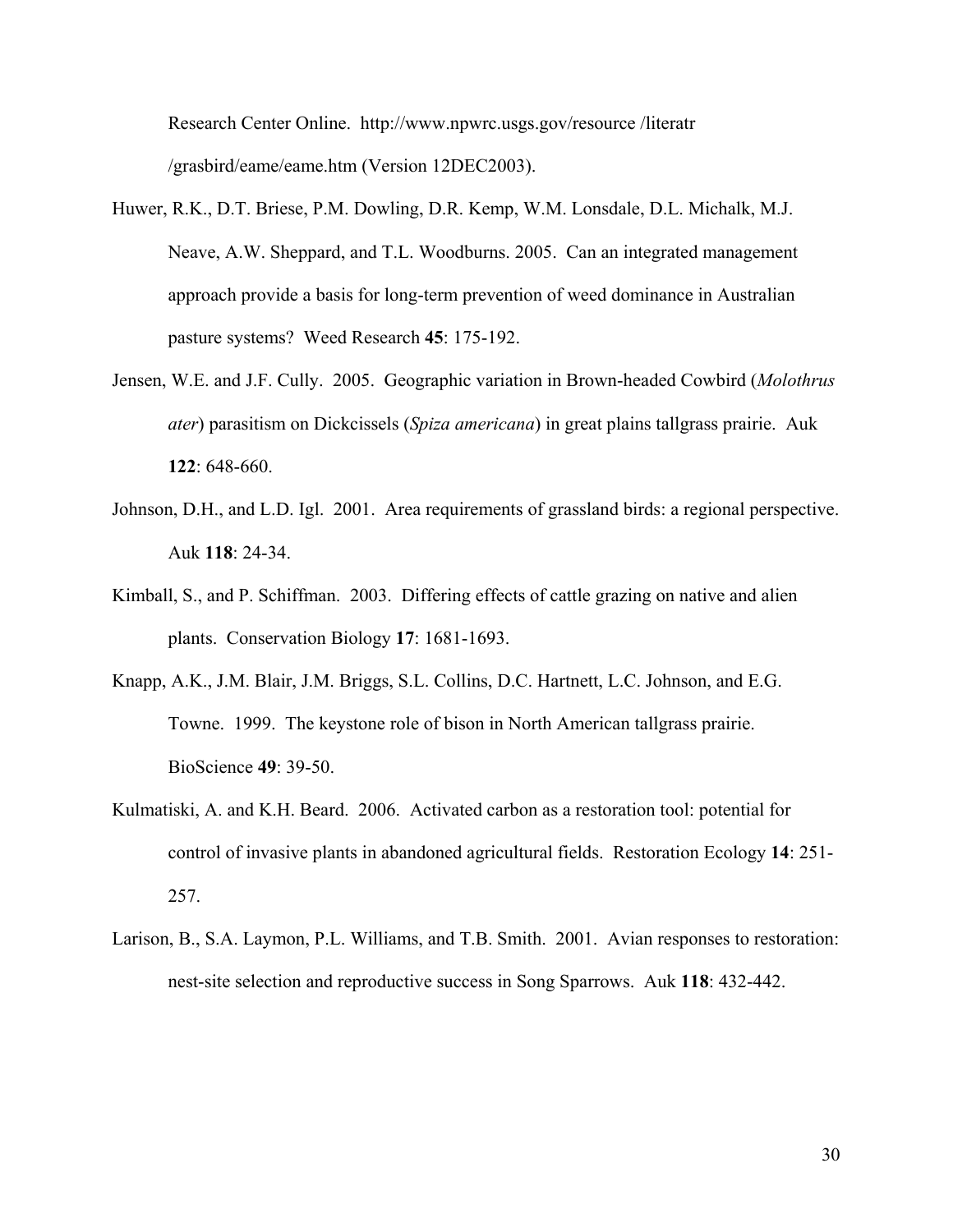- Lawrence, B.K., S.S. Waller, L.E. Moser, B.E. Anderson, and L.L. Larson. 1995. Weed suppression with grazing or atrazine during big bluestem establishment. Journal of Range Management **48**: 376-379.
- Lloyd, J.D. and T.E. Martin. 2005. Reproductive success of chestnut-collared longspurs in native and exotic grasslands. Condor **107**: 363-374.
- Lueders, A.S., P.L. Kennedy, and D.H. Johnson. 2006. Influences of management regimes on breeding bird densities and habitat in mixed-grass prairie: an example from North Dakota. Journal of Wildlife Management **70**: 600-606.
- Lym, R.G. 2005. Integration of biological control agents with other weed management technologies: successes from the leafy spurge (*Euphorbia esula*) IPM program. Biological Control **35**: 366-375.
- Maron, J.L. and R.L. Jeffries. 2001. Restoring enriched grasslands: effects of mowing on species richness, productivity, and nitrogen retention. Ecological Applications **11**: 1088- 1100.
- Mazzanti, A., G. Lemaire, and F. Gastal. 1994. The effect of nitrogen fertilization upon the herbage production of tall fescue swards continuously grazed with sheep. Grass and Forage Science **49**: 111-120.
- Mitchell. R.L., A.L. Ewing, and W.E. McMurphy. 1985. N, P, and K fertilization of tall fescue (*Festuca arundinacea* Schreb.) overseeded range in eastern Oklahoma. Journal of Range Management **38**: 455-457.
- Mountford, J.O., K.H. Lakhani, and R.J. Holland. 1996. Reversion of grassland vegetation following the cessation of fertilizer application. Journal of Vegetation Science **7**: 219- 228.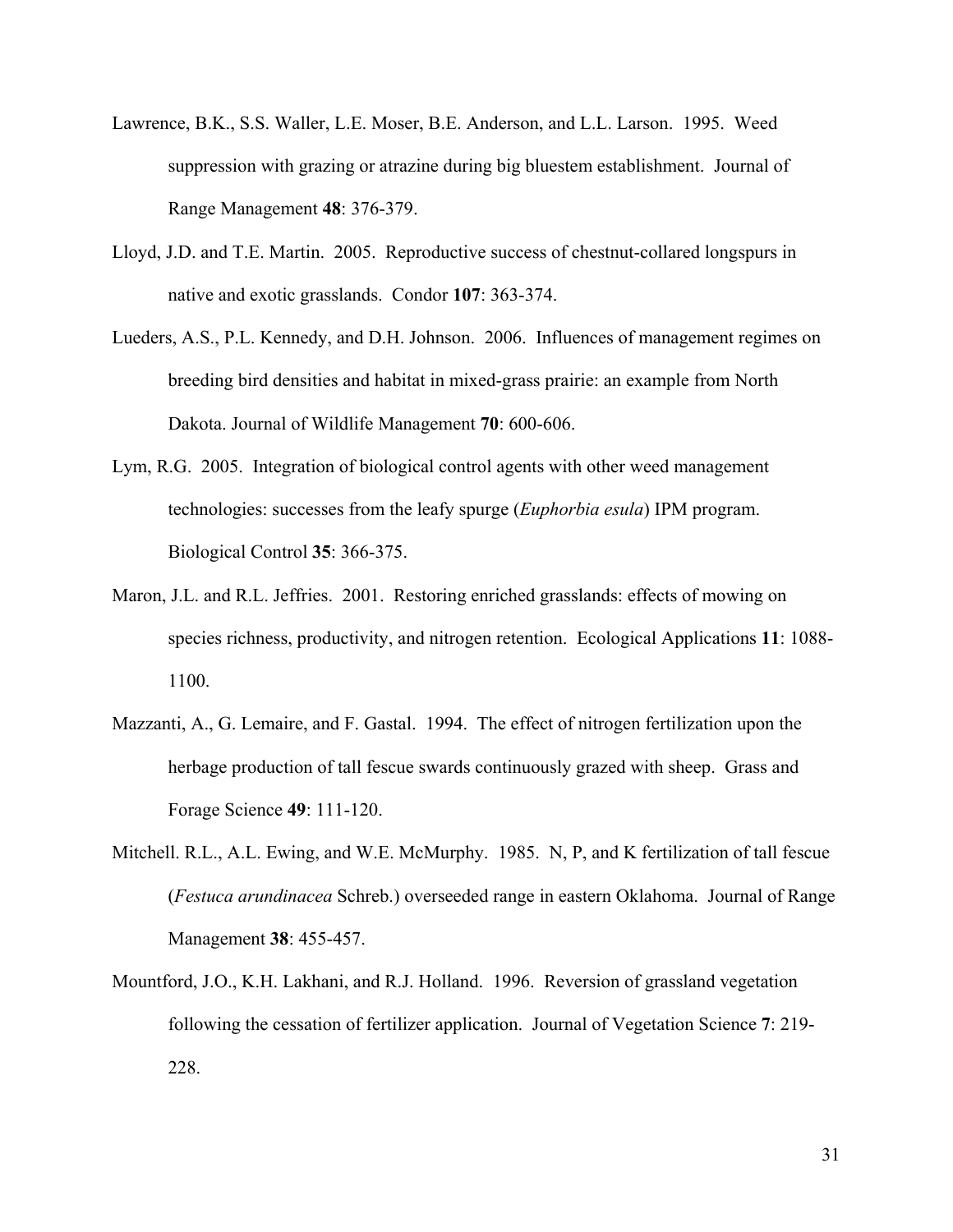- Murphy, M.T. 2003. Avian population trends within the evolving agricultural landscape of eastern and central United States. Auk **120**: 20-34.
- Noss, R. F., E. T. LaRoc, III, and J. M. Scott. 1995. Endangered Ecosystems of the United States: A Preliminary Assessment of Loss and Degradation. Biological Report 28. Washington D.C.: National Biological Service, U.S. Department of the Interior.
- Olf, H. and M.E. Ritchie. 1998. Effects of herbivores on grassland plant diversity. Trends in Ecology and Evolution **13**: 261-265.
- Olson, B.E. 1999. Grazing and weeds. Pages 85-97 in R.L. Sheley and J.K. Petroff, editors. Biology and management of noxious rangeland weeds. Oregon State University Press, Corvallis, Oregon.
- Owens, H.D., H.V. Campbell, E.L. Fleming, S.P.Graber, and D.W. Swanson. 1990. Soil survey of Labette County, Kansas. U.S. Department of Agriculture, United States Government Printing Office, Washington, D.C. 128pp.
- Owensby, C.E. 1973. Modified step-point system for botanical composition and basal cover estimates. Journal of Range Management **26**: 302-303.
- Patten, M.A., E. Shochat, D.L. Reinking, D.H. Wolfe, and S.K. Sherrod. 2006. Habitat edge, land management, and rates of brood parasitism in tallgrass prairie. Ecological Applications **16**: 687-695.
- Peterjohn, B.G. 2003. Agricultural landscapes: can they support healthy bird populations as well as farm products? Auk **120**: 14-19.
- Powell, A.F.L.A. 2006. Effects of prescribed burns and bison grazing on breeding bird abundances in tallgrass prairie. Auk **123**: 183-197.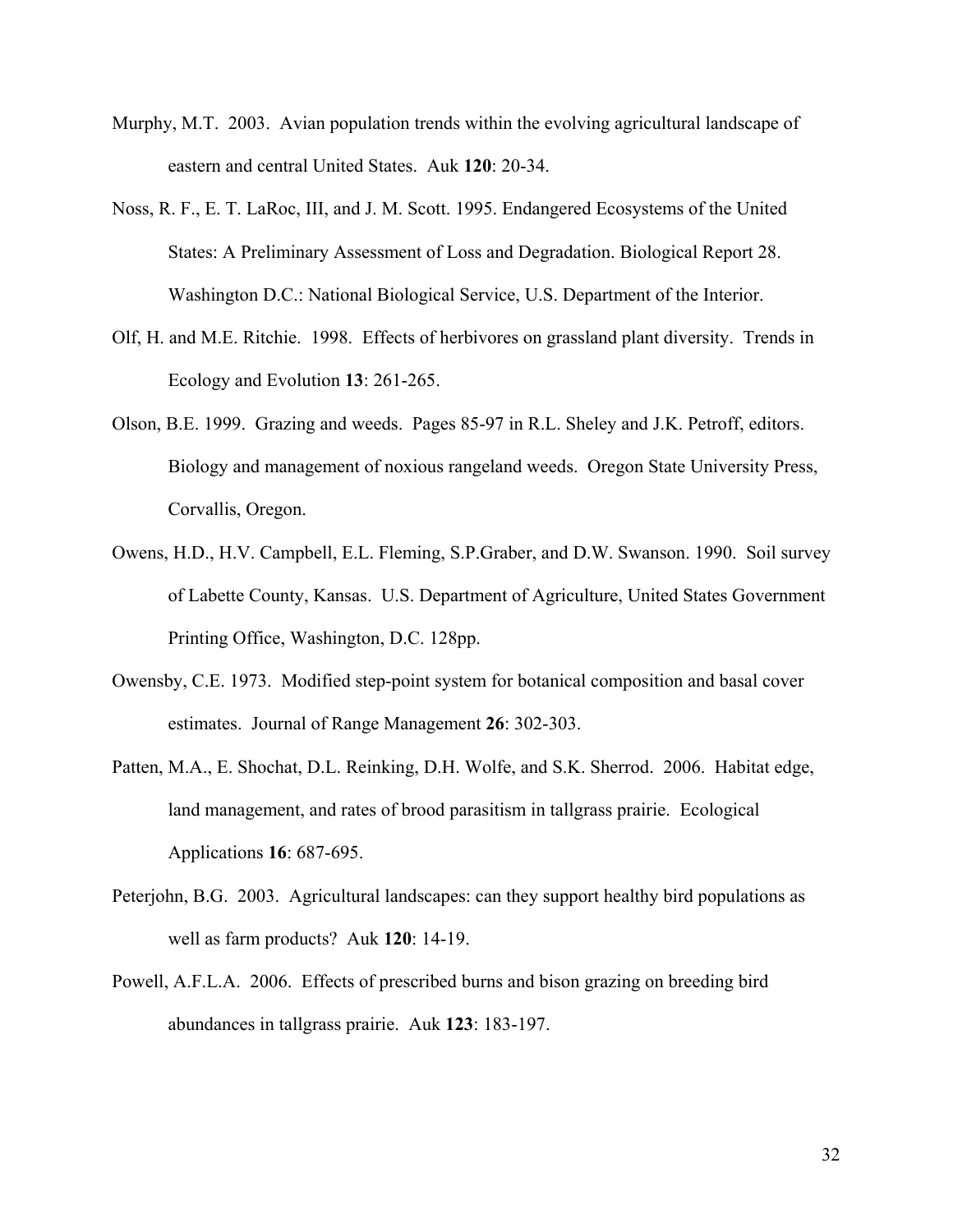- Rambo, J.L. and S.H. Faeth. 1999. Effect of vertebrate grazing on plant and insect community structure. Conservation Biology **13**: 1047-1054.
- Renfrew, R.B. and C.A. Ribic. 2002. Influence of topography on density of grassland passerines in pastures. American Midland Naturalist **147**: 315-325.
- Renne, I.J., B.G. Rios, J.S. Fehmi, and B.F. Tracy. 2004. Low allelopathic potential of an invasive forage grass on native grassland plants: a cause for encouragement? Basic and Applied Ecology **5**: 261-269.
- Robel, R.J., J.N. Briggs, A.D. Dayton, and L.C. Hulbert. 1970. Relationships between visual obstruction measurements and weight of grassland vegetation. Journal of Range Management **23**: 295-297.

Samson, F. and F. Knopf. 1994. Prairie conservation in North America. BioScience **44**: 418-421.

- Sauer, J.R., J.E. Hines, and J. Fallon. 2005. The North American Breeding Bird Survey, Results and Analysis 1966-2004. Version 2005. USGS Patuxent Wildlife Research Center, Laurel, MD.
- Scheiman, D.M., E.K. Bollinger, and D.H. Johnson. 2003. Effects of leafy spurge infestation on grassland birds. Journal of Wildlife Management **67**: 115-121.
- Schrott, G.R., K.A. With, and A.W. King. 2005. Demographic limitations of the ability of habitat restoration to rescue declining populations. Conservation Biology **19**: 1181-1193.
- Sheley, R.L., and J. Krueger-Mangold. 2003. Principles for restoring invasive plant-infested rangeland. Weed Science **51**: 260-265.
- Shochat, E., M.A., Patten, D.W. Morris, D.L. Reinking, D.H. Wolfe, and S.K. Sherrod. 2005. Ecological traps in isodars: effects of tallgrass prairie management on bird nest success. Oikos **111**: 159-169.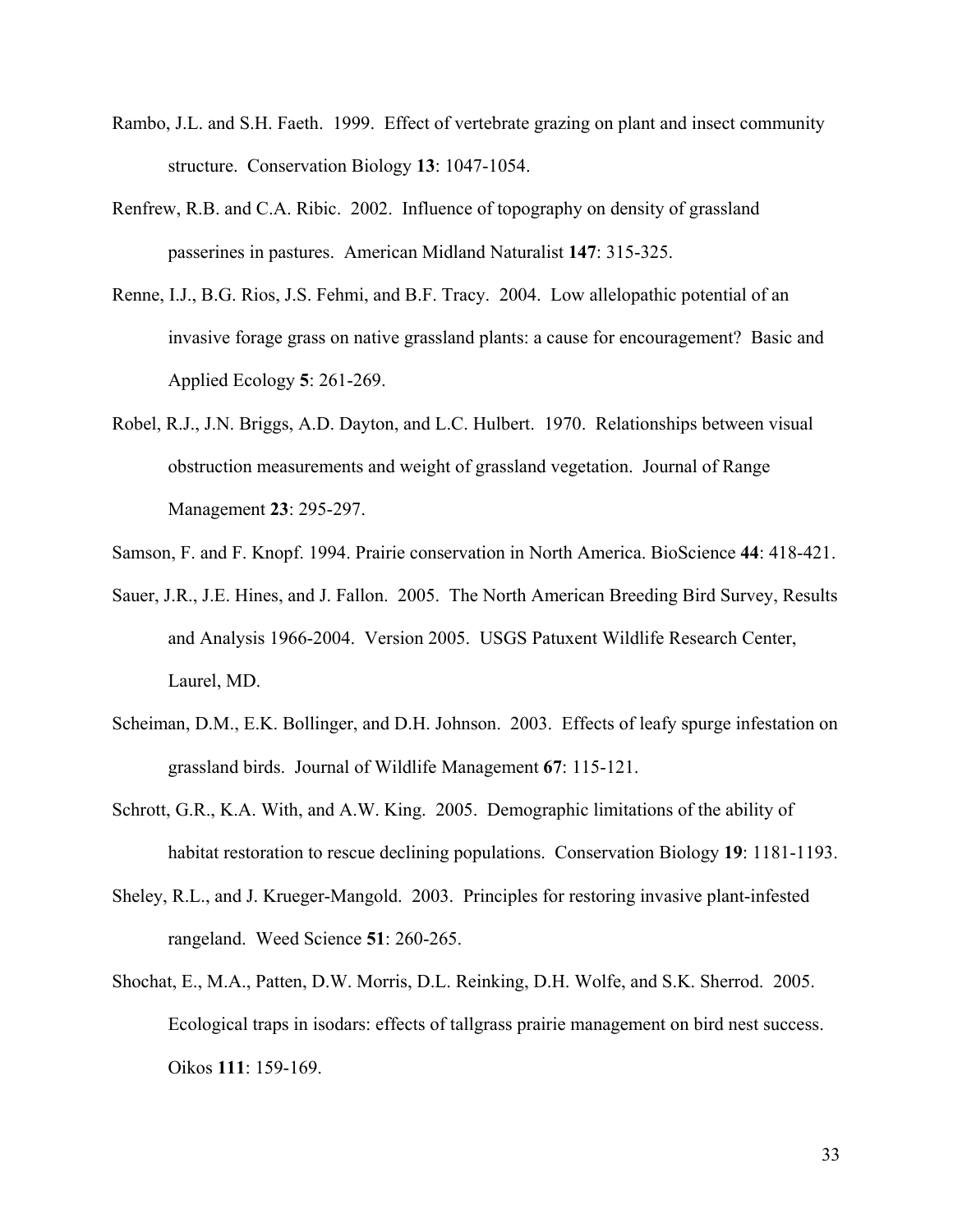- Smallwood, K.S. 2001. Linking habitat restoration to meaningful units of animal demography. Restoration Ecology **9**: 253-261.
- Spyreas, G., D.J. Gibson, and B.A. Middleton. 2001. Effects of endophyte infection in tall fescue (*Festuca arundinacea: Poaceae*) on community diversity. International Journal of Plant Sciences **162**: 1237-1245.
- Swearingen, J. 2005. Alien plant invaders of natural areas. Plant Conservation Alliance, Alien Plant Working Group. http://www.nps.gov/plants/alien/factmain.htm
- Tannenbaum, M.G., S.L. Seematter, and D.M. Zimmerman. 1998. Endophyte-infected and uninfected fescue seeds suppress white-footed mouse (*Peromyscus leucopus*) reproduction. American Midland Naturalist **139**: 114-124.
- Temple, S.A., B.M. Fevold, L.K. Paine, D.J. Undersander, and D.W. Sample. 1999. Nesting birds and grazing cattle: accommodating both on Midwestern pastures. Studies in Avian Biology **19**: 196-202.
- Thomas, L., Laake, J.L., Strindberg, S., Marques, F.F.C., Buckland, S.T., Borchers, D.L., Anderson, D.R., Burnham, K.P., Hedley, S.L., Pollard, J.H., Bishop, J.R.B. and Marques, T.A. 2005. Distance 5.0. Release 5. Research Unit for Wildlife Population Assessment, University of St. Andrews, UK. http://www.ruwpa.st-and.ac.uk/distance/
- Towne, E.G., D.C. Hartnett, and R.C. Cochran. 2005. Vegetation trends in tallgrass prairie from bison and cattle grazing. Ecological Applications **15**: 1550-1559.
- Van Dyke, F., S.E. Van Kley, C.E. Page, J.G. Van Beek. 2004. Restoration efforts for plant and bird communities in tallgrass prairies using prescribed burning and mowing. Restoration Ecology **12**: 575-585.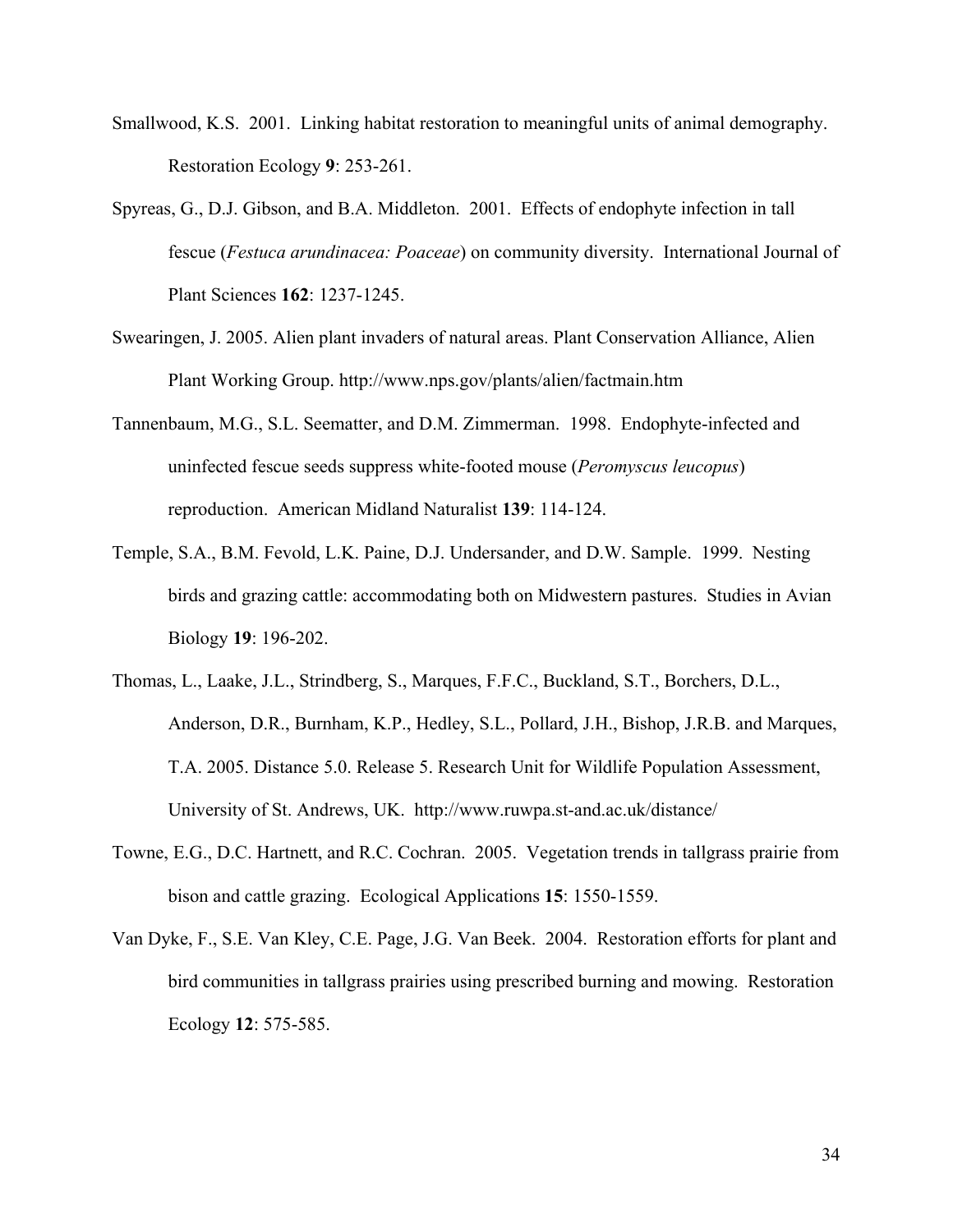- Vickery, P.D., M.L. Hunter, Jr., and J.V. Wells. 1992. Is density an indicator of breeding success? Auk **109**: 706-710.
- Vickery, P.D., P.L. Tubaro, J.M. Cardoso da Silva, B.G. Peterjohn, J.R. Herkert, and R.B. Cavalcanti. 1999*a*. Conservation of grassland birds in the western hemisphere. Studies in Avian Biology **19**: 2-26.
- Vickery, P.D., J.R. Herckert, F. L. Knopf, J. Ruth, and C.E. Keller. 1999*b*. Grassland birds: an overview of threats and recommended management strategies IN Strategies for bird conservation: the partners in flight planning process. RMRS-P-16: U.S. Department of Agriculture, Forest Service, p. 74-77.
- Walk, J.W., and R.E. Warner. 2000. Grassland management for the conservation of songbirds in the Midwestern USA. Biological Conservation **94**: 165-172.
- Walsh, Roberta A. 1995. *Schedonorus arundinaceus*. In: Fire Effects Information System, [Online]. U.S. Department of Agriculture, Forest Service, Rocky Mountain Research Station, Fire Sciences Laboratory (Producer). Available: http://www.fs.fed.us/database/feis/
- Washburn, B.E, T.G. Barnes, C.C. Rhoades, and R. Remington. 2002. Using imazapic and prescribed fire to enhance native warm-season grasslands in Kentucky, USA. Natural Areas Journal **22**: 20-27.
- Wilson, S.D., and M. Pärtel. 2003. Extirpation or coexistence? Management of a persistent introduced grass in a prairie restoration. Restoration Ecology **11**: 410-416.
- Winter, M., D.H. Johnson, J.A. Shaffer, T.M. Donovan, and W.D. Svedarsky. 2006. Patch size and landscape effects on density and nesting success of grassland birds. Journal of Wildlife Management **70**: 158-172.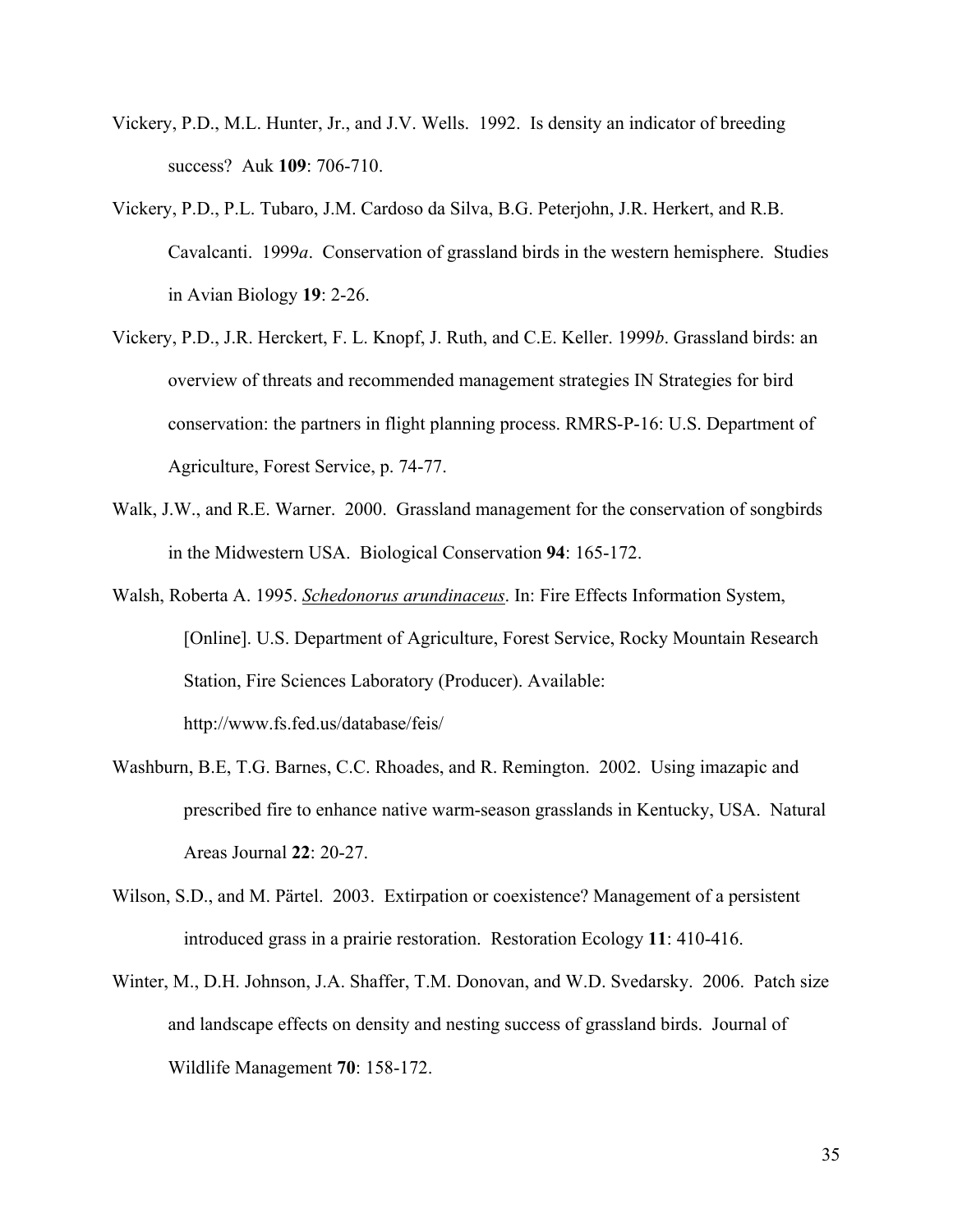|                |           | <b>Stocking</b>   |                  | Year             |
|----------------|-----------|-------------------|------------------|------------------|
| <b>Pasture</b> | Area (ha) | rate <sup>a</sup> | <b>Treatment</b> | <b>Initiated</b> |
| 9              | 64.75     | 4.05              | Winter           | 2003             |
| 18             | 67.58     | 2.02              | Winter           | 2000             |
| 22             | 134.36    | 1.21              | Winter           | 2000             |
| 26             | 121.81    | 2.43              | Winter           | 2003             |
| 30             | 71.63     | 3.24              | Year-round       | pre-1995 $b$     |
| 1700           | 42.9      | 1.21              | Winter           | 2002             |
| 1800           | 63.94     | 2.43              | Year-round       | pre-1995 $b$     |
| 1900           | 190.61    | 0.81              | Winter           | 2002             |
| NP1.5          | 6.88      |                   | Ungrazed         |                  |
| <b>NP2.5</b>   | 10.93     |                   | Ungrazed         |                  |
| Average:       | 77.54     | 2.18              |                  |                  |
| SE:            | 17.99     | 0.39              |                  |                  |

**Table 2.1 Pasture, size, stocking rates, grazing treatment, and year treatment was initiated in experimental pastures on the Kansas Army Ammunition Plant, Kansas, U.S.A.** 

<sup>a</sup> Stocking rates are presented in hectares per animal unit. One animal unit is defined as a mature cow and her calf.

<sup>b</sup> Exact dates of initiation for year-round grazed pastures unknown but have been grazed year-round for at least ten years.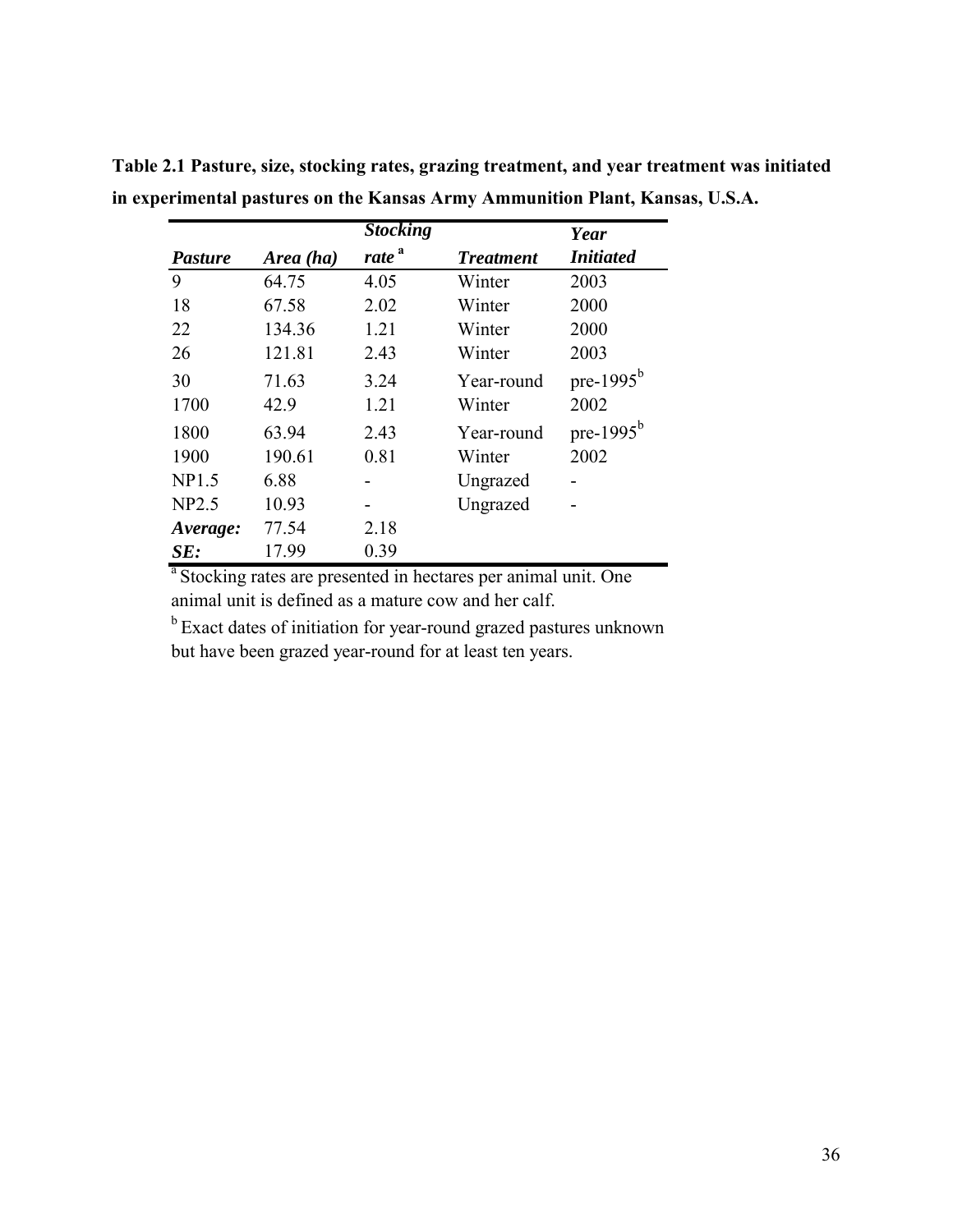**Table 2.2 Mean (±SE) plant species richness per transect (n = 9 per replicate) for yearround and winter-grazed fescue-dominated pastures on the Kansas Army Ammunition Plant, Kansas, U.S.A.** 

|                       | Plant species richness per transect |                       |                       |               |
|-----------------------|-------------------------------------|-----------------------|-----------------------|---------------|
|                       |                                     | Pairwise <sup>a</sup> |                       | Pairwise      |
| Treatment             | 2004                                | comparisons           | 2005                  | comparisons   |
| <b>Year-round</b>     |                                     |                       |                       |               |
| Rep 1                 | $9.22 (\pm 1.15)$                   |                       | $11.00 (\pm 0.77)$    |               |
| Rep 2                 | $18.11 (\pm 1.87)$                  |                       | $18.44 (\pm 1.13)$    |               |
| Mean $(\pm SE)$ :     | $13.67 (\pm 1.52)$                  | A                     | $14.72 (\pm 1.12)$    | $\mathsf{A}$  |
| Winter1/2             |                                     |                       |                       |               |
| Rep 1                 | $19.67 \ (\pm 1.09)$                |                       | $22.00 \ (\pm 1.33)$  |               |
| Rep 2                 | $15.00 (\pm 1.71)$                  |                       | $17.56 \, (\pm 0.99)$ |               |
| Mean $(\pm SE)$ :     | $17.33 (\pm 1.14)$                  | B                     | 19.78 $(\pm 0.96)$    | BC            |
| Winter2/3             |                                     |                       |                       |               |
| Rep 1                 | $20.89 \ (\pm 1.82)$                |                       | $22.00 (\pm 1.25)$    |               |
| Rep 2                 | 19.33 $(\pm 1.64)$                  |                       | $23.11 (\pm 1.84)$    |               |
| Mean $(\pm SE)$ :     | $20.11 (\pm 1.21)$                  | BC                    | $25.56 \, (\pm 1.09)$ | B             |
| Winter4/5             |                                     |                       |                       |               |
| Rep 1                 | 17.44 $(\pm 1.73)$                  |                       | $17.78 (\pm 1.51)$    |               |
| Rep 2                 | $15.44 (\pm 1.59)$                  |                       | $21.22 (\pm 1.30)$    |               |
| Mean $(\pm SE)$ :     | $16.44 (\pm 1.17)$                  | AB                    | $19.5 (\pm 1.05)$     | $\mathcal{C}$ |
| <b>Native prairie</b> |                                     |                       |                       |               |
| Rep 1                 |                                     |                       | $27.11 (\pm 1.01)$    |               |
| Rep 2                 |                                     |                       | $25.67 \ (\pm 1.56)$  |               |
| Mean $(\pm SE)$ :     |                                     |                       | $26.39 \, (\pm 0.92)$ | D             |

a Different letters indicate statistically different treatment means within a year.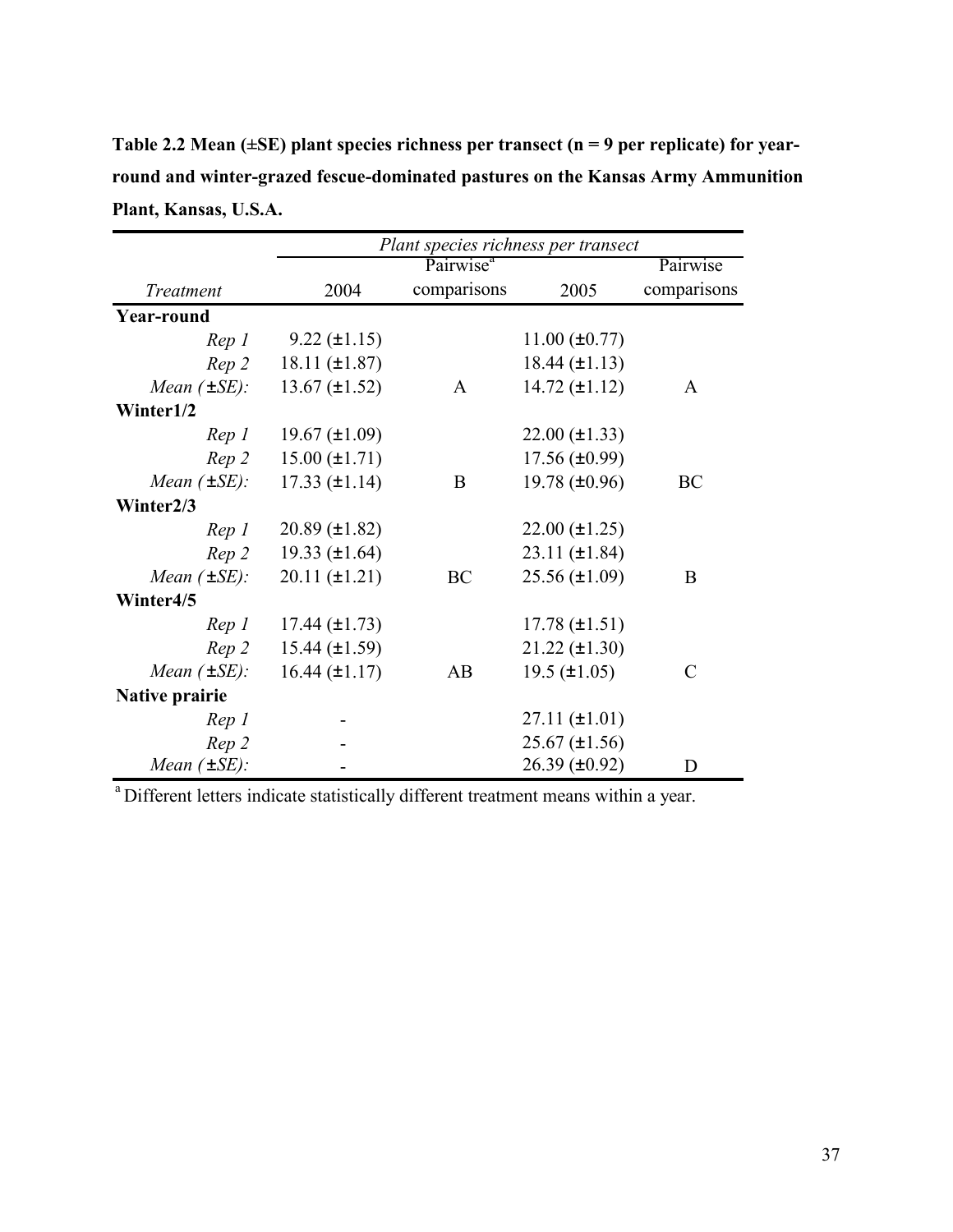Figure 2.1 Mean  $(\pm SE; n = 18)$  relative frequency per 50 m transect of native warm-season **grasses and tall fescue in year-round grazed pastures (0), winter-grazed pastures (1/2 – 4/5), and ungrazed native prairie remnants (NP) on the Kansas Army Ammunition Plant, Kansas, U.S.A. in 2004-05. Statistical significance for treatment as a predictor variable is**  indicated with asterisks:\*\* =  $P < 0.05$ , \*\*\* =  $P < 0.01$ . The solid regression line is for 2004 **values, and the dashed regression line is for 2005 values. Native prairie sites were not included in regressions and are presented for comparison only.** 

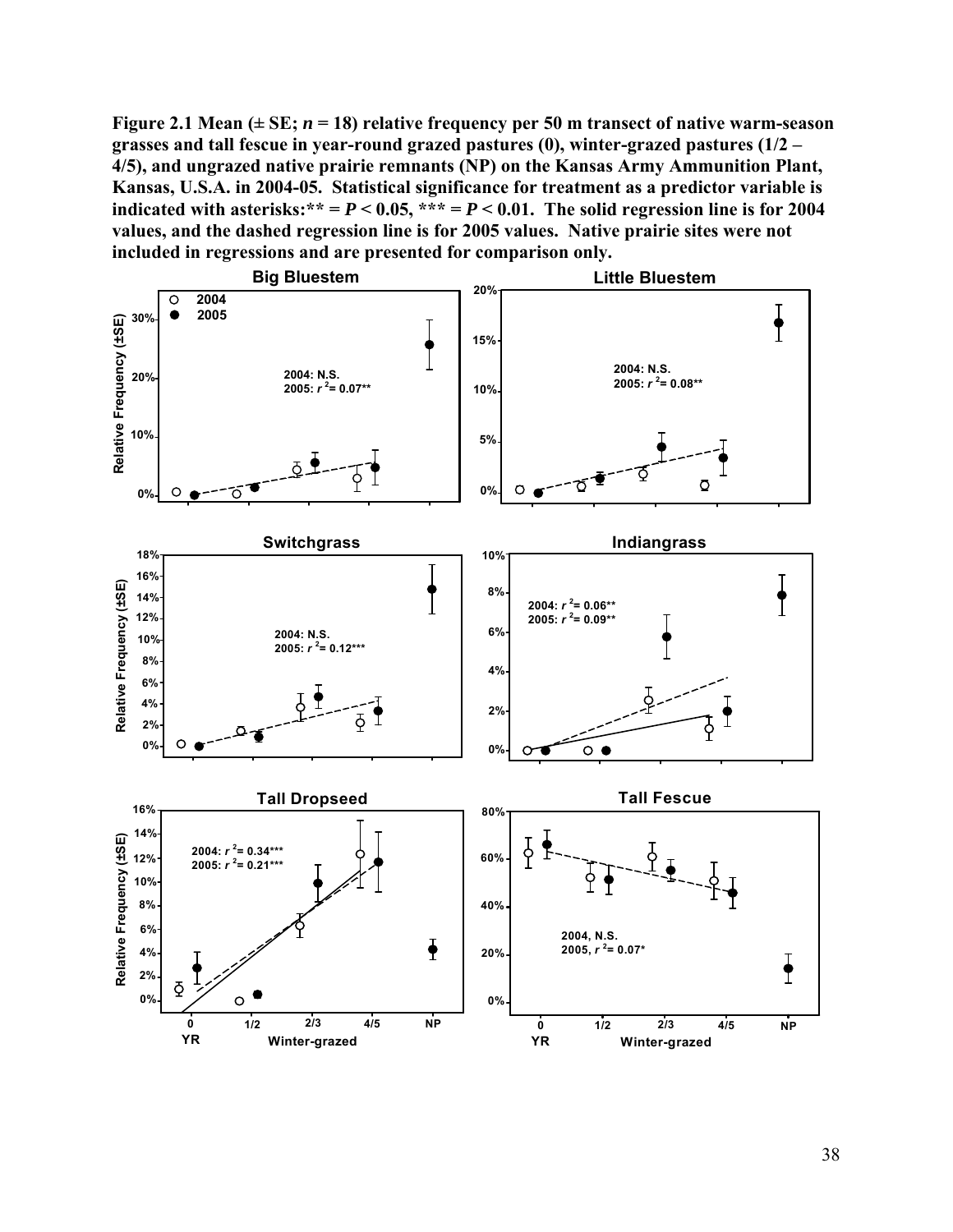**Figure 2.2 Biomass of tall fescue and native, warm-season grasses in year-round (YR), winter-grazed (1-5), and ungrazed native prairie remnants (NP) on the Kansas Army Ammunition Plant, Kansas, U.S.A. Statistical significance for treatment as a predictor variable is indicated with asterisks:**\*\* =  $P$  < 0.05, \*\*\* =  $P$  < 0.01. The solid regression line **is for 2004 values, and the dashed regression line is for 2005 values. Native prairie sites were not included in regressions and are presented for comparison only.** 

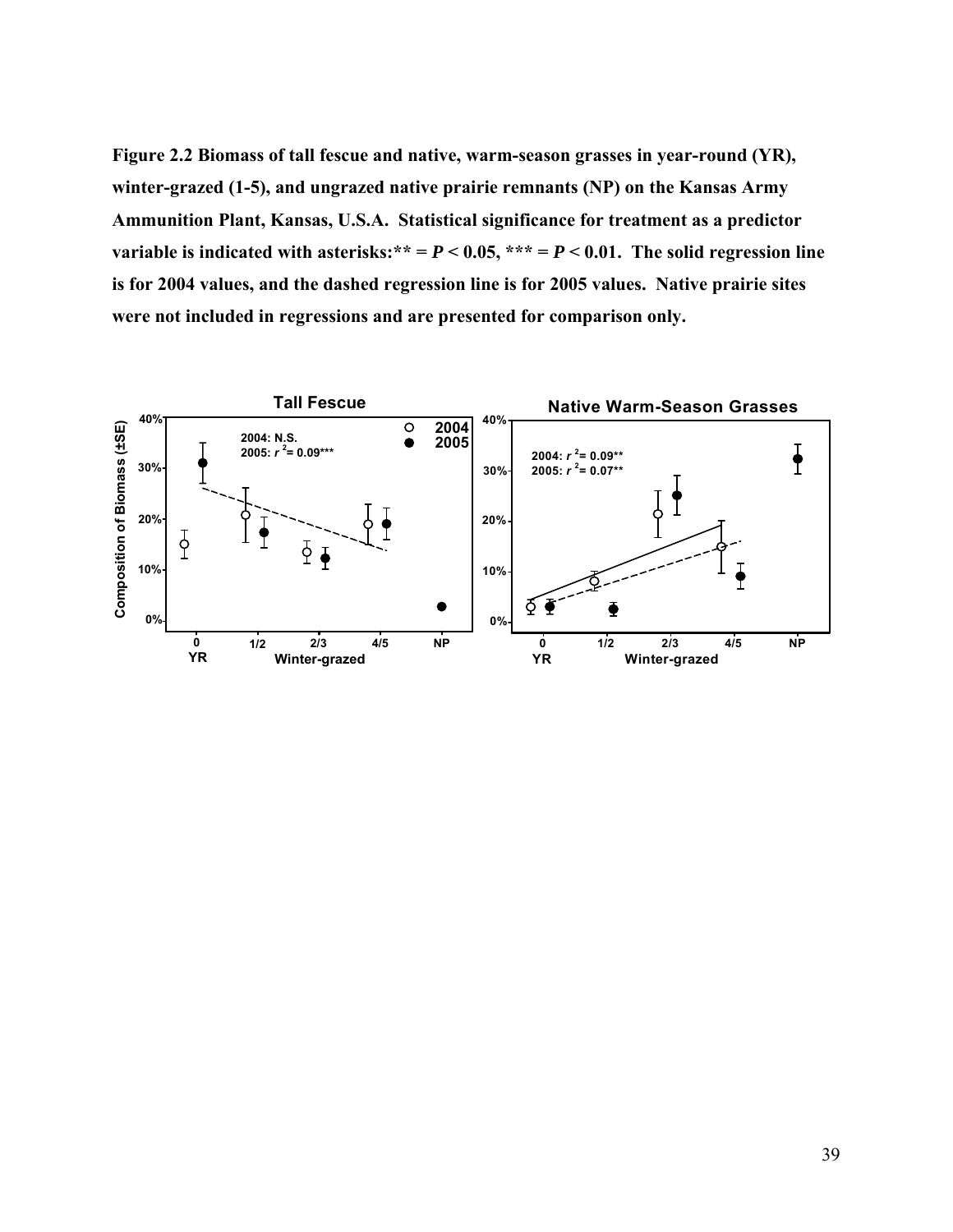|                | <b>Grazing Treatment</b> |                   |                     |                     |         |          |
|----------------|--------------------------|-------------------|---------------------|---------------------|---------|----------|
| <b>Species</b> | Year-round               | Winter1/2         | Winter2/3           | Winter4/5           | $t^*$   | $P \leq$ |
| Dickcissel     |                          |                   |                     |                     |         |          |
| 2004           | $0.22 (\pm 0.12)$        | $1.51(\pm 0.20)$  | $1.12 \ (\pm 0.39)$ | $1.28 (\pm 0.23)$   | 1.16    | 0.27     |
| 2005           | $0.34 \ (\pm 0.11)$      | $1.25(\pm 0.12)$  | $1.32 (\pm 0.29)$   | $1.24 (\pm 0.18)$   | 2.86    | 0.05     |
| Eastern        |                          |                   |                     |                     |         |          |
| Meadowlark     |                          |                   |                     |                     |         |          |
| 2004           | $0.86 (\pm 0.15)$        | $0.51 (\pm 0.20)$ | $0.75 (\pm 0.13)$   | $0.29 \ (\pm 0.09)$ | $-2.33$ | 0.05     |
| 2005           | $0.31 (\pm 0.05)$        | $0.15 (\pm 0.05)$ | $0.31 (\pm 0.11)$   | $0.11 (\pm 0.04)$   | $-1.66$ | 0.12     |
| Grasshopper    |                          |                   |                     |                     |         |          |
| Sparrow        |                          |                   |                     |                     |         |          |
| 2004           | $0.32 (\pm 0.20)$        | $0.05 (\pm 0.05)$ | $0.14 (\pm 0.06)$   | 0.00                | $-1.77$ | 0.10     |
| 2005           | $0.20(\pm 0.14)$         | $0.07 (\pm 0.04)$ | $0.36 (\pm 0.17)$   | 0.00                | $-0.82$ | 0.43     |

**Table 2.3 Singing male birds per hectare (±SE) in winter-grazed and year-round grazed fescue-dominated pastures at the Kansas Army Ammunition Plant, Kansas, U.S.A, 2004-05.** 

\* Statistical values are from a linear regression in which bird density was regressed on grazing treatment an the t-statistic represents a test of the hypothesis that the slope  $= 0$ .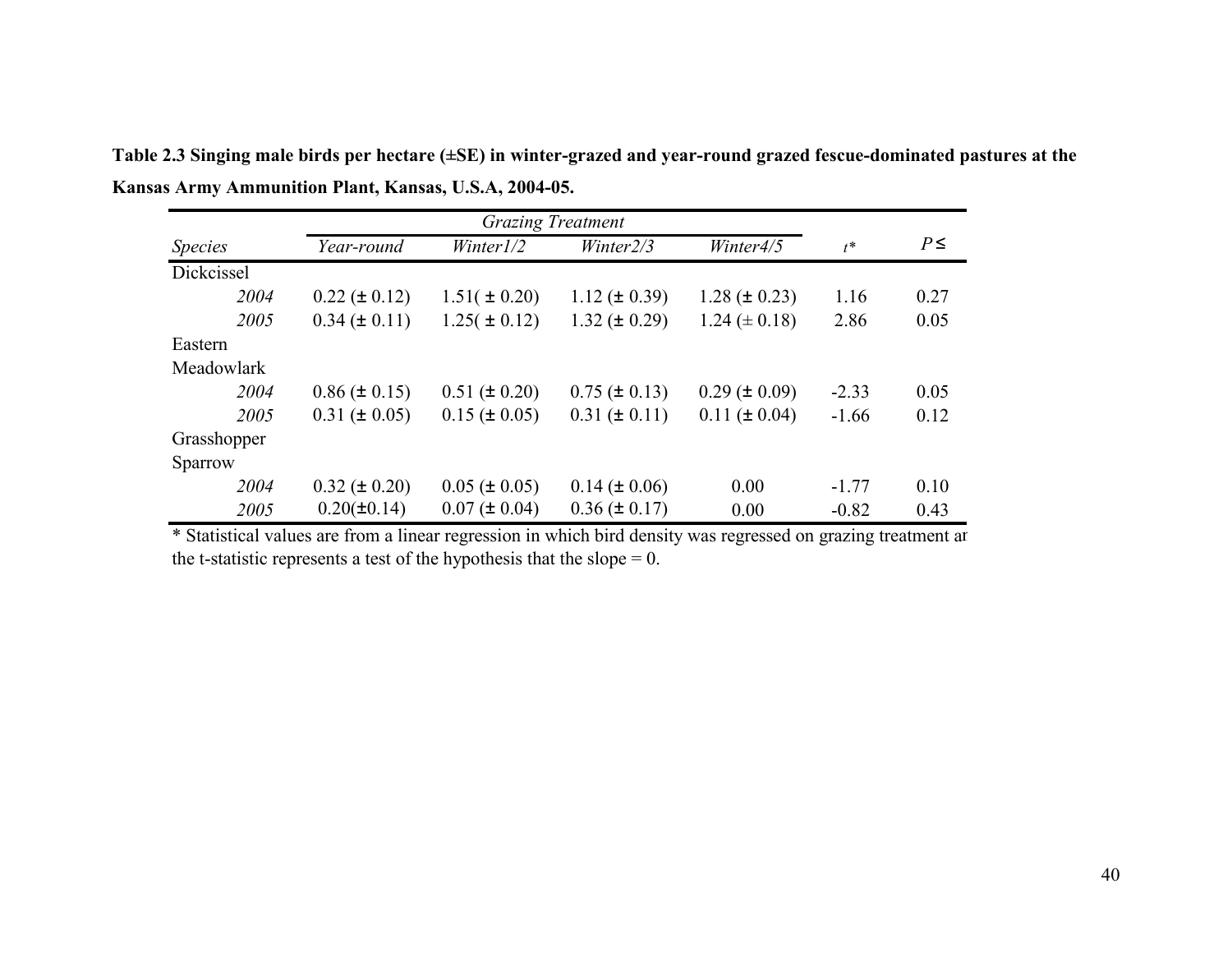| <b>Eigenvectors</b>   | PC1     | PC2     |
|-----------------------|---------|---------|
| 2004                  |         |         |
| % fescue              | 0.95    | $-0.14$ |
| % native              | $-0.11$ | 0.48    |
| $%$ forbs             | $-0.27$ | $-0.67$ |
| % litter              | 0.05    | 0.20    |
| % bare ground         | $-0.06$ | $-0.27$ |
| visual obstruction    | $-0.05$ | 0.43    |
| % variation explained | 59.48   | 18.73   |
| 2005                  |         |         |
| % fescue              | 0.99    | 0.08    |
| % native              | $-0.11$ | 0.91    |
| $%$ forbs             | $-0.08$ | $-0.31$ |
| % litter              | 0.02    | 0.03    |
| % bare ground         | 0.02    | $-0.08$ |
| visual obstruction    | $-0.02$ | 0.26    |
| % variation explained | 45.11   | 36.31   |

**Table 2.4 Results of a principal components analysis of plant community composition on the Kansas Army Ammunition Plant, Kansas, U.S.A.**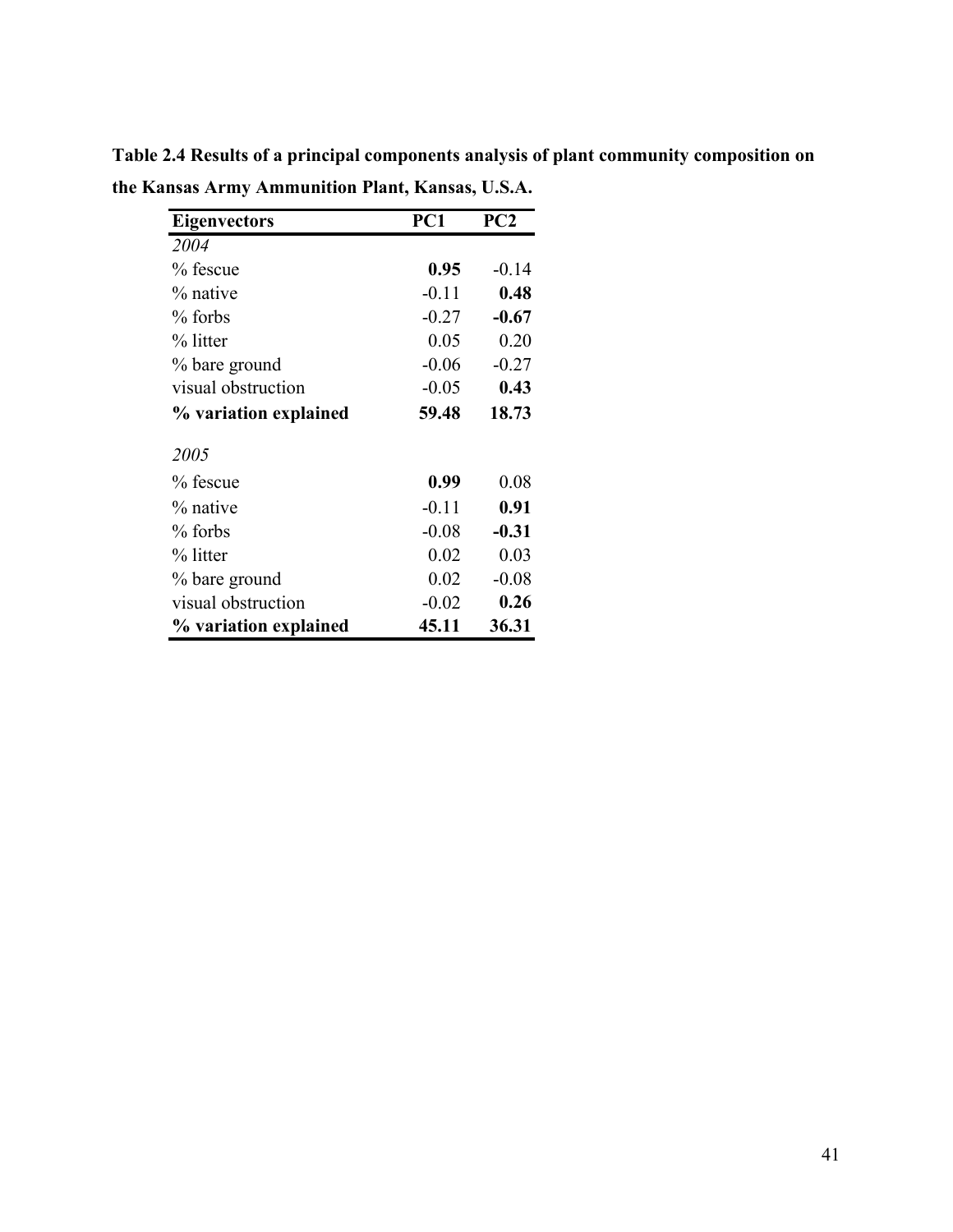**Table 2.5 Bird-vegetation relationships in year-round and winter grazed pastures on the Kansas Army Ammunition Plant, Kansas, U.S.A. See Table 4 for loadings from principal component analysis.** 

| <b>Species</b> | <b>Variable</b> | β        | $P \leq$ |
|----------------|-----------------|----------|----------|
| Dickcissel     |                 |          |          |
| 2004           | PC1             | $-0.008$ | 0.08     |
|                | PC <sub>2</sub> | $-0.009$ | 0.34     |
|                | *grazed         | $-1.281$ | 0.05     |
| 2005           | PC1             | $-0.009$ | 0.05     |
|                | PC <sub>2</sub> | 0.000    | 0.91     |
|                | grazed          | $-0.935$ | 0.05     |
| Eastern        |                 |          |          |
| Meadowlark     |                 |          |          |
| 2004           | PC1             | 0.000    | 0.91     |
|                | PC <sub>2</sub> | 0.001    | 0.86     |
|                | grazed          | 0.363    | 0.15     |
| 2005           | PC <sub>1</sub> | 0.002    | 0.14     |
|                | PC <sub>2</sub> | 0.000    | 0.69     |
|                | grazed          | 0.149    | 0.15     |
| Grasshopper    |                 |          |          |
| Sparrow        |                 |          |          |
| 2004           | PC1             | 0.000    | 0.97     |
|                | PC <sub>2</sub> | $-0.008$ | 0.05     |
|                | grazed          | 0.108    | 0.41     |
| 2005           | PC1             | 0.003    | 0.31     |
|                | PC <sub>2</sub> | 0.001    | 0.80     |
|                | grazed          | 0.889    | 0.63     |

\* The variable grazed indicates the presence of cattle during the bird breeding season.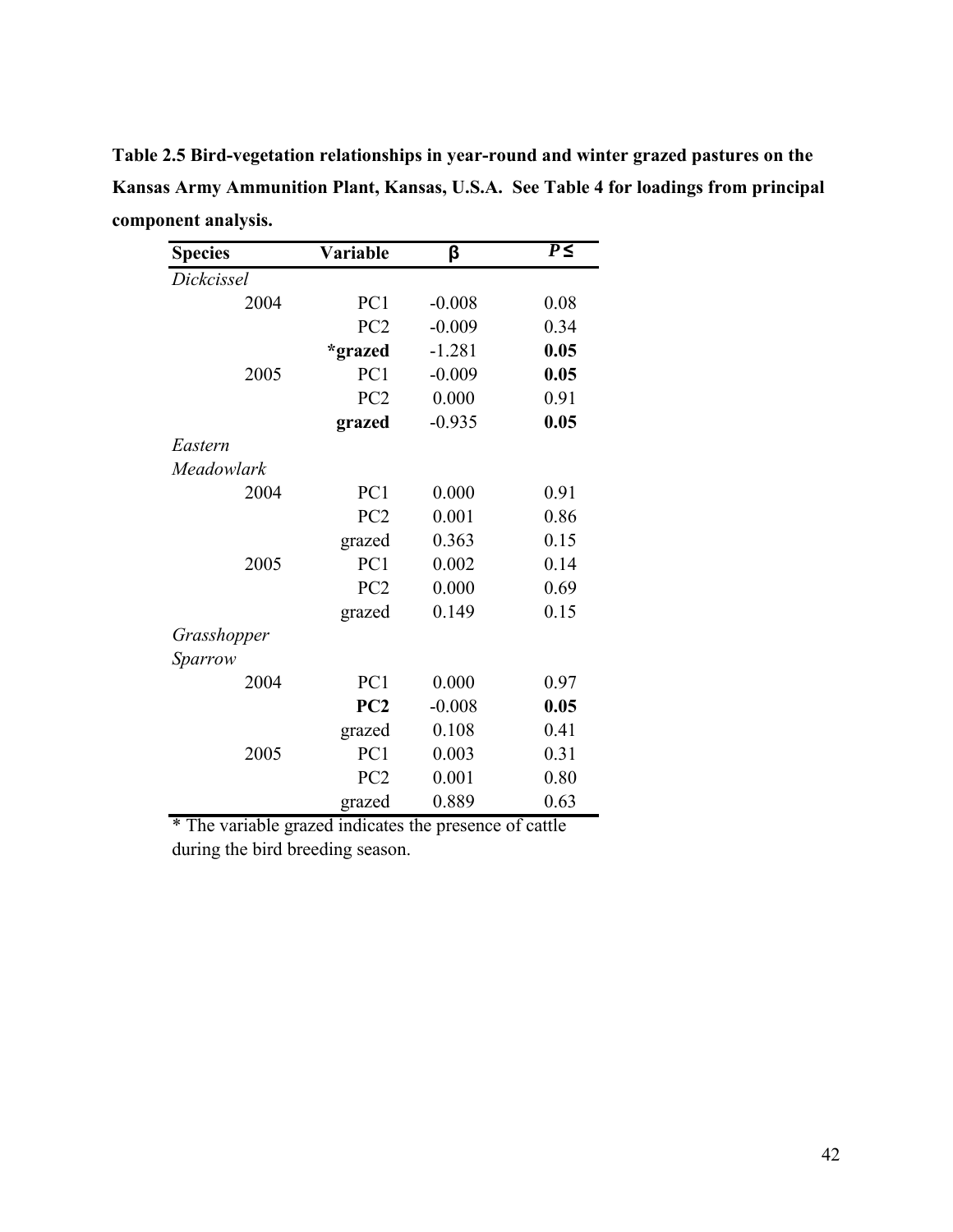# **CHAPTER 3 - Avian community response to riparian restoration: a novel use of robust design mark-recapture models**

 Tracey N. Johnson, Roger D. Applegate, David E. Hoover, Phil S. Gipson, and Brett K. Sandercock

#### **Abstract**

The estimation of community attributes such as species richness and community turnover are critical when evaluating whether the goals of ecological restoration efforts have been met. Many estimates of species richness are underestimated due to variation in species detectability, but can be adjusted using mark-recapture approaches. We aimed to quantify the effects of livestock exclusion on riparian bird communities in southeast Kansas using robust design models for mixtures to account for heterogeneity in species detection. We estimated avian species richness within restored (ungrazed) and reference (grazed) communities, and used unbiased estimates of species richness to quantify community vital rates. We also examined qualitative changes in nesting guilds of breeding birds. We observed significant discrepancies between unadjusted species counts and richness estimates from robust design models. Species richness and community vital rates were similar among restored and reference communities after livestock exclusion; but we observed increased species richness in both communities over time. We detected changes within nesting guilds over the course of the study; however these changes likely had regional influences. The analysis presented here allowed us to compare standardized estimates between habitats, observers, and time periods by accounting for differences in detection rates. We suggest that use of robust design models to estimate community-level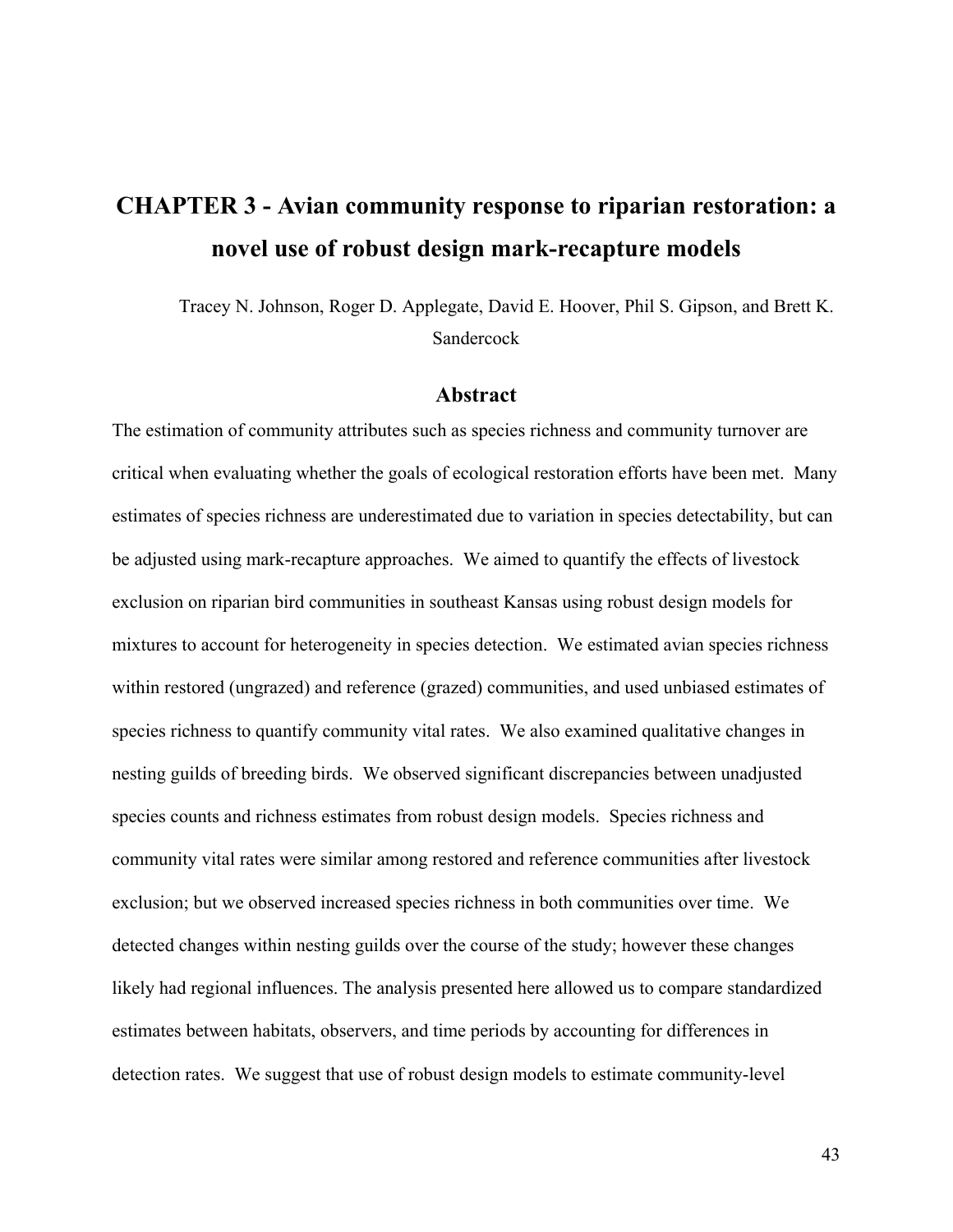parameters will facilitate more accurate assessments of the rate and trajectory of change following restoration efforts, and increased reliability in evaluating community responses to restoration efforts.

## **Introduction**

Community attributes such as species richness, rates of local extinction and colonization, and community turnover are often used as metrics to evaluate the condition of natural systems (Nichols et al. 1998, McCoy and Mushinsky 2002). Estimation of community dynamics over time can be useful in identifying drivers of biodiversity loss, spatiotemporal changes in species distributions, or the importance of regional versus local processes in maintaining species richness (Griffiths 1997, Adler and Lauenroth 2003, Hansen et al. 2005). In conservation, knowledge of dynamic community processes is important in evaluating the potentially negative influences of land use change or habitat fragmentation on biodiversity, as well as the benefits of habitat remediation and ecological restoration (Balmford and Bond 2005). Conservation efforts for rare or declining species often rely on habitat restoration as a means of reversing or mitigating negative population trends (Schrott et al. 2005). For example, a decrease in the extinction probability for animal populations in recently restored habitat could serve as an indication of habitat improvement, and thus, a successful restoration. Similarly, increased persistence probabilities could indicate increased metapopulation connectivity for individuals in restored habitats. As restoration of populations and their habitats becomes increasingly central to conservation initiatives, the ability to accurately quantify the success of these efforts becomes essential (McCoy and Mushinsky 2002).

Despite the importance of estimating community-level parameters, methodological problems can result in misleading conclusions regarding community dynamics over time.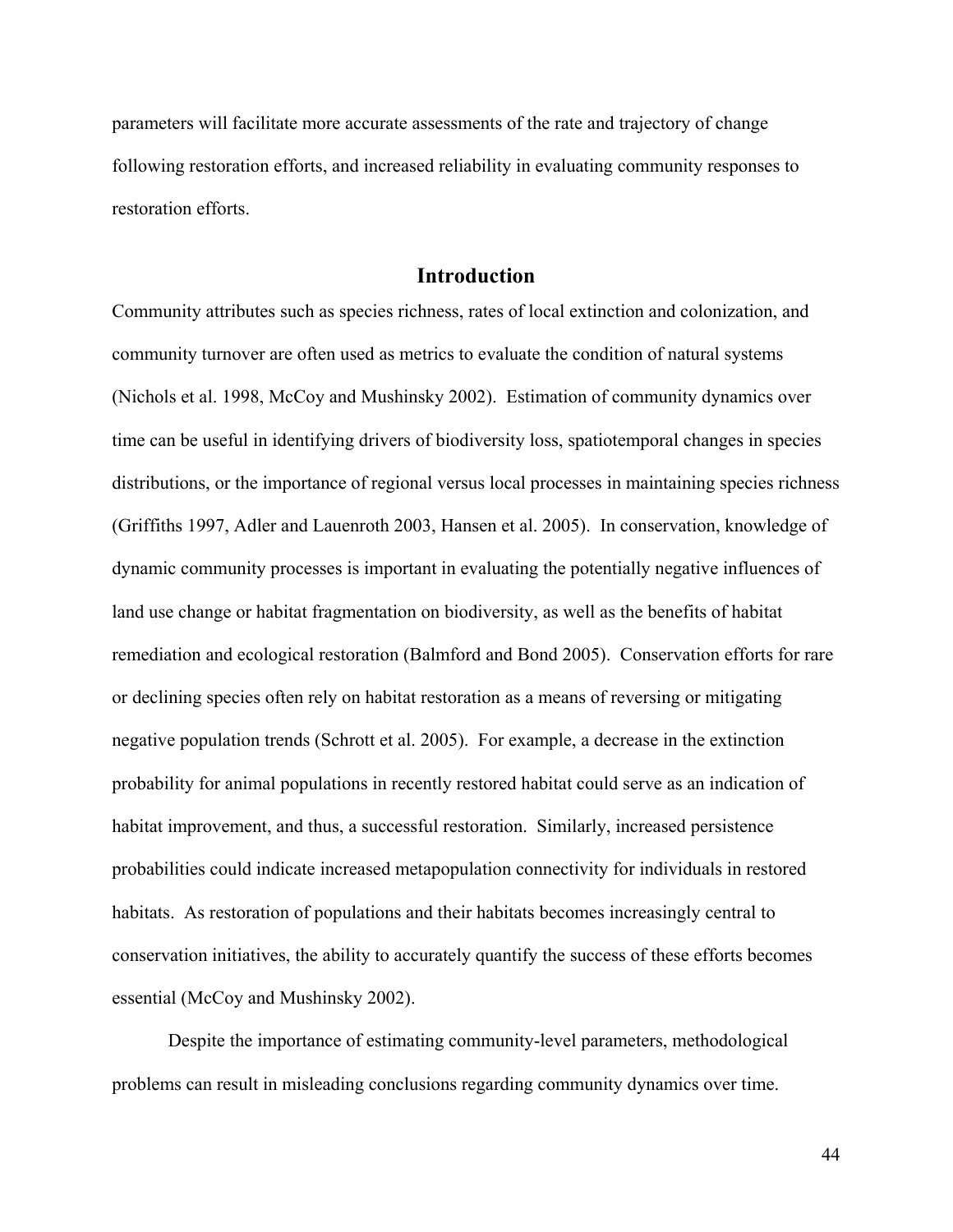Observed species counts are often used to describe species richness, but can result in significant variation in richness estimates due to differences in the probability of detection among species (Nichols et al. 1998). Sampling situations in which species detection probabilities are less than one can bias the estimation of extinction or colonization probabilities, and consequently underestimate rates of community turnover (Nichols et al. 1998). Two methods that account for species detection probabilities when estimating species richness include species accumulation curves and mark-recapture models (Colwell and Coddington 1994, Boulinier et al. 1998).

Species detection probabilities are a particularly important characteristic to consider when evaluating a newly-restored community. In many types of communities, either naturallyoccurring or anthropogenically created, many species are rare or occur at low abundance (Rabinowitz et al. 1986, Howe 1999, Maina and Howe 2000). In recently restored habitats, colonization will increase species richness, but colonizing species may be represented by only a few individuals. Individuals of relatively rare species will have detection probabilities lower than more abundant species, but recording the occurrence of colonizing species is important in characterizing changes in the community and evaluating the efficacy of restoration or remediation efforts. Consequently, the robust estimation of community dynamics that accounts for differences in detectability among species are crucial when evaluating community responses to changes in land use, management, or habitat improvements.

Assessment of animal community responses to riparian habitat restoration is a contemporary situation in which sampling issues can have strong effects on the observed results. Riparian habitats typically support a higher number of animal species than surrounding communities, especially those adjacent to grassland or agricultural lands (Kauffman and Krueger 1984). Riparian zones are particularly important as breeding and wintering sites for bird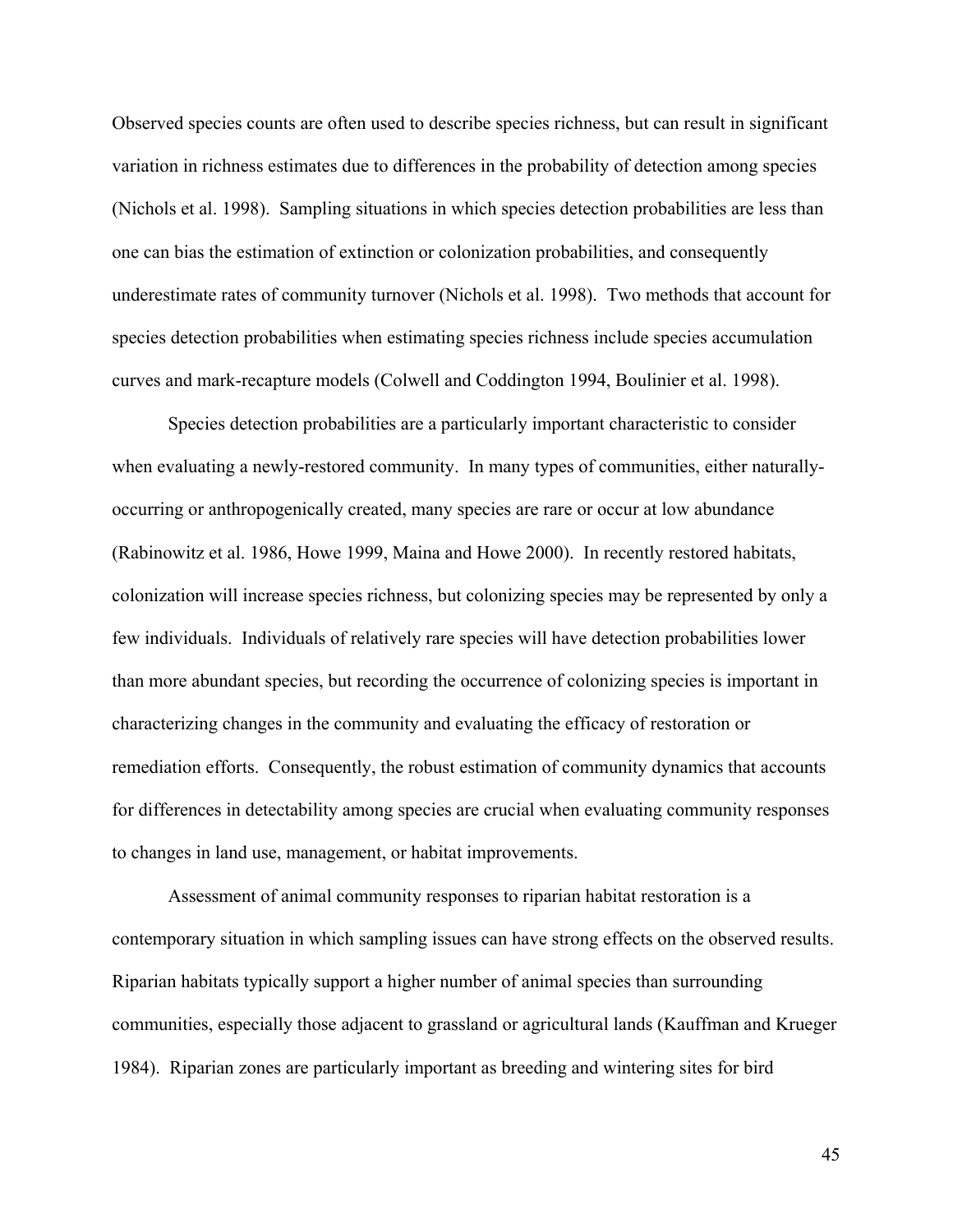communities, and as stopover sites used during migration, especially in arid or semi-arid regions (Knopf and Samson 1994, Skagen et al. 1998, McComb et al. 2005). However, exposure of riparian habitats to livestock grazing can result in species-poor communities because cattle can negatively impact plant community structure, water quality, and other site characteristics (Kauffman and Krueger 1984). In the Great Plains region of the U.S., exclusion of livestock from riparian habitats is one means of habitat restoration. Typically, ungrazed riparian zones have a much higher volume of vegetation than the surrounding landscape, and can often have dense, scrubby undergrowth. The characteristics of undisturbed riparian habitats (high visual obstruction and number of bird species relative to the surrounding landscape) likely influence the probability of detecting all bird species present. When restored sites are compared to reference sites to assess whether restoration end-goals have been achieved, differences in habitat structure can potentially result in biased estimators of community recovery.

In this study, we evaluated bird community dynamics in response to livestock exclusion with a mark-recapture approach. Specifically, we used robust design models for mixtures to evaluate changes in species richness within grazed and restored riparian sites over time, while accounting for variation in detection probabilities among species and among habitats. Robust design models combine open and closed population estimators, and are generally applied to animal populations (Kendall et al. 1997, Sandercock in press). Here, we used them to estimate community-level parameters, as they have been previously used in three large-scale bird monitoring programs (the North American Breeding Bird Survey, the Swiss avian monitoring program, and the French Breeding Bird Survey; Boulinier et al. 1998, Kéry and Schmid 2004, Jiguet et al. 2005). The value of robust design models is that they offer unbiased estimates of species richness which can be used to calculate derived estimates of extinction probabilities, the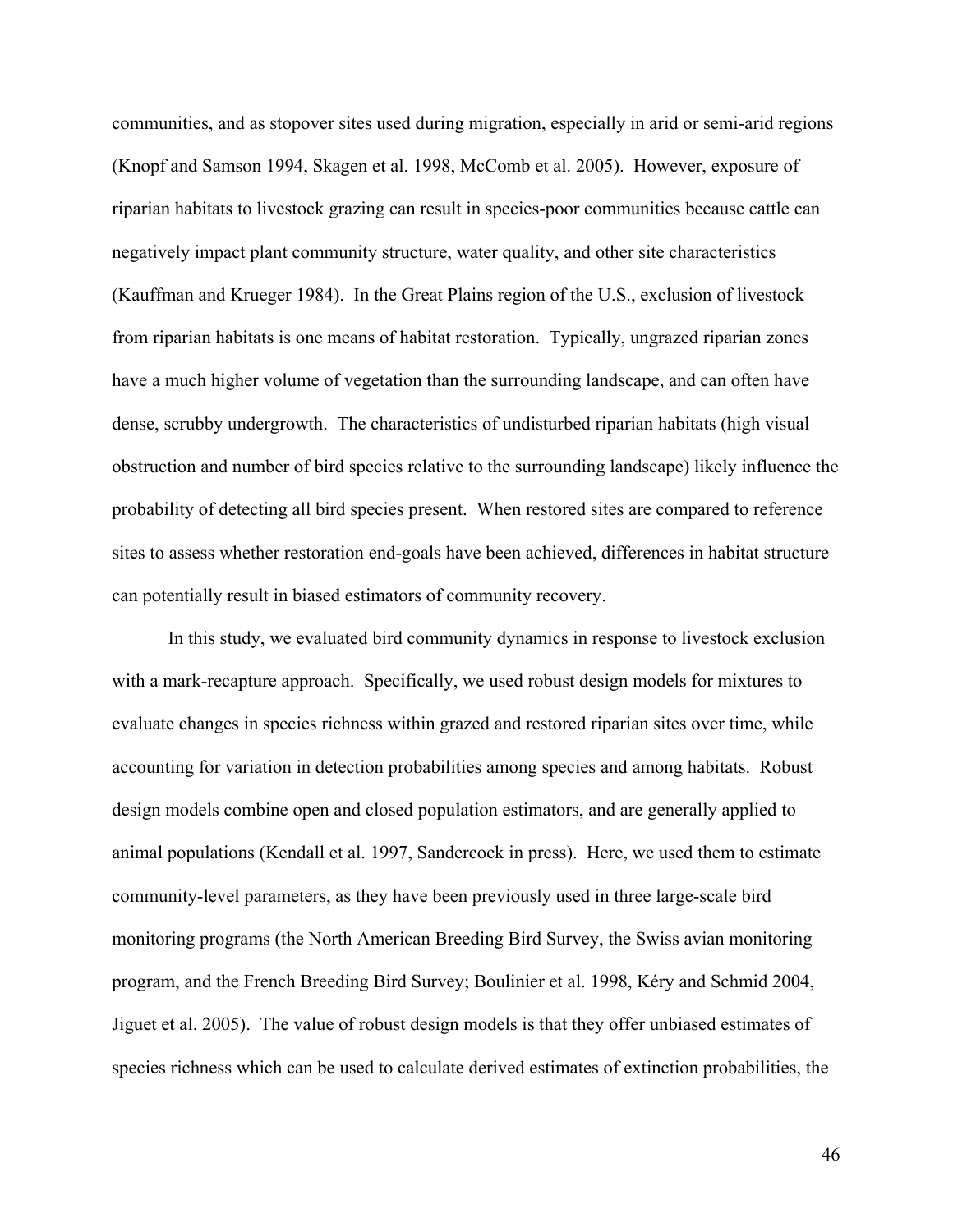number of colonizing species, turnover, and the rate of change in species richness (Nichols et al. 1998). Finally, to complement the investigation of quantitative changes in restored riparian communities, we assessed qualitative responses of avian nesting guilds to determine if changes in species composition occurred in response to livestock exclusion.

# **Materials and methods**

## *Study area and field methods*

We conducted this study in 1996-97 and 2004-05 at the Kansas Army Ammunition Plant (KSAAP) in Labette County, southeast Kansas (37°18'N, 95°10'W). This 5,555 ha military installation was historically tallgrass prairie dominated by big bluestem (*Andropogon gerardii)*, little bluestem (*Schizachyrium scoparium)*, switchgrass (*Panicum virgatum*), and indiangrass (*Sorghastrum nutans*) in upland sites, and riparian woodland along creeks and river valleys (Eifler et al. 1995). A large portion of KSAAP is leased to the public in the form of livestock grazing allotments. Grazing allotments at KSAAP riparian sites were grazed by cattle yearround with average stocking rates of 1.21 ha/animal unit prior to 1995 (C. Deurmyer, personal communication). In 1995, the average stocking rate in the riparian sites used in our study was reduced to 2.16 ha/animal unit ( $\pm$  0.27 ha/animal unit, SE,  $n = 6$ ).

No attempt was made to manage upland habitats separately from riparian habitats on the KSAAP prior to 1995, resulting in the continued presence and grazing by cattle in riparian sites. In March 1996, fences were erected around three riparian sites to permanently exclude cattle (hereafter, fenced sites), and three grazed riparian sites were paired with the three fenced sites to serve as reference sites (hereafter, grazed sites). Fenced sites ranged from 5.7 to 11.2 ha in size  $(n = 3)$ , and grazed sites ranged from 6.5 to 11.8 ha in size  $(n = 3)$ . Each grazed site was located adjacent to and downstream from its paired fenced site. Fenced and grazed sites had similar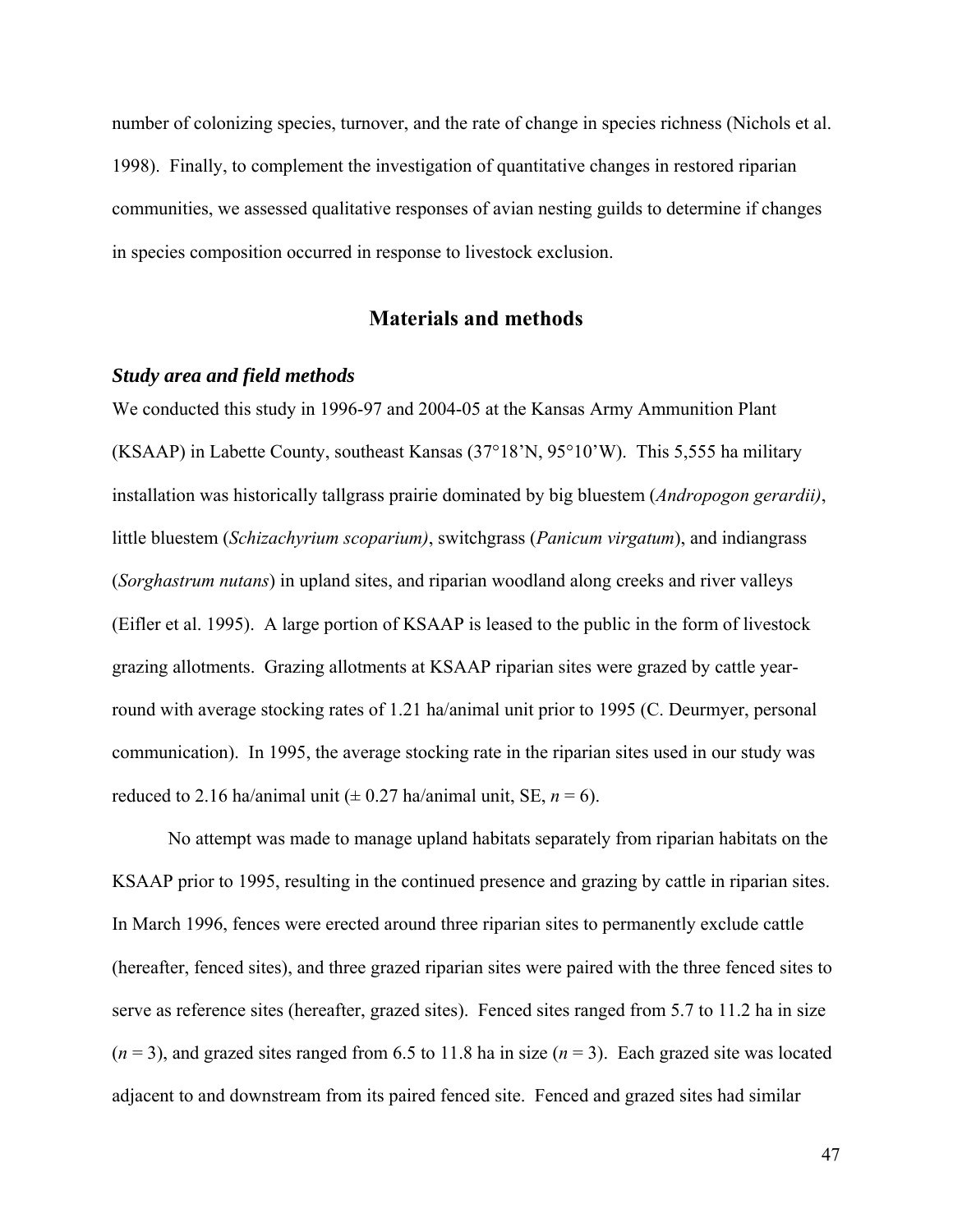habitat width, stream length, and percent slope at the time cattle were permanently excluded (Hoover 1997). Grazing pressure in the 10-year period 1996-2005 varied slightly among replicates of reference areas. Grazed replicates 1 through 3 were grazed ten, eight, and nine years, respectively.

In 1996 and 1997, a single observer (D. Hoover) conducted ten-minute biweekly fixedradius point counts in fenced and grazed sites. Counts were conducted from mid-May to mid-July to survey the breeding bird communities, visiting each site four times throughout the season. Survey points were located within 15 meters of the stream bank, and the first and last points between fenced and grazed sites were at least 300 meters apart. Each study site included three to five point count stations depending on the size of the site. All birds seen or heard within 50 meters of each survey point were recorded. Species encountered while the observer moved between points were recorded only if they were members of a species not previously encountered. All surveys were conducted between dawn and 10:00 C.S.T. throughout the course of the study, and surveys were never conducted in rain or winds in excess of 16 kph. In 2004 and 2005, a second observer (T. Johnson) followed the same protocols and conducted point counts two and three times, respectively, at the same study sites. In the first two years of the study, survey points were located at 150 meter intervals along the stream. In the last two years, we moved survey points to 200 meter intervals along the stream; however, six of the same survey points were used during both sampling periods.

A sampling design that included randomization of observers among time periods over the course of the study would have minimized potential observer bias. Such a design was not possible for our study because the original observer was not available to conduct surveys. However, a previous study with a similar sampling design found that detectability is more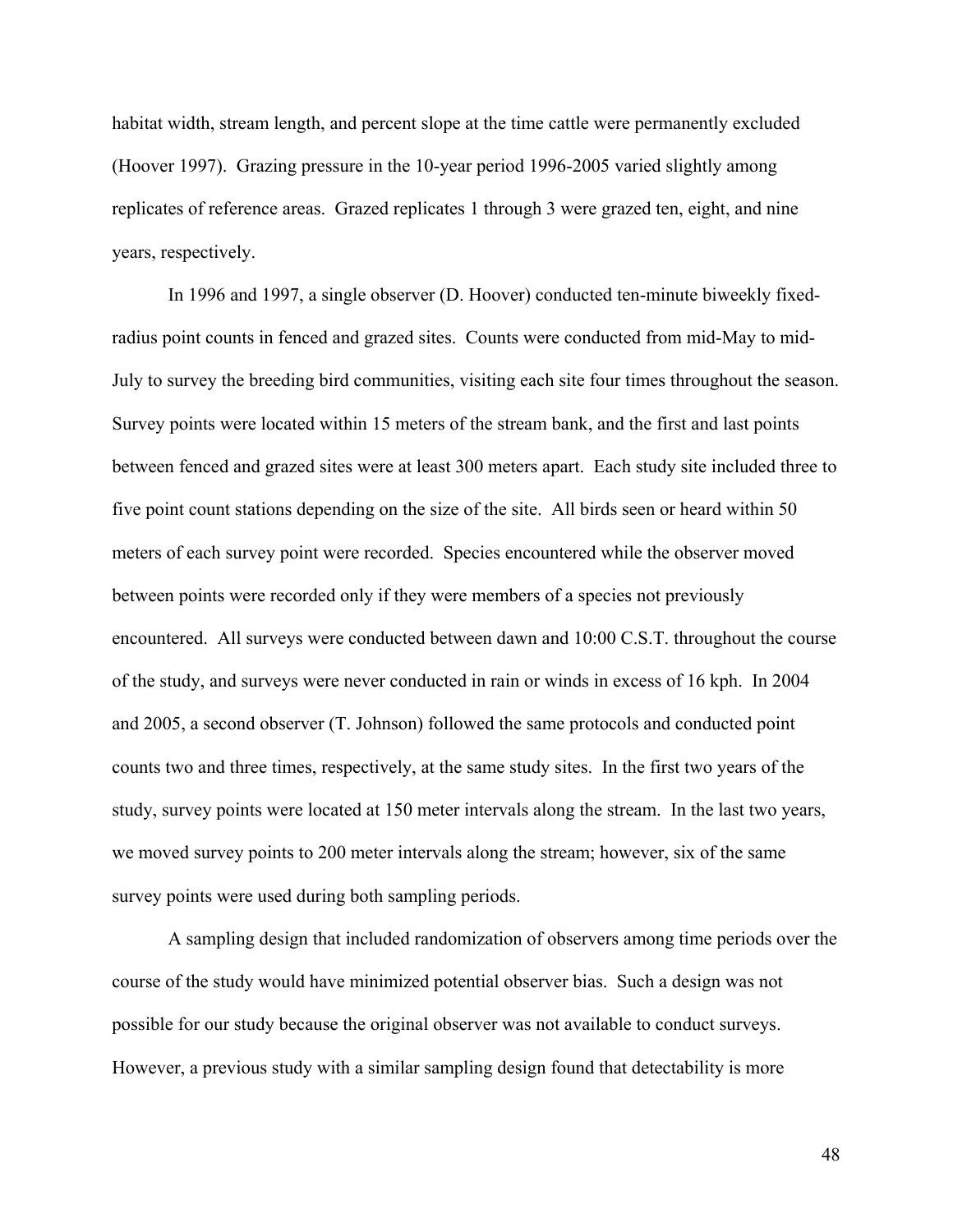variable among years with the same observer than among observers with disparate survey experience (Kéry and Schmid 2004). If observer effects are important, we expected that changes in detection probability would coincide with a change in observer between 1996-97 and 2004-05.

We were interested in quantifying community dynamics of forest birds using riparian study sites for breeding. We included species that met the following criteria: birds listed as breeders within a ten-county region of southeast Kansas by the Kansas Breeding Bird Atlas (Busby and Zimmerman 2001), and species recorded on Breeding Bird Survey routes within the same region (2001-2005; Sauer et al. 2005). We discarded records of migratory species not known to breed in southeast Kansas, such as Mourning Warbler (*Oporornis philadelphia*), and Song Sparrow (*Melospiza melodia*); species only observed above the riparian canopy, such as Turkey Vulture (*Cathartes aura*), and Chimney Swift (*Chaetura pelagica*); and transient waterfowl, such as Canada Goose (*Branta canadensis*; see Table 3.6 for a list of all species included in the analysis).

## *Statistical analyses*

Robust design models are based on a sampling design that includes primary sampling occasions that are subdivided into secondary sampling occasions (Kendall et al. 1997). Here, the avian community was assumed to be open to changes in composition among primary sampling occasions in different years, but closed to changes among secondary sampling occasions within a single breeding season. In this study, annual breeding seasons were the primary sampling occasions, and repeated visits to each site within a breeding season represent secondary sampling occasions. Our study included four primary sampling occasions, and two to four secondary sampling occasions per primary occasion (1996:4, 1997:4, 2004:2, and 2005:3).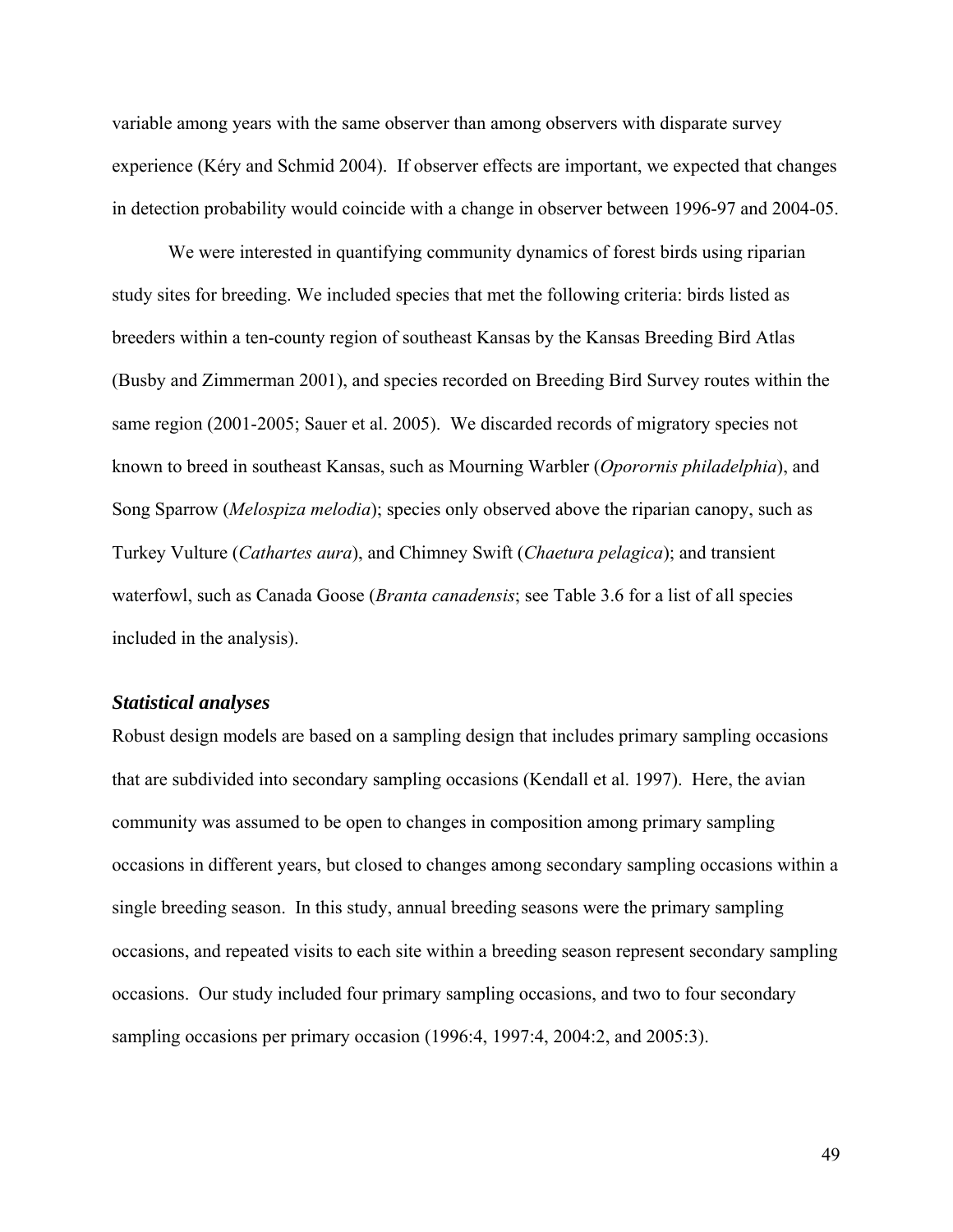Robust design mark-recapture models are typically applied to encounter histories of individuals to examine population dynamics. In this study, we used robust design models to examine community dynamics. Thus, encounter histories represent the detection or nondetection of avian species during visits to each study plot (Brose et al. 2003, Kéry and Schmid 2004). We created encounter histories for all landbird species over the entire sampling period of 1996 to 2005, and separated them by study site (Appendix Table A.1). Data were pooled from all point count stations within a site. Each encounter history contained information for thirteen visits total to each study site where detection and non-detection of a species were recorded as 1 and 0, respectively.

We initially used full heterogeneity models to analyze our data because heterogeneity in the detectability of species is a common feature of data from breeding bird surveys, and community studies of other terrestrial vertebrates (Wilson and Bart 1985, McShea and Rappole 1997, Boulinier et al. 1998, Herzog et al. 2002, Selmi and Boulinier 2003, Bailey et al. 2004). Full heterogeneity models estimate seven types of parameters in community studies. Our main interest was in the estimation of the two parameters: species richness (*N*) and species persistence  $(\phi)$ . The models also include five nuisance parameters: probability of emigration ( $γ'$ ), probability of immigration ( $γ'$ ), the proportion (mixture) of the community with a particular detection probability  $(\pi)$ , initial detection probabilities for each mixture within the community (subset of the community with high and low detection rates;  $p_{\pi}$ ,  $p_{1-\pi}$ , respectively), and subsequent detection probability (*c*). The global model for full heterogeneity model types (Mtbh, see Otis et al. 1978 for model notation) allows variation in each parameter estimate over time (t), with behavioral response to detection (b; this would suggest an increase or decrease in detection probability after the initial detection of a species), and heterogeneity of detection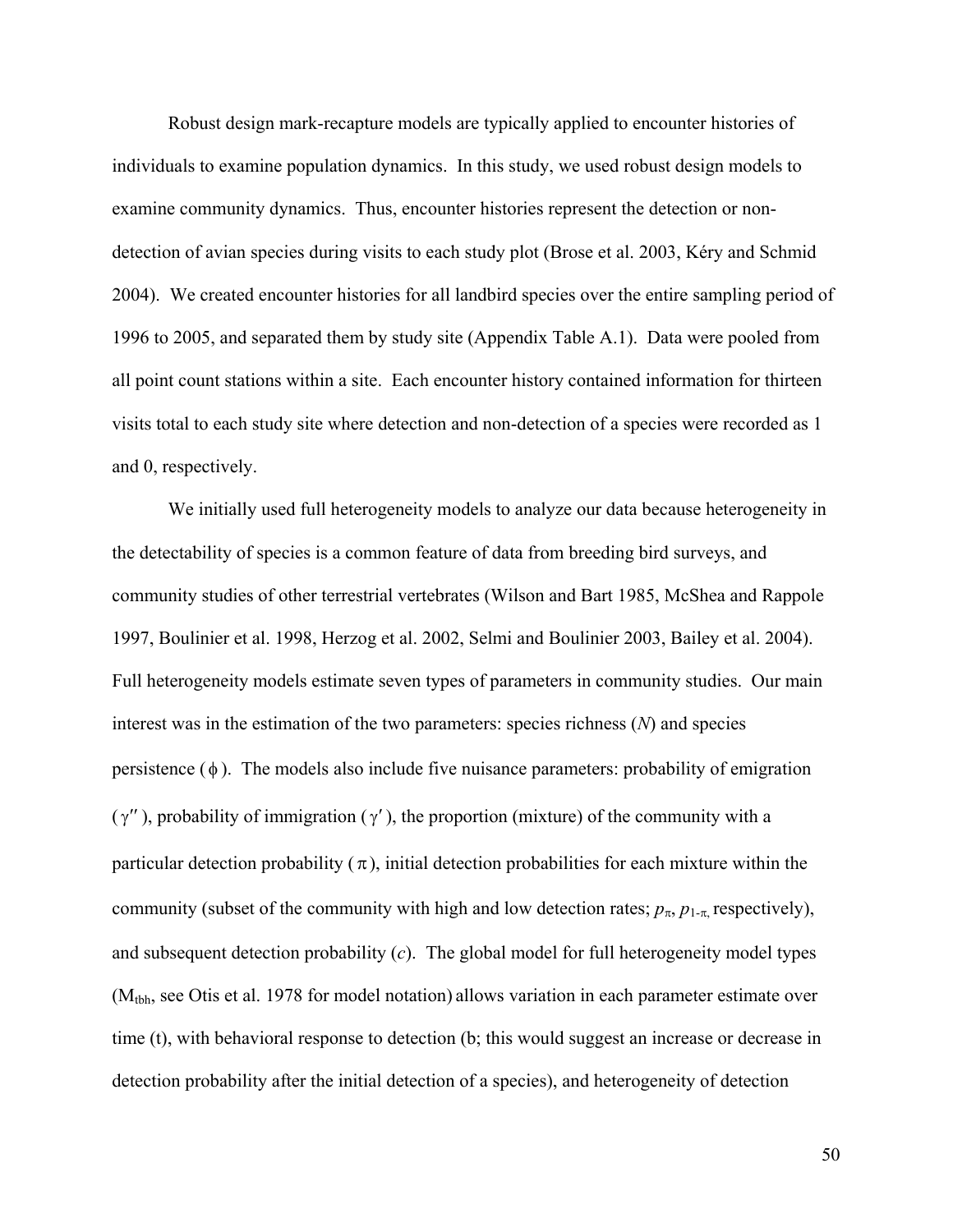among individual species (h). However, we found that all the parameters for these models consistently collapsed into estimates that were constant for time and behavioral response to detection (results not shown). Furthermore, the associated standard errors of several parameters suggested that model  $M_{\text{tbh}}$  was over-parameterized. Thus, we opted to start with a global model that included only time and heterogeneity in detectability  $(M<sub>th</sub>)$ , which eliminated the probability of subsequent detection (*c*) from the model and reduced the number of parameter types to six.

We used closed-capture robust design models for mixtures in Program MARK (White  $\&$ Burnham 1999) to compute parameter estimates separately for all six study sites. As implemented in Program MARK, closed-capture models are based on mixtures where different subsets of the community may vary in detectability (Norris and Pollock 1996, Pledger 2000). When applied to encounter histories for all species, these models estimate the six communitylevel parameters previously listed for the full heterogeneity models (Table 3.1). We used parameter estimates of  $\hat{N}$  and  $\hat{\phi}$  to calculate four community vital rates found in Nichols et al. (1998):

1) The probability of local extinction (*E*):

$$
\hat{E} = 1 - \hat{\phi}_{ij}
$$

where time  $i \leq t$  ime  $j$ .

2) The probability of turnover among local species (*T*), which reflects the difference in communities from time *i* to time *j* and an estimate of one indicates all species present in time *j* are new species in the community:

$$
\hat{T} = 1 - \hat{\phi}_{ji}
$$

where  $\hat{\phi}_{ji}$  is estimated by reverse-time modeling of the encounter histories.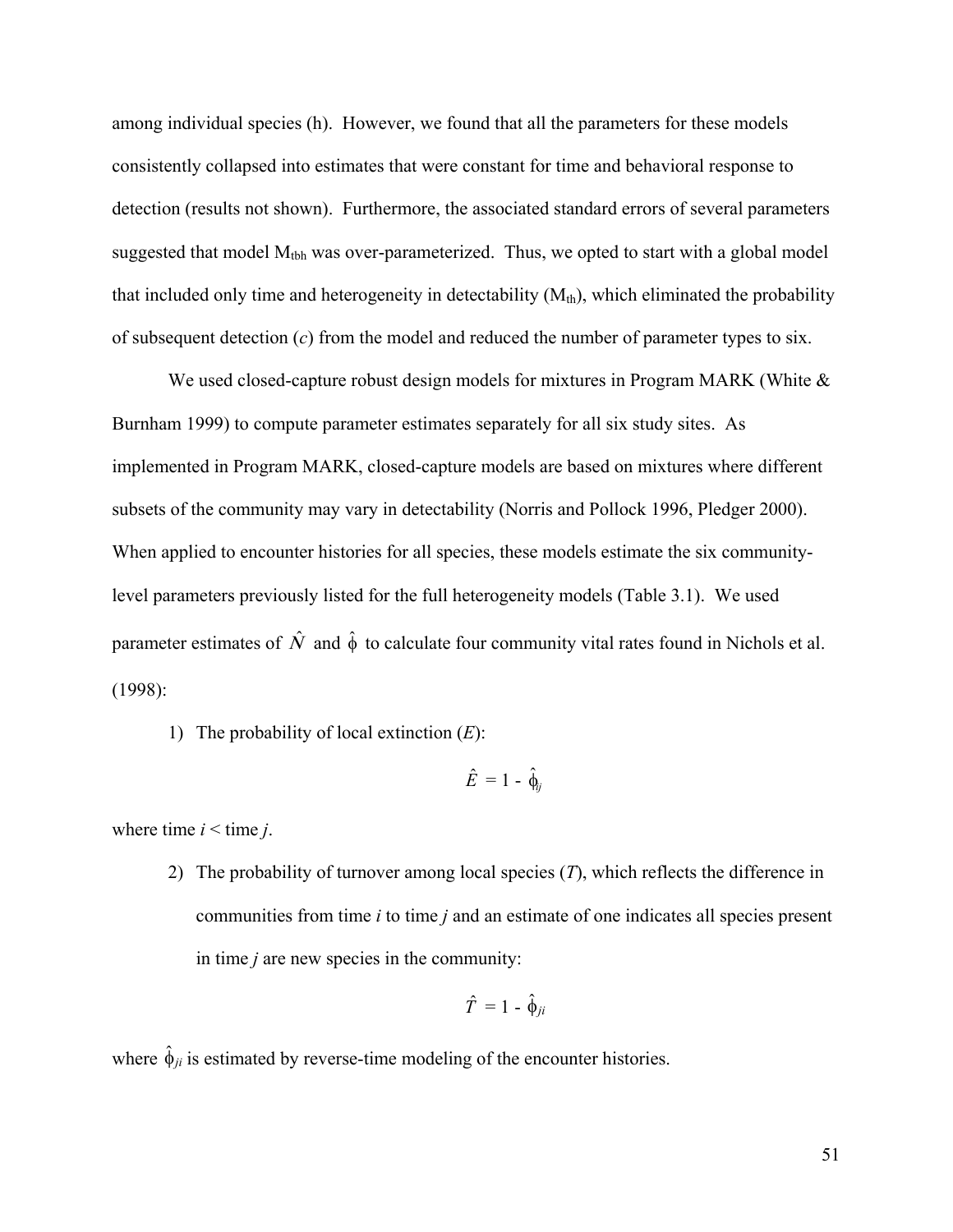3) We also estimated the number of local colonizers ( *Βij* ), or the number of species present at time *j* but not at time *i*:

$$
\hat{B}_{ij} = (\hat{N}_{j} - \hat{\phi}_{ij} \hat{N}_{i})
$$

where  $\hat{N}_i$  and  $\hat{N}_j$  are the estimated number of species at times *i* and *j*, and  $\hat{\phi}_j$  is the estimated probability of a species persisting from time *i* to time *j*.

4) Last, we estimated the finite rate of community change  $(\hat{\lambda})$  which in this case represents the rate of change in species richness between time *i* and time *j*:

$$
\hat{\lambda} = \frac{\hat{N}_j}{\hat{N}_i}
$$

where  $\hat{N}_i$  and  $\hat{N}_j$  are estimates of species richness at times *i* and *j*, respectively. Each of the four community vital rates was quantified for the 8-year interval between the 1996-97 and the 2004-05 sampling occasions.

To estimate the initial parameters, we considered a total of twelve candidate models. Candidate models included  $M_h$  (heterogeneity in detection) as suggested by Otis et al. (1978) and Boulinier et al. (1998) and  $M<sub>o</sub>$  (all parameters constant), as well as ten different permutations of this model (e.g., one parameter was modeled as a function of time, while another parameter in the same model was held constant). We allowed each parameter to vary over time, or remain constant within a subset of the community (proportion of the community with a high or low detection probability), across subsets, within a sampling period, or across all sampling periods for the most simplified model  $M<sub>o</sub>$  (Table 3.2). When the model did not fit the yearly encounter data, we examined a reduced model which allowed *N* to vary between the periods 1996-97 (first period) and 2004-05 (second period; see Kendall et al. 1997). This two-period model allowed us to compare estimated and observed species richness from the same years within each site to see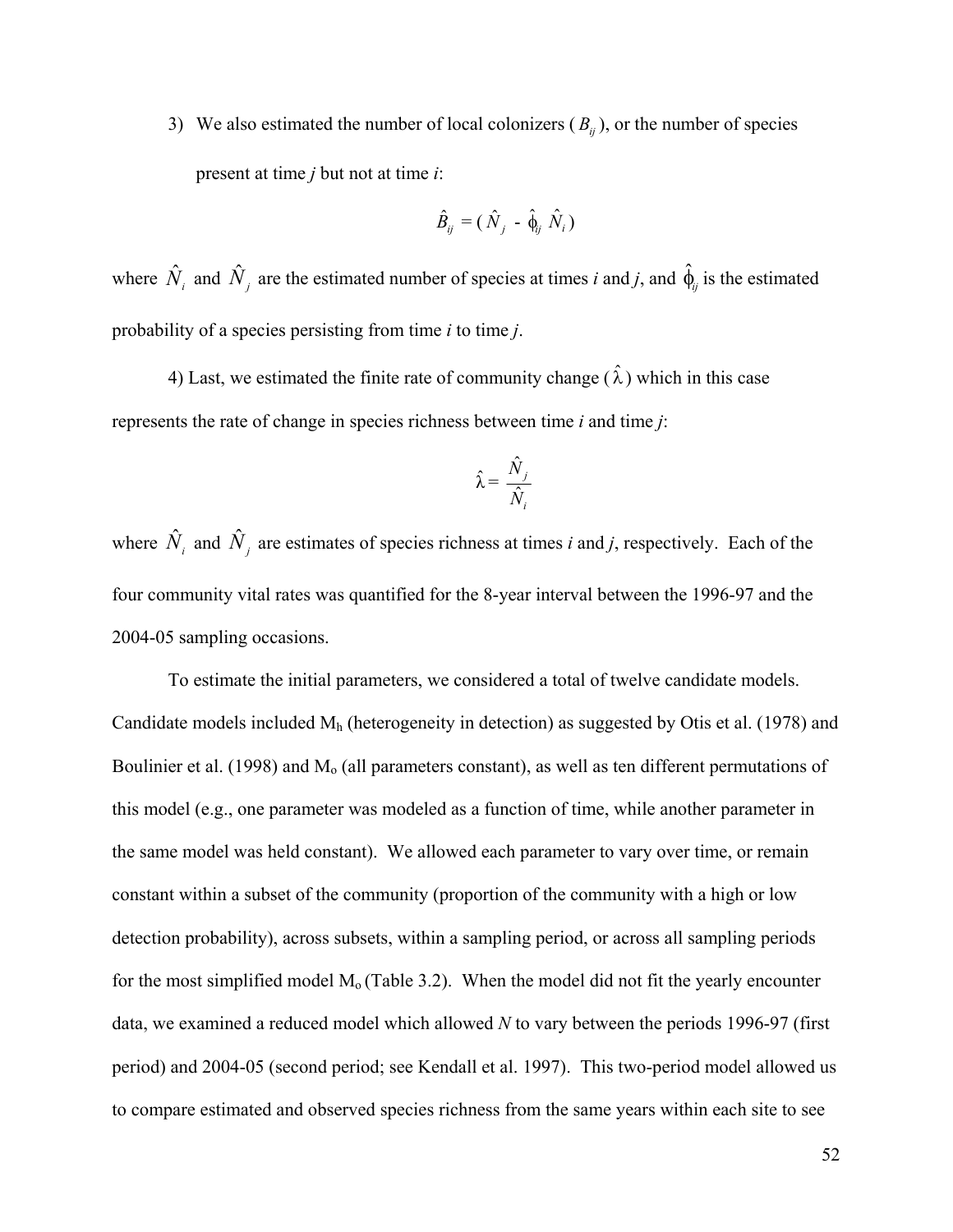if imperfect detection of species would have affected conclusions regarding the restoration of riparian bird communities in our study area.

Goodness-of-fit tests are not available for robust design models in Program MARK. To examine the sensitivity of our model conclusions to possible overdispersion, we manually increased the value of the variance inflation factor from  $\hat{c} = 1$  (no overdispersion) to 10 (high overdispersion) by increments of 0.5, and re-evaluated model rankings. Model fit was evaluated based on Akaike's Information Criterion values corrected for small sample sizes (AIC *<sup>c</sup>*). Model selection was based on the differences in AIC*c* values (ΔAIC*c*) relative to the minimum AIC*<sup>c</sup>* model where  $\Delta AIC_c$  values  $\leq 2$  suggested models were equally parsimonious. The relative strength of support for each model was determined by the ratios of Akaike weights  $(w_i / w_i)$ .

We tested for statistical significance between parameter estimates for fenced and grazed sites using Program Contrast (Ver. 2, Hines and Sauer 1989). All other statistical tests were performed using SAS System Version 8.01, and *P*-values were considered significant at  $\alpha \leq$ 0.05. To make statistical comparisons among derived parameters for communities at fenced and grazed sites, we used parametric bootstrapping to obtain variance estimators and confidence intervals in Program Matlab version 6.1 (Mathworks 2001).  $\hat{N}$  was modeled as random draws from a normal distribution, whereas  $\hat{\phi}$  was modeled as random draws from a beta distribution to bound draws between 0 and 1. Derived parameter standard errors were taken directly from the bootstrap distributions and associated values generated for the actual parameter estimates. All estimates of variance for derived parameters were based on 100,000 bootstrap replicates. To compensate for slight discrepancies between derived parameter values generated by the community vital rate equations and means of the bootstrap distributions, we calculated biascorrected 95% confidence intervals as: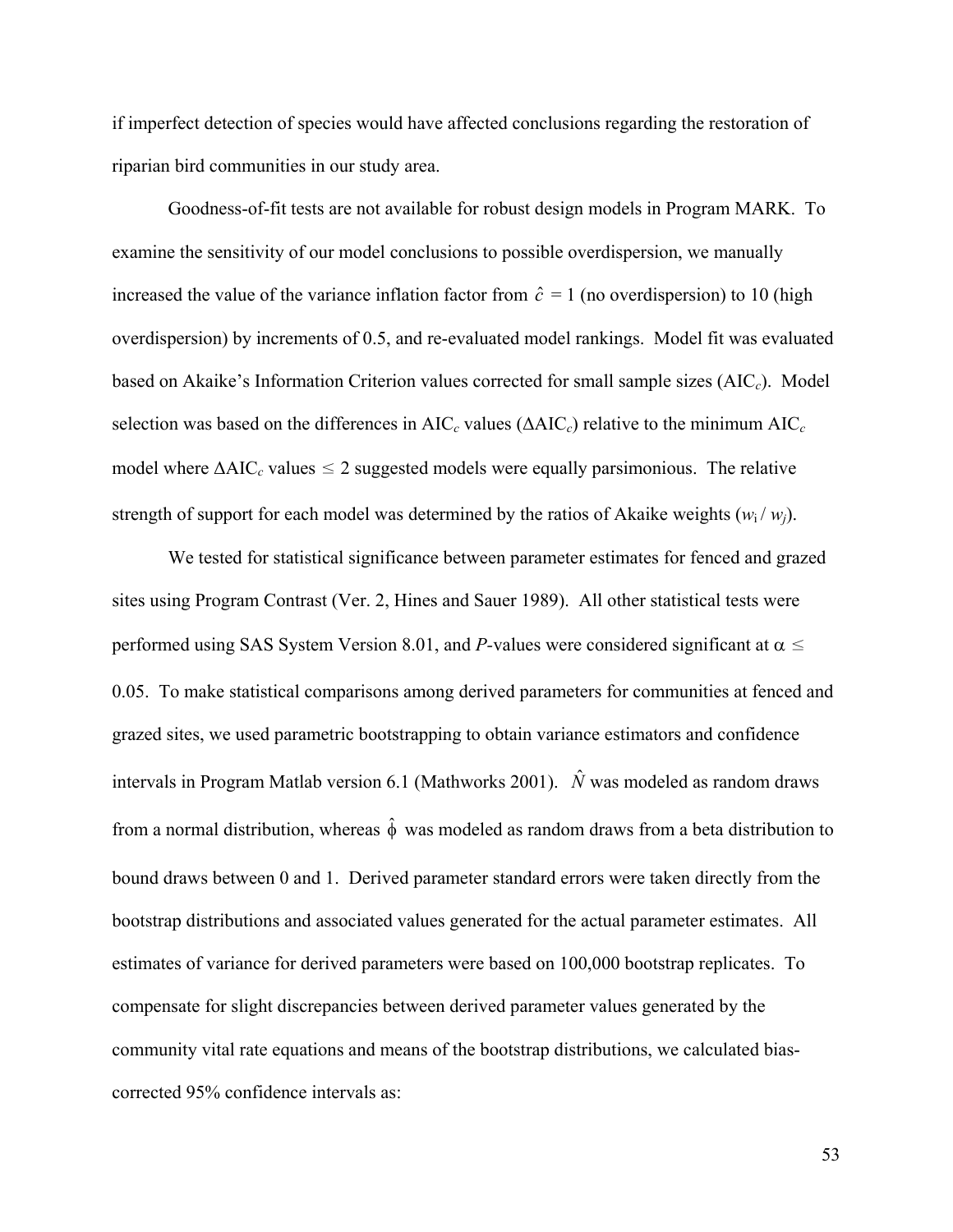#### Bias-corrected percentiles =  $\Phi$  [2 $\Phi^{-1}(F) \pm 1.96$ ]

where  $\Phi$  is the normal cumulative distribution,  $\Phi^{-1}$  is the inverse normal cumulative distribution, *F* is the fraction of bootstrap values smaller than the value from the community vital rates, and 1.96 is the critical value for the 95% confidence interval.

## *Guild analysis*

We assigned bird species to one of four guilds based on the habitats primarily used for nesting. We defined guilds after Martin (1995) as: cavity nesters, ground nesters, shrub/low foliage nesters, and sub-canopy/canopy nesters. The habitats used by each species for nesting were determined following Martin (1995) and Ehrlich et al. (1988; see Table 3.6 for guild assignments). All species encountered in our study sites were included in the guild analysis except for the Brown-headed Cowbird (*Molothrus ater*) and Eastern Phoebe (*Sayornis phoebe*). Neither of these species could be assigned to a nesting guild and were excluded from the analysis. However, we did evaluate the changes in Brown-headed Cowbird abundance over time in fenced and grazed sites due to their close association with cattle (Goguen and Mathews 2001).

To estimate relative abundance of riparian birds, we used the mean number of detections of each species by pooling sampling points within a site and using the maximum number of individuals of that species detected during a given visit. We then averaged across plots within a treatment to get a mean number of detections within a treatment for each year. To evaluate differences in mean abundance for all guilds between treatments and to test for year by treatment interactions, we compared the summed responses of individuals within each guild using a mixed effects repeated measures analysis of variance, with year as the repeated variable. Covariance structure for measurements among time periods was initially unknown. Candidate model covariance structure included: compound symmetry, unstructured, autoregressive, heterogeneous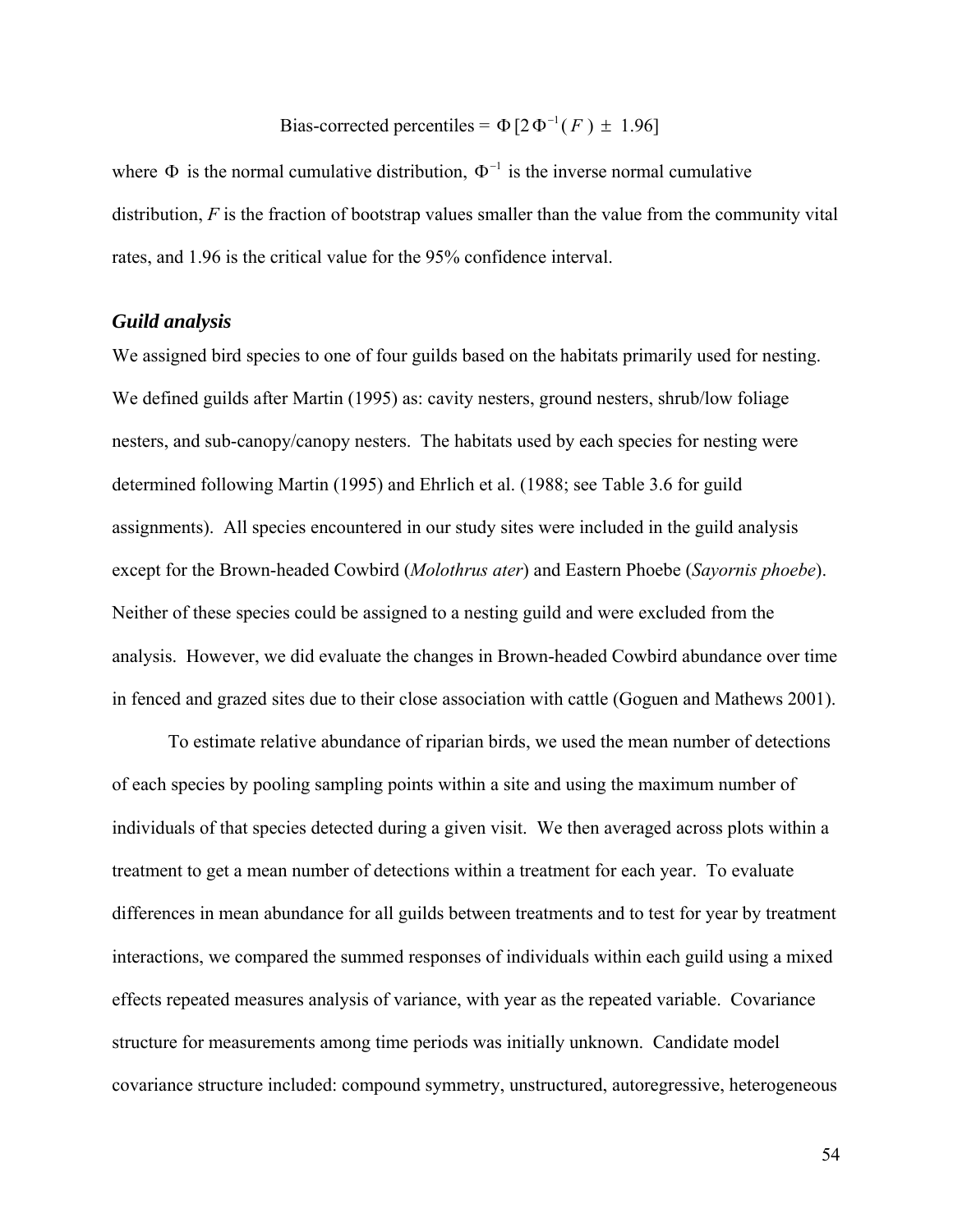autoregressive, and autoregressive moving average. We determined the most appropriate model covariance structure and improved model fit by comparing models using Akaike's Information Criterion adjusted for small sample sizes (AIC*c*). An alpha level of 0.05 was used to determine statistical significance.

## **Results**

#### *Observed species richness*

We observed a total of 51 species of birds during the four years of the study: 43 species in fenced riparian sites and 44 species in grazed riparian sites. Observed species richness ranged from 19.0  $\pm$  0.58 SE to 20.3  $\pm$  2.34 species per year in fenced sites ( $n = 3$ ) and from 17.6  $\pm$  1.33 to 20.6  $\pm$  1.77 species per year in grazed sites ( $n = 3$ ), and was not significantly different between fenced and grazed sites in any year of the study (Wilcoxon two-sample test;  $W \ge 10.0$ ,  $P \ge$ 0.20). Observed species richness was greater in 2005 than 1996 in two out of three fenced sites (11% and 16% increase), and in one out of three grazed sites (12% increase). Averages of observed species richness for consecutive years, 1996-97 and 2004-05, were not significantly different in either fenced (W = 6.5,  $P = 0.10$ ) or grazed sites (W = 9.0,  $P = 0.40$ ; Fig. 3.1a).

#### *Estimated species richness*

The top two models for each study site had the same model structure for all parameters (Table 3.2). Five of the six riparian study sites had the same best-fit model, which held parameters φ and π constant, allowed random exchange ( γ′′ = γ′), held *p* constant within a detection group, and held species richness ( $N$ ) constant over the period 1996 to 2005 (model  $N_c$ ; Table 3.2). Fenced replicate 2 had a different best-fit model than all other sites, but differed in model structure for only one parameter (*N*), which changed between the periods 1996-97 and 2004-05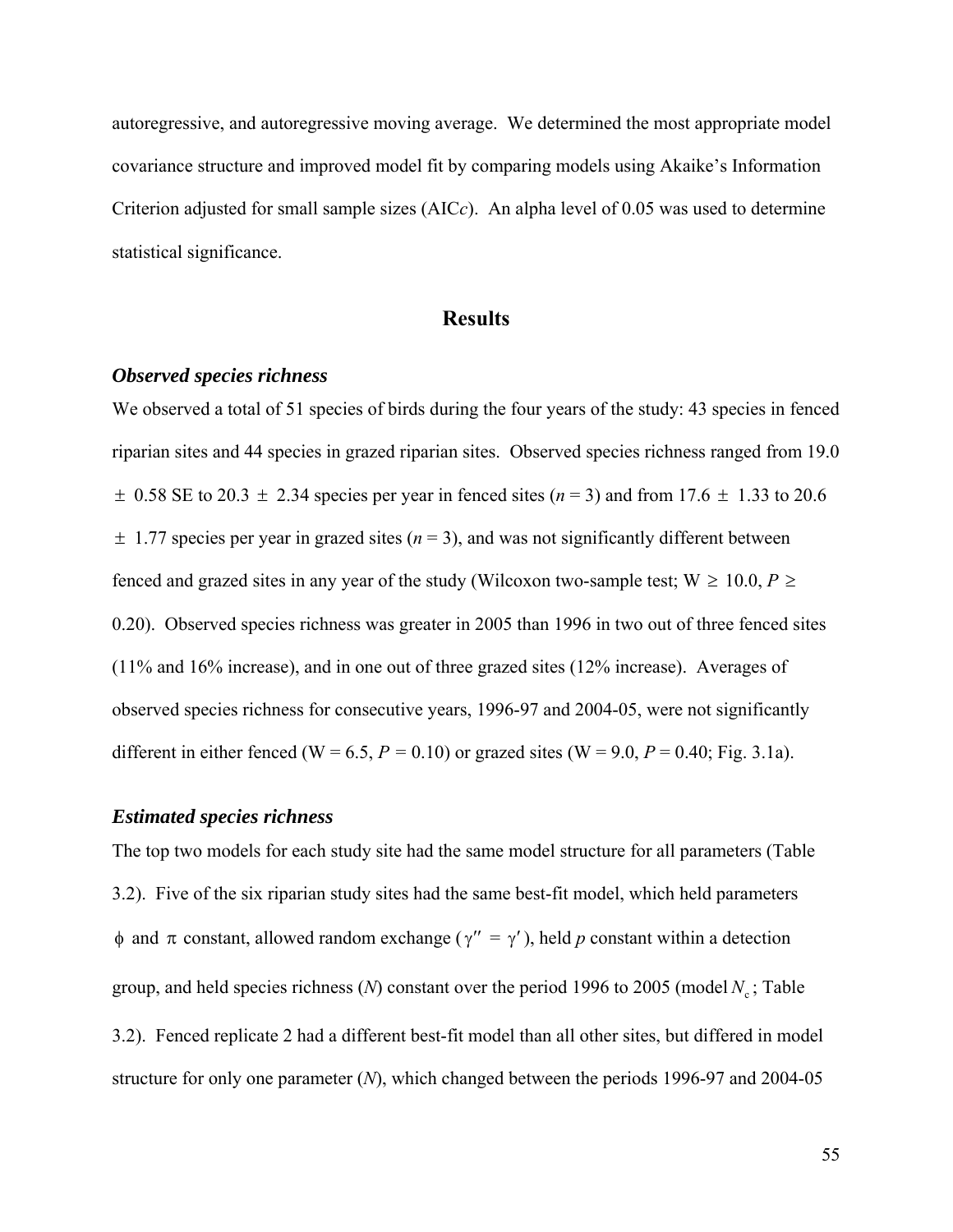(model  $N_{\text{period}}$ ; Table 3.2). For all riparian sites, 2-3 models had  $\Delta AIC_{c}$  values  $\leq 2$ , and were an equally parsimonious fit to the data (Table 3.2). Subordinate model rank varied with site and treatment. The minimum AIC<sub>c</sub> model remained top-ranked even when  $\hat{c}$  was adjusted up to a value of ten. The top model for fenced replicate 2 became the second-ranked model when the value of  $\hat{c}$  increased beyond one, and was replaced by the model that was top-ranked in all other study sites (see Table 3.2), which was robust to subsequent changes in  $\hat{c}$  up to a value of ten.

The  $N_{\text{period}}$  model garnered a similar amount of support as the  $N_{\text{c}}$  model in all sites (Table 3.3), and was just as likely to be the top model based on strength of support for five of the six study sites. Parameter estimates are reported from the *N*<sub>period</sub> model for comparison to observed species richness data for specific time periods. Parameter estimates and associated standard error and confidence intervals from the *N*<sub>period</sub> model for each site are given in Table 3.4. Apparent species persistence was high across all sites ( $\hat{\phi} > 0.8$ ), but tended to be lower in grazed sites. Estimates of temporary emigration were low across all sites ( $\hat{\gamma}$ "  $\leq$  0.03). The proportion of each community with a high detection rate was well below 1.0 at all sites, ranging from  $\hat{\pi} = 0.53$  to 0.79. The detection probability for the high detection subset of the community ranged from  $\hat{p}_{\pi}$  = 0.89 to 1.00, while detection probabilities for the low detection group were  $\hat{p}_{1-\pi} = 0.18$  to 0.48. We detected no significant differences in estimates among fenced and grazed communities for any parameters (Table 3.4).

Estimates of *N* compared among fenced and grazed sites within the same time period were not different; however estimates of *N* compared between the two time periods within a site were different for fenced and grazed communities (Fig. 1.1b). Based on estimates from the robust-design models, fenced sites experienced a 14% - 42% increase in species richness, and grazed sites experienced a 16% - 22% increase in species richness over the course of the study.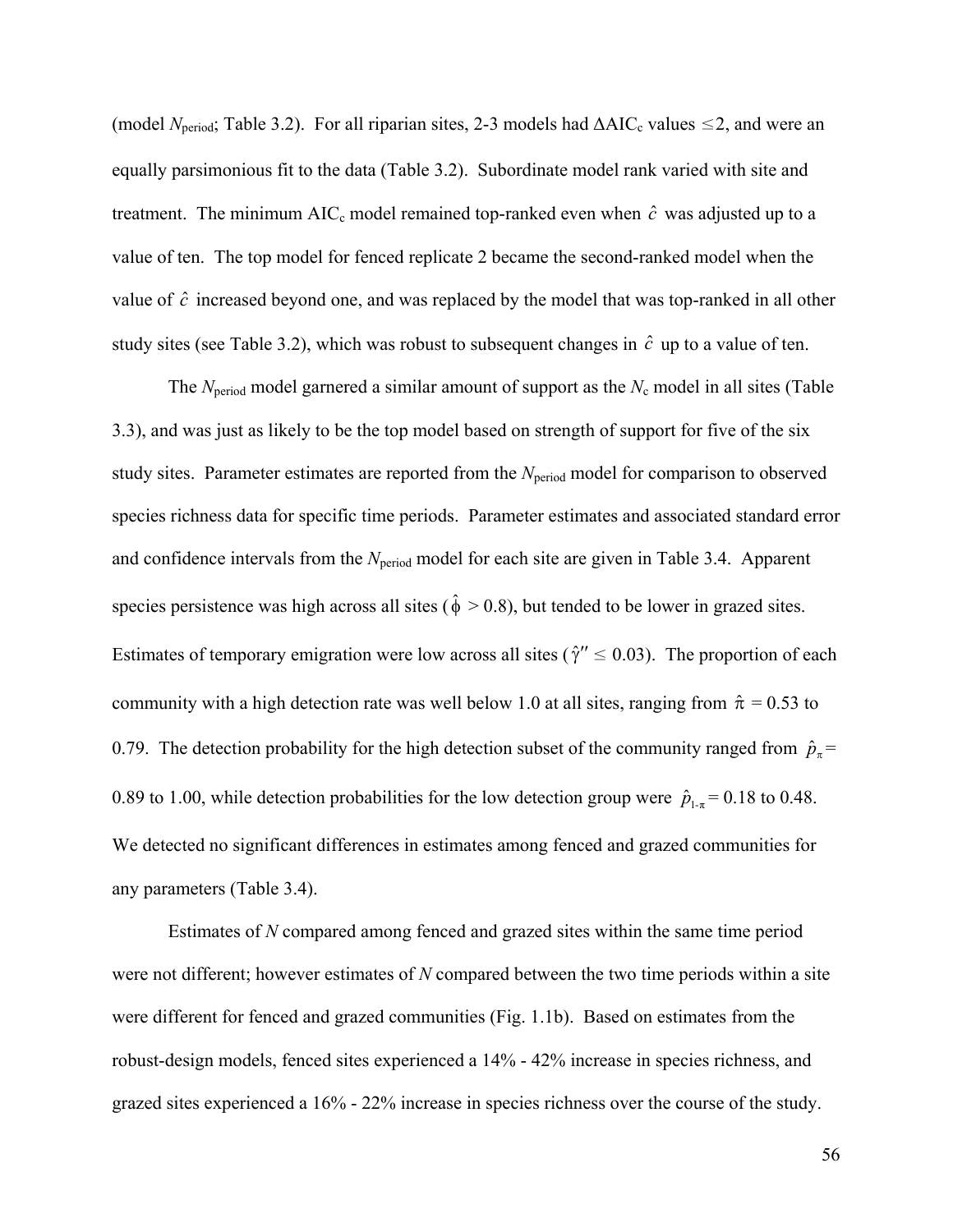## *Derived parameters*

The probability of local extinction was low and tended to be higher in grazed ( $\hat{E} = 0.07 - 0.14$ ) than fenced sites ( $\hat{E} = 0.06 - 0.08$ ) from 1996 to 2005, but site differences were not significant. Turnover ( $\hat{T} = 0.07$  to 0.19) rates were not different among fenced and grazed communities. The number of colonizers ( $\hat{B}_{ij}$ ) was highest in one of the three fenced riparian sites ( $\hat{B}_{ij} = 11.9$ ), but both fenced and grazed sites acquired five to twelve colonizers in the period from 1996 to 2005 (Table 3.5). The rate of change in species richness  $(\hat{\lambda})$  was estimated to be greater than one for all riparian study sites, but the 95% confidence intervals included one for 5 of 6 sites, indicating no significant difference from a stationary community (Table 3.5). We detected no statistically significant differences in the rate of change in species richness between fenced and grazed communities.

## *Observed vs. estimated species richness*

Species richness showed little change in both fenced and grazed sites from 1996-97 to 2004-05 based on observed species counts alone. Estimates of species richness generated from the robust-design models indicated a larger, and statistically significant, increase in species richness in fenced and grazed sites over the same period than estimates based on uncorrected counts (Fig. 1.1). In the 1996-97 period, observed and estimated species richness differed for two of three fenced sites, and for one of three grazed sites (Fig. 1.1). In the 1996-97 period, observed species counts resulted in species richness that was 0.0% to 34.5% lower than estimates of species richness, but observed and estimated values were not correlated  $(r = -0.11, P = 0.84, n = 6)$ . In the 2004-05 period, observed and estimated species richness differed for all six study sites, and observed species counts were 9.7% to 61.2% lower than estimates of species richness. Again, observed and estimated values of species richness values were not correlated ( $r = 0.75$ ,  $P = 0.08$ ,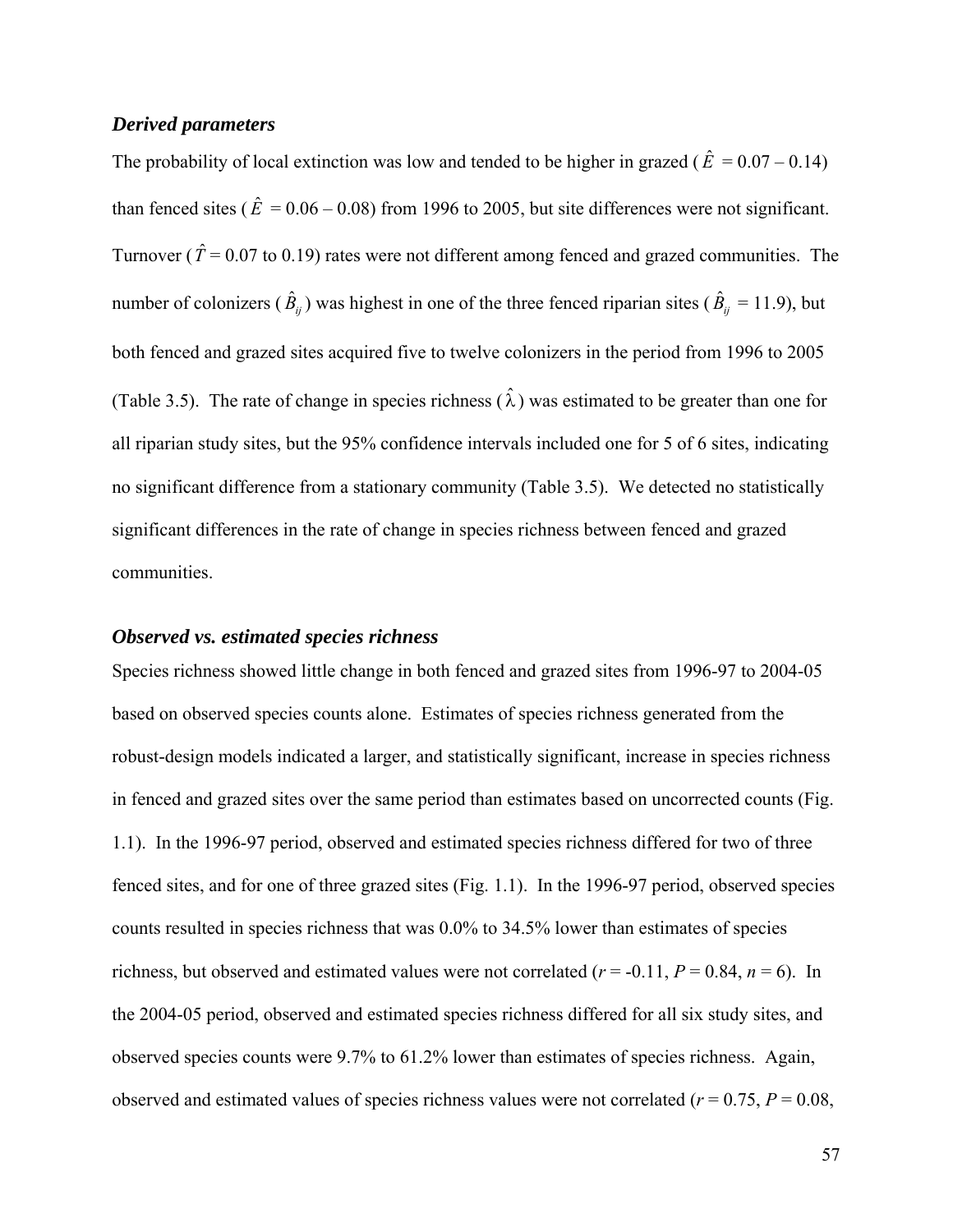$n = 6$ ). Overall, observed versus estimated species richness values for both time periods, however, were positively correlated ( $r = 0.62$ ,  $P = 0.03$ ,  $n = 12$ ).

## *Guild responses*

The riparian bird communities at our study site consisted of species represented by four different nesting guilds (Table 3.6). The shrub/low-foliage and sub-canopy/canopy guilds were the most diverse components of the riparian community, each consisting of 15 species. Based on detections alone, the cavity guild gained three new species between 1996-97 and 2004-05: Northern Flicker (*Colaptes auratus*), Pileated Woodpecker (*Dryocopus pileatus*), and Redheaded Woodpecker (*Melanerpes erythrocephalus*). The shrub/low foliage guild also gained three new species: Acadian Flycatcher (*Empidonax virescens*), Chipping Sparrow (*Spizella passerina*), and Dickcissel (*Spiza americana*). The sub-canopy/canopy guild gained four species: Fish Crow (*Corvus ossifragus*), Red-shouldered Hawk (*Buteo lineatus*), Ruby-throated Hummingbird (*Archilochus colubris*), Summer Tanager (*Piranga rubra*), but lost two: Baltimore Oriole (*Icterus galbula*) and Eastern Kingbird (*Tyrannus tyrannus*) in the 2004-05 study periods. The ground-nesting guild was least diverse, but increased in species richness from two to four species in 2004-05. The two colonizing species were Black-and-white Warbler (*Mniotilta varia*) and Kentucky Warbler (*Oporornis formosus*).

Six species were encountered only in fenced sites: of these six, four were in the cavity guild. Four species were encountered only in grazed sites: three of these species were in the subcanopy/canopy guild. Most species occupied both fenced and grazed sites; however, there was variation in the number of individuals from each guild. A subset of species within each guild showed positive responses to livestock exclusion and were consistently encountered more frequently in fenced sites. These were as follows: cavity guild, four species (representing 27%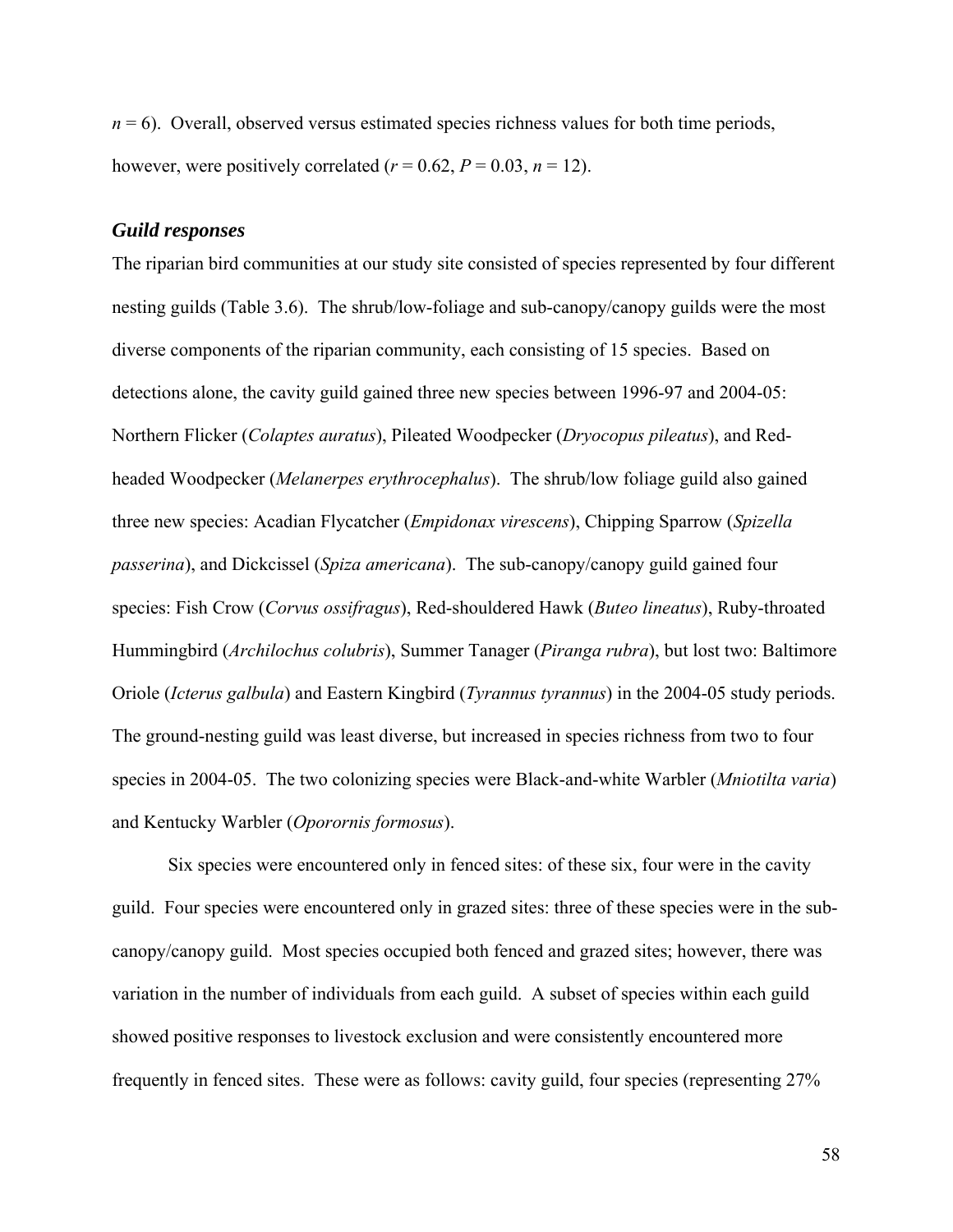of the guild), ground guild, one species (25%), shrub/low-foliage guild, two species (13%), and sub-canopy/canopy, one species (0.7%). Alternatively, some species were encountered more frequently in grazed sites: ground guild, one species (25%), shrub/low foliage guild, one species (0.7%), and sub-canopy/canopy, five species (33%).

We detected no significant year by treatment interactions or between-treatment differences in abundance within the four guilds. Mean abundance of the cavity guild was higher in 2005 than all other years of the study in fenced and grazed sites ( $\overline{X}$  = 16.0-23.3,  $F_{3,12}$  = 3.39,  $P = 0.05$ ). Mean abundance of the shrub/low-foliage guild was lower in both fenced and grazed sites in 2005 than in 1996 ( $\overline{X}$  = 13.0-21.3 shrub-nesters per site,  $F_{3,4}$  = 113.07, *P* < 0.001), and this difference was stronger in the grazed sites, although not significantly. Mean abundance in the ground nesting guild did not differ among years ( $\overline{X} = 0.0$ -2.3 ground-nesters per site,  $F_{3,4} =$ 6.16,  $P = 0.06$ ). Mean abundance in the canopy guild differed among years ( $\overline{X} = 4.3$ -9.0 canopy-nesters per site,  $F_{3,12} = 8.77$ ,  $P = 0.002$ ), which was driven by a decrease in abundance in both fenced and grazed study sites between 1997 and 2004. We detected a year by treatment interaction effect for Brown-headed Cowbird abundance ( $\overline{X} = 0.3$ -3.3 individuals per site,  $F_{3,12}$ )  $= 4.99, P = 0.02$ ). Brown-headed Cowbirds were more abundant at grazed sites than fenced sites until 2005, when they were more abundant at fenced sites (Table 3.6).

# **Discussion**

Based on observed counts of species encountered during surveys, we found no differences in avian species richness between fenced and grazed sites, and no changes after cattle exclusion. However, when we accounted for variation in detection probabilities with robust design models, we detected an increase in species richness in both fenced and grazed sites over an 8-year period. Estimated species richness did not differ between fenced and grazed riparian sites despite eight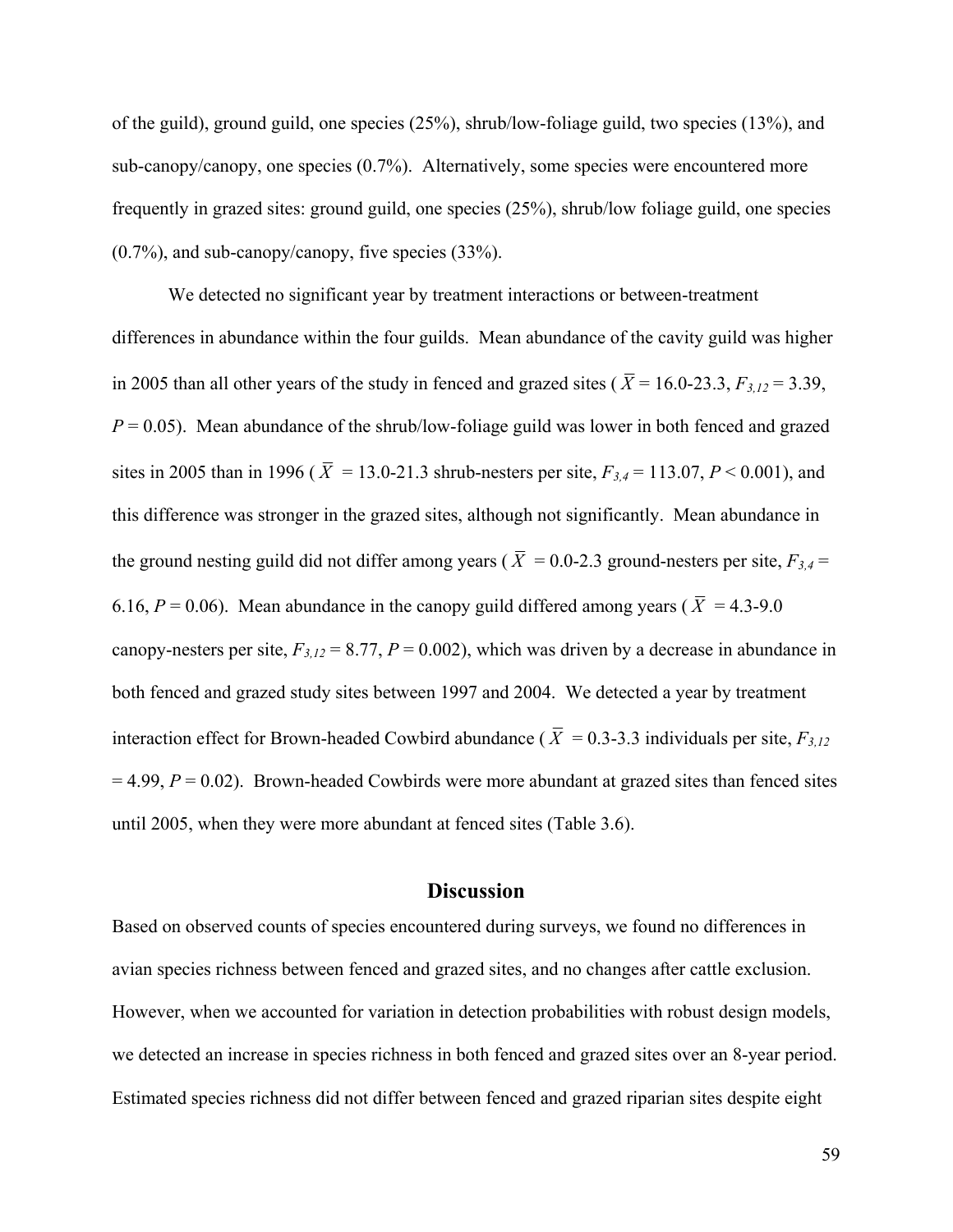years of cattle exclusion. Estimates of community vital rates in all study sites suggest that bird community dynamics over the study period were similar in both fenced and grazed riparian habitats. We detected new species from all nesting guilds in the 2004-05 sampling period, and found that Brown-headed Cowbird abundance was higher in grazed sites in the early years of the study, and became higher in fenced sites in the latter years of the study.

Livestock grazing of riparian zones can have negative effects on riparian vegetation and the associated vertebrate communities, and exclusion of livestock is often employed as a means of habitat restoration. Several studies evaluating the effects of livestock exclusion detected increased species richness, diversity, and abundance of riparian vertebrate communities in fenced habitats compared to grazed habitats (Szarro and Rinne 1988, Dobkin et al. 1998, Sarr 2002, and Giuliano and Homyack 2004). We expected a higher number of breeding bird species to occur in fenced riparian sites because sites which have eliminated livestock grazing usually have higher vegetation volume than grazed sites (Kauffman and Krueger 1984, Mills et al. 1991, Fleischman et al. 2003, Nemethova and Tirinda 2005). We observed increased bird species richness in 2004-05 when detection probabilities were accounted for, but species richness in exclosure sites did not differ from grazed sites. In southeastern Kansas, riparian habitats in which cattle have been excluded may require additional time or manual re-vegetation to see an increase in species richness beyond that of actively grazed sites.

In addition to local influences, regional processes likely contributed to the observed changes in both fenced and grazed communities. Unexpectedly, we observed an increase in estimated species richness in grazed sites and similar rates of local species turnover in both fenced and grazed sites over the course of this 10-year study. Increases in avian species richness in grazed riparian sites could be influenced by an overall reduction in stocking densities that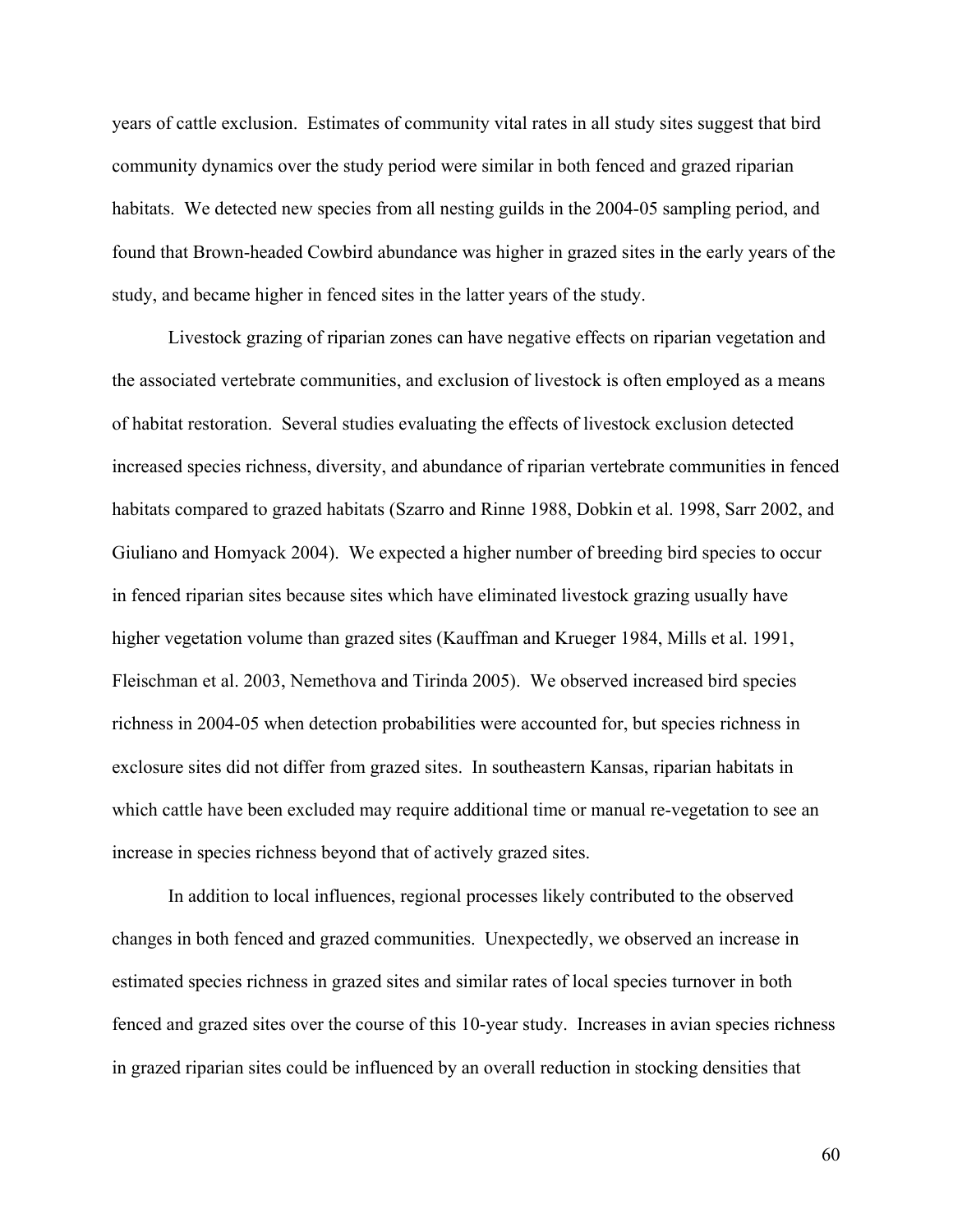occurred in 1995 on our study site in both riparian zones and surrounding upland pastures. Riparian vegetation and associated riparian bird communities can be significantly affected by differences in livestock stocking rates (Jansen and Robertson 2001*a*,*b*). Additionally, the landscape matrix in which riparian zones are embedded can exert strong influences on processes observed within riparian areas, affecting both habitat quality and species persistence (Dunford and Freemark 2004). Our study site is located at the interface of tallgrass prairie and eastern deciduous forest, an ecotone that coincides with the edge of many bird species' breeding distributions (e.g., Summer Tanager, Kentucky Warbler – two species that were detected during the latter portion of our study). A species' distribution is usually characterized by relatively lower abundance near boundary limits, and thus higher extinction and colonization rates as this portion of the distribution is dependent upon immigration for population persistence (Doherty et al. 2003, Karanth et al. 2006). If regional influences were a factor at our study site, spatiotemporal changes in species distributions could potentially obscure any differences in fenced and grazed riparian bird community dynamics. Furthermore, the increased variability in community dynamics that is characteristic of ecoregional boundaries is expected to result in lower mean species richness per year, but not result in lower species richness over all years due to the accumulation of new species over time (Boulinier et al. 2001, Karanth et al. 2006). In support of this hypothesis, we did not detect significant differences in species richness or guild abundance between treatments, but did detect increased species richness in all guilds over the course of the study in both treatments.

To test the prediction that there are differences between animal communities found in grazed or ungrazed riparian habitat, researchers have historically assumed that detection probabilities are similar among species, habitats, or time periods being compared. Our results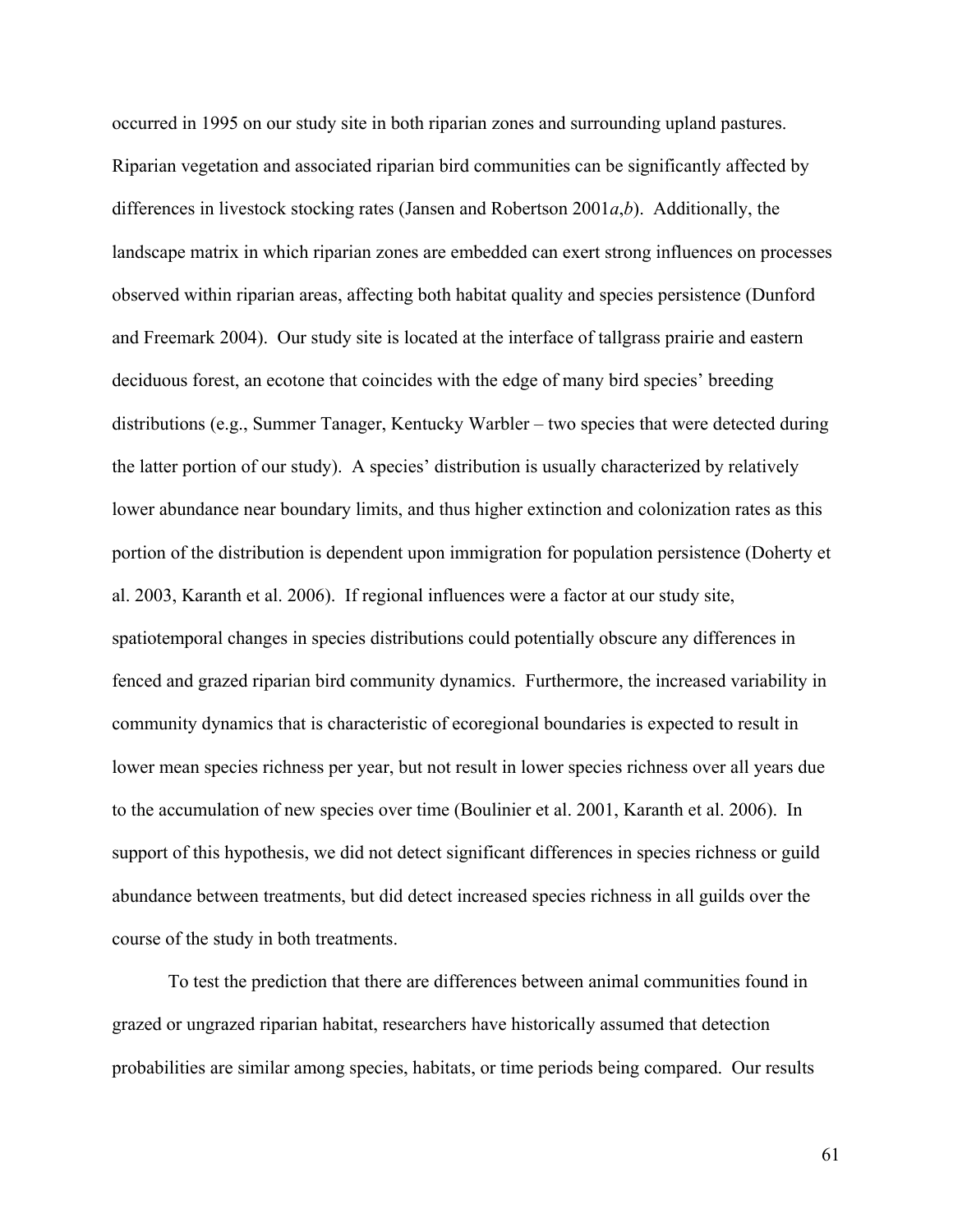suggest that significant heterogeneity exists at our study site among species in their probabilities of detection, as indicated by the large differences in detection probability among the high- and low-detection subsets of each community. However, detection probabilities within each subset did not change over the course of our study. The use of robust-design models for mixtures allowed for a standardized comparison across habitats with different detection probabilities among species (especially within the low detection subset of the community; see Table 3.4), as well as the evaluation of potential effects resulting from a change in observers. Detection probabilities were similar between the two time periods for all study sites, and the change in species richness could be attributed to some differences in habitat between the two time periods, albeit at a larger scale than our study was conducted.

A species' detection probability is dependent upon its abundance, which ultimately influences its extinction probability. Species that occur in low abundances tend to have a lower probability of detection and a higher probability of extinction (Alpizar-Jara et al. 2004). These relationships clearly have implications for ecological restoration efforts because the success of a restoration is often measured against some other reference community in time or space. Comparing samples from different communities in which detection probabilities have not been considered could result in the two communities appearing more similar than they actually are, and differences between them more difficult to detect. Additionally, the estimation of community dynamics accounting for the imperfect detection of species that occur in low abundances is necessary to accurately quantify extinction probabilities, or conversely, persistence probabilities, as well as the rate of change in species richness after habitat restoration. Accurate estimates of these community-level parameters will be critical in evaluating the suitability of restored habitats.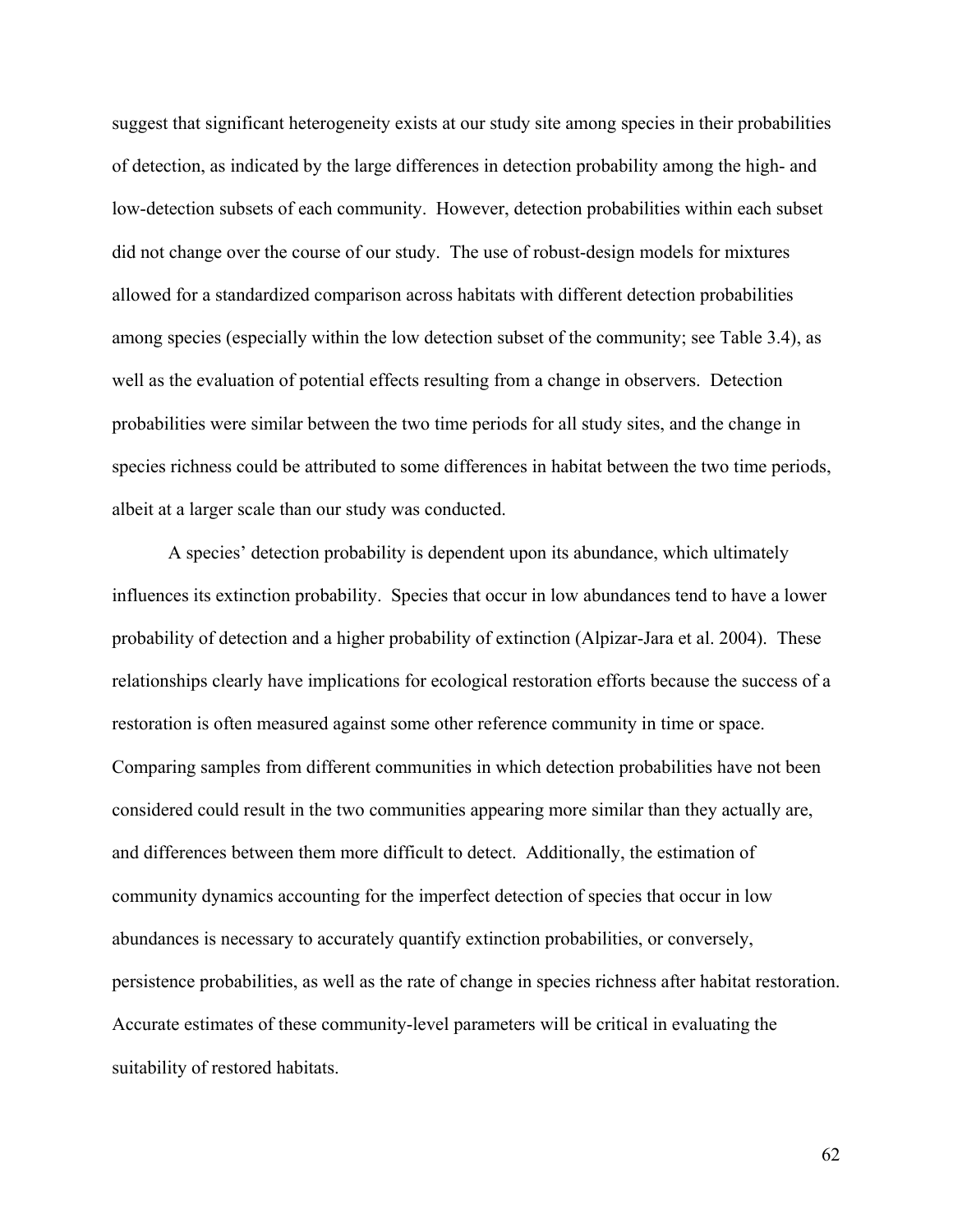Our estimates of species richness demonstrate that unadjusted species counts can underestimate the number of avian species breeding in a Great Plains riparian community. When species richness is used as a variable to describe the state of a system, biased or inconsistent species counts will not be adequate for management or conservation objectives. The naïve estimators typically used to assess ecological restoration likely result in incorrect estimates of occupancy and species richness, and overestimated confidence in the results of faunal surveys (Wintle et al. 2004). Unbiased estimates of species richness are important because they allow ecologists to more accurately evaluate the efficacy of the restoration, the pace and trajectory of community recovery through accurate estimates of community-level vital rates, and to identify if more investment is needed in order to achieve restoration project end-goals. Future use of markrecapture models for community data will likely contribute to increased accuracy and reliability in evaluating community responses to restoration efforts.

## **References**

- Adler, P.B., and Lauenroth, W.K. 2003. The power of time: spatiotemporal scaling of species diversity. Ecology Letters **6**: 749-756.
- Alpizar-Jara, R., Nichols, J.D., Hines, J.E., Sauer, J.R., Pollock, K.H., and Rosenberry, C.S. 2004. The relationship between species detection probability and local extinction probability. Oecologia **141**: 652-660.
- Bailey, L.L., Simons, T.R., and Pollock, K.H. 2004. Spatial and temporal variation in detection probability of *Plethodon* salamanders using the robust capture-recapture design. Journal of Wildlife Management **68**: 14-24.
- Balmford, A., and Bond, W. 2005. Trends in the state of nature and their implications for human well-being. Ecology Letters **8**: 1218-1234.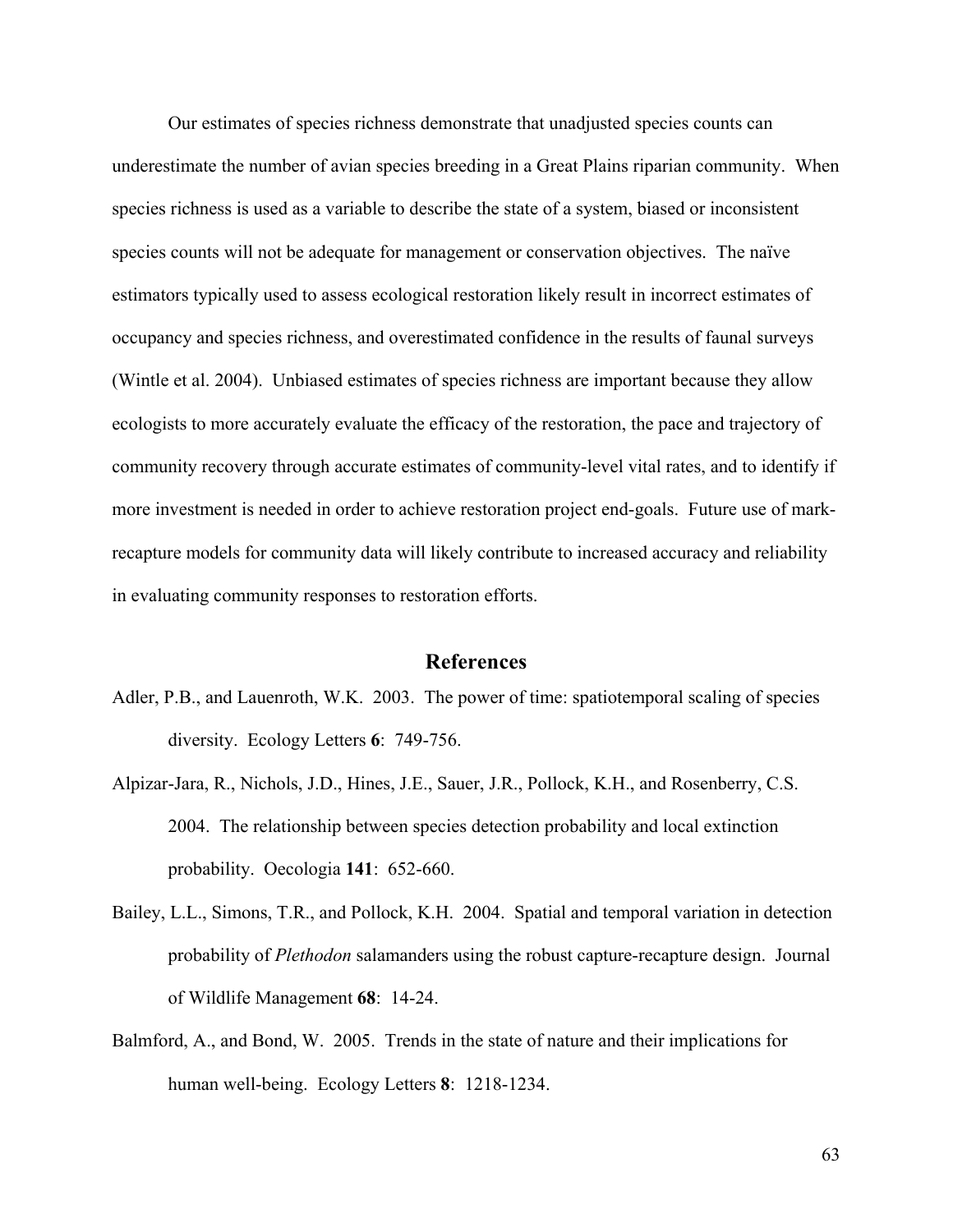- Brose, U., Martinez, N.D., and Williams, R.J. 2003. Estimating species richness: sensitivity to sample coverage and insensitivity to spatial patterns. Ecology **84**: 2364-2377.
- Boulinier, T., Nichols, J.D., Sauer, J.R., Hines, J.E., and Pollock, K.H. 1998. Estimating species richness: the importance of heterogeneity in species detectability. Ecology **79**: 1018- 1028.
- Busby, W.H., and Zimmerman, J.H. 2001. Kansas Breeding Bird Atlas. University Press of Kansas, Lawrence, Kansas.
- Colwell, R.K., and Coddington, J.A. 1994. Estimating terrestrial biodiversity through extrapolation. Philosophical Transactions of the Royal Society of London B **345**: 101- 118.
- Dobkin, D.S., Rich, A.C., and Pyle, W.H. 1998. Habitat and avifaunal recovery from livestock grazing in a riparian meadow system of the northwestern Great Basin. Conservation Biology **12**: 209-221.
- Doherty, P.F., Boulinier, T., and Nichols, J.D. 2003. Local extinction and turnover rates at the edge and interior of species' ranges. Annales Zoologici Fennici **40**: 145-153.
- Dunford, W., and Freemark, K. 2004. Matrix matters: effects of surrounding land uses on forest birds near Ottawa, Canada. Landscape Ecology **20**: 497-511.
- Ehrlich, P.R., Dobkin, D.S., and Wheye, D. 1988. The birder's handbook: a field guide to the natural history of North American birds. Fireside Press, New York.
- Eifler, D.A., Busby, W.H., and Freeman, C.C. 1995. A survey for protected and rare species and exemplary natural areas on the Kansas Army Ammunition Plant in Labette County, Kansas. Kansas Biological Survey Rep. No. 84. University of Kansas. 184 pp.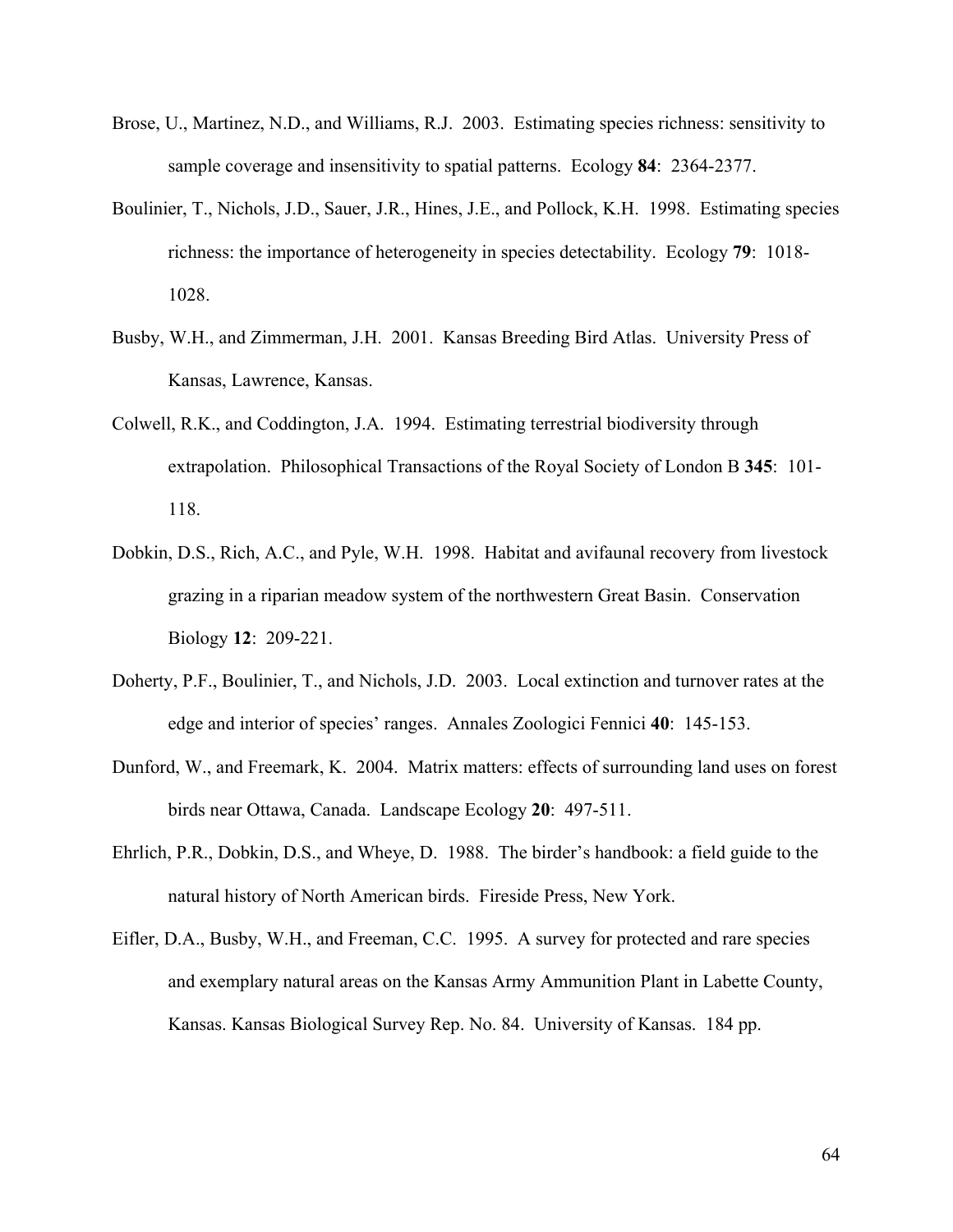- Fleischman, E., McDonal, N., MacNally, R., Murphy, D.D., Walters, J., and Floyd, T. 2003. Effects of floristics, physiognomy and non-native vegetation on riparian bird communities in a Mojave Desert watershed. Journal of Animal Ecology **72**: 484-490.
- Giuliano, W.M., and Homyack, J.D. 2004. Short-term grazing exclusion effects on riparian small mammal communities. Journal of Range Management 57: 346-350.
- Goguen, C.B., and Mathews N.E. 2001. Brown-headed Cowbird behavior and movements in relation to livestock grazing. Ecological Applications **11**: 1533-1544.
- Griffiths, D. 1997. Local and regional species richness in North American lacustrine fish. Journal of Animal Ecology **66**: 49-56.
- Hansen, A.J., Knight, R.L., Marzluff, J.M., Powell, S., Brown, K., Gude, P.H., and Jones, A. 2005. Effects of exurban development on biodiversity: Patterns, mechanisms, and research needs. Ecological Applications **15**: 1893-1905.
- Herzog, S. E., Kessler, M., and Cahill, T. M. 2002. Estimating species richness of tropical bird communities from rapid assessment data. Auk **119**: 749-769.
- Hines, J.E., and Sauer, J.R. 1989. Program CONTRAST A General Program for the Analysis of Several Survival or Recovery Rate Estimates. U.S. Fish and Wildlife Service, Fish and Wildlife Technical Report 24, Washington DC.
- Hoover, D. 1997. Vegetation and breeding bird assemblages in grazed and ungrazed riparian habitats in southeastern Kansas. M. S. Thesis, Kansas State University.
- Howe, H.F. 1999. Dominance, diversity, and grazing in tallgrass restoration. Ecological Restoration **17**: 59-66.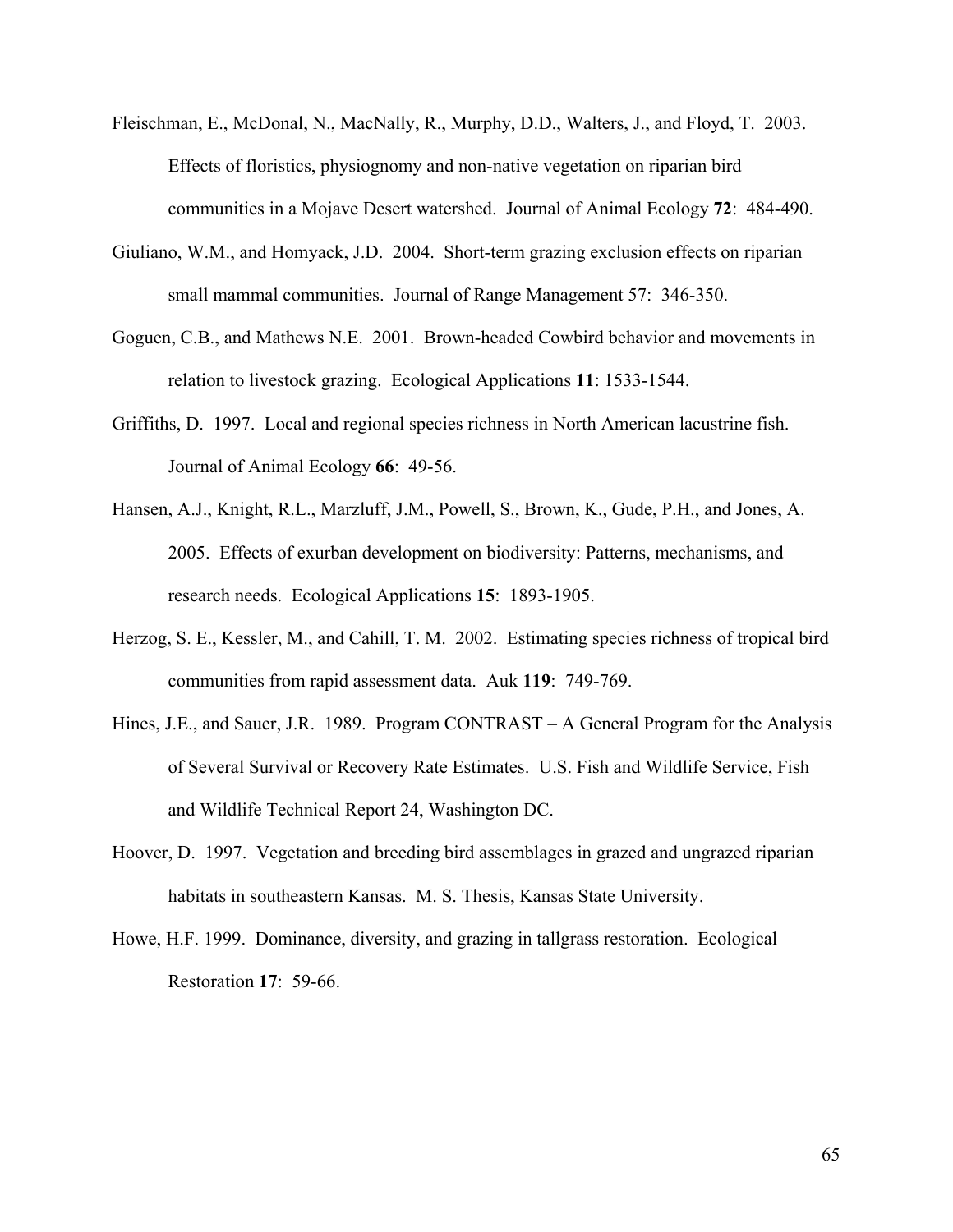- Jansen, A., and Roberston, A.I. 2001*a*. Relationships between livestock management and the ecological condition of riparian habitats along an Australian floodplain river. Journal of Applied Ecology **38**: 63-75.
- Jansen, A., and Robertson, A.I. 2001*b*. Riparian bird communities in relation to land management practices in floodplain woodlands of south-eastern Australia. Biological Conservation **100**: 173-185.
- Jiguet, F., Renault, O., and Petiau, A. 2005. Estimating species richness with capture-recapture models: choice of model when sampling in heterogeneous conditions. Bird Study **52**: 180-187.
- Karanth, K.K., Nichols, J.D., Sauer, J.R., and Hines, J.E. 2006. Comparative dynamics of avian communities across edges and interiors of North American ecoregions. Journal of Biogeography **33**: 674-682.
- Kauffman, J.B., and Krueger, W.C. 1984. Livestock impacts on riparian ecosystems and streamside management implications…a review. Journal of Range Management **37**: 430-438.
- Kendall, W.L., Nichols, J.D., and Hines, J.E. 1997. Estimating temporary emigration using capture-recapture data with Pollock's Robust Design. Ecology **78**: 563-578.
- Kéry, M., and Schmid, H. 2004. Monitoring programs need to take into account imperfect species detectability. Basic and Applied Ecology **5**: 65-73.
- Knopf, F.L., and Samson, F.B. 1994. Scale perspectives on avian diversity in western riparian ecosystems. Conservation Biology **8**: 669-676.
- Maina, G.G. and Howe, H.F. 2000. Inherent rarity in community restoration. Conservation Biology **14**: 1335-1340.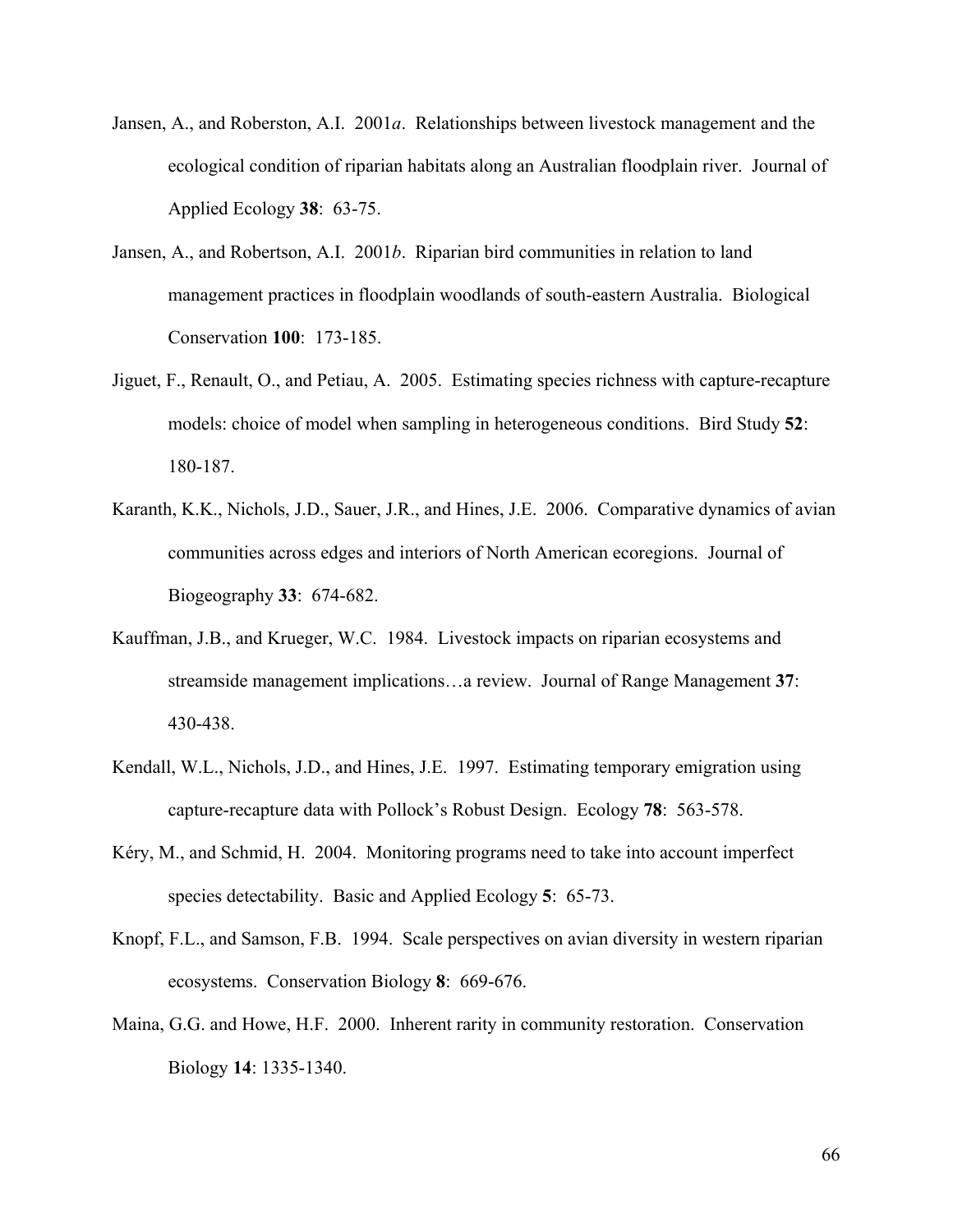- Martin, T.E. 1995. Avian life history evolution in relation to nest sites, nest predation, and food. Ecological Monographs **65**: 101-127.
- McComb, B.C., Bilsland, D., and Steiner, J.J. 2005. Associations of winter birds with riparian condition in the lower Calapooia watershed, Oregon. Northwest Science **79**: 164-171.
- McCoy, E.D., and Mushinsky, H.R. 2002. Measuring the success of wildlife community restoration. Ecological Applications **12**: 1861-1871.
- McShea, W.J., and Rappole, J.H. 1997. Variable song rates in three species of passerines and implications for estimating bird populations. Journal of Field Ornithology **68**: 367-375.
- Mills, G.S., Dunning Jr., J.B., and Bates, J.M. 1991. The relationship between breeding bird density and vegetation volume. Wilson Bulletin **103**: 468-479.
- Nemethova, D., and Tirinda, A. 2005. The influence of intersections and dead-ends of linecorridor networks on the breeding bird distribution. Folia Zoologica **54**: 123-134.
- Nichols, J. D., Boulinier, T., Hines, J.E., Pollock, K. H., and Sauer, J. R. 1998. Estimating rates of local species extinction, colonization, and turnover in animal communities. Ecological Applications **8**: 1213-1225.
- Norris, J.L. and Pollock, K.H. 1996. Nonparametric MLE under two closed capture recapture models with heterogeneity. Biometrics **52**: 639-649.
- Otis, D.L., Burnham, K.P., White, G.C., and Anderson, D.R. 1978. Statistical inference from capture data on closed animal populations. Wildlife Monographs **62**: 21-50.
- Pledger, S. 2000. Unified maximum likelihood estimates for closed capture-recapture models using mixtures. Biometrics **56**: 434-442.
- Rabinowitz, D., Cairns, S., and Dillon, T. 1986. Conservation biology: the science of scarcity and diversity. Sinauer Associates, Sunderland, Maryland.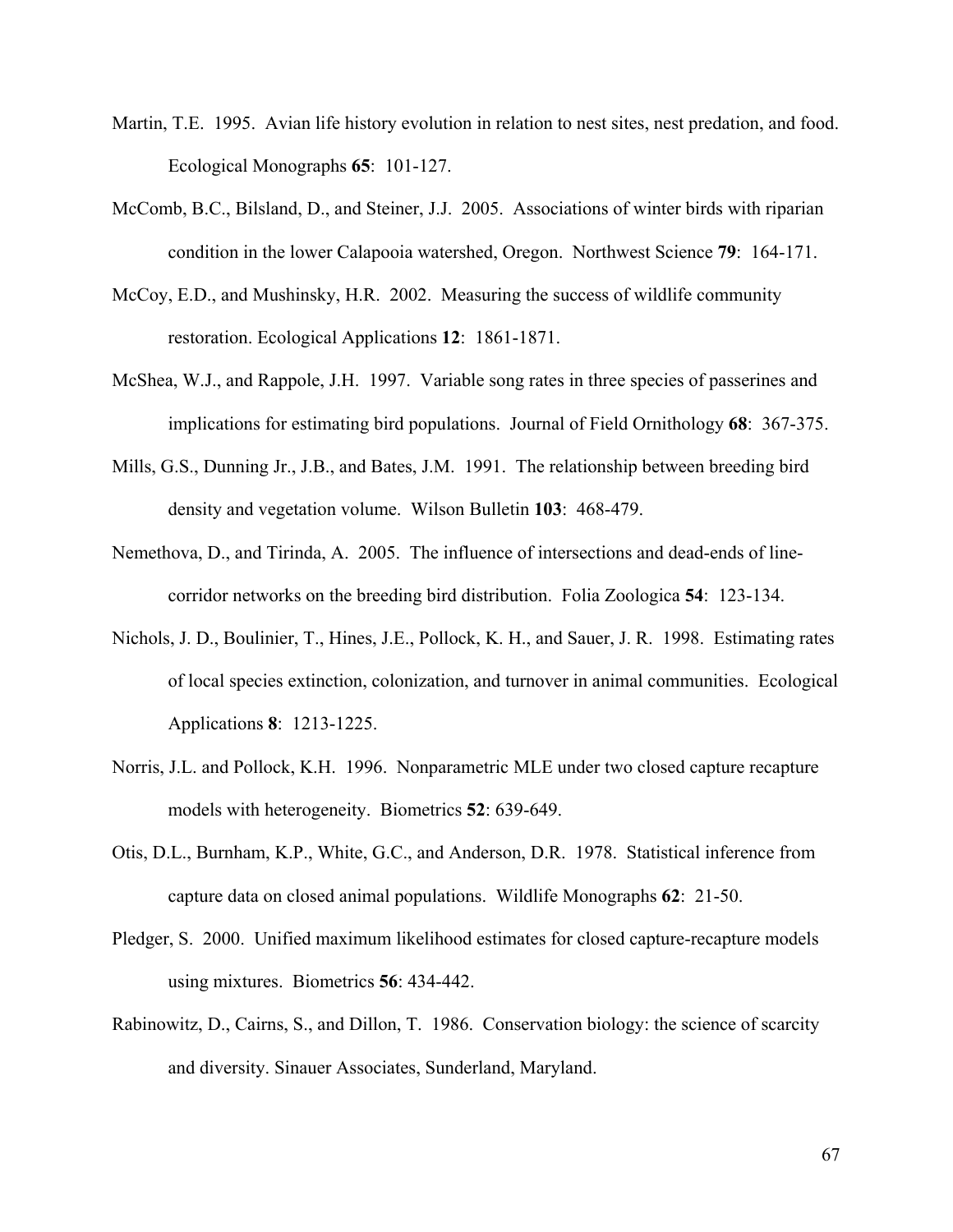- Sandercock, B.K. 2006. Estimation of demographic parameters from live encounter data: a summary review. Journal of Wildlife Management, in press.
- Sarr, D.A. 2002. Riparian livestock exclosure research in the western United States: A critique and some recommendations. Environmental Management **30**: 516-526.
- Sauer, J. R., Hines, J. E., and Fallon, J. 2005. The North American Breeding Bird Survey, Results and Analyses 1966 – 2004. Version 2005.2. USGS Patuxent Wildlife Research Center, Laurel, MD.
- Schrott, G.R., With, K.A., and King, A.W. 2005. Demographic limitations of habitat restoration to rescue declining populations. Conservation Biology **19**: 1181-1193.
- Selmi, S., and Boulinier, T. 2003. Does time of season influence bird species number determined from point-count data? A capture-recapture approach. Journal of Field Ornithology **74**: 349-356.
- Skagen, S.K., Melcher, C.P., Howe, W.H., and Knopf, F.L. 1998. Comparative use of riparian corridors and oases by migrating birds in southeast Arizona. Conservation Biology **12**: 896-909.
- White, G.C., and Burnham, K.P. 1999. Program MARK: Survival estimation from populations of marked animals. Bird Study 46 Supplement, 120-138.
- Wilson, D.M., and Bart, J. 1985. Reliability of singing bird surveys: Effects of song phenology during the breeding season. Condor **87**: 69-73.
- Wintle, B.A., McCarthy, M.A., Parris, K.M., and Burgman, M.A. 2004. Precision and bias of methods for estimating point survey detection probabilities. Ecological Applications **14**: 703-712.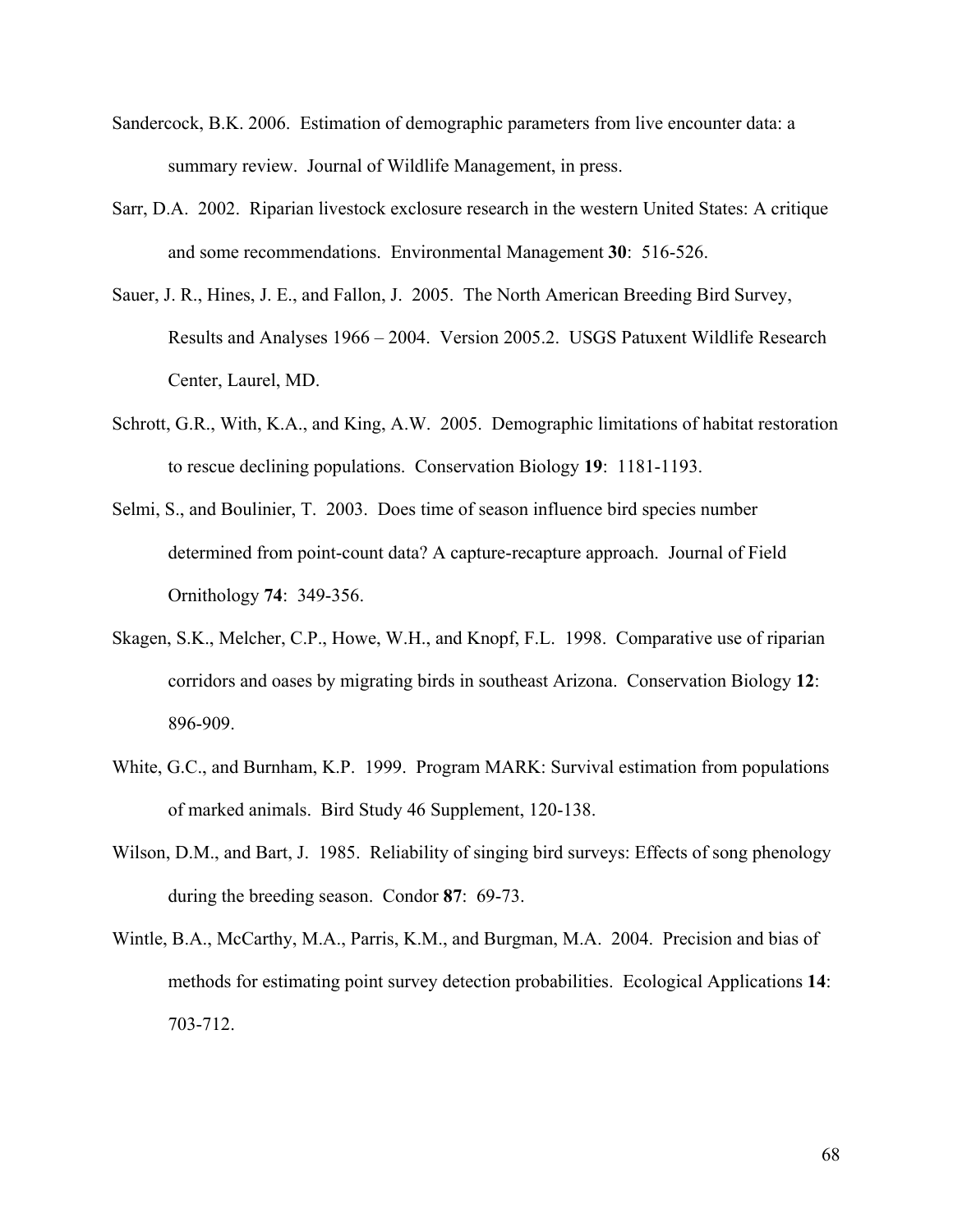**Table 3.1 Parameters estimated by robust design closed-capture mixture models when applied to community-level data.** 

| <b>Parameters</b>    |                  | <b>Symbol Definition</b>                                                        |
|----------------------|------------------|---------------------------------------------------------------------------------|
| Apparent persistence | $\Phi$           | Probability that a species is present from time i to time $i^a$                 |
| Heterogeneity        | π                | Proportion of community with a high detection rate                              |
| Temporary emigration | $\gamma$ "       | Probability that a species is present at time $i$ but absent at time $j$        |
| Immigration          | $\gamma$         | Probability that a species is absent at time $i$ and remains absent at time $j$ |
| High detection       | $p_{\pi}$        | Probability of detection for high detection group                               |
| Low detection        | $p_{1-\pi}$      | Probability of detection for low detection group                                |
| Species richness     | $\boldsymbol{N}$ | Estimated number of species present                                             |

 $^{\circ}$ Time *i* to time *j* represents intervals among primary sampling periods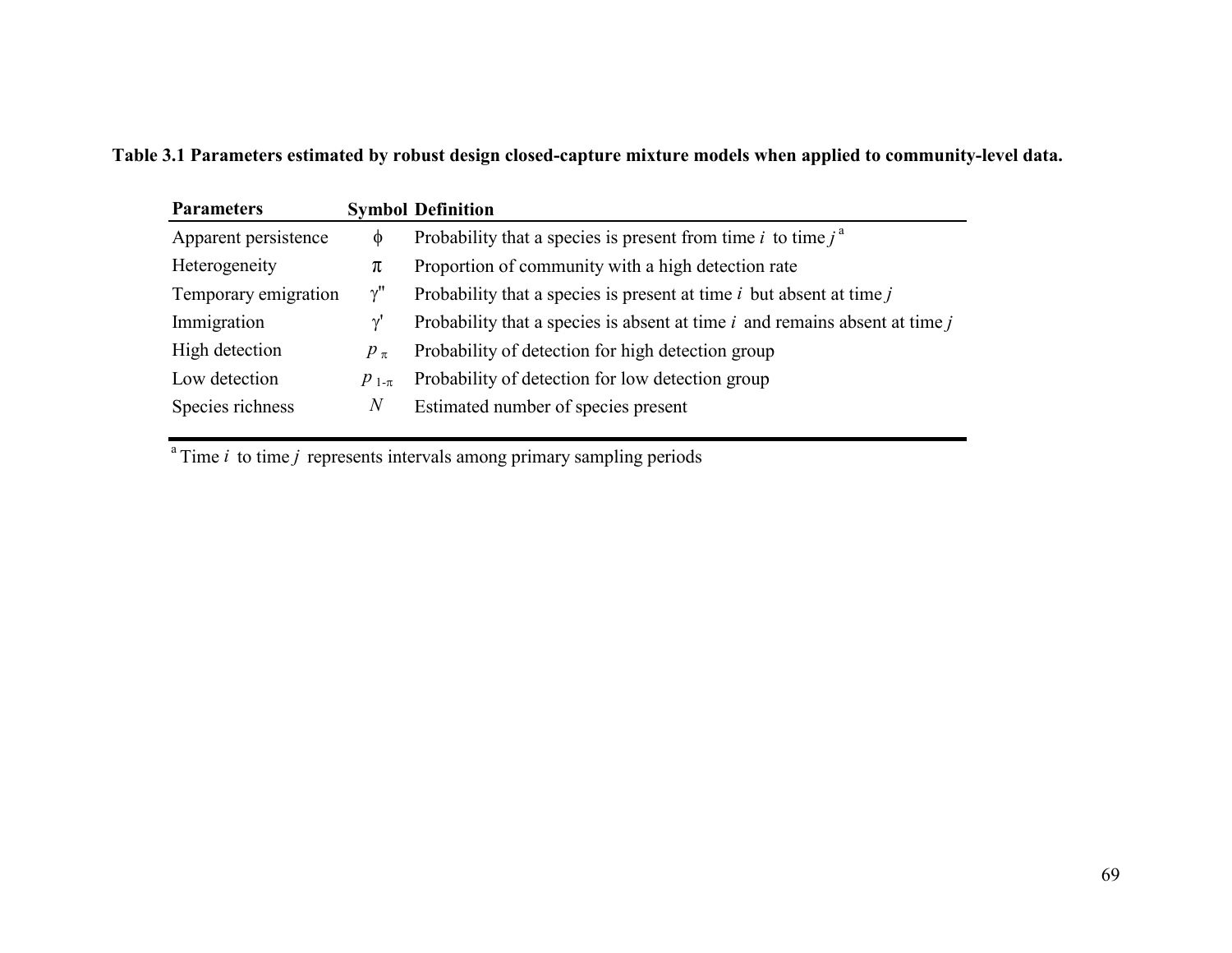|              | Model structure <sup>a</sup> |              |              |                 |                  |                    |                | Replicate 1 |               | Replicate 2 |      | Replicate 3   |  |
|--------------|------------------------------|--------------|--------------|-----------------|------------------|--------------------|----------------|-------------|---------------|-------------|------|---------------|--|
| φ            | π                            | v''          | $\gamma$     | p               | $\boldsymbol{N}$ | $K^{\mathfrak{b}}$ | fenced grazed  |             | fenced grazed |             |      | fenced grazed |  |
| $\mathbf c$  | $\mathbf c$                  | random       |              | mix             | $\mathbf c$      | 6                  | $^{\circ}$ 0.0 | 0.0         | 0.5           | 0.0         | 0.0  | 0.0           |  |
| $\mathbf c$  | $\mathbf c$                  | random       |              | mix             | period           | 7                  | 0.2            | 0.1         | 0.0           | 1.4         | 0.5  | 0.5           |  |
| $\mathbf c$  | t                            | t            | t            | mix             |                  | 16                 | 29.1           | 14.7        | 13.0          | 8.2         | 13.7 | 26.3          |  |
| $\mathbf c$  | t                            | t            | t            | $\mathbf c$     | t                | 15                 | 51.7           | 21.8        | 29.1          | 31.8        | 40.3 | 45.3          |  |
| $\mathbf c$  | $\mathbf c$                  | random       |              | mix             |                  | 9                  | 4.3            | 3.9         | 4.0           | 2.5         | 3.5  | 4.4           |  |
| $\mathbf{c}$ | $\mathbf{c}$                 | $\mathbf{c}$ | $\mathbf c$  | m <sub>1X</sub> | $\mathbf c$      | 7                  | 1.6            | 2.2         | 2.3           | 2.2         | 2.2  | 1.9           |  |
| $\mathbf c$  | $\mathbf c$                  | $\mathbf c$  | $\mathbf C$  | mix             | t                | 10                 | 5.9            | 6.2         | 5.9           | 4.8         | 5.7  | 6.4           |  |
| $\mathbf c$  | $\mathbf c$                  | $\mathbf c$  | $\mathbf{C}$ | t               | t                | 16                 | 20.1           | 16.0        | 16.0          | 5.4         | 4.3  | 11.4          |  |
| $\mathbf c$  | $\mathbf c$                  | $\mathbf c$  | t            | t               |                  | 17                 | 19.3           | 17.4        | 17.5          | 7.8         | 5.0  | 13.6          |  |
| $\mathbf{c}$ | $\mathbf{c}$                 | t            |              | t               | $\mathbf{t}$     | 19                 | 25.9           | 21.2        | 19.6          | 13.2        | 8.8  | 18.4          |  |
| $\mathbf{c}$ | t                            | t            | t            |                 |                  | 22                 | 34.7           | 28.8        | 26.3          | 18.3        | 15.9 | 28.2          |  |
| t            |                              | t            |              |                 |                  | 24                 | 36.9           | 34.5        | 31.8          | 38.8        | 21.2 | 31.7          |  |

**Table 3.2 Delta Akaike Information Criterion (ΔAICc) values adjusted for small sample sizes for all robust design models (see Table 3.1 for parameter definitions).** 

<sup>a</sup> Model notation: c = constant probability; random =  $\gamma$ " and  $\gamma$ ' are set equal, mix = two detection probabilities for the entire bird assemblage, constant within a primary sampling session; period = probabilities constant between 1996-97, varied between 1997-2004, and constant between 2004-05; and  $t =$  time or variation among primary sampling sessions.

<sup>b</sup> Number of parameters

<sup>c</sup> Values for most parsimonious models ( $\Delta AIC_c \leq 2$ ) are in boldface.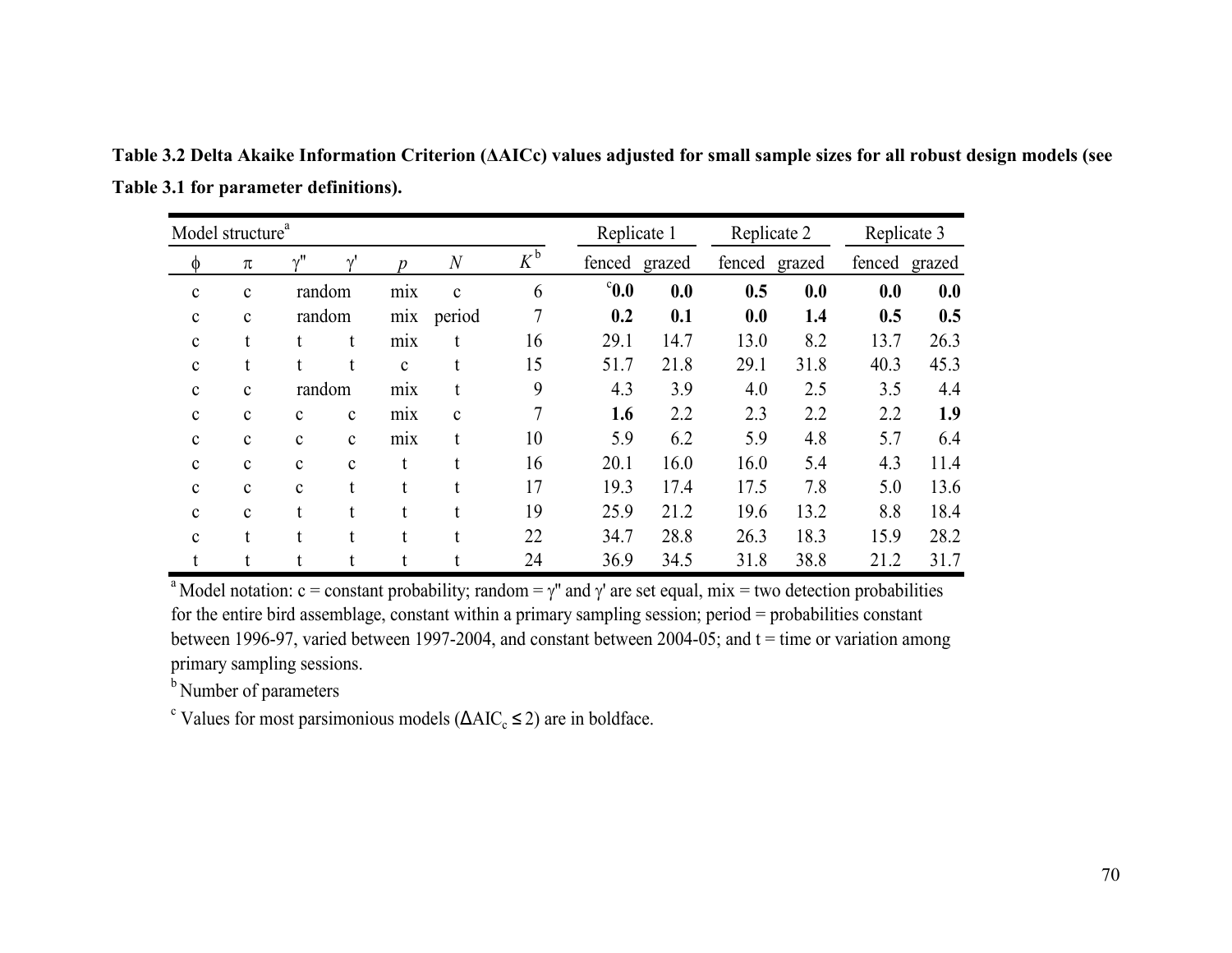| Model structure <sup>a</sup> |             |              |        |                  |                | Replicate 1   |      | Replicate 2   |      | Replicate 3 |               |
|------------------------------|-------------|--------------|--------|------------------|----------------|---------------|------|---------------|------|-------------|---------------|
| O                            | π           |              |        |                  | $\overline{N}$ | fenced grazed |      | fenced grazed |      |             | fenced grazed |
| C                            | c           | random       |        | m <sub>1</sub> x | c              | $b_{0.39}$    | 0.40 | 0.34          | 0.43 | 0.39        | 0.43          |
| C                            | $\mathbf c$ |              | random | m <sub>1</sub> x | period         | 0.37          | 0.39 | 0.44          | 0.21 | 0.31        | 0.33          |
| C                            | c           | random       |        | m <sub>1</sub> x |                | 0.05          | 0.06 | 0.06          | 0.12 | 0.07        | 0.05          |
| C                            | c           | $\mathbf{c}$ | c      | m <sub>1</sub> x | C              |               | 0 13 | 0.14          |      |             |               |

**Table 3.3 Akaike weights (wi) for candidate maximum-likelihood models that garnered > 10% of the support at any study site.** 

<sup>a</sup> See Table 2 for model notation.

<sup>b</sup> Weights for the most parsimonious models are in boldface.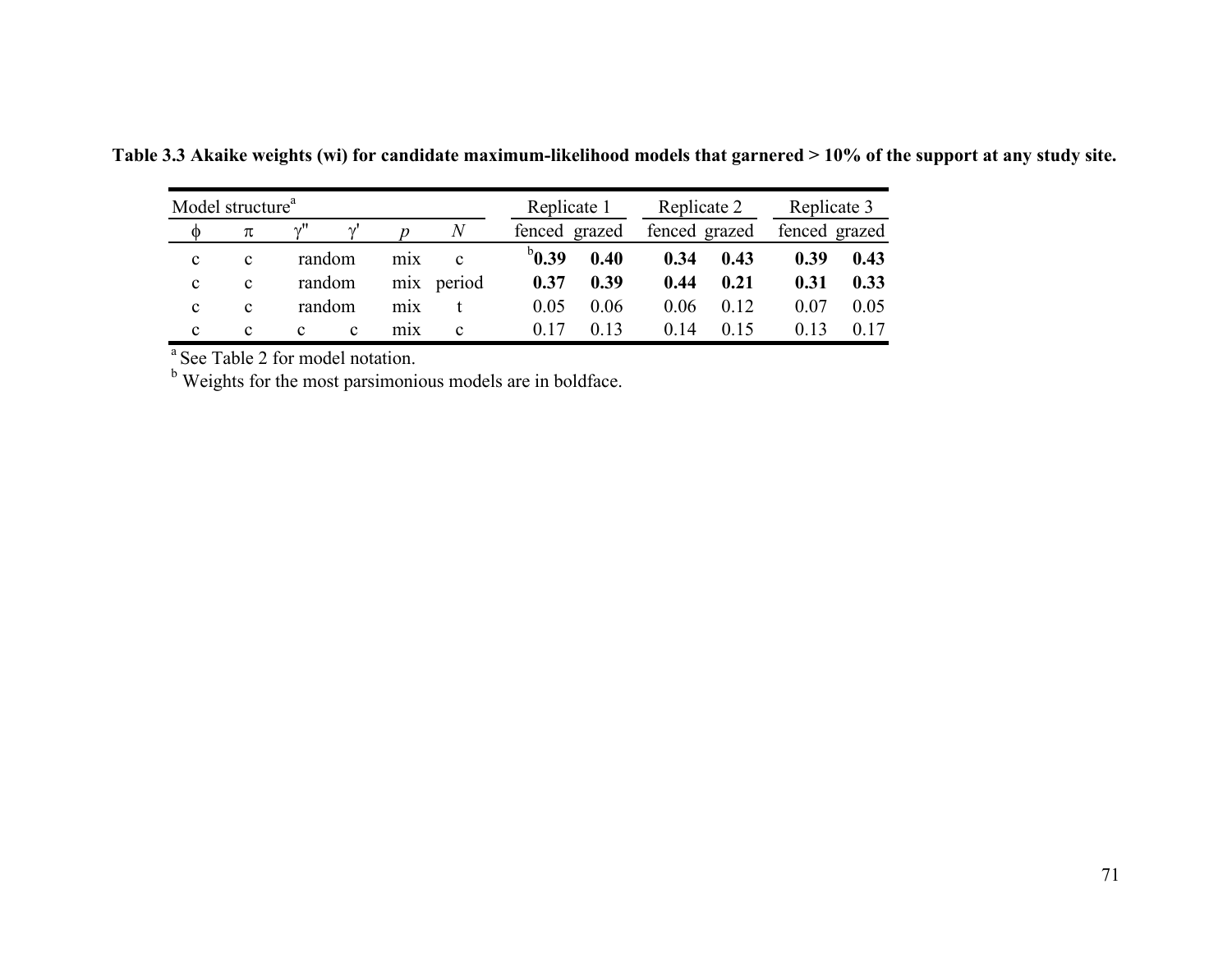|                                                                     | Replicate 1                        |                          | Replicate 2                        |                          | Replicate 3                        |                          |            |          |
|---------------------------------------------------------------------|------------------------------------|--------------------------|------------------------------------|--------------------------|------------------------------------|--------------------------|------------|----------|
| Parameter<br><b>Treatment</b>                                       | $(\hat{\theta}^* \pm SE)$          | 95% CI                   | $(\hat{\theta} \pm SE)$            | 95% CI                   | $(\hat{\theta} \pm SE)$            | 95% CI                   | $\chi_1^2$ | $P \leq$ |
| Species persistence $(\phi)$                                        |                                    |                          |                                    |                          |                                    |                          |            |          |
| Fenced<br>Grazed                                                    | $0.93 \pm 0.05$<br>$0.86 \pm 0.06$ | 0.72, 0.99<br>0.71, 0.96 | $0.92 \pm 0.04$<br>$0.81 \pm 0.06$ | 0.79, 0.97<br>0.65, 0.91 | $0.94 \pm 0.06$<br>$0.93 \pm 0.06$ | 0.67, 0.99<br>0.72, 0.98 | 1.95       | 0.16     |
| Random emigration $(\hat{\gamma}'' = \hat{\gamma}')$                |                                    |                          |                                    |                          |                                    |                          |            |          |
| Fenced<br>Grazed                                                    | $0.03 \pm 0.17$<br>$0.00 \pm 0.00$ | 0.00, 1.00<br>0.00, 0.00 | $0.00 \pm 0.00$<br>$0.03 \pm 0.08$ | 0.00, 0.00<br>0.00, 0.78 | $0.00 \pm 0.00$<br>$0.00 \pm 0.00$ | 0.00, 0.00<br>0.00, 0.00 | 0.00       | 1.00     |
| Proportion of community with a<br>high detection rate $(\hat{\pi})$ |                                    |                          |                                    |                          |                                    |                          |            |          |
| Fenced<br>Grazed                                                    | $0.72 \pm 0.06$<br>$0.73 \pm 0.21$ | 0.58, 0.82<br>0.25, 0.96 | $0.79 \pm 0.06$<br>$0.69 \pm 0.07$ | 0.66, 0.88<br>0.54, 0.80 | $0.53 \pm 0.07$<br>$0.59 \pm 0.07$ | 0.39, 0.66<br>0.45, 0.72 | 0.01       | 0.91     |
| Detection probability for high<br>detection group $(\hat{p}_n)$     |                                    |                          |                                    |                          |                                    |                          |            |          |
| Fenced<br>Grazed                                                    | $0.97 \pm 0.05$<br>$0.89 \pm 0.14$ | 0.41, 1.00<br>0.33, 0.99 | $1.00 \pm 0.00$<br>$1.00 \pm 0.02$ | 0.99, 1.00<br>0.00, 1.00 | $0.91 \pm 0.03$<br>$0.91 \pm 0.04$ | 0.83, 0.96<br>0.81, 0.96 | 0.23       | 0.61     |
| Detection probability for low<br>detection group $(\hat{p}_{1\pi})$ |                                    |                          |                                    |                          |                                    |                          |            |          |
| Fenced<br>Grazed                                                    | $0.28 \pm 0.09$<br>$0.43 \pm 0.11$ | 0.14, 0.48<br>0.24, 0.64 | $0.44 \pm 0.05$<br>$0.48 + 0.06$   | 0.35, 0.54<br>0.37, 0.58 | $0.18 \pm 0.05$<br>$0.20 \pm 0.06$ | 0.10, 0.30<br>0.11, 0.33 | 1.36       | 0.24     |

**Table 3.4 Community parameters obtained from robust design closed – capture maximum likelihood mixture models for riparian bird communities in southeast Kansas in the ten-year interval between 1996-97 and 2004-05.** 

\* parameter estimate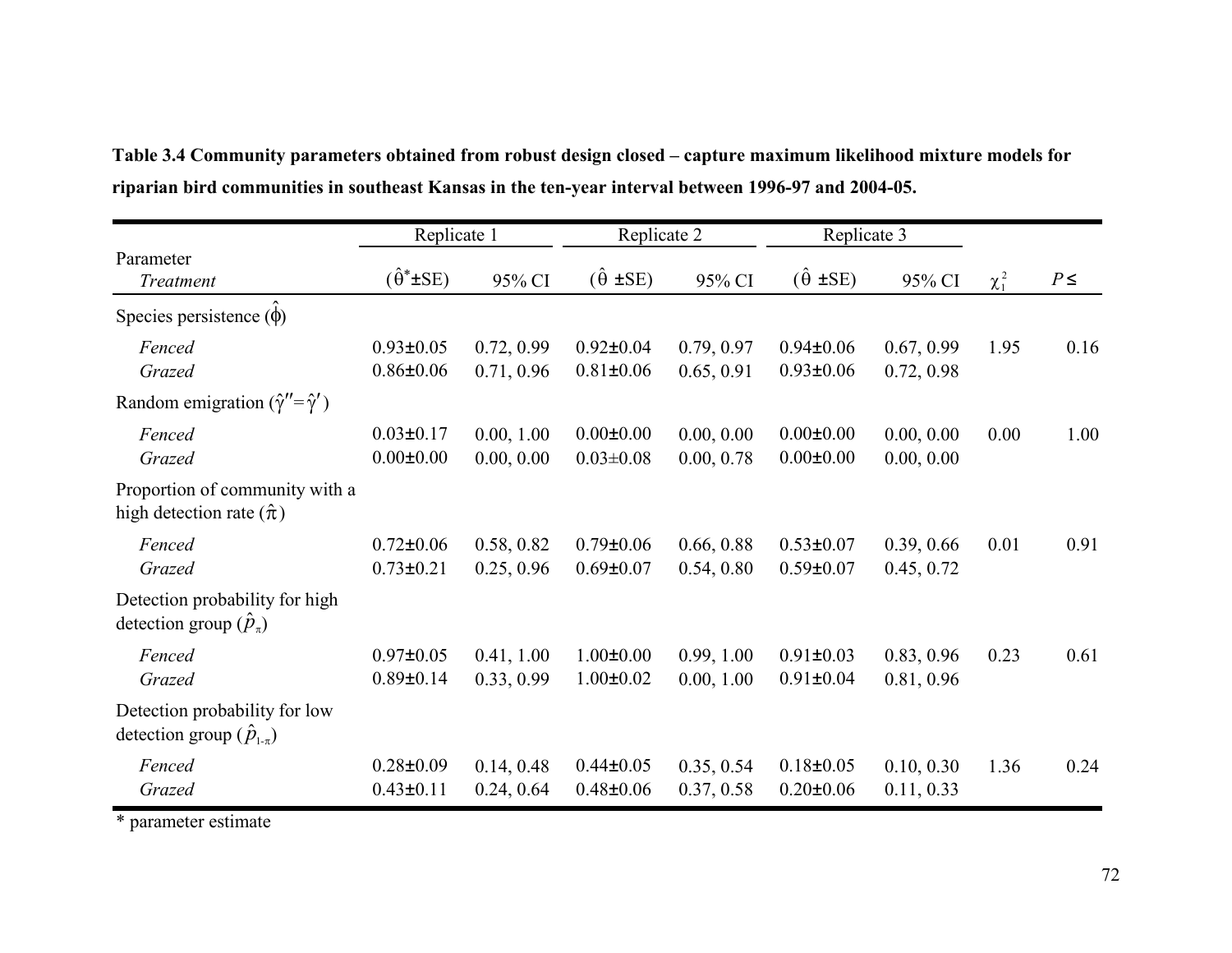|                                                   |                                    | Replicate 1                   |                                     | Replicate 2                  |                                    | Replicate 3                                            |            |          |
|---------------------------------------------------|------------------------------------|-------------------------------|-------------------------------------|------------------------------|------------------------------------|--------------------------------------------------------|------------|----------|
| Parameter<br>Treatment                            | $(\hat{\theta}^* \pm SE)$          | 95% CI                        | $(\hat{\theta} \pm SE)$             | 95% CI                       | $(\hat{\theta} \pm SE)$            | 95% CI                                                 | $\chi_1^2$ | $P \leq$ |
| Extinction $(E)$                                  |                                    |                               |                                     |                              |                                    |                                                        |            |          |
| Fenced<br>Grazed                                  | $0.07 \pm 0.05$<br>$0.14 \pm 0.06$ | 0.01, 0.27<br>0.06, 0.29      | $0.09 \pm 0.04$<br>$0.19 \pm 0.06$  | 0.03, 0.22<br>0.09, 0.34     | $0.06 \pm 0.06$<br>$0.07 \pm 0.06$ | 0.00, 0.30<br>0.01, 0.26                               | 1.75       | 0.19     |
| Turnover $(T)$                                    |                                    |                               |                                     |                              |                                    |                                                        |            |          |
| Fenced<br>Grazed                                  | $0.18 \pm 0.06$<br>$0.19 \pm 0.06$ | 0.09, 0.31<br>0.10, 0.32      | $0.15 \pm 0.05$<br>$0.18 \pm 0.05$  | 0.07, 0.27<br>0.10, 0.31     | $0.13 \pm 0.05$<br>$0.11 \pm 0.06$ | 0.05, 0.27<br>0.03, 0.27                               | 0.02       | 0.90     |
| Number of colonizers $(\hat{B}_{n})$              |                                    |                               |                                     |                              |                                    |                                                        |            |          |
| Fenced<br>Grazed                                  | $4.96 \pm 5.98$<br>$6.05 \pm 2.61$ | $-6.85, 16.57$<br>0.98, 11.18 | $4.57 \pm 2.38$<br>$11.39 \pm 2.07$ | $-0.08, 9.24$<br>7.58, 15.66 |                                    | 11.88±5.36 1.39, 22.36<br>$7.05 \pm 5.23$ -3.18, 17.34 | 0.09       | 0.77     |
| Rate of change in species<br>richness $(\lambda)$ |                                    |                               |                                     |                              |                                    |                                                        |            |          |
| Fenced<br>Grazed                                  | $1.14 \pm 0.29$<br>$1.20 \pm 0.15$ | 0.68, 1.80<br>0.93, 1.51      | $1.16 \pm 0.13$<br>$1.38 \pm 0.08$  | 0.92, 1.42<br>1.22, 1.54     | $1.43 \pm 0.26$<br>$1.22 \pm 0.24$ | 1.00, 2.03<br>0.82, 1.77                               | 0.02       | 0.89     |

**Table 3.5 Derived parameter estimates based on robust design closed – capture maximum likelihood mixture models for riparian bird communities in southeast Kansas in the ten-year interval between 1996-97 and 2004-05.** 

\* parameter estimate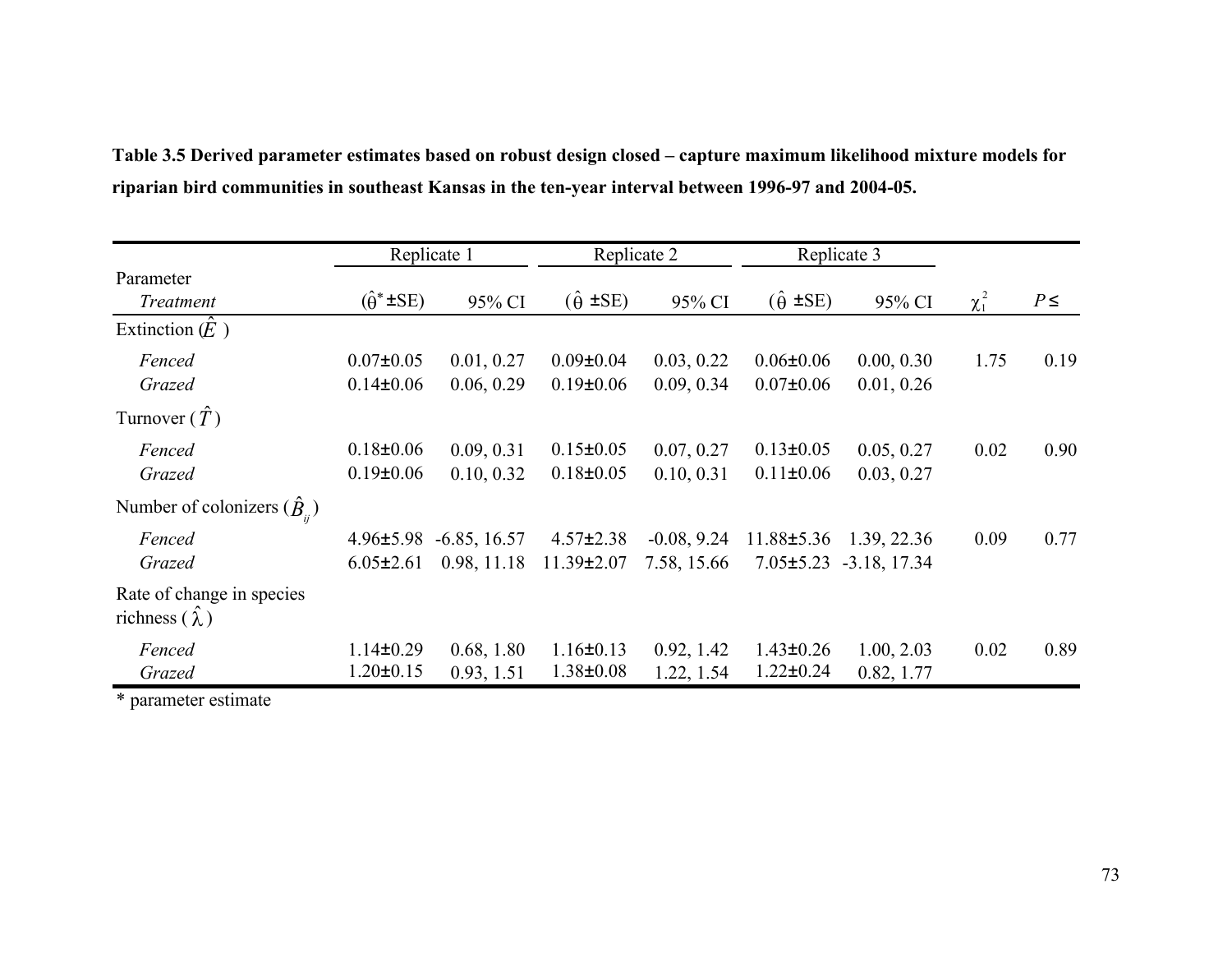|                               | <b>Species</b>   |            | 1996                    |            | 1997                     | 2004                                                                                                    |                                        | 2005                                                |        |
|-------------------------------|------------------|------------|-------------------------|------------|--------------------------|---------------------------------------------------------------------------------------------------------|----------------------------------------|-----------------------------------------------------|--------|
| <b>Guild</b>                  |                  |            |                         |            |                          |                                                                                                         |                                        |                                                     |        |
| <b>Common Name Latin Name</b> |                  | fenced     | grazed                  | fenced     | grazed                   | fenced                                                                                                  | grazed                                 | fenced                                              | grazed |
| Cavity                        |                  |            |                         |            |                          |                                                                                                         |                                        |                                                     |        |
| Barred                        | <b>Strix</b>     |            |                         |            |                          |                                                                                                         |                                        |                                                     |        |
| Owl                           | varia            | 0.67(0.33) |                         | 0.33(0.33) |                          |                                                                                                         | $0.33(0.33)$ $0.67(0.33)$ $1.00(0.58)$ |                                                     |        |
| Carolina                      | Poecile          |            |                         |            |                          |                                                                                                         |                                        |                                                     |        |
| Chickadee                     | carolinensis     |            |                         |            |                          | $1.33(0.33)$ $2.67(0.88)$ $3.00(0.58)$ $4.00(0.58)$ $3.33(0.67)$ $1.67(0.88)$ $3.33(1.20)$ $5.67(1.20)$ |                                        |                                                     |        |
| Carolina                      | Thryothorus      |            |                         |            |                          |                                                                                                         |                                        |                                                     |        |
| Wren                          | ludovicianus     |            |                         |            |                          | 1.33(0.33) 1.33(0.33) 1.33(0.33) 0.67(0.33) 3.33(1.20) 2.33(0.33) 1.33(0.67) 1.00(0.00)                 |                                        |                                                     |        |
| Downy                         | Picoides         |            |                         |            |                          |                                                                                                         |                                        |                                                     |        |
| Woodpecker                    | pubescens        |            |                         |            |                          | 2.33(0.67) 3.00(0.58) 1.33(0.33) 1.33(0.33) 1.00(0.58) 1.67(0.67) 2.67(0.88) 2.00(0.58)                 |                                        |                                                     |        |
| Eastern                       | Sialia           |            |                         |            |                          |                                                                                                         |                                        |                                                     |        |
| Bluebird                      | sialis           |            | $0.67(0.67)$ 1.00(0.00) |            |                          | $0.33(0.33)$ $0.33(0.33)$ $0.33(0.33)$ $1.33(0.33)$ $1.67(0.67)$                                        |                                        |                                                     |        |
| European                      | <b>Sturnus</b>   |            |                         |            |                          |                                                                                                         |                                        |                                                     |        |
| <b>Starling</b>               | vulgaris         | 0.33(0.33) | $\blacksquare$          |            |                          |                                                                                                         |                                        |                                                     |        |
| <b>Great Crested</b>          | <b>Myiarchus</b> |            |                         |            |                          |                                                                                                         |                                        |                                                     |        |
| Flycatcher                    | crinitus         |            |                         |            |                          | 3.00(0.00) 4.00(0.58) 3.00(0.58) 2.67(0.33) 1.00(0.00) 1.67(0.33) 2.67(0.33) 2.33(0.88)                 |                                        |                                                     |        |
| Hairy                         | Picoides         |            |                         |            |                          |                                                                                                         |                                        |                                                     |        |
| Woodpecker                    | villosus         |            |                         | 0.33(0.33) | $\overline{\phantom{0}}$ | 0.67(0.33)                                                                                              |                                        |                                                     |        |
| Northern                      |                  |            |                         |            |                          |                                                                                                         |                                        |                                                     |        |
| Flicker                       | Colaptes auratus |            |                         |            | $\overline{\phantom{0}}$ | 0.33(0.33)                                                                                              |                                        |                                                     |        |
| Pileated                      | Dryocopus        |            |                         |            |                          |                                                                                                         |                                        |                                                     |        |
| Woodpecker                    | pileatus         |            |                         |            |                          |                                                                                                         |                                        | $0.33(0.33)$ $0.67(0.33)$ $0.33(0.33)$ $0.33(0.33)$ |        |
| Red-bellied                   | Melanerpes       |            |                         |            |                          |                                                                                                         |                                        |                                                     |        |
| Woodpecker                    | carolinus        |            |                         |            |                          | $4.67(0.33)$ $3.00(1.00)$ $3.33(0.33)$ $4.00(0.00)$ $2.33(0.33)$ $2.67(0.33)$ $3.33(0.67)$ $4.33(0.67)$ |                                        |                                                     |        |
| Red-headed                    | Melanerpes       |            |                         |            |                          |                                                                                                         |                                        |                                                     |        |
| Woodpecker                    | erythrocephalus  |            |                         |            |                          |                                                                                                         |                                        | 1.00(1.00)                                          |        |

**Table 3.6 Mean (±SE) number of individuals detected at all fenced and all grazed replicates per year in southeast Kansasa,b.**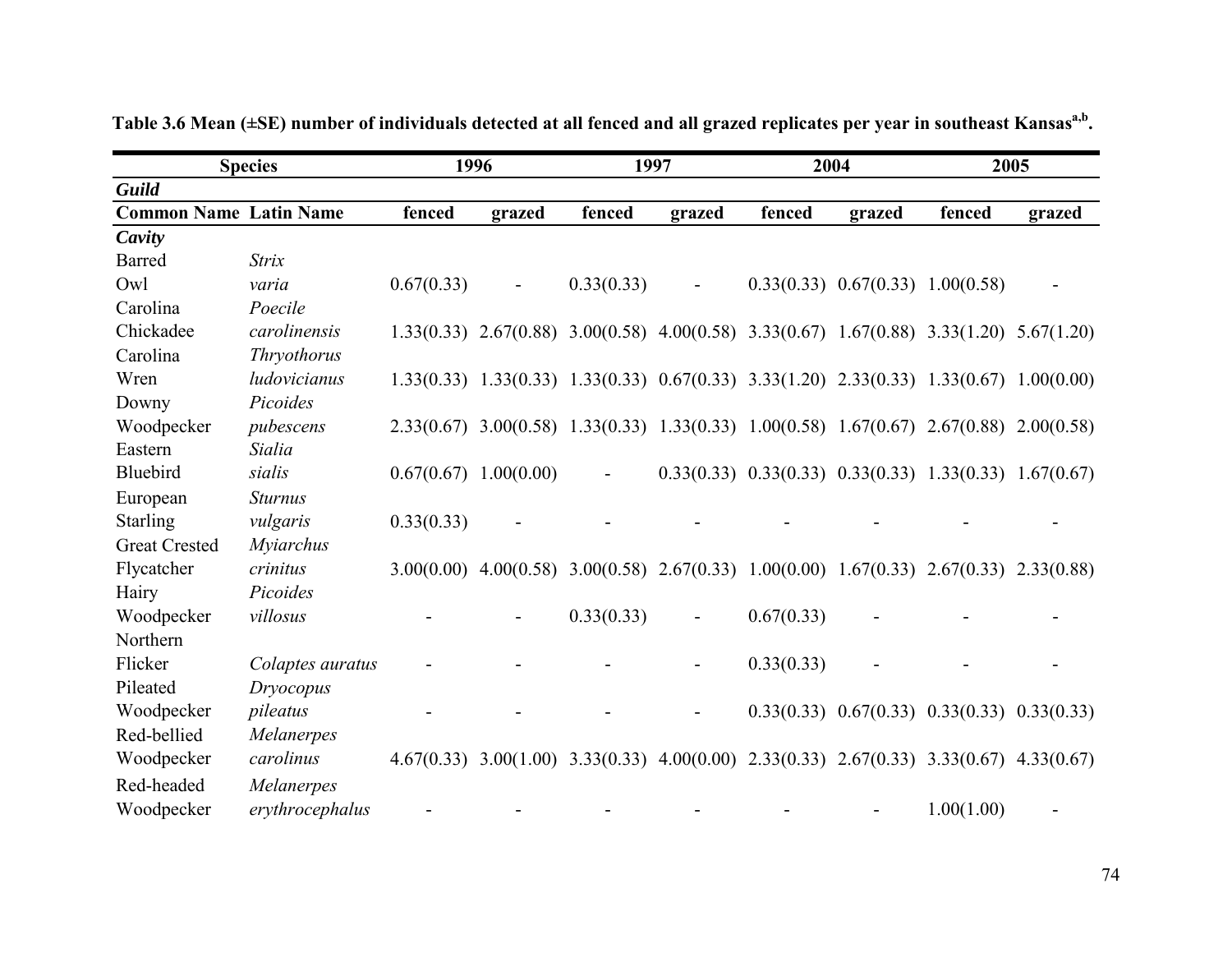| <b>Table 3.6 continued</b> |                   |            |                                                                                                         |  |                              |                                        |                          |                                                                               |
|----------------------------|-------------------|------------|---------------------------------------------------------------------------------------------------------|--|------------------------------|----------------------------------------|--------------------------|-------------------------------------------------------------------------------|
| Tufted                     | <b>Baeolophus</b> |            |                                                                                                         |  |                              |                                        |                          |                                                                               |
| Titmouse                   | bicolor           |            | $3.00(1.00)$ $4.00(0.58)$ $3.33(0.33)$ $3.67(0.67)$ $5.67(2.19)$ $1.67(0.33)$ $2.67(0.67)$ $3.67(0.88)$ |  |                              |                                        |                          |                                                                               |
| White-breasted             | <b>Sitta</b>      |            |                                                                                                         |  |                              |                                        |                          |                                                                               |
| Nuthatch                   | carolinensis      | 0.33(0.33) |                                                                                                         |  |                              |                                        |                          | $1.00(0.00)$ $0.67(0.33)$ $1.67(0.33)$ $2.33(0.33)$ $1.00(0.58)$ $2.00(1.00)$ |
| <b>Ground</b>              |                   |            |                                                                                                         |  |                              |                                        |                          |                                                                               |
| Black-and-white Mniotilta  |                   |            |                                                                                                         |  |                              |                                        |                          |                                                                               |
| Warbler                    | varia             |            |                                                                                                         |  |                              | $0.33(0.33)$ $0.67(0.33)$              | $\overline{\phantom{a}}$ | 1.00(0.58)                                                                    |
| Kentucky                   | Oporornis         |            |                                                                                                         |  |                              |                                        |                          |                                                                               |
| Warbler                    | formosus          |            |                                                                                                         |  |                              |                                        |                          | $0.67(0.33)$ $0.33(0.33)$                                                     |
| Northern                   | Colinus           |            |                                                                                                         |  |                              |                                        |                          |                                                                               |
| Bobwhite                   | virginianus       |            | 0.33(0.33)                                                                                              |  |                              | $0.33(0.33)$ $0.67(0.67)$ $0.33(0.33)$ |                          |                                                                               |
| Wild                       | Meleagris         |            |                                                                                                         |  |                              |                                        |                          |                                                                               |
| Turkey                     | gallopavo         |            |                                                                                                         |  |                              |                                        |                          | $0.67(0.33)$ $0.67(0.67)$ $1.00(0.58)$ $0.33(0.33)$ $0.67(0.33)$ $0.33(0.33)$ |
| Shrub/low-                 |                   |            |                                                                                                         |  |                              |                                        |                          |                                                                               |
| foliage                    |                   |            |                                                                                                         |  |                              |                                        |                          |                                                                               |
| Acadian                    | Empidonax         |            |                                                                                                         |  |                              |                                        |                          |                                                                               |
| Flycatcher                 | virescens         |            |                                                                                                         |  | 0.67(0.67)                   |                                        |                          |                                                                               |
| American                   | Carduelis         |            |                                                                                                         |  |                              |                                        |                          |                                                                               |
| Goldfinch                  | tristis           |            | $0.67(0.33)$ $0.67(0.33)$ $1.00(0.58)$ $1.00(0.58)$ $1.67(1.67)$ $0.67(0.67)$ $0.33(0.33)$              |  |                              |                                        |                          |                                                                               |
| American                   | Turdus            |            |                                                                                                         |  |                              |                                        |                          |                                                                               |
| Robin                      | migratorius       |            | $0.33(0.33)$ 1.33(1.33)                                                                                 |  |                              | $0.33(0.33)$ 1.00(1.00)                |                          |                                                                               |
| Blue-gray                  | Polioptila        |            |                                                                                                         |  |                              |                                        |                          |                                                                               |
| Gnatcatcher                | caerulea          |            | $0.67(0.33)$ $0.67(0.33)$ $0.33(0.33)$ $0.33(0.33)$ $0.33(0.33)$ $0.33(0.33)$ $1.33(0.33)$ $0.33(0.33)$ |  |                              |                                        |                          |                                                                               |
| <b>Brown</b>               | Toxostoma         |            |                                                                                                         |  |                              |                                        |                          |                                                                               |
| Thrasher                   | rufum             |            | $1.67(0.88)$ $2.67(1.33)$ $1.00(0.58)$ $2.67(0.33)$                                                     |  | $\qquad \qquad \blacksquare$ | 0.33(0.33)                             |                          | 0.67(0.67)                                                                    |
| Chipping                   | Spizella          |            |                                                                                                         |  |                              |                                        |                          |                                                                               |
| Sparrow                    | passerina         |            |                                                                                                         |  |                              | $0.33(0.33)$ $0.33(0.33)$              |                          |                                                                               |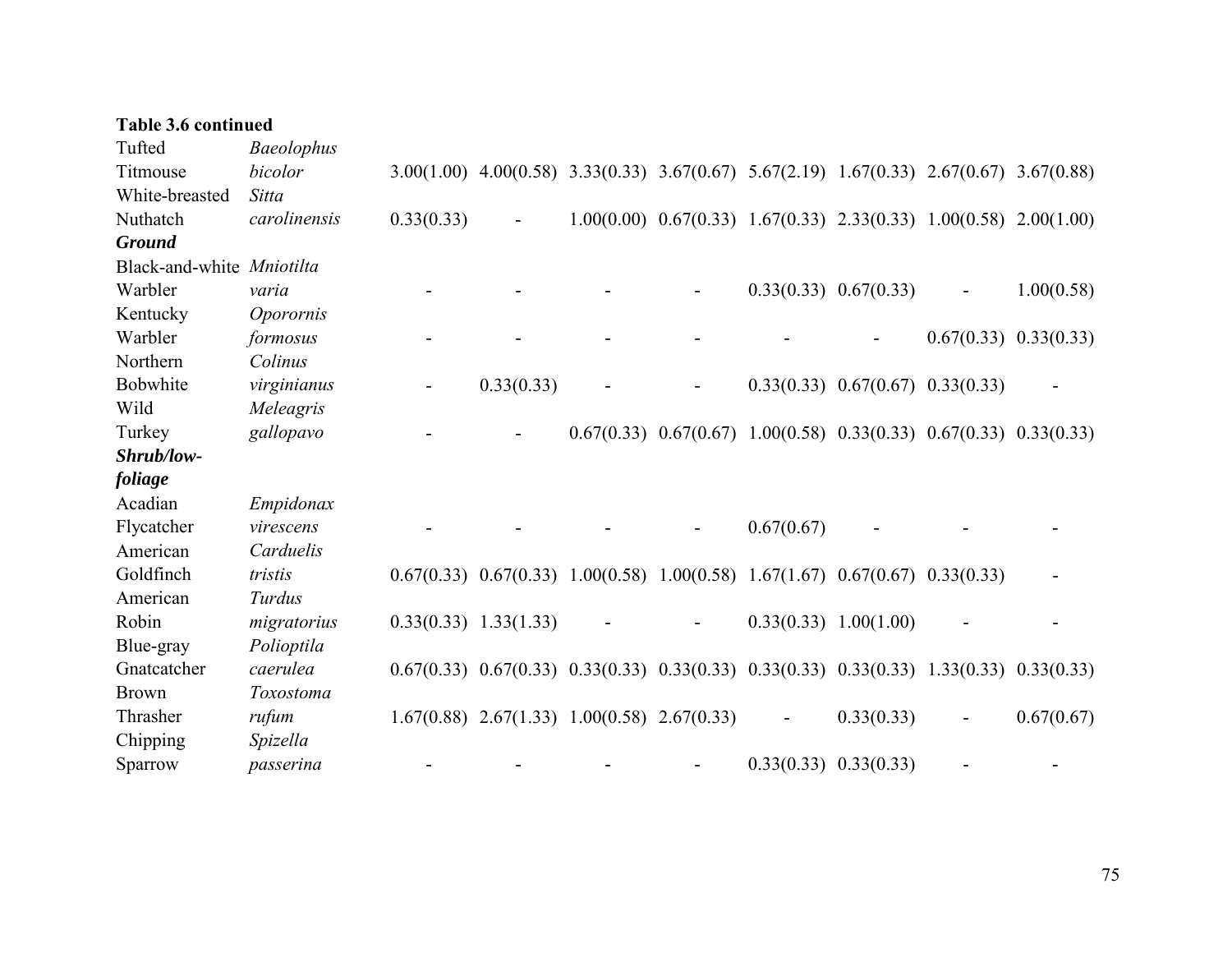## **Table 3.6 continued**

| Common         | Quiscalus                    |                                                                                                         |                |                                                                               |            |            |            |                           |
|----------------|------------------------------|---------------------------------------------------------------------------------------------------------|----------------|-------------------------------------------------------------------------------|------------|------------|------------|---------------------------|
| Grackle        | quiscula                     | $0.33(0.33)$ $0.33(0.33)$ $1.33(0.88)$                                                                  |                |                                                                               |            | 0.33(0.33) |            |                           |
|                | Spiza                        |                                                                                                         |                |                                                                               |            |            |            |                           |
| Dickcissel     | americana                    |                                                                                                         |                |                                                                               | 0.67(0.67) |            |            | $0.33(0.33)$ $0.33(0.33)$ |
| Field          | Spizella                     |                                                                                                         |                |                                                                               |            |            |            |                           |
| Sparrow        | pusilla                      | $0.67(0.67)$ $1.67(0.88)$ $0.33(0.33)$ $1.00(0.58)$ $1.00(0.58)$ $0.33(0.33)$ $0.67(0.33)$ $0.67(0.33)$ |                |                                                                               |            |            |            |                           |
| Gray           | Dumetella                    |                                                                                                         |                |                                                                               |            |            |            |                           |
| Catbird        | carolinensis                 | 0.33(0.33)                                                                                              |                | $\blacksquare$                                                                | 0.33(0.33) |            |            |                           |
| Indigo         | Passerina                    |                                                                                                         |                |                                                                               |            |            |            |                           |
| <b>Bunting</b> | cyanea                       | 4.33(0.88) 2.33(0.67) 5.00(1.00) 4.33(0.33) 2.67(0.33) 2.00(0.58) 4.33(0.33) 2.00(0.58)                 |                |                                                                               |            |            |            |                           |
| Northern       | Cardinalis                   |                                                                                                         |                |                                                                               |            |            |            |                           |
| Cardinal       | cardinalis                   | 7.33(0.33) 4.33(0.33) 5.67(0.33) 7.00(1.00) 6.67(1.76) 5.00(2.00) 7.00(0.58) 6.00(1.73)                 |                |                                                                               |            |            |            |                           |
| Northern       | <b>Mimus</b>                 |                                                                                                         |                |                                                                               |            |            |            |                           |
| Mockingbird    | polyglottos                  |                                                                                                         |                | $0.33(0.33)$ $0.33(0.33)$ $0.33(0.33)$ $0.33(0.33)$ $0.33(0.33)$ $0.33(0.33)$ |            |            |            |                           |
| Wood           | Hylocichla                   |                                                                                                         |                |                                                                               |            |            |            |                           |
| Thrush         | mustelina                    | $0.67(0.33)$ $0.33(0.33)$                                                                               | $\blacksquare$ | 1.00(0.58)                                                                    |            |            | 0.33(0.33) |                           |
| Yellow-billed  | Coccyzus                     |                                                                                                         |                |                                                                               |            |            |            |                           |
| Cuckoo         | americanus                   | 3.67(0.33) 3.00(0.58) 3.00(0.58) 3.67(0.33) 4.33(1.45) 2.33(0.33) 3.00(1.15) 4.00(1.15)                 |                |                                                                               |            |            |            |                           |
| Sub-           |                              |                                                                                                         |                |                                                                               |            |            |            |                           |
| canopy/canopy  |                              |                                                                                                         |                |                                                                               |            |            |            |                           |
| Baltimore      | <i><u><b>Icterus</b></u></i> |                                                                                                         |                |                                                                               |            |            |            |                           |
| Oriole         | galbula                      |                                                                                                         |                | $0.33(0.33)$ $0.67(0.33)$                                                     |            |            |            |                           |
| Blue           | Cyanocitta                   |                                                                                                         |                |                                                                               |            |            |            |                           |
| Jay            | cristata                     | 2.00(1.15) 1.67(0.88) 2.00(1.00) 3.67(0.88) 1.00(0.58) 2.33(1.33) 1.33(0.88) 3.33(0.88)                 |                |                                                                               |            |            |            |                           |
| Eastern        | Tyrannus                     |                                                                                                         |                |                                                                               |            |            |            |                           |
| Kingbird       | tyrannus                     |                                                                                                         |                | $0.33(0.33)$ $0.33(0.33)$                                                     |            |            |            |                           |
| Eastern Wood   | Contopus                     |                                                                                                         |                |                                                                               |            |            |            |                           |
| Pewee          | virens                       | 3.33(0.88) 1.67(0.33) 3.00(0.58) 2.33(0.33) 1.00(0.58) 1.33(0.33) 2.00(0.00) 1.00(0.58)                 |                |                                                                               |            |            |            |                           |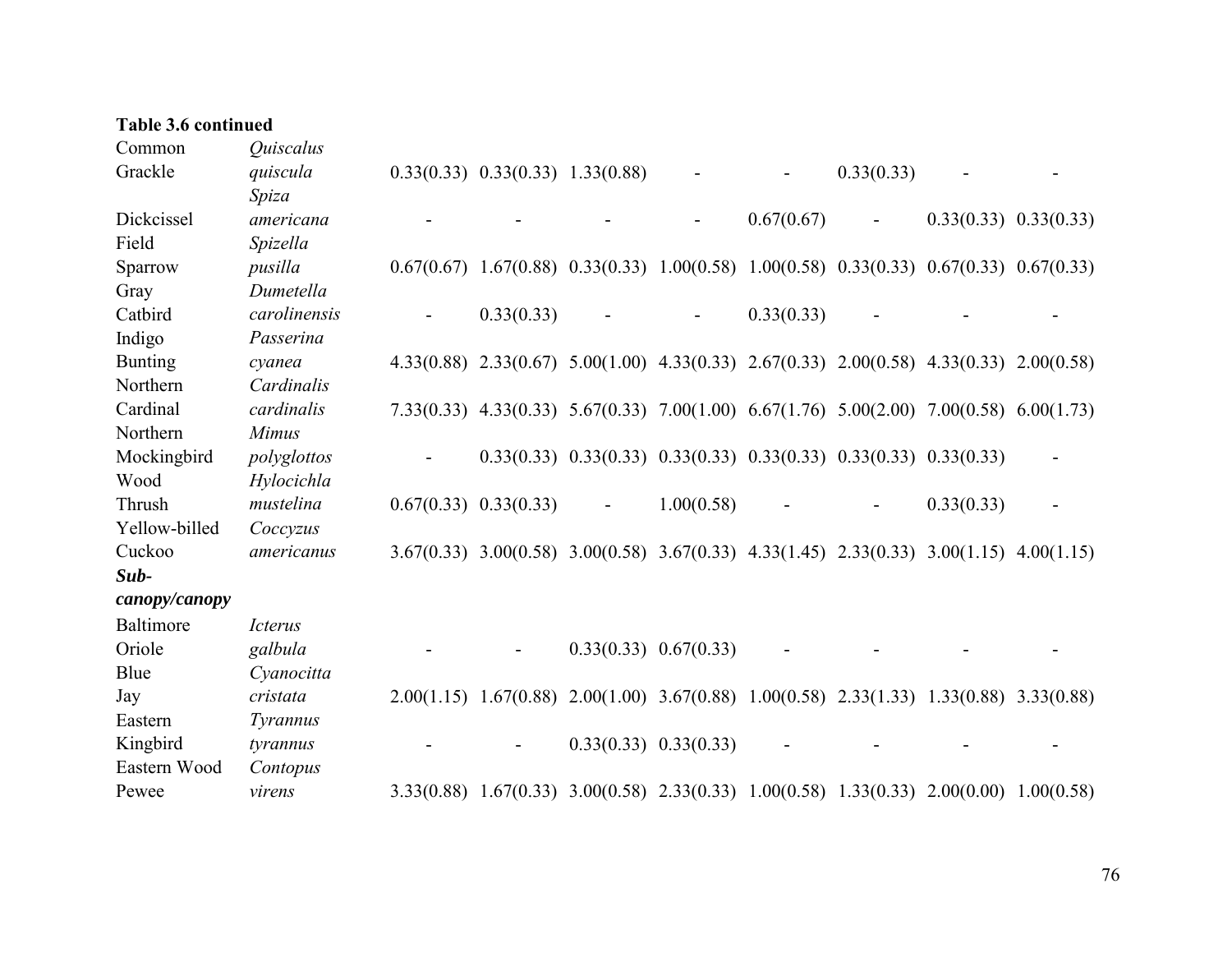| <b>Table 3.6 continued</b> |                  |            |                           |                                        |                                        |                                                                                            |            |                           |
|----------------------------|------------------|------------|---------------------------|----------------------------------------|----------------------------------------|--------------------------------------------------------------------------------------------|------------|---------------------------|
| Fish                       | Corvus           |            |                           |                                        |                                        |                                                                                            |            |                           |
| Crow                       | ossifragus       |            |                           |                                        |                                        | 0.33(0.33)                                                                                 |            |                           |
| <b>Great Blue</b>          | Ardea            |            |                           |                                        |                                        |                                                                                            |            |                           |
| Heron                      | herodias         |            | 0.33(0.33)                |                                        |                                        | 0.67(0.33)                                                                                 |            |                           |
| <b>Great Horned</b>        | <b>Bubo</b>      |            |                           |                                        |                                        |                                                                                            |            |                           |
| Owl                        | virginianus      |            |                           | 0.33(0.33)                             | $\overline{\phantom{a}}$               | 0.33(0.33)                                                                                 |            |                           |
| Green                      | <b>Buterides</b> |            |                           |                                        |                                        |                                                                                            |            |                           |
| Heron                      | virescens        | 0.67(0.33) |                           | $\overline{\phantom{0}}$               |                                        | $0.33(0.33)$ $0.33(0.33)$                                                                  |            |                           |
| Mourning                   | Zenaida          |            |                           |                                        |                                        |                                                                                            |            |                           |
| Dove                       | macroura         |            | $0.33(0.33)$ $0.33(0.33)$ |                                        | $0.33(0.33)$ $0.33(0.33)$ $0.67(0.33)$ |                                                                                            |            |                           |
| Red-eyed                   | Vireo            |            |                           |                                        |                                        |                                                                                            |            |                           |
| Vireo                      | olivaceus        | 0.33(0.33) |                           | $1.00(0.58)$ 0.67(0.67)                |                                        |                                                                                            |            | 1.00(0.58)                |
| Red-shouldered             | <b>Buteo</b>     |            |                           |                                        |                                        |                                                                                            |            |                           |
| Hawk                       | lineatus         |            |                           |                                        |                                        |                                                                                            | 0.67(0.67) |                           |
| Rose-breasted              | Pheucticus       |            |                           |                                        |                                        |                                                                                            |            |                           |
| Grosbeak                   | ludovicianus     |            |                           | $0.33(0.33)$ $0.67(0.67)$ $0.33(0.33)$ |                                        |                                                                                            |            |                           |
| Ruby-throated              | Archilochus      |            |                           |                                        |                                        |                                                                                            |            |                           |
| Hummingbird                | colubris         |            |                           |                                        |                                        |                                                                                            |            | $0.33(0.33)$ $0.33(0.33)$ |
| Summer                     | Piranga          |            |                           |                                        |                                        |                                                                                            |            |                           |
| Tanager                    | rubra            |            |                           | $\overline{\phantom{0}}$               | 0.67(0.33)                             | -                                                                                          |            | $0.67(0.33)$ $0.67(0.67)$ |
| Yellow                     | Dendroica        |            |                           |                                        |                                        |                                                                                            |            |                           |
| Warbler                    | petechia         |            | $0.33(0.33)$ $0.33(0.33)$ | $\overline{\phantom{a}}$               | 0.67(0.67)                             | $\qquad \qquad \blacksquare$                                                               | 0.33(0.33) |                           |
| Parasitic                  |                  |            |                           |                                        |                                        |                                                                                            |            |                           |
| Brown-headed               | Molothrus        |            |                           |                                        |                                        |                                                                                            |            |                           |
| Cowbird                    | ater             | 1.67(0.67) |                           |                                        |                                        | $2.67(0.33)$ $0.67(0.33)$ $1.33(0.88)$ $0.67(0.33)$ $1.67(0.88)$ $3.00(1.15)$ $0.67(0.33)$ |            |                           |

<sup>a</sup> For each species, the maximum number of individuals detected on a visit to each replicate was used to obtain the average.

b Eastern phoebe (*Sayornis phoebe* ) has been omitted from the guild analysis.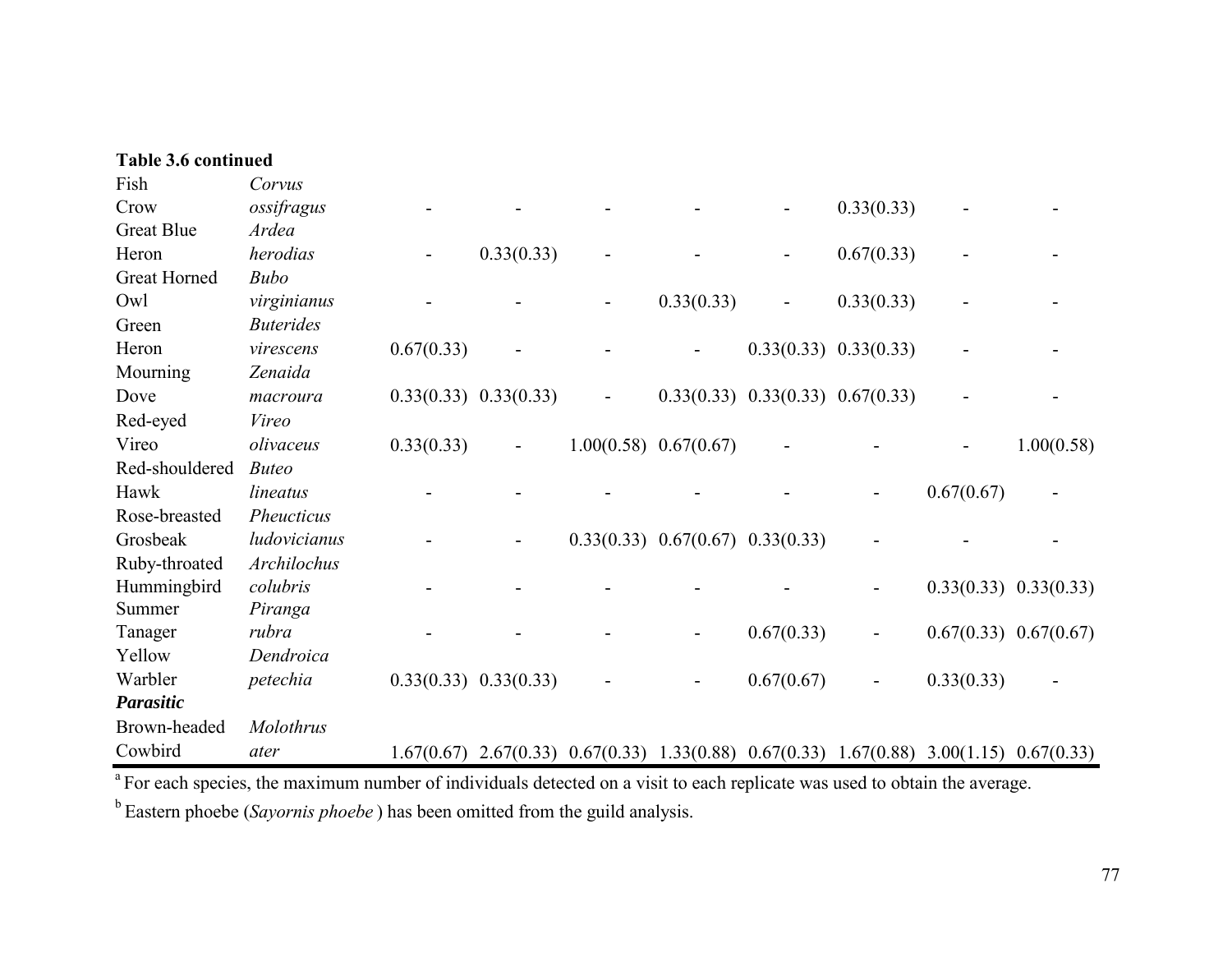**Figure 3.1 Riparian bird species richness on the Kansas Army Ammunition Plant: a) average (±SE) observed richness for consecutive years of the study for each replicate site,**  and b) species richness (  $\hat{N}$  ) estimates generated by robust design mark-recapture models **for each replicate site; fenced = cattle excluded, grazed = cattle present.** 

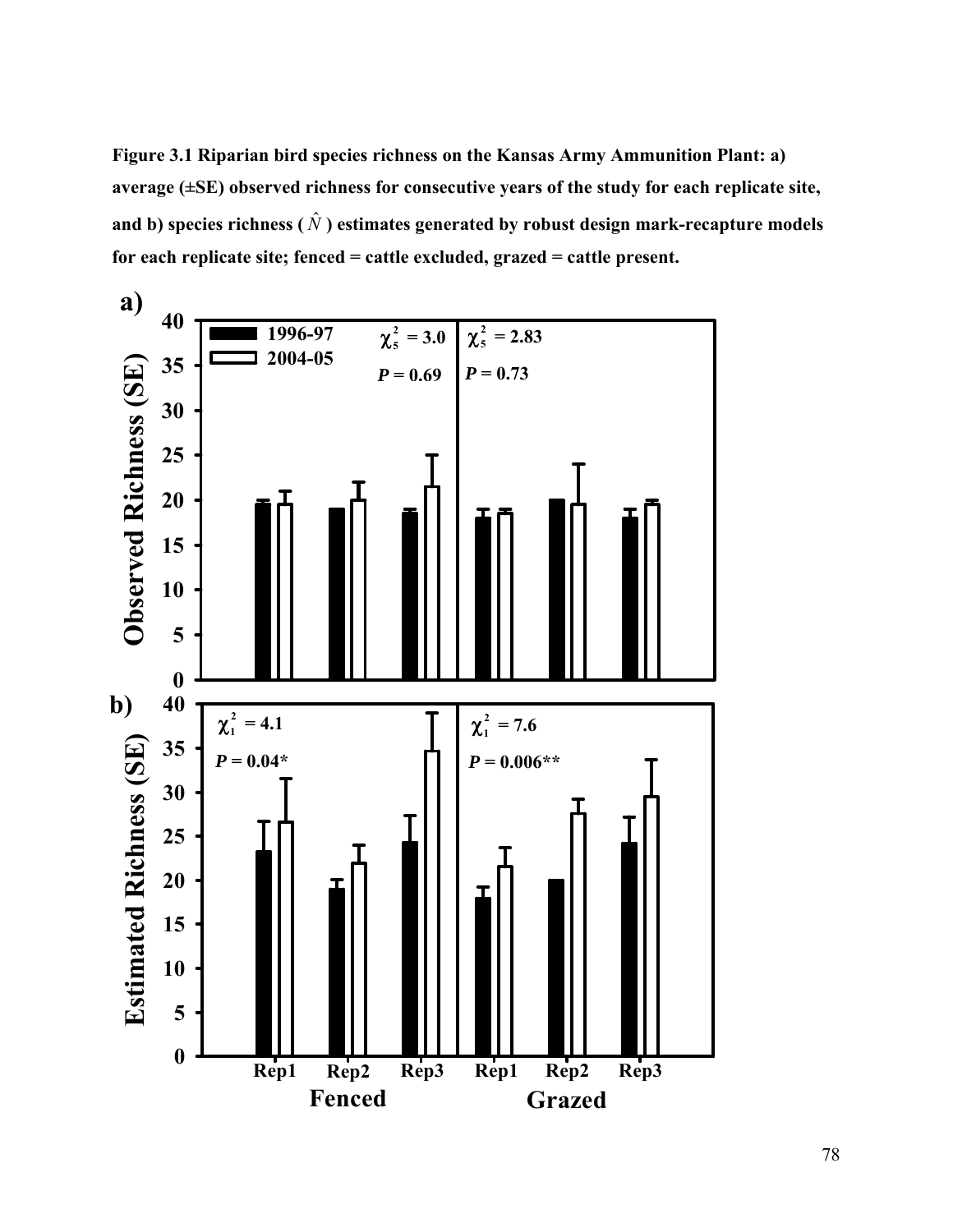## **CHAPTER 4 - Conclusions**

Ecological restoration efforts can positively influence plant and animal populations, and have become central to many conservation efforts for rare species or communities. In systems that are often subject to multiple land uses (e.g., agriculture and wildlife management), successful approaches to restoration support both wildlife populations and landowners. Using livestock grazing as a restoration tool may be a useful approach to restoring ecological communities that have an evolutionary history with ungulate grazers, like tallgrass prairie. Livestock grazing can provide a low-cost, relatively low-maintenance alternative restoration method to prescribed burning, intensive chemical treatments, and overseeding with native species. However, understanding community responses to altered rangeland management techniques is imperative to determine whether livestock grazing can be an effective restoration tool.

We found that by allowing cattle to graze tall fescue-dominated pastures during the winter, we decreased the abundance and biomass of the exotic tall fescue, and increased the abundance and biomass of several native, warm-season grasses. Additionally, we observed higher species richness of native plants in winter-grazed pastures compared to the traditional year-round grazed pastures. The grassland breeding bird community showed variable responses to winter-grazing. Winter-grazed pastures had higher species richness of breeding grassland birds than either year-round grazed pastures or native prairie remnants. We observed a higher density of Dickcissels in pastures grazed during the winter only, but Grasshopper Sparrows and Eastern Meadowlarks had higher densities in pastures grazed year-round. Dickcissel density was negatively influenced by the presence of cattle during the breeding season and by a higher abundance of tall fescue in year-round grazed pastures. Grasshopper Sparrow density was negatively influenced by the higher abundance of native grass and associated visual obstruction in some winter-grazed pastures, and was positively influenced by a greater abundance of forbs. We identified no significant habitat variables that influenced the density of Eastern Meadowlarks. Henslow's Sparrows and Common Yellowthroat were never detected in year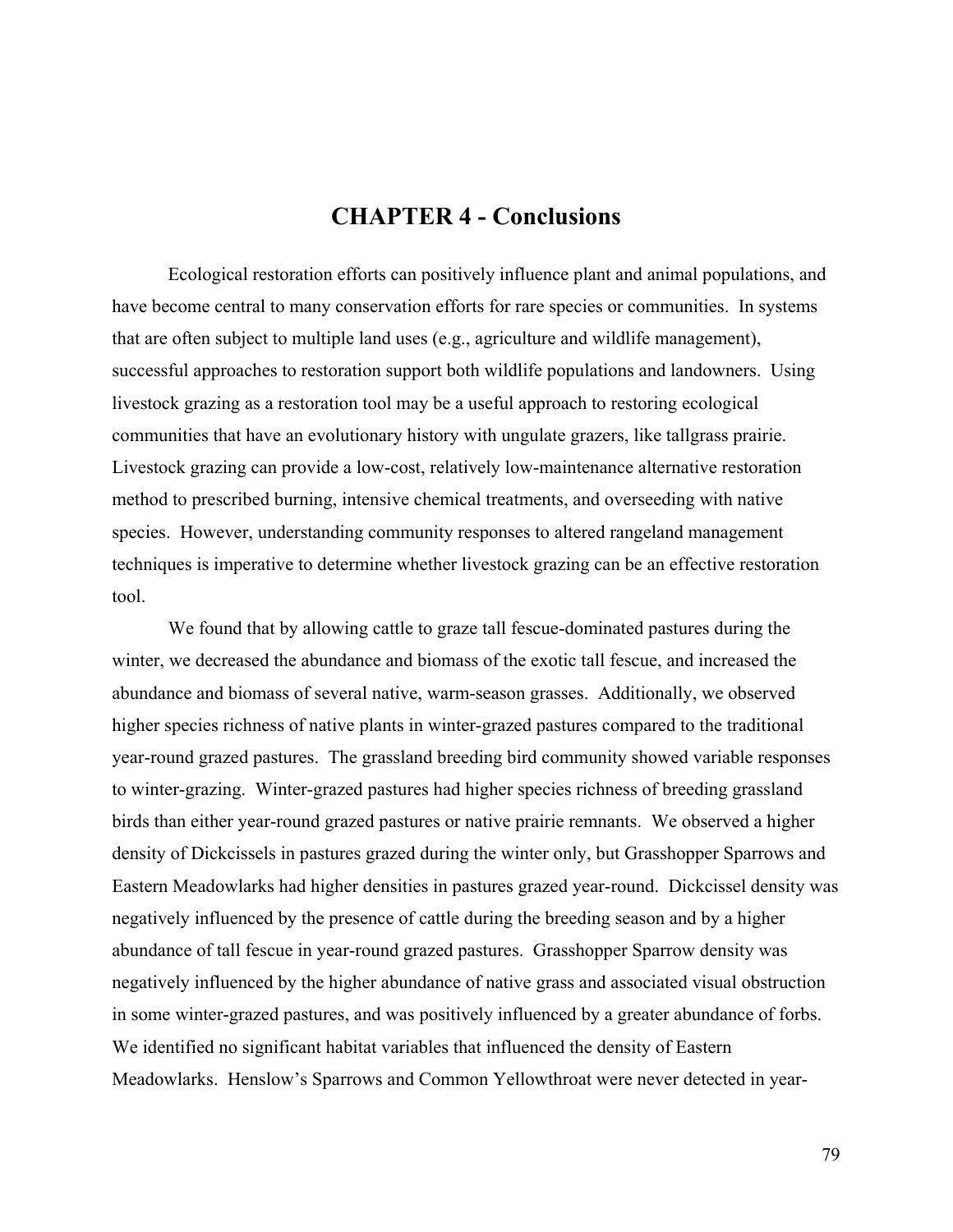round grazed pastures, but territorial males were detected in low numbers in pastures that had been winter-grazed for five consecutive years. Brown-headed Cowbirds, although detected too infrequently to estimate density, were encountered more frequently in year-round grazed pastures than winter-grazed pastures. Winter-grazing may be more beneficial for some species of grassland breeding birds than for others because of the disparate requirements of nest-site characteristics among species; however, if winter-grazing results in reduced brood parasitism by Brown-headed Cowbirds through decreased cowbird abundance, then grassland-breeding bird communities as a whole could be positively affected.

Quantifying the recovery dynamics in habitats recently subjected to restoration efforts is crucial to evaluating the efficacy of restoration methods. Some ecological communities, especially riparian habitats that are less tolerant to grazing, may show lags in response to changes in rangeland management and passive restoration methods. We evaluated bird community responses in fenced and grazed riparian habitats to see if livestock exclusion positively affected riparian bird species richness and to quantify changes in community vital rates (e.g., local extinction and colonization) since the exclusion of livestock. We used a mark-recapture modeling approach to quantify species richness, which allowed us to account for differences in detectability among species. We found no differences in species richness between fenced riparian sites in which livestock had been excluded for eight years and actively grazed sites. We also observed no differences in local extinction probabilities, species turnover, the number of local colonizers, and the rate of change in species richness between fenced and grazed sites. However, we found substantial differences between unadjusted species counts and species richness estimates from the mark-recapture models, largely due to heterogeneous detection probabilities among species in both fenced and grazed riparian sites. These results suggest that unadjusted counts in community studies can misrepresent the number of species that are present, ultimately resulting in biased estimates of change within the community after restoration.

The accurate quantification of community dynamics after experimental restoration efforts is integral to the development of restoration ecology as a predictive science in which hypotheses about the pace and trajectory of recovery can be made. Approaches that account for differences in detectability among species, such as the mark-recapture approach we used, allow for increased reliability in community surveys and if incorporated into future restoration efforts, should result in a better match between observed and expected restoration timescales.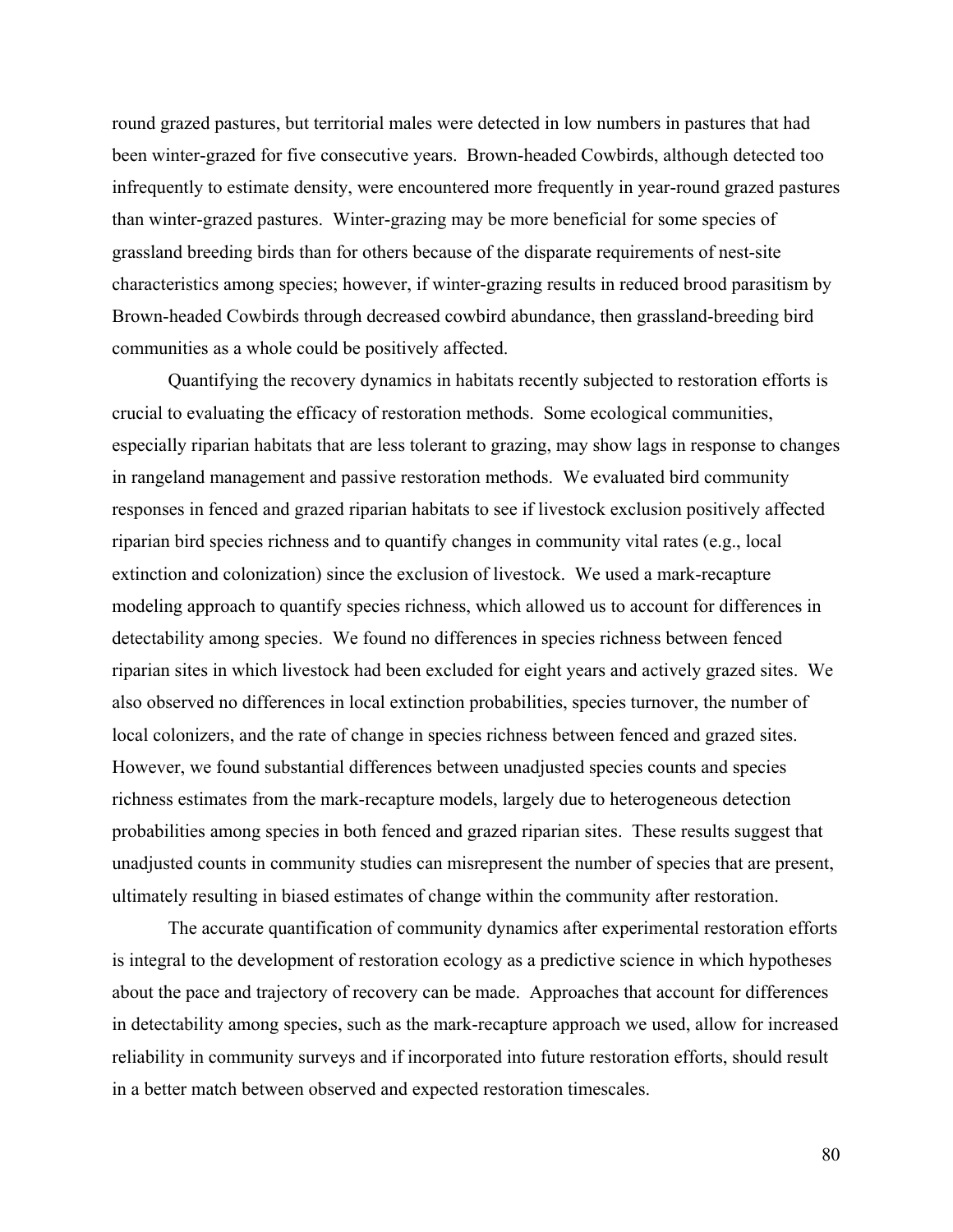## **Appendix A - Riparian encounter histories and geographic coordinates**

**Appendix Table A.1 Encounter historiesa for species in fenced and grazed riparian sites on the Kansas Army Ammunition Plant for four primary sampling periods, represented by each year of the study, and 13 secondary sampling periods: 1996:4, 1997:4, 2004:2, 2005:3.** 

|                              |               | <b>Fenced/Ungrazed</b> |               | <b>Grazed</b>               |                             |               |  |
|------------------------------|---------------|------------------------|---------------|-----------------------------|-----------------------------|---------------|--|
| <b>Species</b>               | Replicate 1   | Replicate 2            | Replicate 3   | Replicate 1                 | Replicate 2                 | Replicate 3   |  |
| Acadian Flycatcher           | 0000000010000 |                        |               |                             |                             |               |  |
| American Goldfinch           | 0100010100100 |                        |               | 0011111001000 0100101100000 | 0000000001000 0010001000000 |               |  |
| American Robin               |               |                        | 1000000001000 |                             | 0000000001000 1100000000000 |               |  |
| <b>Baltimore Oriole</b>      | 0000100000000 |                        |               | 0000010000000               |                             | 0000100000000 |  |
| <b>Barred Owl</b>            | 1000000000001 |                        |               |                             |                             |               |  |
| Black-and-white<br>Warbler   |               |                        |               | 0000000001000 0000000010001 |                             | 0000000001001 |  |
| Blue Jay                     |               |                        |               |                             |                             |               |  |
| <b>Blue-gray Gnatcatcher</b> |               |                        |               |                             |                             |               |  |
| <b>Brown Thrasher</b>        |               |                        |               |                             |                             |               |  |
| Brown-headed<br>Cowbird      |               |                        |               |                             |                             |               |  |
| Carolina Chickadee           | 0001111101111 |                        |               |                             |                             | 1110011100111 |  |
| Carolina Wren                | 0111010101111 |                        |               |                             |                             | 0010000001111 |  |
| Chipping Sparrow             |               |                        |               | 0000000010000 0000000001000 |                             |               |  |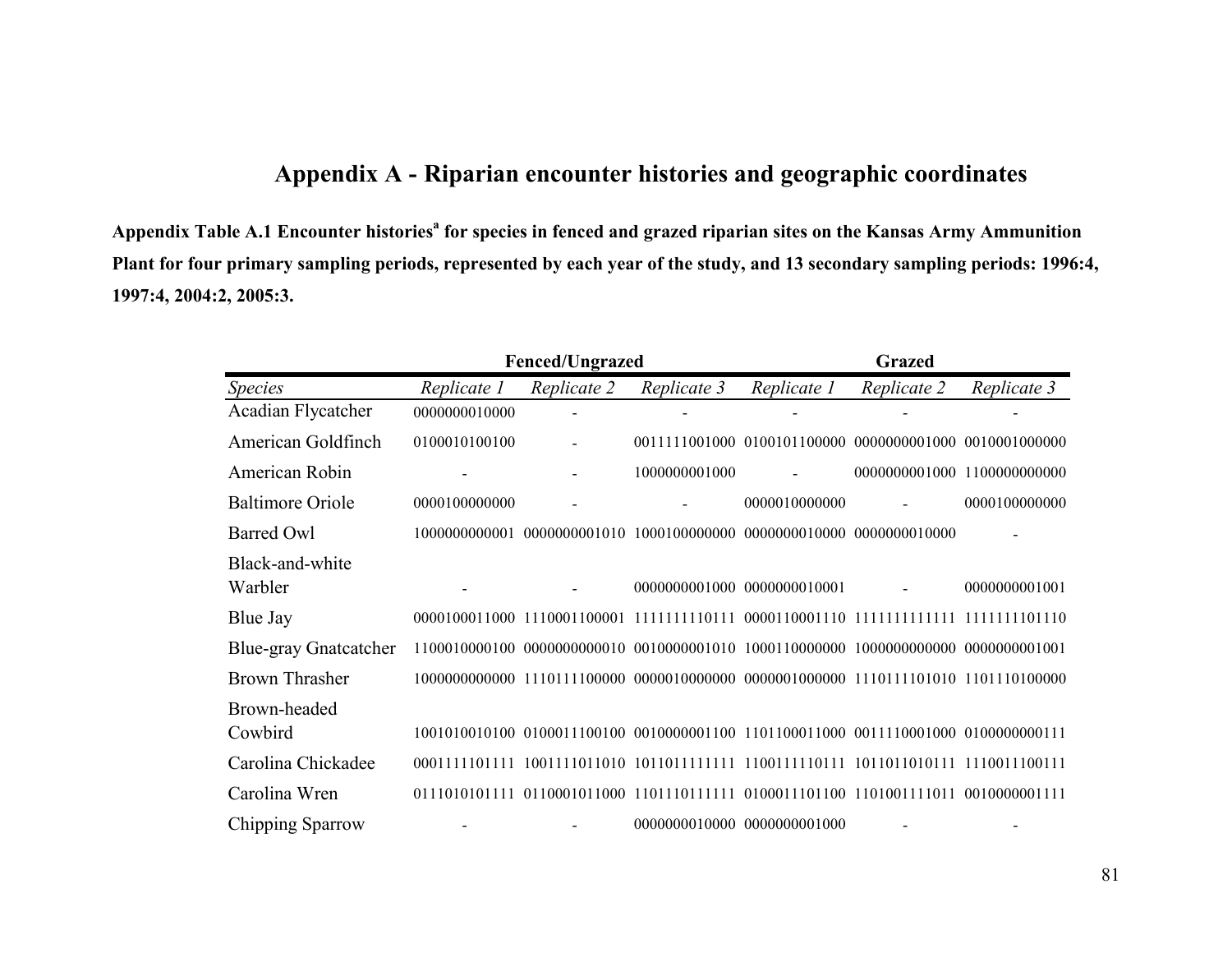| Table A.1 continued      |               |                                           |               |               |                                           |               |
|--------------------------|---------------|-------------------------------------------|---------------|---------------|-------------------------------------------|---------------|
| Common Grackle           |               | 0000100000000                             |               |               |                                           |               |
| Dickcissel               |               | 0000000001100                             |               |               |                                           |               |
| Downy Woodpecker         |               |                                           |               |               |                                           |               |
| Eastern Bluebird         |               | 0000000001011 1010000000100               |               |               | 0100001000001 0110000010010 0110000000100 |               |
| Eastern Kingbird         |               |                                           | 0000100000000 |               | 0000001000000                             |               |
| <b>Eastern Phoebe</b>    |               |                                           |               |               | 0001000000000 0100000001000               |               |
| Eastern Wood Peewee      | 1111101100111 |                                           |               |               |                                           |               |
| <b>European Starling</b> |               |                                           | 0100000000000 |               |                                           |               |
| <b>Field Sparrow</b>     |               |                                           |               |               |                                           |               |
| <b>Fish Crow</b>         |               |                                           |               | 0000000001000 |                                           |               |
| Gray Catbird             | 0100000000000 |                                           | 0000000010000 |               |                                           | 1000000000000 |
| Great Blue Heron         |               |                                           |               |               | 0001000001000 0000000010000               |               |
| <b>Great Crested</b>     |               |                                           |               |               |                                           |               |
| Flycatcher               |               |                                           |               |               |                                           |               |
| Great Horned Owl         |               |                                           |               |               |                                           | 0000100010000 |
| Green Heron              |               | 0001000010000 1010000000000               |               |               |                                           | 0000000010000 |
| Hairy Woodpecker         |               | 0000000001000 0000000100000 0000000010000 |               |               |                                           |               |
| Indigo Bunting           |               |                                           |               |               |                                           |               |
| Kentucky Warbler         |               | 0000000000010 0000000000100               | $\sim$        | 0000000000010 |                                           |               |
| <b>Mourning Dove</b>     |               |                                           | 0100000011000 |               | 0000000001000 0010000110000               |               |

**Table A.1 continued**

82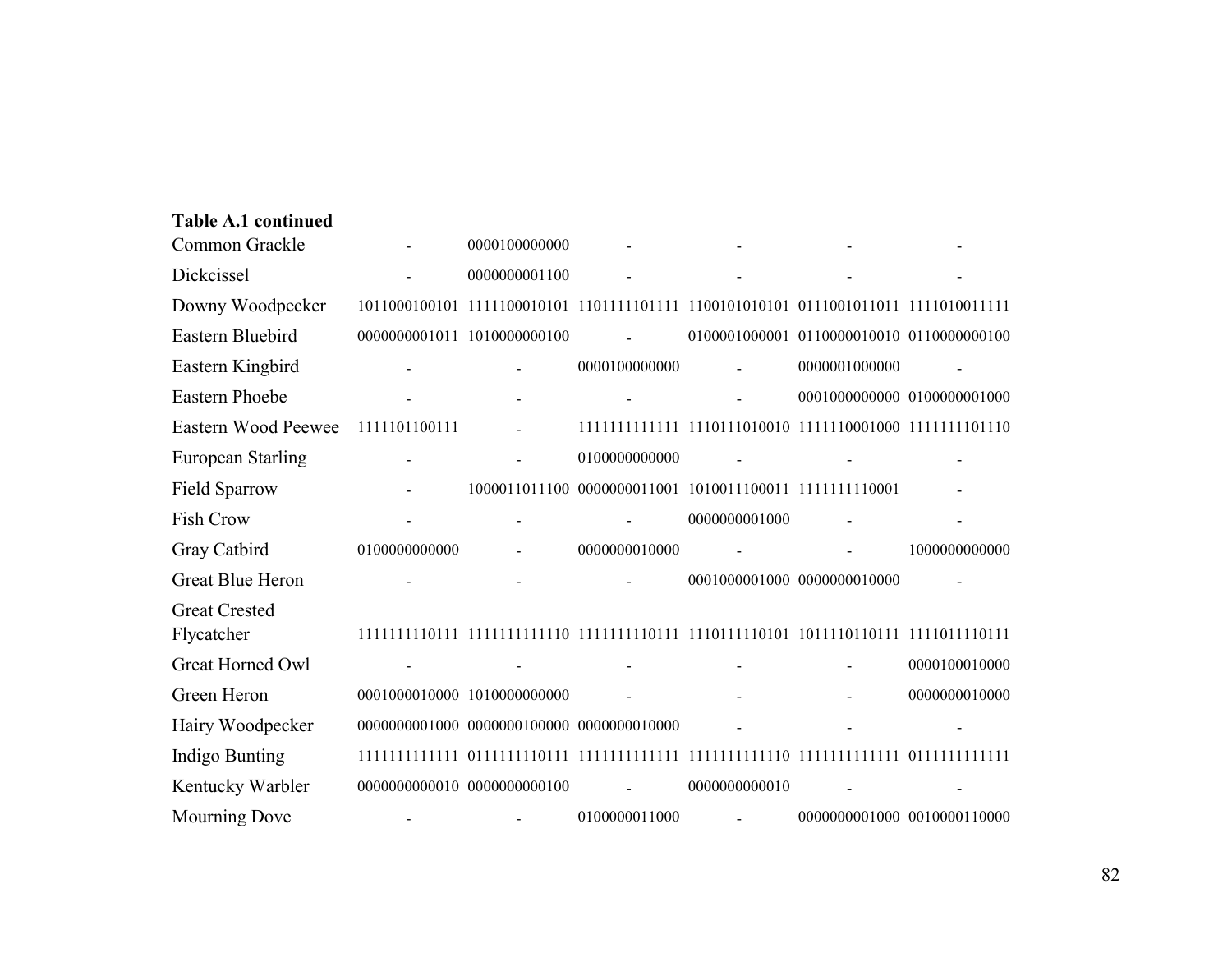| Table A.1 continued    |                             |               |               |                             |                             |                             |
|------------------------|-----------------------------|---------------|---------------|-----------------------------|-----------------------------|-----------------------------|
| Northern Bobwhite      |                             |               |               | 0000000010100 0100000000000 |                             | 0000000010000               |
| Northern Cardinal      |                             |               |               |                             |                             |                             |
| Northern Flicker       | 0000000001000               |               |               |                             |                             |                             |
| Northern Mockingbird   |                             | 0000001110001 |               |                             | 0001001010000               |                             |
| Pileated Woodpecker    |                             | 0000000010010 |               |                             | 0000000010000 0000000010100 |                             |
| Red-bellied            |                             |               |               |                             |                             |                             |
| Woodpecker             |                             |               |               |                             |                             |                             |
| Red-eyed Vireo         | 1000110000000               |               | 0000100000000 |                             |                             | 0000101000100 0000000000100 |
| Red-headed             |                             |               |               |                             |                             |                             |
| Woodpecker             | 0000000000100               |               |               |                             |                             |                             |
| Red-shouldered Hawk    |                             | 0000000000010 |               |                             |                             |                             |
| Rose-breasted          |                             |               |               |                             |                             |                             |
| Grosbeak               |                             |               | 0000100010000 |                             |                             | 0000100000000               |
| Ruby-throated          |                             |               |               |                             |                             |                             |
| Hummingbird            |                             |               |               | 0000000000110 0000000000110 |                             |                             |
| <b>Summer Tanager</b>  |                             |               |               |                             |                             |                             |
| <b>Tufted Titmouse</b> |                             |               |               |                             |                             |                             |
| White-breasted         |                             |               |               |                             |                             |                             |
| Nuthatch               |                             |               |               |                             |                             |                             |
| Wild Turkey            |                             |               |               |                             |                             |                             |
| Wood Thrush            | 1000000000100 1000000000000 |               |               | 0000100000000 1000100000000 |                             |                             |
| <b>Yellow Warbler</b>  | 0000000000100               |               | 1000000010000 |                             | 1000000000000               |                             |
| Yellow-billed Cuckoo   |                             |               |               |                             |                             |                             |

 $a$  encounter = 1, not encountered = 0